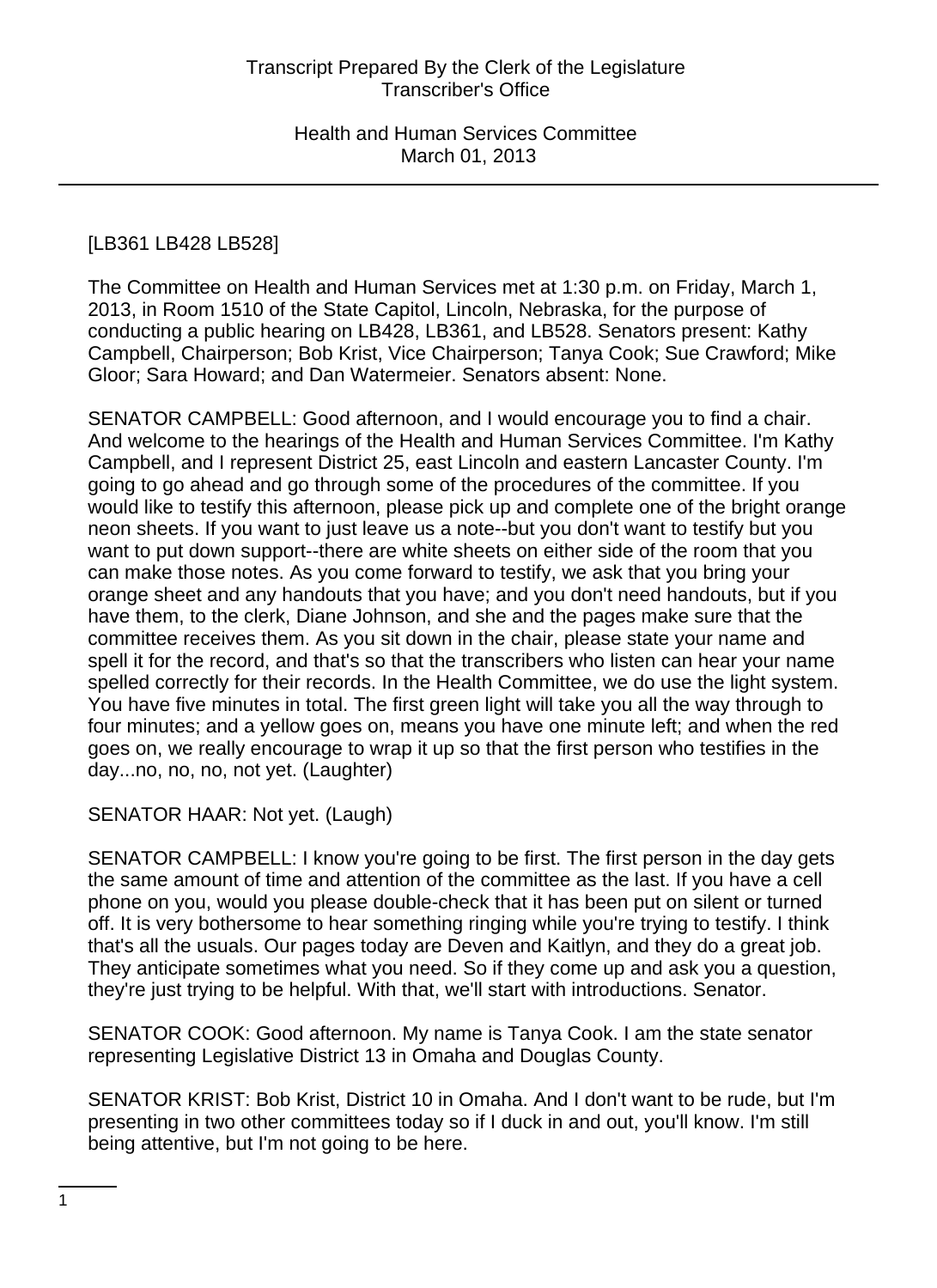MICHELLE CHAFFEE: I'm Michelle Chaffee. I'm legal counsel to the committee.

SENATOR GLOOR: I'm Mike Gloor. I'm the senator from District 35, which is Grand Island; and I have to duck out briefly around 2:00.

SENATOR CRAWFORD: I'm Sue Crawford from LD45, and that's Bellevue, Offutt, eastern Sarpy.

DIANE JOHNSON: And I'm Diane Johnson, the committee clerk.

SENATOR CAMPBELL: We have two other senators. They are both presenting bills in other committees. And so people will be coming and going all afternoon. With that, we will open the public hearing on LB428... [LB428]

SENATOR HAAR: That's me. [LB428]

SENATOR CAMPBELL: ...and that's you, absolutely, Senator Haar's bill to change permitted practice provisions for certified nurse-midwives. Welcome, Senator Haar. [LB428]

SENATOR HAAR: Thank you very much. My name is Ken Haar, K-e-n H-a-a-r, and I don't have the lights used on me, right? [LB428]

SENATOR CAMPBELL: No. [LB428]

SENATOR HAAR: Oh, good. [LB428]

SENATOR CAMPBELL: You get to speak within reason, Senator Haar. Let's put it that way. [LB428]

SENATOR HAAR: (Laughter) Thank you very much. Thank you very much. Well, today you might notice the button I'm wearing. It says Ronald Reagan and Ken Haar. What do we share? We were both born at home. Okay? There are only two places in the world that I know of where you can't have home births by certified midwives. One is Alabama and one is Nebraska. LB428 removes the prohibition on certified nurse-midwives from attending a home birth. Certified nurse-midwives would still have to practice under the supervision of a doctor, of a physician. We haven't changed that. And it does not create an autonomous practice for certified nurse-midwives. As I said, they must still operate under the supervision of a doctor. But, currently in the law, if a certified nurse-midwife would attend a home birth, that's a felony. As I said, only Nebraska and Alabama, the only two places in the world where certified nurse-midwives cannot attend a home birth, and we feel this would provide a safe option for women who want a home birth. And right now it's happening, in many cases, without any medical professional present. If I'm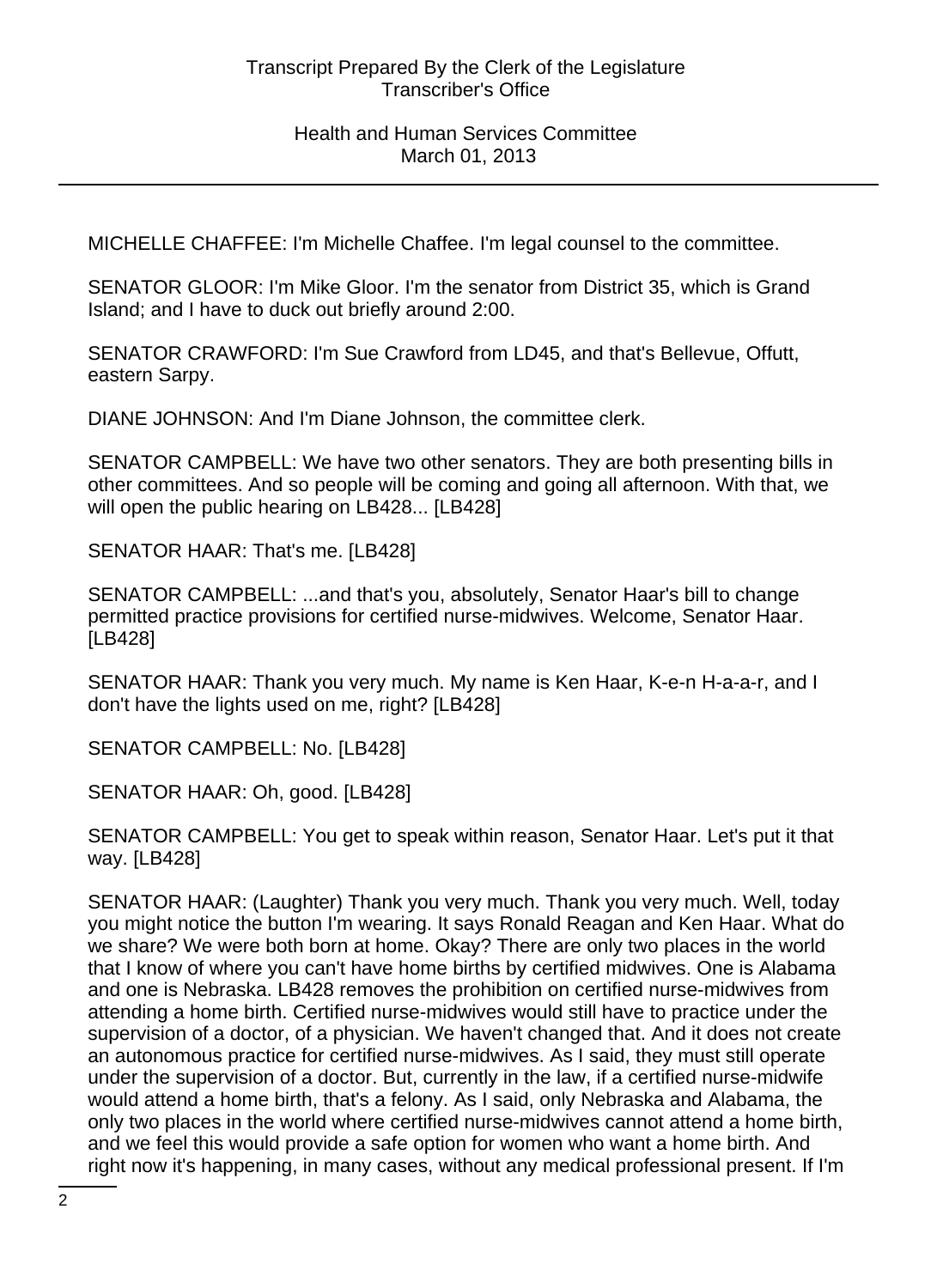a father in my home or a neighbor, I can perform a home birth; but not if there's a certified nurse-midwife. Now I will be leaving soon, too, because I have another bill in Natural Resources. Tom is going to take very careful notes and so I will not close. But you'll be hearing from us certainly after the hearing. So thank you very much, and I will give the rest of my five minutes to whoever wants it. (Laughter) [LB428]

SENATOR CAMPBELL: Senator Krist wanted me to say, well, no, you really only have three minutes but... [LB428]

SENATOR HAAR: That was 2 minutes and 30 seconds, Senator. [LB428]

SENATOR CAMPBELL: Thank you, Senator Haar. Senator Krist. [LB428]

SENATOR KRIST: Thank you, Chair. Who's responsible for the yellow roses today? [LB428]

\_\_\_\_\_\_\_\_\_\_\_\_: That would be Melanie Osborn (phonetic) for (inaudible) Matters provided the roses for you (inaudible) Nebraska Nurse-Midwives (inaudible). [LB428]

SENATOR KRIST: Well, thank you, because the scent in here is wonderful. (Laughter) We had a rather long hearing last night, and it didn't smell this good. (Laughter) [LB428]

SENATOR CAMPBELL: Senator Gloor. [LB428]

SENATOR GLOOR: Thank you, Senator Campbell. Senator Haar, I know it has been...there's a letter from Joann Schaefer, state medical director, and she points out that this is, as we know, not the first time this bill has come in; but it has been since 2006 that this has gone through the LB407 review process. There are a lot of new faces in the LB407, which is where the Board of Health gets down and takes a look at scope of practice and whatnot. And not only a lot of new faces who are involved in those decisions; there's a new process in place. LB407 was revamped pretty substantially and went through this committee last year for approval. So there's even a new LB407 review process that in fact takes into consideration information it couldn't in the past, like the fact Nebraska and Alabama are the only two states remaining where certified nurse-midwives can't participate in a home delivery. So, I mean, was there a specific reason the LB407 hasn't been pursued again, or has it just not really been part of the discussion? [LB428]

SENATOR HAAR: It hasn't been part of the discussion, but I appreciate that and it will be. [LB428]

SENATOR GLOOR: Okay. Thank you. [LB428]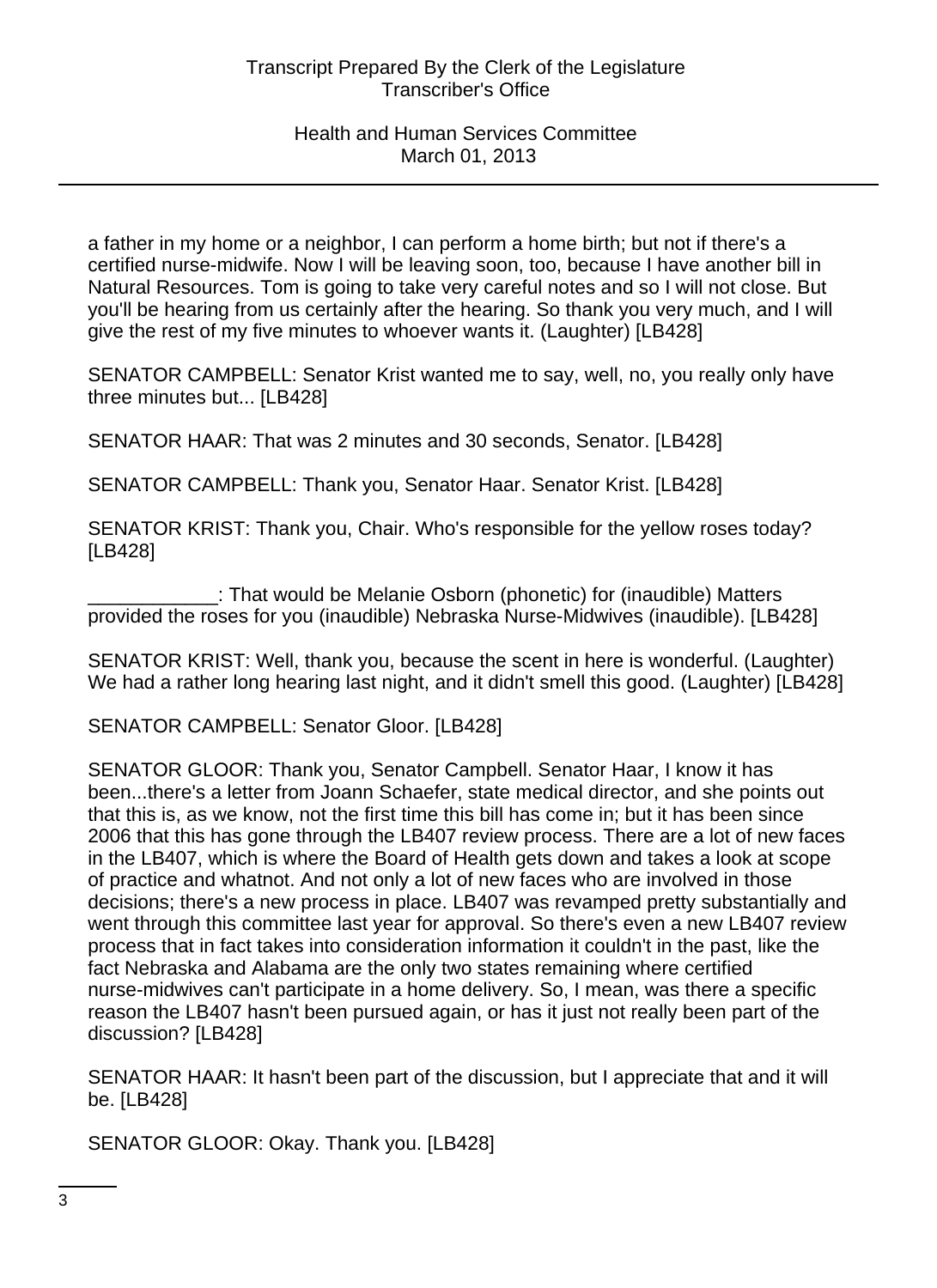### SENATOR HAAR: Yeah. [LB428]

SENATOR CAMPBELL: Any other questions for Senator Haar? Seeing none, thank you. And good luck in Natural Resources. [LB428]

SENATOR HAAR: Okay. And if the rest of you would like roses, I think there were some more left. Weren't there some more left? You might just have someone bring those in. So we have a room down there that's full of young women and a lot of children, and it's really neat to see. So you'll enjoy the testimony. Thank you so much. [LB428]

SENATOR CAMPBELL: Thank you, Senator Haar. With that, we'll start with our first proponent to testify in favor of the bill. Good afternoon. [LB428]

THERESA HOSPODKA: Good afternoon. [LB428]

SENATOR CAMPBELL: Kaitlyn will take your orange sheet. [LB428]

THERESA HOSPODKA: (Exhibit 1) Okay. Thank you. Good afternoon, Senators. My name is Theresa Hospodka, H-o-s-p-o-d-k-a. I live in District 13 so, Senator Cook, yes, it's especially good to meet you today. I've talked to some of your staff and have enjoyed that. I'm a member of Nebraska Friends of Midwives, the consumer group which sometimes visits the senators' offices with M&M treats and information about mothers and midwives. I haven't been able to be as active as I once was. I have four children. The oldest is in middle school, and the youngest was born in December at the freestanding birth center in Bellevue. I have been helping to advocate for this legislation for several years, so I thought I'd give you a short history of the 12 words, "except that a certified nurse-midwife shall not attend a home delivery," which we're asking you to remove from Nebraska statutes. And I don't speak off the top of my head, so...when Ann Seacrest, a registered nurse in Nebraska who some of you might know, moved to the state 30 years ago, she was very disappointed to find that she could not continue receiving midwifery care through her pregnancy. At that time, Nebraska was one of two states, the other being North Dakota, that did not recognize or license certified nurse-midwives. Truly believing that midwifery care lends a positive and cost-saving aspect, she worked with a number of local groups to initiate and organize an interim study before the Legislature, helped to draft the legislation, and lobbied for passage of a bill that licensed certified nurse-midwives in the state of Nebraska, and I am one of those happy recipients of that, the work that was done before, and I am very thankful for that. In order to get the bill out of committee, Ann and her co-organizers were asked to sit down in a room and work out a compromise with the Nebraska Medical Association. The NMA asked for a clause prohibiting home births. Ann has explained in previous years' testimony about this same legislation that they had spent two years gathering information, educating senators, going to meetings, walking the halls, and when faced with this expectation to make a deal, they had to decide whether to start all over again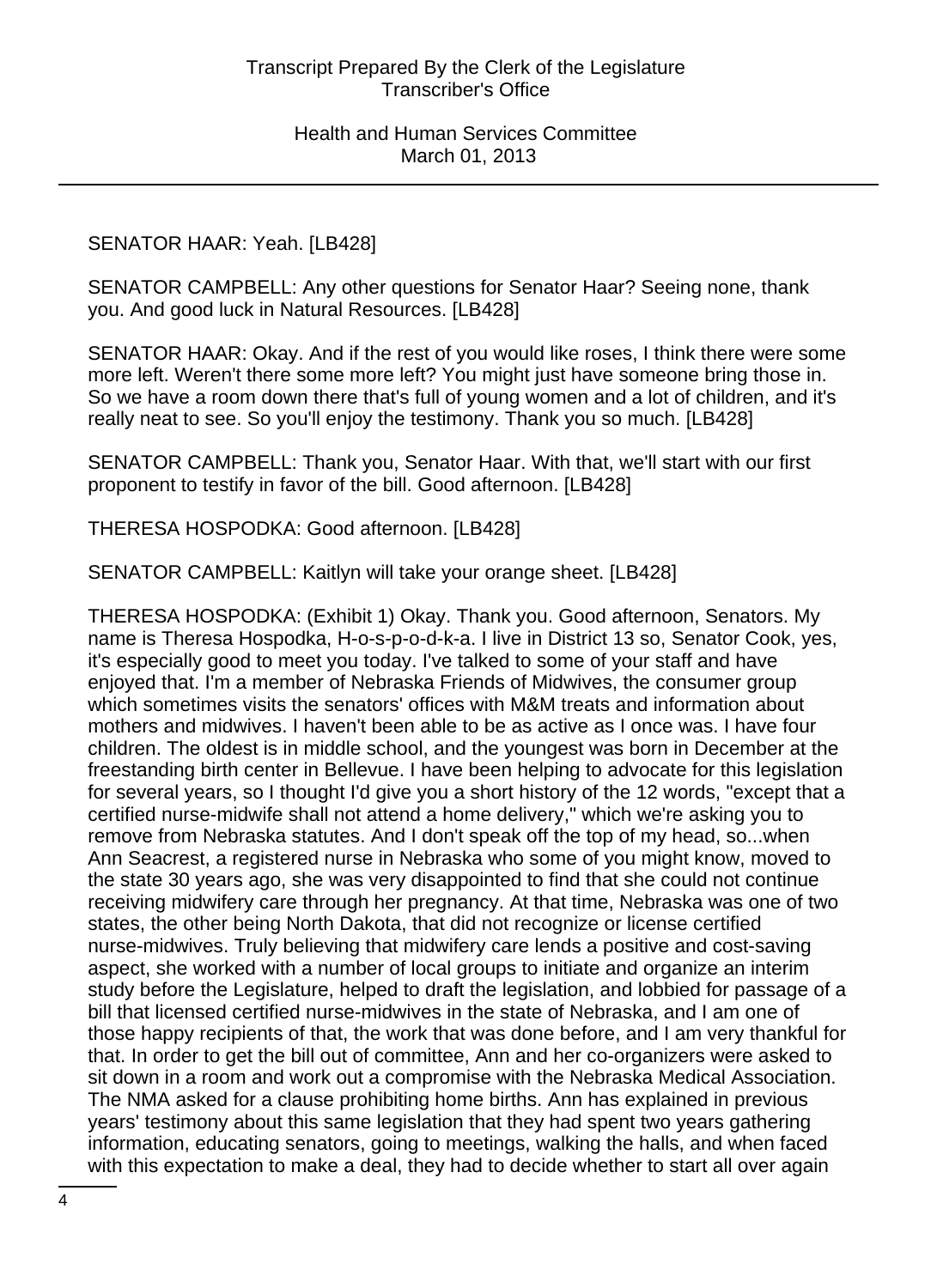Health and Human Services Committee March 01, 2013

or accept the compromise. They accepted the compromise in the 13th hour, thinking that it would not hold up to the test of time and knowledge and evolution of what we know is wise and good medical practice. It's been 30 years now, and once again Nebraska is in the position of being two states that restrict access to midwifery care. The issue really before you today is whether this restriction creates a safer environment for the babies of our state or whether we are contributing to an unsafe environment with this restriction. Do we deny Nebraska infants a skilled birth attendant when 48 other states provide this element of safety? Please advance this bill to the floor so that Nebraskans can have access to this excellent care when giving birth at home. Thank you very much for your time. [LB428]

SENATOR CAMPBELL: Questions from the senators? Thank you. Would you like to introduce the person who's with you? [LB428]

THERESA HOSPODKA: Oh, I'm sorry. Yes, this is Adeline (phonetic) Rose, and she was born December 27 at the Bellevue Birth Center, and we're very thankful for that opportunity as well. [LB428]

SENATOR CAMPBELL: And she's doing well. [LB428]

THERESA HOSPODKA: She's doing great. Thank you. [LB428]

SENATOR CAMPBELL: Good. Well, all good wishes. [LB428]

SENATOR COOK: Thank you for helping populate District 13. (Laughter) [LB428]

THERESA HOSPODKA: Yes. [LB428]

SENATOR CAMPBELL: That's right. We're adding constituents for Senator Cook. [LB428]

SENATOR KRIST: 37,333. [LB428]

THERESA HOSPODKA: Yes. Awesome. Thank you very much. [LB428]

SENATOR COOK: Thank you. [LB428]

SENATOR CAMPBELL: Our next proponent. [LB428]

BECKY SHERMAN: (Exhibit 2) My name is Becky Sherman, S-h-e-r-m-a-n. [LB428]

SENATOR CAMPBELL: Go right ahead. [LB428]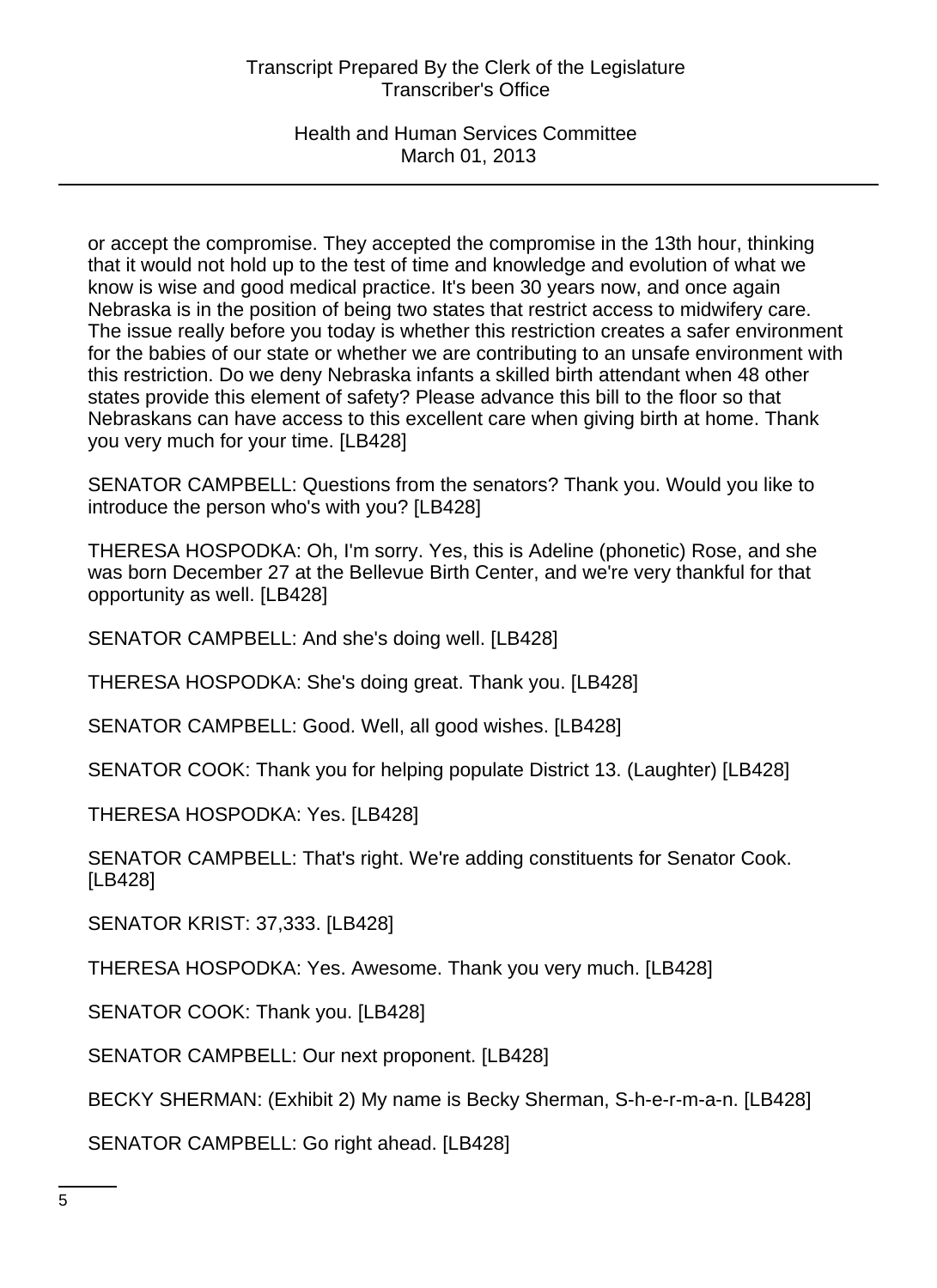Health and Human Services Committee March 01, 2013

BECKY SHERMAN: Good afternoon, Senators. I'm very glad to see you today. Thank you for hearing LB428. As a representative of Nebraska Friends of Midwives, a consumer-based nonprofit organization, I will provide a preface to the collection of testimony that you are about to hear, as well as point to some of the indicators that it is time for Nebraska to legalize the option of certified nurse-midwife-attended home birth. You will hear today from a small handful of Nebraskans who have chosen or would like to have the opportunity to choose home birth. Their reasons for preferring home to hospital are diverse, and include dignity, privacy, benefits of health and safety, financial value, personal autonomy, and much more. Since Nebraska statutes made CNM attendance of home birth illegal in 1983, our state has seen more than 2,646 home births. That's 2,646 home births. And a handful of these births were most likely planned for the hospital, but there's also a handful of hospital that were planned for home. Some have found direct entry or certified professional midwives, which are unlicensed in Nebraska, to attend them, but others cannot and choose to birth at home unattended. The current law does not prevent home birth; it only prevents the attendance of this specific care provider. Also testifying today is a CNM who is currently a clinical director at a freestanding birth center in Texas, a state which recognizes that home birth is fully within the scope of CNM training and practice standards. In fact, Nebraska's maternity care consumers are unusually limited in their access to midwifery care. In 48 states, CNMs can provide maternity care and attend births in homes. Nebraska Friends of Midwives is not alone in desiring the passage of this bill. You can find attached a list of supporting organizations and businesses, including American College of Nurse-Midwives, the Nebraska Nurses Association, the Nebraska Association of Family Practice, the Nebraska Chapter of the National Association of Social Workers, and the YWCA of Lincoln. In my experience, when this topic of home birth arises, one of the first questions usually is: But is it safe? And it is a question that I do find difficult to answer, not because there aren't good studies, because there are good studies from high-quality sources demonstrating excellent outcomes of CNM-attended home birth. But giving birth is a very personal experience, and people of both sides usually have a vested interest in why they hold their opinion. After a couple years of involvement with Nebraska Friends of Midwives, though, I have come to realize that these polarizing debates of home versus hospital, safe versus unsafe are not really the bottom line. We don't all have to agree about the best place to have a baby, only that those who give birth at home have the right to be attended by licensed care providers. And finally, Nebraska Friends of Midwives is aware of recent charges of practicing medicine without license and manslaughter filed in Custer County, Nebraska, against a nonnurse-midwife from South Dakota. Sadly, this is a case in which a baby died. Nebraska Friends of Midwives, however, has no special knowledge of the circumstances relating to this arrest, and can make no comments about the specifics involved in this pending case. Nebraska Friends of Midwives has received confirmation from the North American Registry of Midwives that Ms. Jones does hold the credential of certified professional midwife, CPM, a category of nonnurse-midwives who practice legally...whose practices are legally recognized in 27 states and for which the nationally known organization, The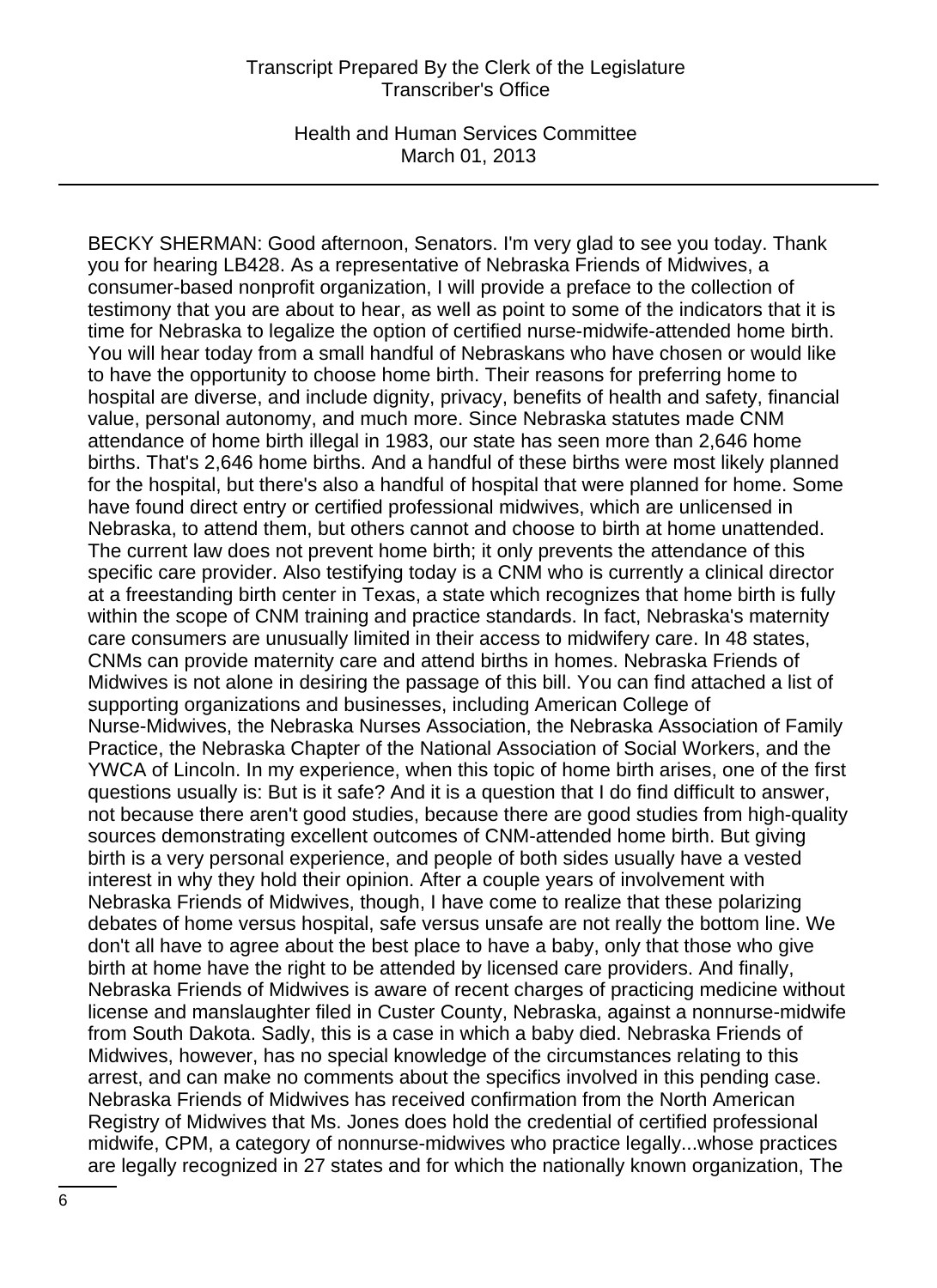Big Push, seeks licensure. Recognizing their valuable practice and the demand for CPM care in our state, NFOM pursued legislation to license CPMs in 2005, an effort which was unsuccessful. The legislation before you today addresses only certified nurse-midwives, which have for almost 30 years been licensed in Nebraska. [LB428]

SENATOR CAMPBELL: Questions? Yes, Senator Cook. [LB428]

SENATOR COOK: Thank you, Madam Chair. Explain to me how certified nurse-midwives are permitted to practice now, under what conditions. [LB428]

BECKY SHERMAN: I am probably not the best person to ask that question of. [LB428]

SENATOR COOK: Okay. I'll save that. [LB428]

BECKY SHERMAN: We do have a certified nurse-midwife on her way who is extremely familiar with... [LB428]

SENATOR COOK: Okay. [LB428]

BECKY SHERMAN: ...all of the hows and ins and outs. Is there any other way that I could answer that question that would help you out? [LB428]

SENATOR COOK: I don't know, and I don't want to guess. It's probably written down. Jeff might be able to. [LB428]

BECKY SHERMAN: They are licensed in Nebraska... [LB428]

SENATOR COOK: Uh-huh. [LB428]

BECKY SHERMAN: ...and they are allowed to practice in-hospital in Nebraska. [LB428]

SENATOR COOK: With a physician in the room or with another...? [LB428]

BECKY SHERMAN: With a physician, underneath a practice agreement. [LB428]

SENATOR COOK: Okay. [LB428]

BECKY SHERMAN: So a physician would not be in the room. [LB428]

SENATOR COOK: But the physician would have a practice agreement with that hospital. [LB428]

BECKY SHERMAN: Yes. Yes. [LB428]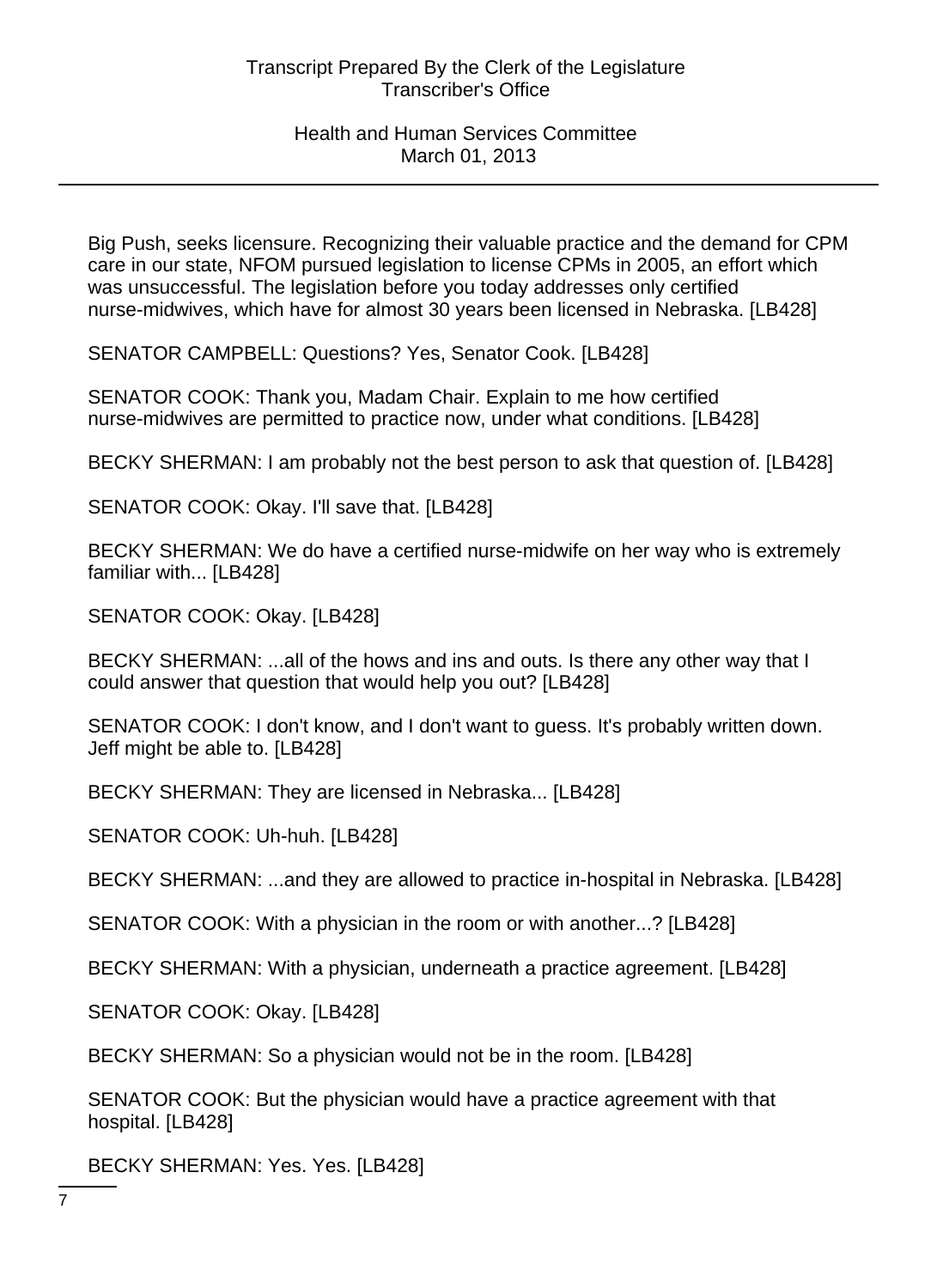SENATOR COOK: But he or she needn't be in the room... [LB428]

BECKY SHERMAN: Correct. [LB428]

SENATOR COOK: ...with the certified nurse-midwife to attend the birth. [LB428]

BECKY SHERMAN: Correct. [LB428]

SENATOR COOK: Okay. [LB428]

BECKY SHERMAN: Unless, fill in the blank, something arises or there's a need. But I'm sure that the midwife can answer that question more suitably. [LB428]

SENATOR COOK: All right. Thank you. Thank you. [LB428]

BECKY SHERMAN: Yeah. [LB428]

SENATOR CAMPBELL: Any other questions? Thank you very much. [LB428]

BECKY SHERMAN: Oh, thank you. [LB428]

SENATOR CAMPBELL: Our next proponent. Good afternoon. [LB428]

SHANNA WRIGHT: (Exhibits 3 and 4) Good afternoon. I'm here on behalf of the National Association of Social Workers, the Nebraska Chapter. I am here to inform you that the NASW, Nebraska Chapter, is officially supporting LB428. [LB428]

SENATOR CAMPBELL: And we do need you to give your name and spell it. Sorry. [LB428]

SHANNA WRIGHT: My name...that's okay. My name is Shanna Wright, W-r-i-g-h-t. [LB428]

SENATOR CAMPBELL: Do you need the first name, Madam Clerk? [LB428]

SHANNA WRIGHT: Shanna, S-h-a-n-n-a. [LB428]

SENATOR CAMPBELL: Thank you. [LB428]

SHANNA WRIGHT: The Eighty-Eighth Legislature gave legal status to certified nurse-midwives in 1983. As mentioned previously, in giving legal status to certified nurse-midwives, the line "except that a certified nurse-midwife shall not attend a home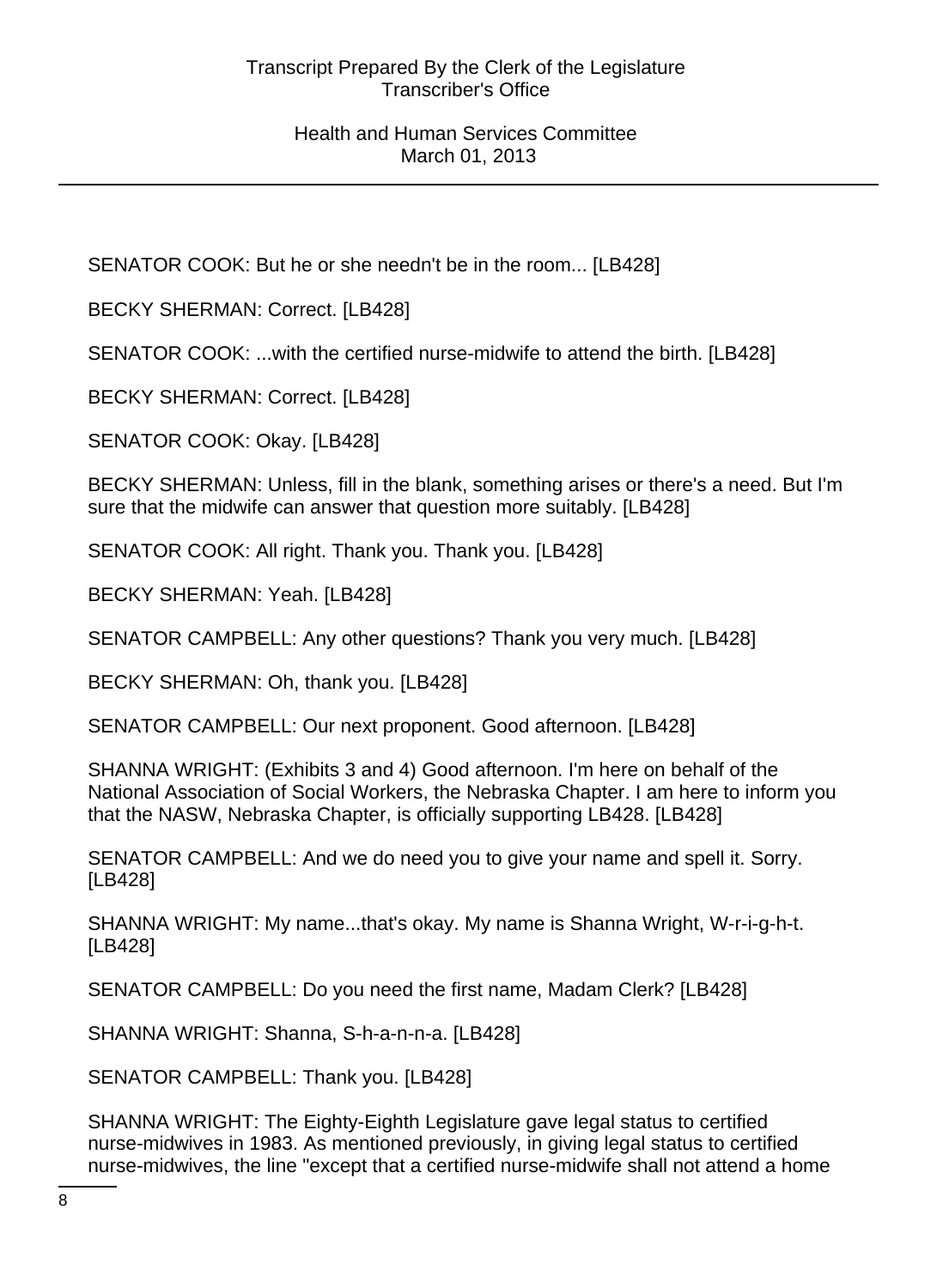Health and Human Services Committee March 01, 2013

delivery," was added was added to the statute, regulating the practice of certified nurse-midwives. The home birth restriction language was added at the last minute as a compromise to ensure that the statute would pass. The addition of the home birth restriction is interesting because, as Senator Haar already mentioned, there are only two states in the United States currently that restrict certified nurse-midwives from attending women in a home birth setting. Those two states are Alabama and Nebraska. The other 48 states do not legislatively ban certified nurse-midwives from attending women in a home birth setting. Home birth in Nebraska is not illegal. In fact, according to the Department of Health and Human Services, Office of Vital Records, there were 58 planned home births in 2012 alone. Obviously, this is a self-reported number, so there is a very strong possibility that the number is likely higher. While women in Nebraska are currently going ahead with planned home births, access to qualified medical care has been legislatively banned for the past 30 years. By restricting certified nurse-midwives from serving women in a home setting, women choosing a home birth are being denied access to qualified medical care. A denial of care jeopardizes both the physical well-being and the mental well-being of the mother and child. As mentioned previously, a home birth in Nebraska is not illegal. Women have the right to choose a home birth in the state of Nebraska. It is wrong to continue legislatively blocking access to qualified medical care for Nebraska women. Women deserve access to the best care, whether they choose to birth in a hospital, a freestanding birth center, or at home. It is time that we stop denying access to qualified medical care for the women of Nebraska. As a social worker, a mother of five children, and a citizen of Nebraska, I strongly urge you to support LB428. Thank you. [LB428]

SENATOR CAMPBELL: Questions from the senators? Thank you very much for your testimony. [LB428]

SHANNA WRIGHT: Thank you. [LB428]

SENATOR CAMPBELL: Our next testifier. [LB428]

KRISTEN TREAT: How much time do I have? [LB428]

SENATOR CAMPBELL: Five minutes. [LB428]

KRISTEN TREAT: Okay. Then we don't have to skip. [LB428]

SENATOR CAMPBELL: And your name? Go right ahead. [LB428]

KRISTEN TREAT: (Exhibit 5) My name is Kristen, K-r-i-s-t-e-n, Treat, T-r-e-a-t. I am an internationally board certified lactation consultant, a certified professional counselor, and a licensed mental health practitioner. I am certified in the field of perinatal mood disorders and focus much of my work on pregnant and new moms. The period of labor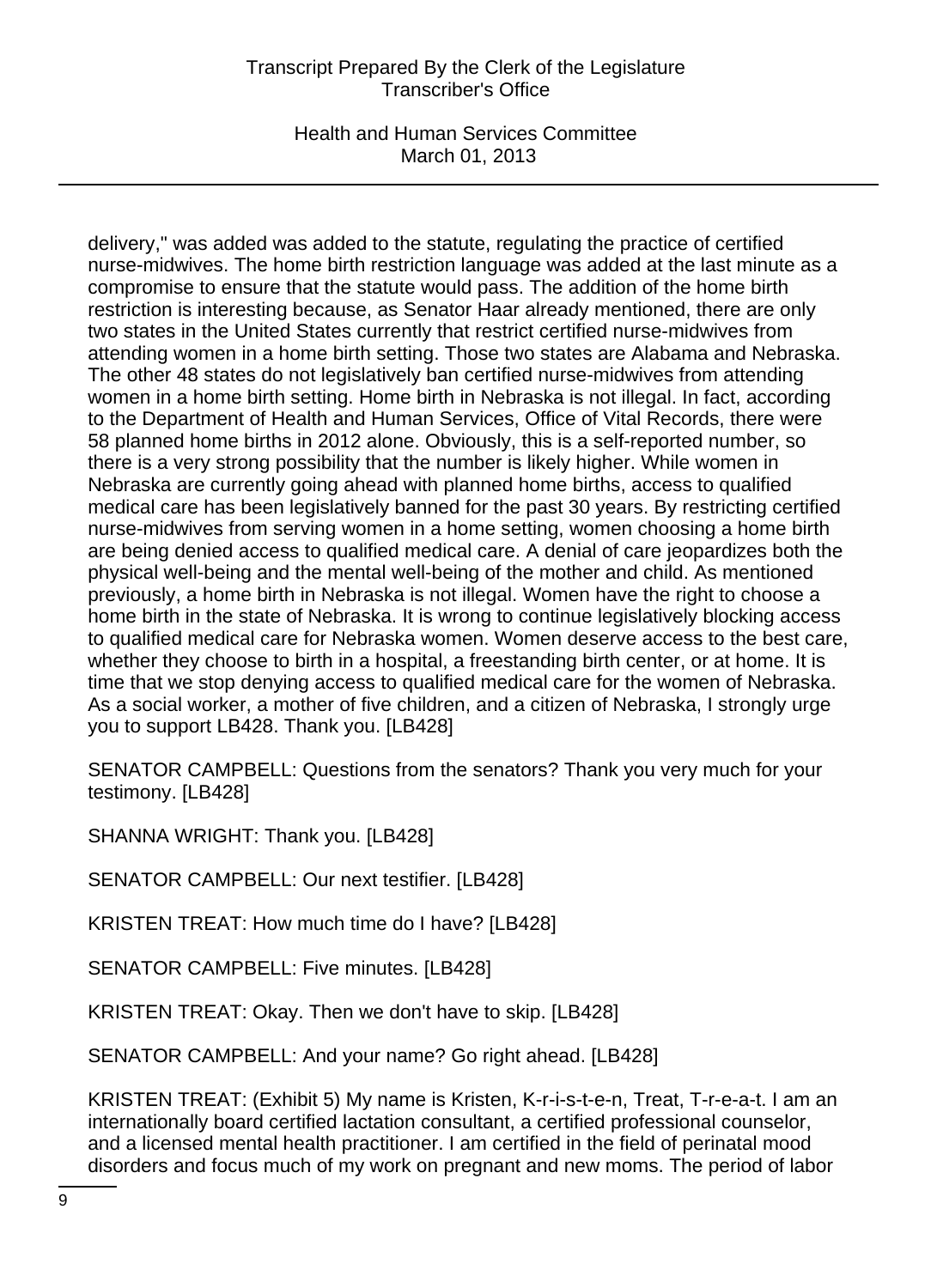Health and Human Services Committee March 01, 2013

and childbirth is one of the most significant events in a woman's life. During this time, a woman faces her most intimate, emotional, and physical struggles. This is naturally a time of vulnerability and, as such, the events, actions, and treatment of those involved in her birthing process can have a profound impact on her psychological as well as physical well-being. When there are negative feelings surrounding the birth experience, it can be overwhelming. The feelings of betrayal by their care provider can linger, making it difficult to return for follow-up care, as well as making it extremely difficult to trust other healthcare providers. They are told time and time again they have a healthy baby and to just get over it; but the images, the thoughts, the feelings, the anxiety, the fear, the dread, and the regrets won't let them. It is a horrific event that fosters every part of their day and they are reminded of every time they look at their baby. To define traumatic childbirth, we look toward Cheryl Beck, a leading researcher on the issue of birth trauma, who concluded, "Birth trauma lies in the eyes of the beholder." When a clinical diagnosis is needed, a therapist utilizes the Diagnostic and Statistical Manual of Mental Disorders, the DSM-IV, criteria for posttraumatic stress disorder. This states that a person must have been exposed to a traumatic event in which both of the following have presented: the person experienced, witnessed, or was confronted with an event or events that have (sic--involved) actual or threatened death or serious injury; a threat to the physical integrity of self or others; or the traumatic event also manifests itself, including replays, dreams, flashbacks, and/or avoidance of stimuli associated with the event. Triggers in birth trauma can be anything related to the birth itself: location, care provider, the sound of medical supplies opening at a subsequent checkup, the clothes that were worn, smells, foods, etcetera. Feelings of disrespect in the childbirth process can also create feelings of traumatic birth. Penny Simkin concluded...conducted a study looking at the permanence of the birth story over time and found the women in her story (sic--study) were still angry and disappointed by what care providers had done to them 20 years later. Simkin found the way a woman is treated by professionals on whom she may depend determines largely how she feels about the experience for the rest of her life. Now that you have a basic understanding of what birth trauma is, how it happens, and why it matters, I'd like to address the two major reasons why this issue is important in regards to LB428. Mothers who have a home birth with a qualified care provider are less likely to report experienced birth trauma. In an article entitled, "When a Bad Birth Haunts You," Dr. Pauline Slade described a major study of posttraumatic stress linked to birth. Dr. Slade says: A woman's emotional state after a home birth tends to be very different. She is positive, self-confident, often exultant. Birth is something she has achieved rather than something that has been done to her. Afterwards, she can cuddle the baby in her own bed. A woman who controls the space in which she gives birth and who can, therefore, risk losing her self-control and can surrender to the overwhelming feelings welling up insider of her is much more likely to look back on the birth as a positive experience. Childbirth is an adventure in which she has discovered her inner strength, joy in her body, and growth in self-awareness and self-confidence. Birth is empowering. For women who have already experienced a traumatic childbirth and are preparing for a subsequent childbirth, allowing home birth to be a viable option is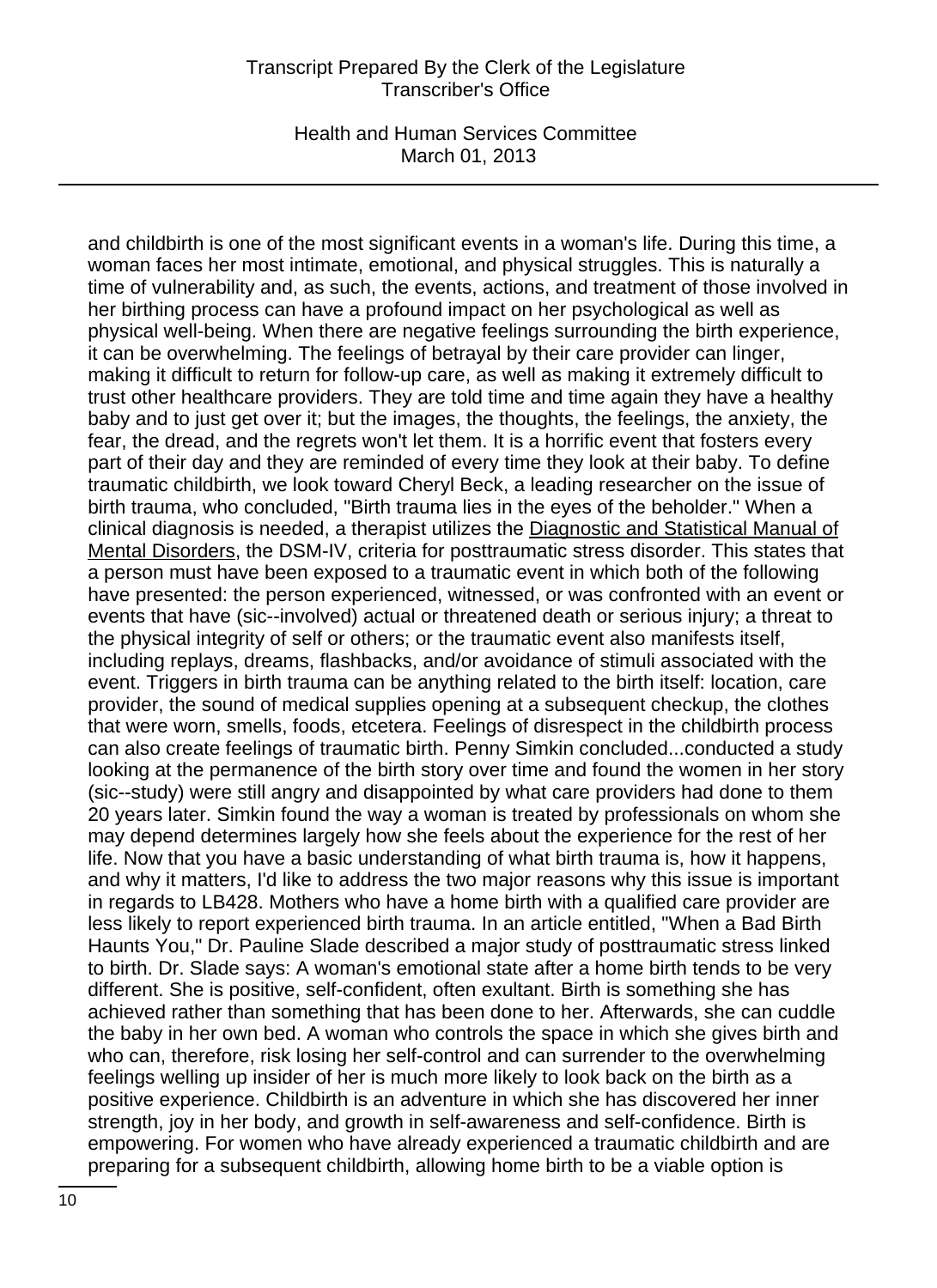Health and Human Services Committee March 01, 2013

especially important. As mentioned earlier, these women are likely to have very strong feelings of distrust in their care providers and be very resistant to returning to a hospital environment. In a small study conducted by Beck and Watson in which they explored subsequent childbirth after a previous birth trauma, they found these women were strongly motivated to make sure the birth was different this time. Nearly one fourth of the women in this study opted to strive for a home birth. This is especially a high number when you reconcile that with only 1 percent of the general population is born outside the hospital. It's clear that while home birth isn't a desirable option for everyone, for women who experience a home birth are less likely to experience the very real traumatic effects of traumatic childbirth. Women who experience a traumatic childbirth are much more likely to have a healing experience after a subsequent birth that occurs at home. As a mental health professional and a women's advocate, I implore you to please spend some time thinking about the growing population of women experiencing traumatic childbirths. Think of how these experiences shape them as a woman and a mother. Then please give the women of Nebraska an option to birth at home with a certified nurse-midwife. [LB428]

SENATOR CAMPBELL: Thank you. Senator Cook, do you want to pursue your questions? [LB428]

SENATOR COOK: Perhaps you might be able to help me. Thank you, Madam Chair. Who may currently attend a home birth in the state of Nebraska? [LB428]

KRISTEN TREAT: Legally, nobody. There is no...as far as I know, somebody else might correct me later, but as far as I know there is no statute that allows anybody to attend a home birth. [LB428]

SENATOR COOK: Okay. And the other inside-out version of that question--I think I got the beginning of an answer to that--so currently a certified nurse-midwife may attend a birth inside a hospital or... [LB428]

KRISTEN TREAT: Or a birth center. [LB428]

SENATOR COOK: ...or a birth center... [LB428]

KRISTEN TREAT: Uh-huh. [LB428]

SENATOR COOK: ...under the...what's the term? [LB428]

KRISTEN TREAT: Under a practice agreement with a physician. [LB428]

SENATOR COOK: Under a practice agreement with a physician, and this physician need not be present at the birth. [LB428]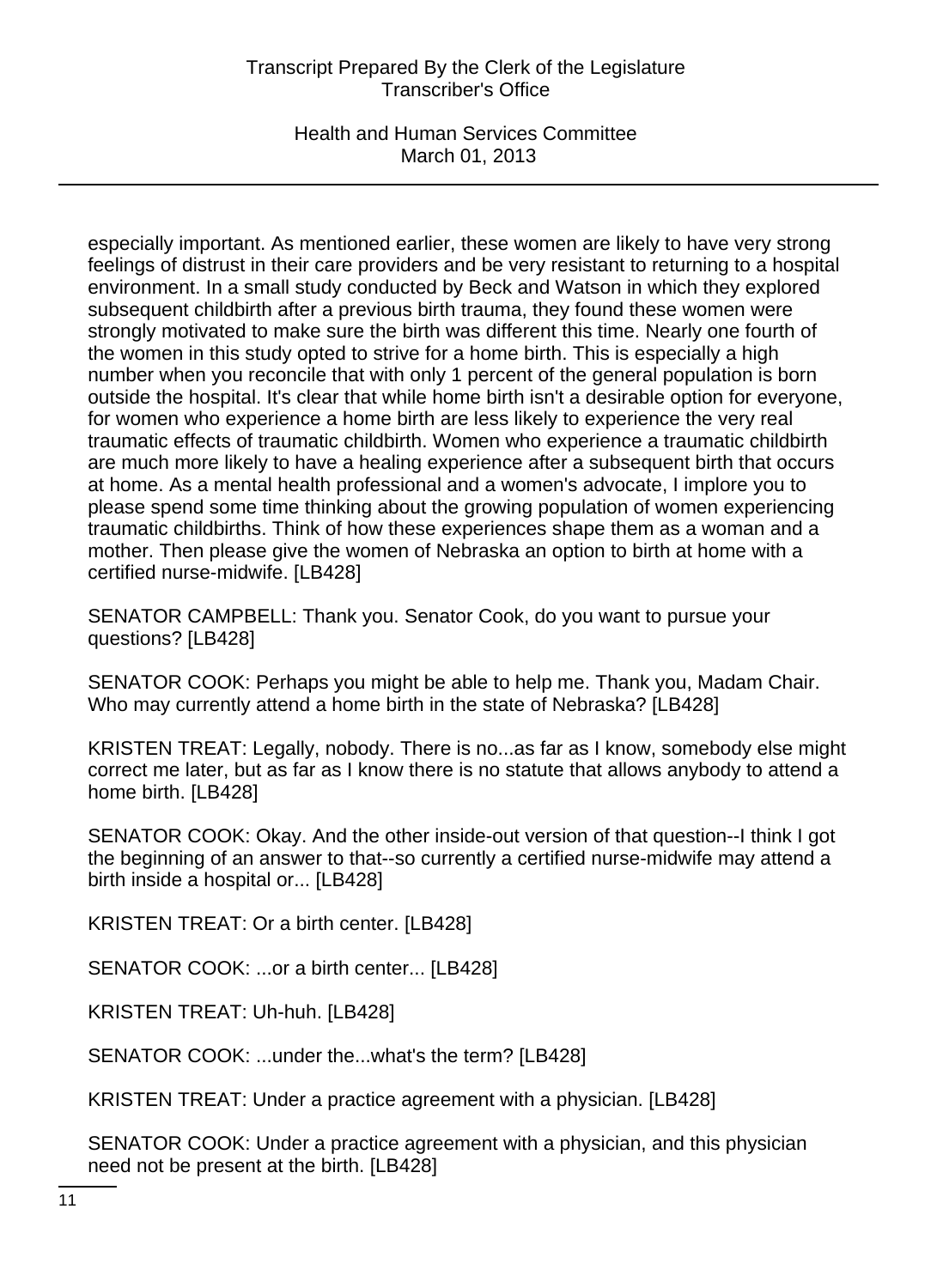KRISTEN TREAT: Correct. [LB428]

SENATOR COOK: Okay. Thank you. [LB428]

KRISTEN TREAT: You're welcome. Anybody else? [LB428]

SENATOR CAMPBELL: Have you practiced in another state? [LB428]

KRISTEN TREAT: I have not. [LB428]

SENATOR CAMPBELL: Oh, okay. So it's mainly been in Nebraska that you have practiced. [LB428]

KRISTEN TREAT: Correct. [LB428]

SENATOR CAMPBELL: Okay. [LB428]

KRISTEN TREAT: Thank you. [LB428]

SENATOR CAMPBELL: That's all. I was just looking for somebody... [LB428]

KRISTEN TREAT: Oh, no problem. [LB428]

SENATOR CAMPBELL: ...who might have practiced in another state. [LB428]

KRISTEN TREAT: Yes. [LB428]

SENATOR CRAWFORD: So if I understand correctly, you are not a nurse... [LB428]

KRISTEN TREAT: I am not a certified nurse-midwife. I'm a therapist. [LB428]

SENATOR CRAWFORD: Right. Right. Right, you are a therapist. Have you worked with women who have experienced this traumatic birth and have you... [LB428]

KRISTEN TREAT: Yes. [LB428]

SENATOR CRAWFORD: ...counseled and seen what's happened in their experience when they've been able to choose a home birth in another state? [LB428]

KRISTEN TREAT: I have worked with women who have decided to choose a home birth in the state of Nebraska. [LB428]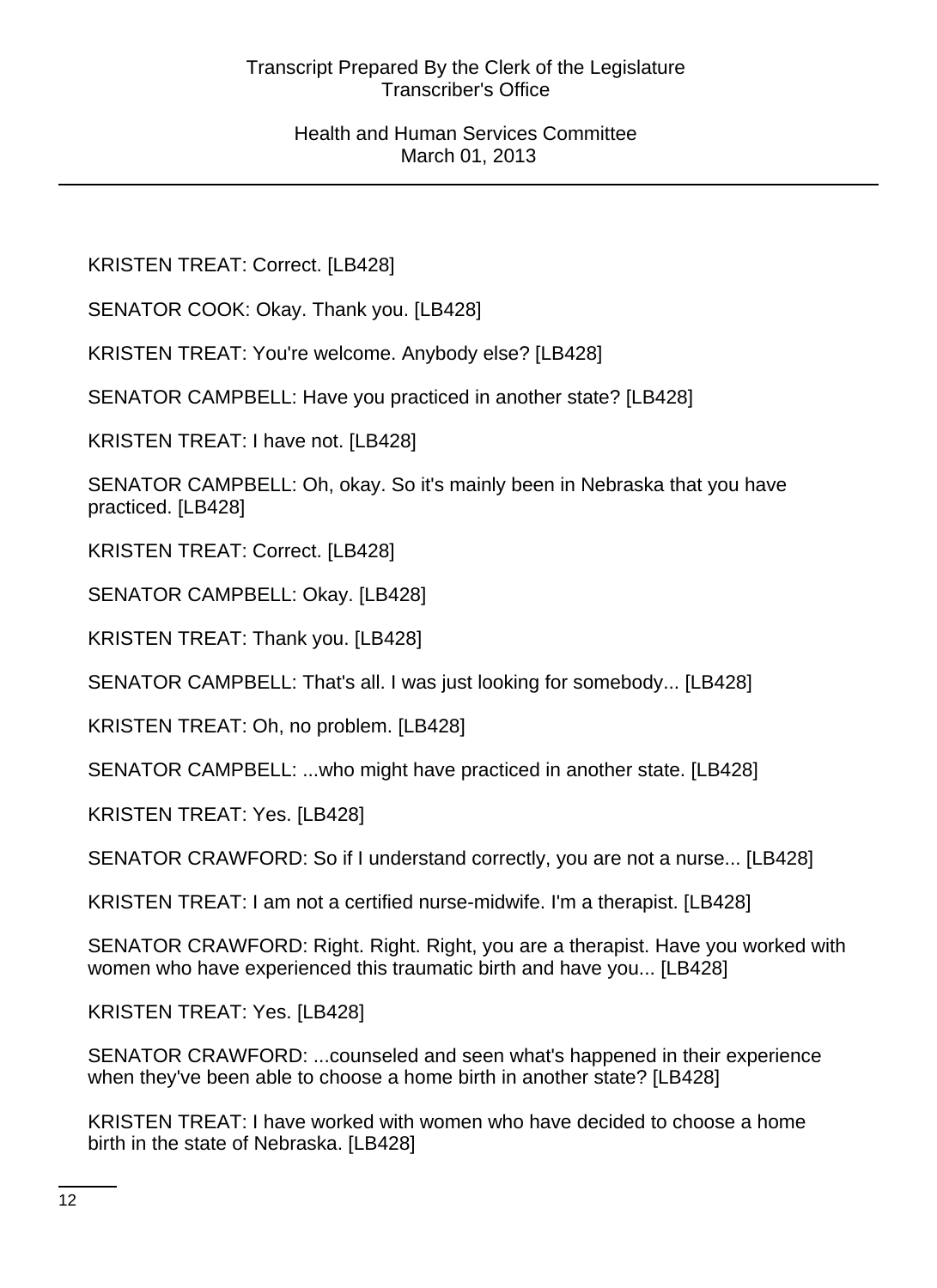### SENATOR CRAWFORD: Despite the risks. [LB428]

KRISTEN TREAT: Despite not having a certified nurse-midwife to be their care provider, absolutely. [LB428]

SENATOR CAMPBELL: Okay. Thank you. Our next proponent. Good afternoon. [LB428]

JESSICA FREEMAN: (Exhibit 6) Good afternoon. My name is Jessica Freeman, J-e-s-s-i-c-a F-r-e-e-m-a-n, and I've been living in Lincoln for the last six-and-a-half years. I'd like to testify to two points today: one, women who want a home birth are going to have a home birth; and number two, to have a safer home birth, women should be supported in their search to find a legal attendant for their home birth. I have borne three beautiful children. My first was a fairly typical hospital birth with an ob-gyn in Syracuse, New York. When it came time for my second, I had started reading everything I could get my hands on about birth, midwives, and home birth, and I was determined to have a home birth. I found two lovely midwives who came and supported me throughout my labor at home. My first home birth was a truly empowering experience and ended with a very healthy and intact family. Shortly afterwards, we moved here to Nebraska where I quickly learned that midwives were either barred completely or severely discouraged from attending home births. Within a few months of arriving in Nebraska, I was already dragging my three-year-old daughter and my infant son to the Capitol to pass out information and M&Ms requesting the senators to change the laws regarding midwives in Nebraska. Six years later I'm still pounding the pavement at the Capitol. My children are older and they have been joined by a brother who was born at home in our bathtub. I'm not someone who is comfortable being by herself during birth, so I managed to find an experienced person to come and support me during my third labor, and all ended successfully again. I've attended the hearings for the last two times this bill has been introduced to the Health and Human Services Committee. Each time they listen to this bill, they question how safe home birth is. My question for them is, how safe is it to continue to deny families access to trained professional attendants when they choose to birth at home? Home births will never be a large percentage of births in Nebraska; however, each year the statistics report an average of 100 out-of-hospital births occurring here in Nebraska. This year we know that at least 58 of those births were planned to be at home. That is 58 families who are birthing alone, without assistance; importing a midwife from somewhere else, who may or may not be arrested before they are able to give birth; or otherwise taking a risk with a birth attendant who may not be qualified to help them. I have a friend who has been attending people's births lately. She feels that if she does not attend these births, these women will be alone if something goes wrong, and she would rather be there to help them. I would rather that she didn't have to help them because they would have a legal option. Doctors are legally able to attend home births in Nebraska; but for whatever reason, they don't. They probably don't have time to wait patiently at home with a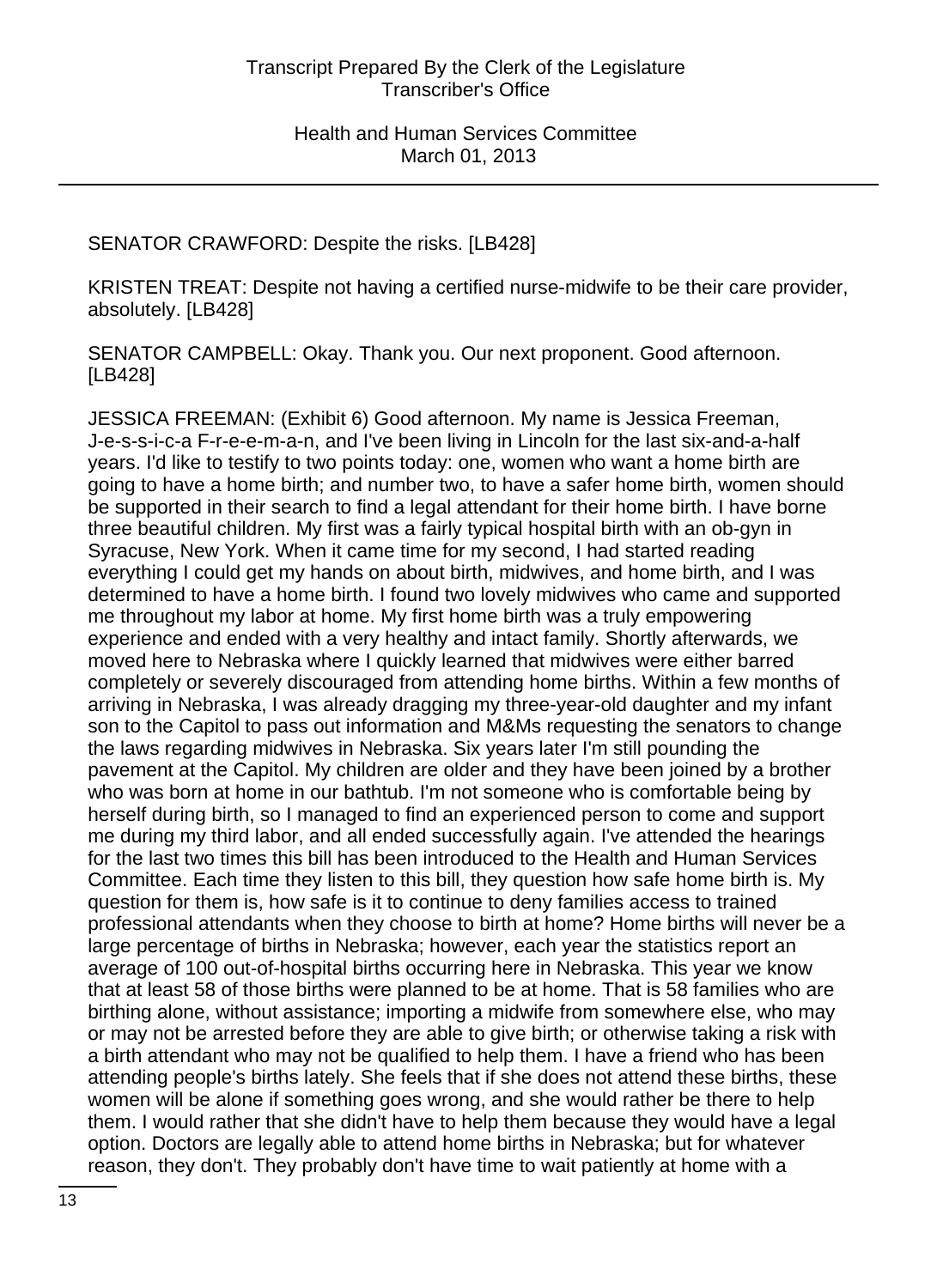Health and Human Services Committee March 01, 2013

woman while she labors. They are not exposed to natural, unmedicated birth, and they wouldn't know how to assist at a home birth. That's the great thing about certified nurse-midwives. They are trained to deal with normal birth in normal environments, including the hospital and at home. They are trained to recognize emergencies and forward those emergencies to the appropriate experts for further help. They are trained to handle any minor incidents that could result in emergencies in the wrong hands, for instance, cervical lips, placenta delivery, or helping the baby get a good start breathing and/or breast-feeding. Best of all, they have protocols to follow to help birth be safer at home or in the hospital. Most emergencies that happen at home are not like the emergencies that happen in the hospital. Emergencies in the hospital often involve Pitocin, epidurals causing fetal hearts to crash, and if the baby isn't surgically removed quickly, the baby will die. Home births are very different. Emergencies that happen at home are much more likely to develop slowly with lots of warning signs, that there is usually plenty of time to transfer a mother to a nearby hospital if things are not going well. That can only happen when the mother is being supervised by a trained and qualified professional who knows how to help her. Birthing at home is not a decision taken lightly by most families. With both of my home births, the first topic discussed with the midwives was the plan of action if something were to go wrong, and the realization that once in a while things can go very wrong. This is a discussion I did not have with my hospital birth because at the hospital they promised that everything will be fine if you follow the dictates of the doctors and the hospital staff. Ironically, the doctors then take full control of the birth in the hospital and often cause riskier births through their many interventions and protocols. It makes me sad to hear about the frightening close calls that happen in hospital births every day. I also worry about the mothers who choose to avoid the hospital and are then forced to birth by themselves or with unqualified attendants. Personally, I will choose to have any future babies at home, because once you've educated yourself about your options, you generally don't change your mind just because one of them is harder to achieve. Please help myself and all the women in Nebraska, who choose a home birth, to have safer home birth by passing LB428 out of committee and allowing us to have certified nurse-midwives legally able to attend us at home. [LB428]

SENATOR CAMPBELL: Questions for Ms. Freeman? Senator Crawford. [LB428]

SENATOR CRAWFORD: Thank you, Senator Campbell. And thank you for your testimony. So your second birth was with a certified nurse-midwife. Is that correct? [LB428]

JESSICA FREEMAN: I believe she was a certified professional midwife, but she was in...she was trained in England and she was practicing in New York at that time. [LB428]

SENATOR CRAWFORD: Oh, okay, practicing. Now could you tell us just a little bit about that planning? You mentioned briefly in your testimony that you made some plans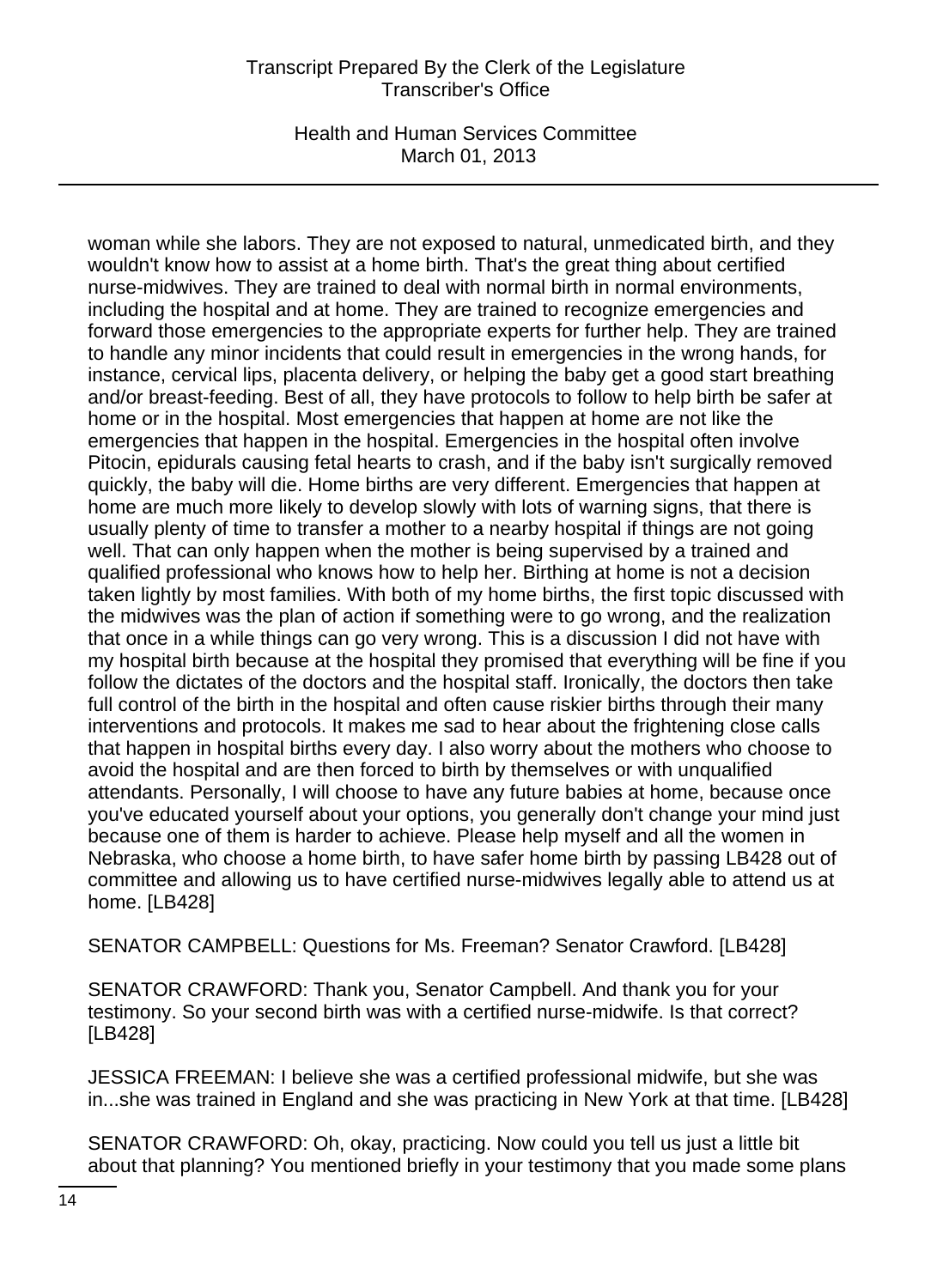for emergency. I mean was this something that you sat down and planned together? [LB428]

JESSICA FREEMAN: Yeah. The first thing that they do is they sit you down and they say, these are the things that are likely to go wrong in a home birth; this is what we will do: If this happens, we will give you this herb; if this happens, we will be going to the doctor; if this happens, we'll be, you know, rushing you to the hospital. So they always had a plan. They brought oxygen for the baby. If the baby...sometimes the baby doesn't breathe right when it comes out, so they have oxygen. They had supplies to stitch me up. I tore a little bit when I had the baby, and they stitched me up afterwards. And so they have basic supplies that help make the birth safe and then they also have a plan of action if something were to go wrong that was more serious. [LB428]

SENATOR CRAWFORD: Okay. And was there any other communication or any other health provider involved in those discussions or prenatal visits? [LB428]

JESSICA FREEMAN: Usually, midwives like to recommend that you develop a relationship with a doctor... [LB428]

SENATOR CRAWFORD: Uh-huh. [LB428]

JESSICA FREEMAN: ...as a backup... [LB428]

SENATOR CRAWFORD: Okay. [LB428]

JESSICA FREEMAN: ...in case something goes wrong. So with both pregnancies, I did have an appointment with a doctor beforehand, and he was aware that I was going to do a home birth. [LB428]

SENATOR CRAWFORD: Did you talk...did he have any role in talking to you about that plan with the midwife as well or...? [LB428]

JESSICA FREEMAN: Not specifically. [LB428]

SENATOR CRAWFORD: Okay. [LB428]

JESSICA FREEMAN: I mean they definitely say, are you sure you know what you're doing,... [LB428]

SENATOR CRAWFORD: Uh-huh. [LB428]

JESSICA FREEMAN: ...have you done your research, and things like that. [LB428]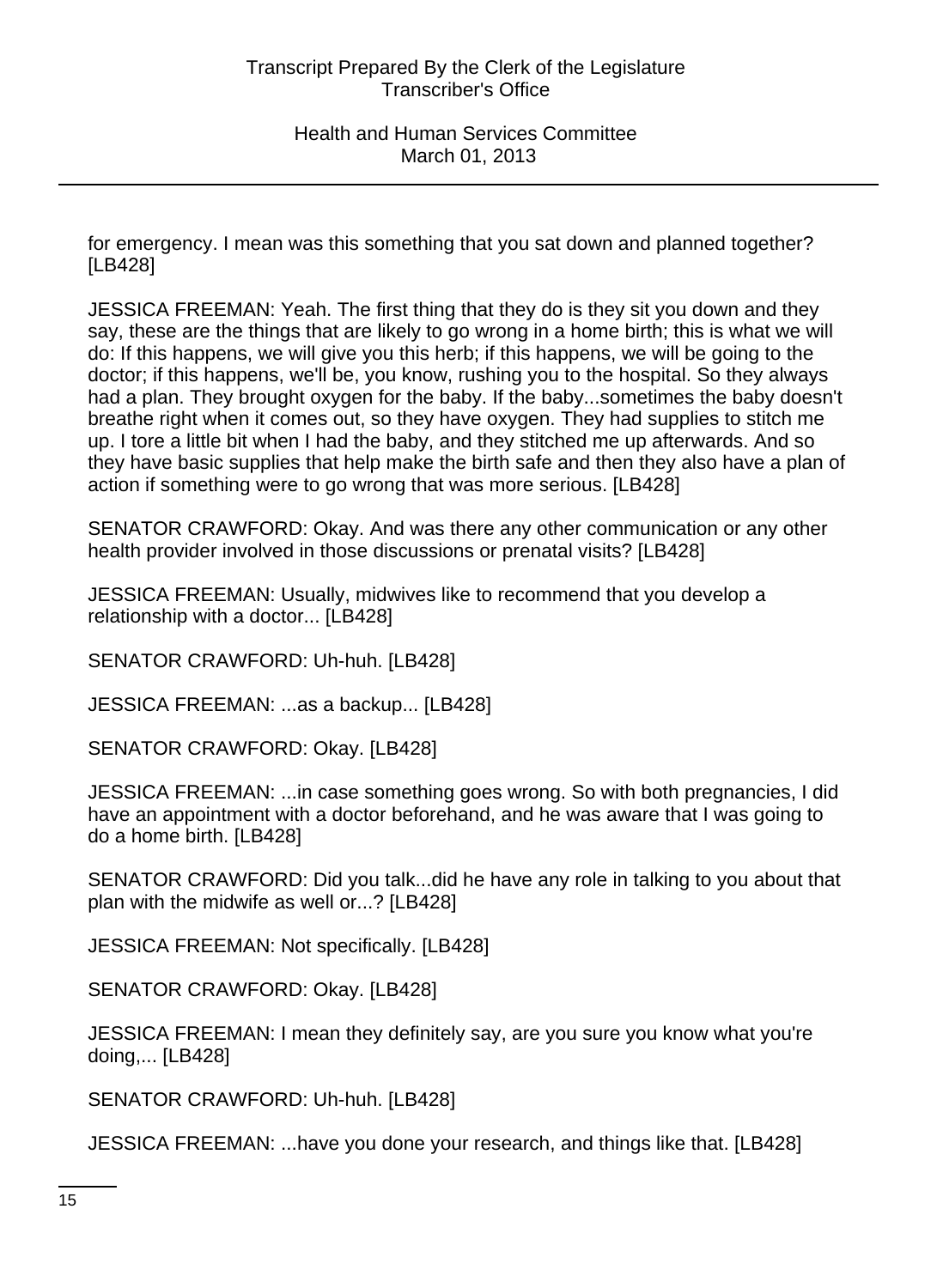SENATOR CRAWFORD: Right. Right. So and then if...the plan, if something were to happen and you had to go to the hospital then, this other doctor would have been somebody who knew your case and would be able to come in... [LB428]

JESSICA FREEMAN: Right. [LB428]

SENATOR CRAWFORD: ...to the situation at that point? [LB428]

JESSICA FREEMAN: I believe the plan was to call the doctor as soon as... [LB428]

SENATOR CRAWFORD: Uh-huh. [LB428]

JESSICA FREEMAN: ...he would need to be involved and then meet them at the hospital. [LB428]

SENATOR CRAWFORD: Okay. Thank you. [LB428]

JESSICA FREEMAN: It was a while ago. (Laugh) [LB428]

SENATOR CAMPBELL: Any other questions? Thank you for your testimony. [LB428]

SENATOR CRAWFORD: Thank you. [LB428]

JESSICA FREEMAN: Thank you. [LB428]

SENATOR CAMPBELL: Our next proponent. [LB428]

REBECCA WINGEBACH: (Exhibit 7) Good afternoon. My name is Rebecca Wingebach, R-e-b-e-c-c-a W-i-n-g-e-b-a-c-h, and I am also a District 13 lady. [LB428]

SENATOR COOK: Yea! (Laughter) [LB428]

REBECCA WINGEBACH: I would like to thank the senators of the Health and Human Services Committee for having this hearing today. It is a pleasure to get the opportunity to talk with you about something deeply important to my family and me. As I mentioned, my name is Rebecca. And my husband, Jacob, and I have three children; and we are expecting our fourth baby in August. Our first child was born at home in California, where we were attended by two licensed midwives, and thank goodness, because I had a 44-hour labor. In a hospital, I probably would have had to have fought very hard not to have a C-section; but at home, because the baby's heartbeat stayed strong and healthy, it was a nonissue. Anyway, by the time I was pregnant with my second child, we had relocated to Nebraska for my husband's job. He works for the federal government as a regulator. As you might imagine, licensure is very important to him, and neither of us felt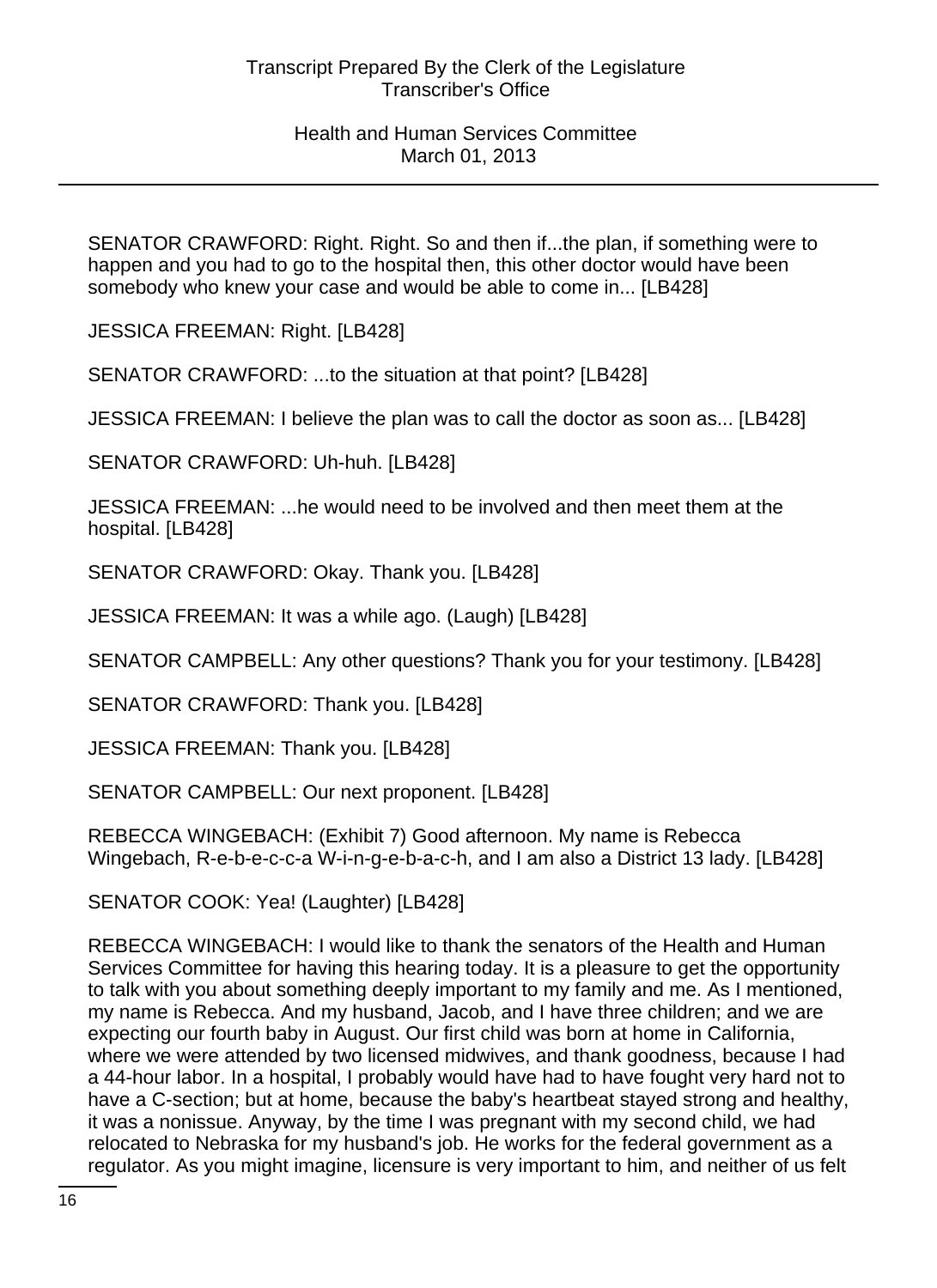Health and Human Services Committee March 01, 2013

comfortable having a home birth in a state where no such oversight existed. However, we had done extensive research into the safety statistics of both hospital and out-of-hospital birth during my first pregnancy, and neither of us had any desire to step foot in a hospital unless my health or the baby's health warranted it. We wanted a home birth, and we felt like we had no options in Nebraska. Luckily for us, my husband's mother lives in Topeka, Kansas, where there are both legally practicing, licensed home-birth midwives, and an out-of-hospital birth center. Seeing as we were already going to be away from home, we opted to have our baby at the birth center. I planned to go to my mother-in-law's house two weeks before my due date with my toddler son and settle in. My husband had to remain behind and work in Omaha; but when I went into labor, I would call him and he would get on the road and join us. Surely he would have enough time to make the three-hour drive. My last labor had been 44 hours, after all. (Laughter) Unfortunately, it didn't work out that way. My second baby came much quicker than my first. Even though I called him to come as soon as I was sure I was in labor, he couldn't drive fast enough. I had a beautiful, easy birth at the birth center; but when my daughter made her first cry, my husband was driving on a highway someplace in Kansas with no cell phone reception. He missed her birth, and there's no getting that back. There are no do-overs. Now I am pregnant again. Thankfully for us, there is now a freestanding birth center in Bellevue, run by a certified nurse-midwife. It is only a 35-minute drive from our home in north Omaha, but my husband and I would both dearly love to have this baby born at home. My third baby came even more quickly than my second, and I would much rather have a midwife come to me than hope I didn't deliver on the road. Thank you for listening to me today. Please advance this bill to the floor for a vote. Nebraska's families are just as deserving as the rest of the country for licensed home birth professionals. Any questions? [LB428]

SENATOR CAMPBELL: Any questions? Senator Cook. [LB428]

SENATOR COOK: Thank you, Madam Chair. At your first birth, do you know whether or not those were certified nurse-midwives or California has a different licensure for... [LB428]

REBECCA WINGEBACH: They were both. California has both certified nurse-midwives that can practice home birth and certified professional midwives that can practice home birth. [LB428]

SENATOR COOK: Okay. [LB428]

REBECCA WINGEBACH: One was a certified professional midwife, the other was actually...had her RN; but then, instead of getting her master's in midwifery, which would have made her a CNM, she also chose to have the CPM credential. So they were both certified professional midwives. [LB428]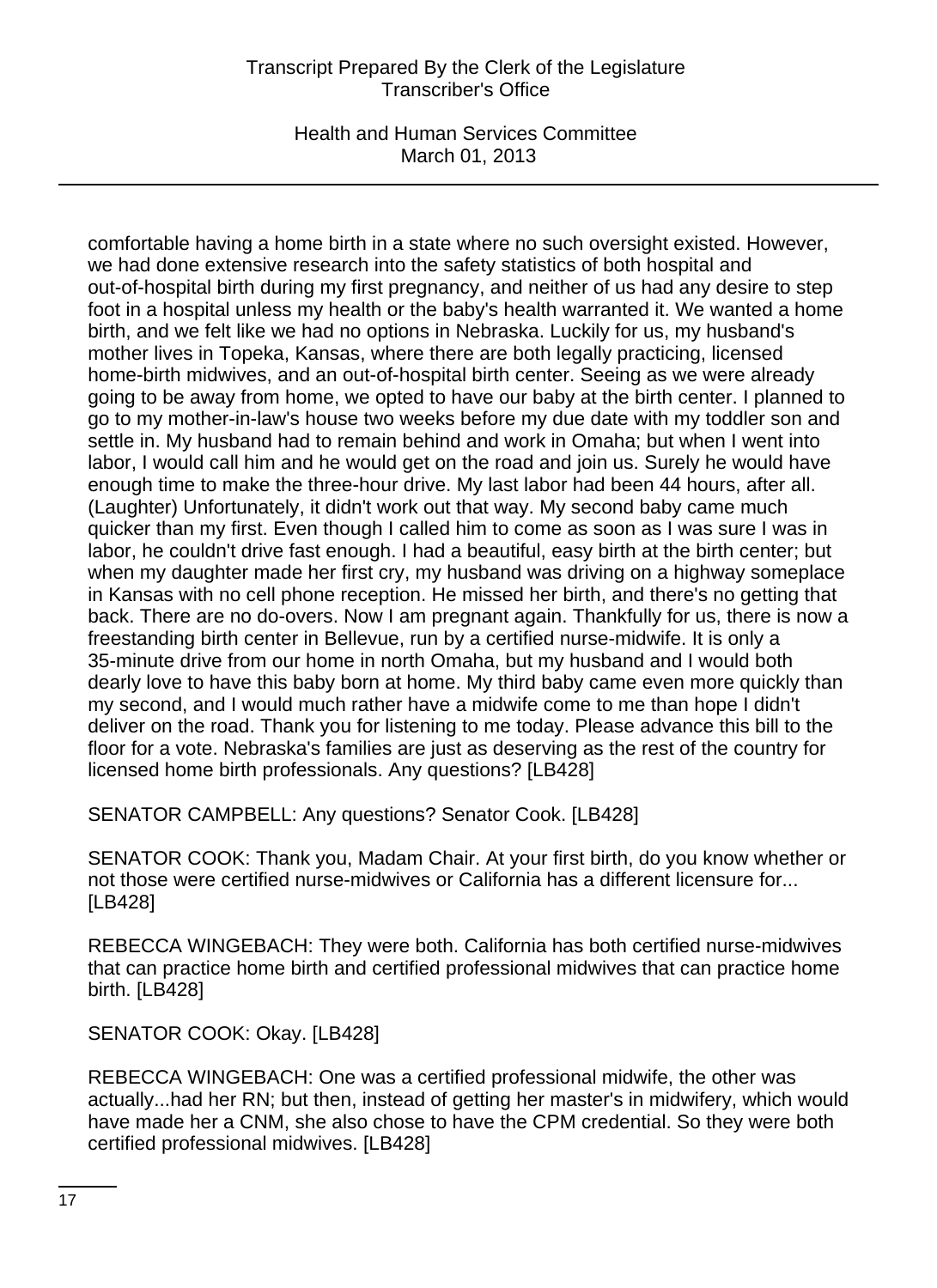SENATOR COOK: All right. Thank you. [LB428]

REBECCA WINGEBACH: No problem. [LB428]

SENATOR CAMPBELL: Any other questions? Thank you. [LB428]

REBECCA WINGEBACH: Thank you all so much. [LB428]

SENATOR CAMPBELL: Our next proponent. Good afternoon. [LB428]

EMILY JOHNSON: Good afternoon. My name is Emily Johnson, E-m-i-l-y J-o-h-n-s-o-n. My first baby was born in the hospital, after eversion, an induction, drugs, an epidural, a failed vacuum extraction, and a Caesarian. He was born drug-doped, bruised and swollen, and spent a week in the NICU from the birth trauma and a hospital-acquired infection. The bill was \$35,000, and our family was financially devastated. I was told by my obstetrician that my pelvis was just too small to ever give birth naturally; but thanks to an experienced home birth midwife, I gave birth to my second and third babies, one of whom was nine pounds, at home. Since these births were free from medical interventions, they went smoothly and naturally. I was protected from the trauma of major surgery and the extreme hemorrhaging that I had experienced with my Caesarian. My babies were born calm and alert, into the loving arms of their family. I was able to cuddle and bond with my newborns, instead of missing out on their first precious days as I had with my first. The cost--\$1,500. Birth is a natural part of the human life cycle. It is not a medical crisis. Not everyone can or should birth at home, but every woman should be allowed to assess her own circumstances and have the option of a nonmedical birth. Nebraska families should have the same access to skilled home birth midwives the rest of the country has. Are there any questions? [LB428]

SENATOR CAMPBELL: Any questions? Thank you very much for your testimony. [LB428]

EMILY JOHNSON: Thank you. [LB428]

SENATOR CAMPBELL: Our next proponent. [LB428]

LINDA JENSEN: Hello. [LB428]

SENATOR CAMPBELL: Hello. [LB428]

LINDA JENSEN: (Exhibit 8) I'm Linda Jensen, L-i-n-d-a J-e-n-s-e-n, speaking to the honorable Senator Campbell and committee members regarding support of LB428. I am testifying as a representative of the Nebraska Nurses Association and a former OB nurse and instructor for about 20 years. Certified nurse-midwives in the United States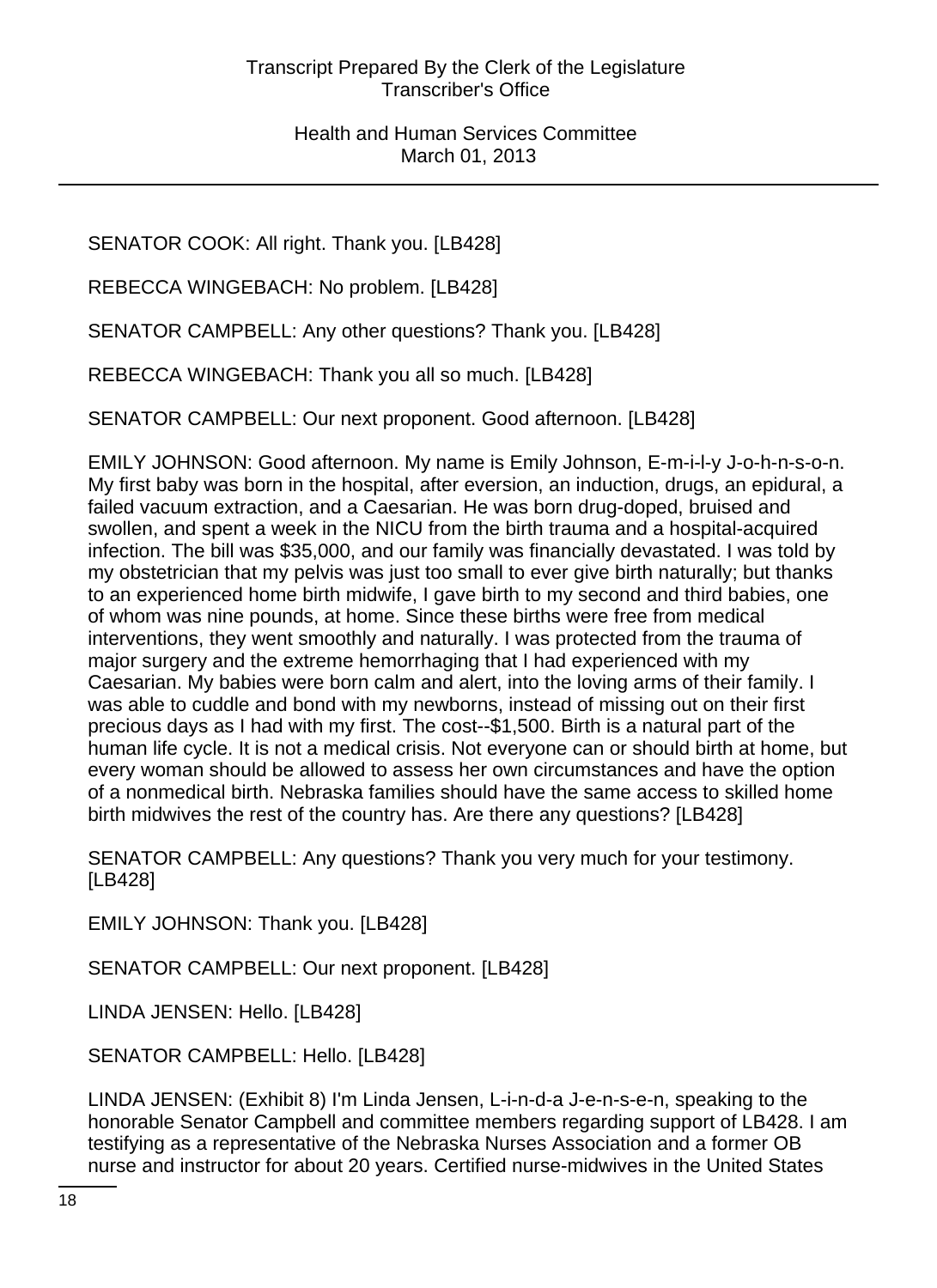Health and Human Services Committee March 01, 2013

are prepared in two healthcare specialties--midwifery and nursing. They have at least a master's degree. Some even have a doctoral degree, including hundreds of hours of clinical practicum, plus have been OB nurses. The nurse portion of their credentials aligns them with nursing, and they are recognized as one of the advanced practice registered nurse professions. On the national front, the American College of Nurse-Midwives is an organizational affiliate of the American Nurse Association, and they partner together to support the practice of nursing as a whole and the unrestricted practice of APRNs. ANA supports the removal of barriers and discriminatory practices that interfere with full participation by advanced practice registered nurses in the healthcare delivery system. ANA supports initiatives that remove arbitrary practice restrictions or prohibit policies that promote barriers for APRN practice, education, abilities, and competence. So consistent with our national organization, the Nebraska Nurses Association is supportive of policy changes and legislation that eliminates practice barriers to APRN and certified nurse-midwife practices. Like other certified nurse-midwives, like other APRN types, certified nurse-midwives have experienced unjust practice restrictions here in Nebraska. Specific to this bill, our membership includes those who have been restricted from the full scope of APRN practice by prohibiting certified nurse-midwives from attending home births. We acknowledge that Nebraskans who are currently choosing home births are limited to unlicensed and unregulated care providers. Lack of licensure and regulation are known to carry more risk to the woman and family than securing a licensed and regulated home-birth provider, like a certified nurse-midwife. This gap is one that certified nurse-midwives can fill to improve patient safety, as it is within their trained and certified scope of care. Nebraska Nurses Association supports LB428. We urge your support of this measure and full support of scope of practice across Nebraska. Thank you for your time and the opportunity to testify on behalf of nurses and NNA members, and thank you for your service to the state of Nebraska. [LB428]

SENATOR CAMPBELL: Thank you, Ms. Jensen. Questions from the senators? Senator Crawford. [LB428]

SENATOR CRAWFORD: Thank you, Senator Campbell. And thank you for your testimony and your service to the citizens of Nebraska in their healthcare. I wondered if you...are you familiar with the training for the master's in midwifery? [LB428]

LINDA JENSEN: I haven't taken it, of course,... [LB428]

SENATOR CRAWFORD: Uh-huh. [LB428]

LINDA JENSEN: ...because I never did become a midwife, although I was kind of a closet...I would love to have been one, you know? But by the time I got around to that, I decided it was too late, you know? (Laugh) But, yeah, they do have a master's degree. I have some friends who have...close friends who are certified nurse-midwives and most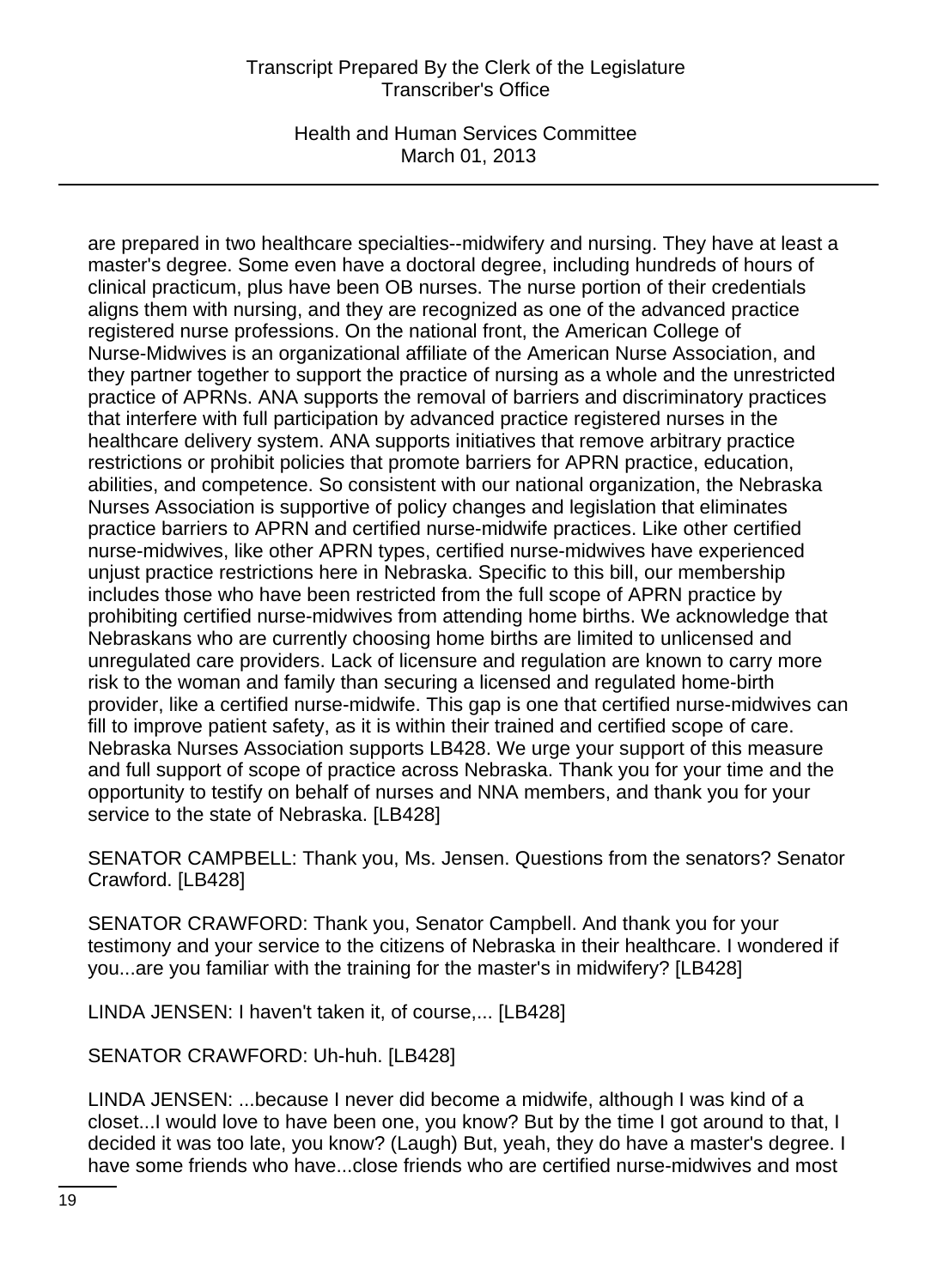of them have...they have a master's degree. They take...I teach, actually, in a graduate master's program; but it's not in midwifery. They have, you know, a lot of courses; and I couldn't tell you exactly what they have. I'm sure someone here can...that will testify next can tell you more about the courses they take. [LB428]

SENATOR CRAWFORD: Okay. [LB428]

LINDA JENSEN: They do have a lot of practical experience as, you know, the clinical experience. [LB428]

SENATOR CRAWFORD: Clinicals,... [LB428]

LINDA JENSEN: Uh-huh. [LB428]

SENATOR CRAWFORD: ...okay, and that, okay. [LB428]

LINDA JENSEN: Yes, that they take as they go along through their practice, yes. [LB428]

SENATOR CRAWFORD: Okay. Thank you. [LB428]

SENATOR CAMPBELL: Any other questions? Thank you, Ms. Jensen. [LB428]

LINDA JENSEN: Okay. [LB428]

SENATOR CAMPBELL: Our next proponent. Good afternoon. Deven is going to help you there. [LB428]

 $\Box$ : Thank you. [LB428]

DOROTHY MARKS: Good afternoon. [LB428]

SENATOR CAMPBELL: How are you today? [LB428]

DOROTHY MARKS: Good. [LB428]

SENATOR CAMPBELL: And we need your name and if you could spell it for us. [LB428]

DOROTHY MARKS: (Exhibit 9) My name is Dorothy Marks, D-o-r-o-t-h-y M-a-r-k-s, and I will be ten years old on Monday. [LB428]

SENATOR CAMPBELL: An early happy birthday. [LB428]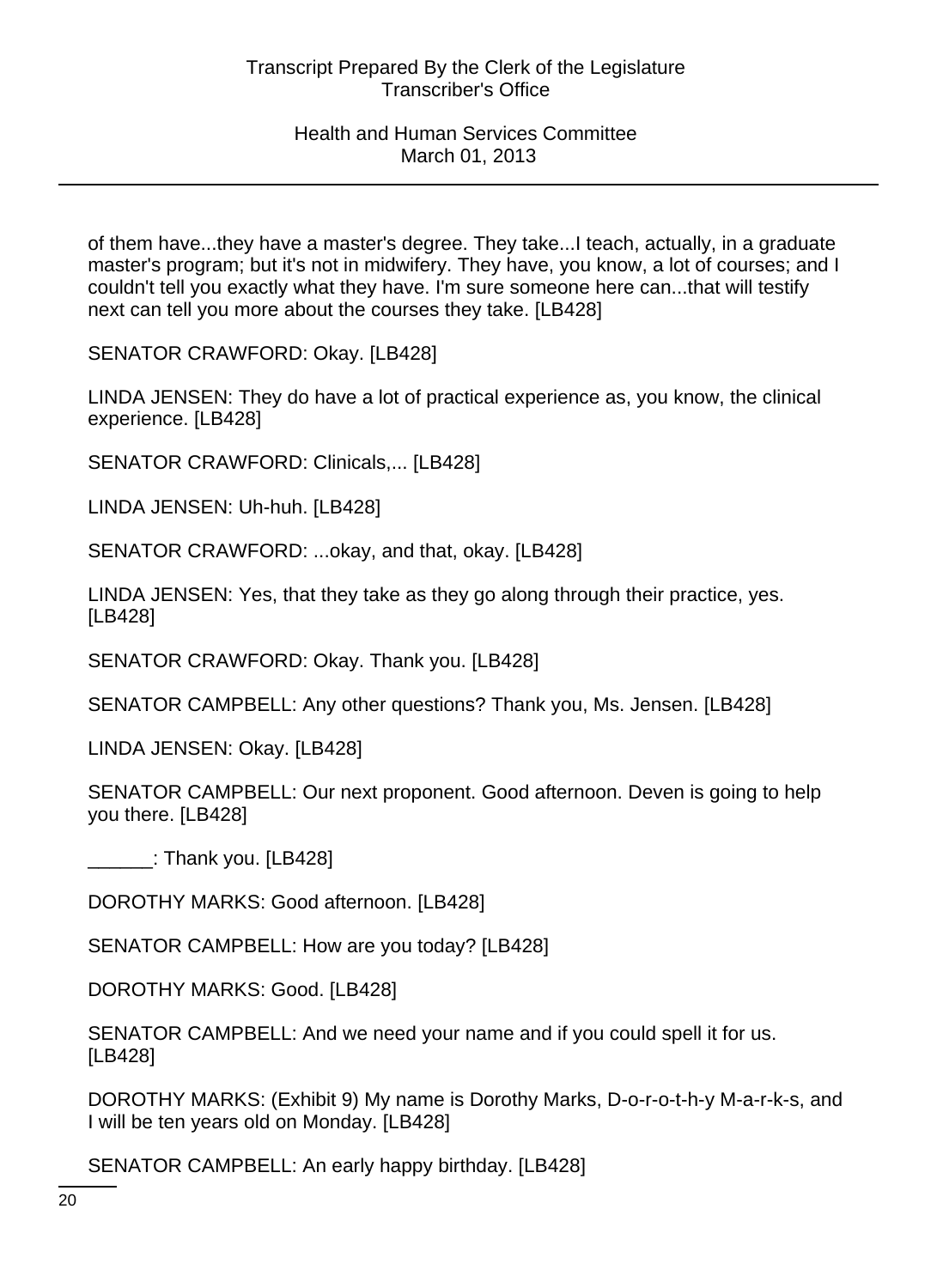DOROTHY MARKS: Thank you. [LB428]

SENATOR CAMPBELL: You go right ahead. [LB428]

DOROTHY MARKS: When I grow up, if I have a baby, I will have it at home. I would not want to drive around in that condition, worrying about not getting to the hospital on time and then have my baby in a strange room, surrounded by strange things. I would want to stay in my nice, cozy house with my loved ones and my midwife. I was there for the two home births of my brothers. They both ended fine. And even if there was a complication, the midwives would have moved them to a hospital. If you want to have your baby at home, you will have it at home, with or without a midwife. Unfortunately, most midwives cannot legally attend home births in Nebraska, so they are hard to find. Some women can't find one at all, but they have their baby at home anyway. It would be a lot safer if it was legal to have midwives at home. And how long have hospitals been around? Only a few centuries. In Jesus Christ's time, women had their babies at home and they survived, but they had midwives to make their home birth safer. There are only two states that do not allow home births--Alabama and our own state. We don't want to be the last. Please change the law so that I do not have to move to another state to have the kind of birth I want. [LB428]

SENATOR CAMPBELL: Good job, Dorothy. Way to go. [LB428]

DOROTHY MARKS: Thank you. [LB428]

SENATOR CAMPBELL: Tell us how old your brothers are. [LB428]

DOROTHY MARKS: Six and four. [LB428]

SENATOR CAMPBELL: Six and four. Do they bug you a lot? (Laughter) I know, I had an older brother, and brothers do that. Dorothy, you did just a great job on your testimony today and thank you so much for coming. Would you tell us one more thing? Where do you go to school? [LB428]

DOROTHY MARKS: I am homeschooled. [LB428]

SENATOR CAMPBELL: You're homeschooled. And what's your favorite subject? [LB428]

DOROTHY MARKS: Reading. [LB428]

SENATOR CAMPBELL: Reading. I was an English teacher. I love to hear that. (Laughter) Dorothy, thanks for coming today and your great testimony. [LB428]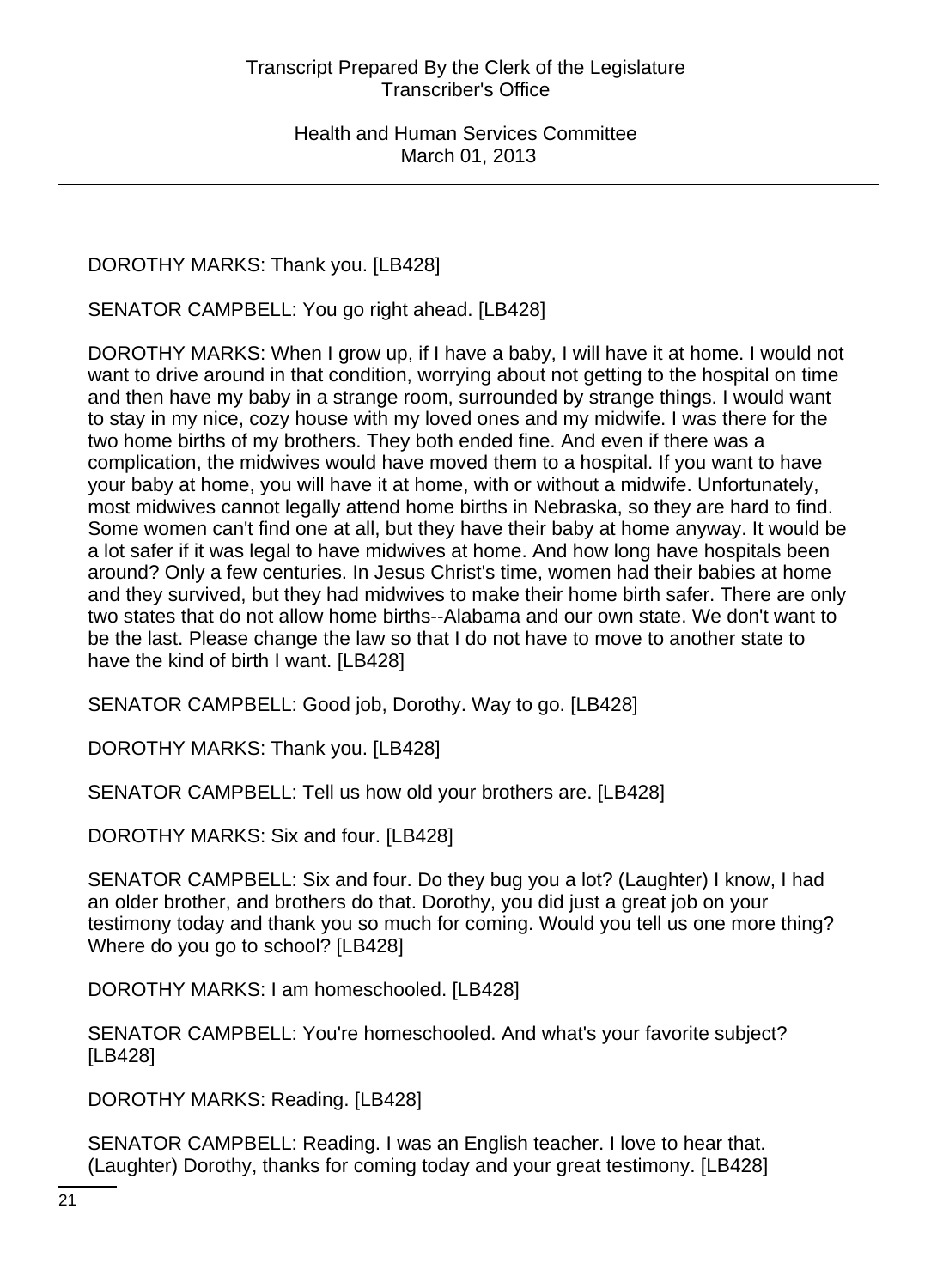DOROTHY MARKS: You're welcome. [LB428]

SENATOR CAMPBELL: I'm sorry, I didn't let...any other questions? I think we're all very pleased to have you. Thanks, Dorothy. Our next proponent. [LB428]

RENE DOCHERTY: My name is Rene Docherty, R-e-n-e D-o-c-h-e-r-t-y. I'd like to apologize at this time. I'm very sorry, Senators, I was so quick leaving the office, I never brought any copies of my testimony for you guys, so I'm very sorry. Also, I have a small accent. You might notice that. If at any point you wish for me to repeat what I said, please feel free to gesticulate or whatever else and I will do my best. My wife and I have...we currently have six children. I have four girls and two boys. I lose count very regularly. We're part of a demographic in Nebraska, a growing demographic in Nebraska, who are seeking home birth who have had home births and will continue to have home births. Once you've discovered the liberty, it's very hard to give up, much the same reason why I don't really intend to go back and live in Scotland, having discovered the liberty of America. Our decision to have home births was definitely not something we took on a whim. Firstly, I love my wife. I love my children. I would not just stand by and just let something bad happen to them in any circumstance. So after appropriate extensive research by reading, talking to other people who had had home births, we were convinced that this really was the best. And truthfully, I have to say as a man, in front of all the ladies, there is nothing, nothing on this planet that is more powerful and more moving then seeing a woman give birth. As a man, I was brought to my knees by the experience because I thought I knew what strength was. I had no clue at all. The main issue why I'm here, a proponent of LB428, is that I truly believe this bill provides a safer option for families like myself, for husbands who want to make safe decisions for the wives. I actually made that plea two bills ago, in front begging for assistance in making safe decisions of that nature. When we planned a home birth, obviously the main issue was not being able to have a midwife, and this was a bit of a surprise. In the U.K., of course, we have nationalized health. You have tons of access to doctors. The entire birthing system is run by midwives unless there is a problem. You can get access to advice any time of day or night. You just phone them up there, you get home birth, no problem at all. When I came over here, I was shocked in the hospitals to find a customer care center. I discovered this thing called consumerism when it came to hospitals, being able to have your ability to choose where you want to go with your healthcare. And for any other medical condition or problem, anything at all, any one of my children's, I can choose at any point to customize the care for my child or my wife. It's no problem. It's one of the beautiful things about the way the healthcare operates over here. But let me be clear, when we had our home births, they were unassisted. That means there was no one there, no one medically there to help. And shockingly enough, there were no problems at all. But one of the things I would very much like to stress, there's a big difference between a debate on the safety of home births and a debate of whether or not it is more safe with the presence of midwives; and please, let's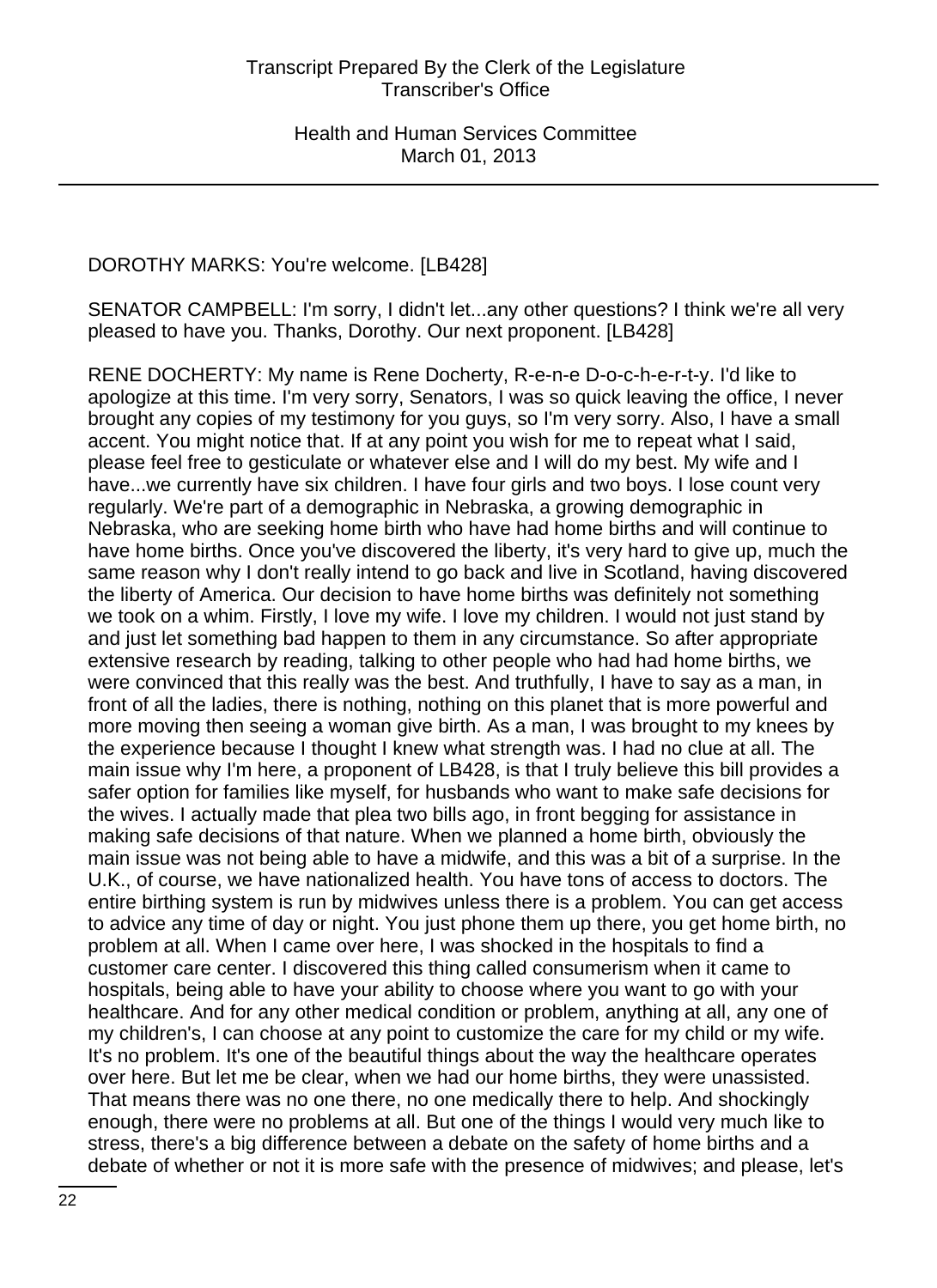Health and Human Services Committee March 01, 2013

get that clear. It's going to be very easy in the process of this discussion in here to get drawn into your own personal concerns about the safety of home births. Personally, I don't think that's up for debate. People are having home births. People are going to continue to have home births. The whole U.S. is moving towards that as people realize the freedom they have. But all the home births were fine. The babies were awesome. My last baby, which we had eight months ago, was a whopping 11-pound baby. I swear she came out sideways; she was huge. And I would like to know, and truthfully, my wife was also overdue. She'd gone past the 40-week mark with an 11-pound baby, and she delivered naturally without any problems. I wonder what would have happened in a hospital situation. I wonder if there would have been medical intervention that would have led to problem after problem. Thankfully, I don't have to worry about that. Really, at the end of the day, this bill is about that simple question: Does it make it more safe or less safe to allow a midwife to go and attend a home birth; more or less? It's that simple. There's not a middle ground in that. Thank you for your time and for the honor of this, and I'm happy to answer any questions. [LB428]

SENATOR CAMPBELL: Questions from the senators? We had no problems understanding you, so. (Laughter) We enjoyed the accent. [LB428]

RENE DOCHERTY: Thank you very much. Thank you. [LB428]

SENATOR CAMPBELL: Thank you. Our next proponent. Good afternoon. [LB428]

REBECCA LAWSON: Good afternoon, Senators. My name is Rebecca Lawson, R-e-b-e-c-c-a L-a-w-s-o-n. I'm here on behalf of my own business, Heartland Hypnobabies, and the Nebraska Friends of Midwives. I am a member of that as well. I am currently a certified childbirth educator here in Lincoln. I was certified in 2011, and I provide education to prenatal couples for their birth. I am also currently pregnant myself. I have a three-year-old daughter at home, and I am planning to have my baby in June. For myself, we have chosen a hospital birth with a certified nurse-midwife. Unfortunately, when I educate couples on birth, I am unable to give them much in the way of home birth. Our curriculum does have a portion for home birth. There's about 250 certified childbirth educators through Hypnobabies around the country, but I teach in one of the states that home birth is not a great legal option for women. I would love to see that change, mainly because I believe that women have the innate ability to choose the safest option for them and their families. Were home birth a better option, I might consider it. However, I feel so strongly that I feel safe with the certified nurse-midwife that I am currently able to choose either the birth center in Bellevue or a certified nurse-midwife here in Lincoln. The birth center is about an hour from my home in south Lincoln. And being my second baby...and my first birth was in Tennessee. Had a very wonderful hospital birth with a certified nurse-midwife in Tennessee that went very smoothly and naturally. I would love to have a better option here. But unfortunately, for myself, I feel that I would be best served close to home here in Lincoln. But through all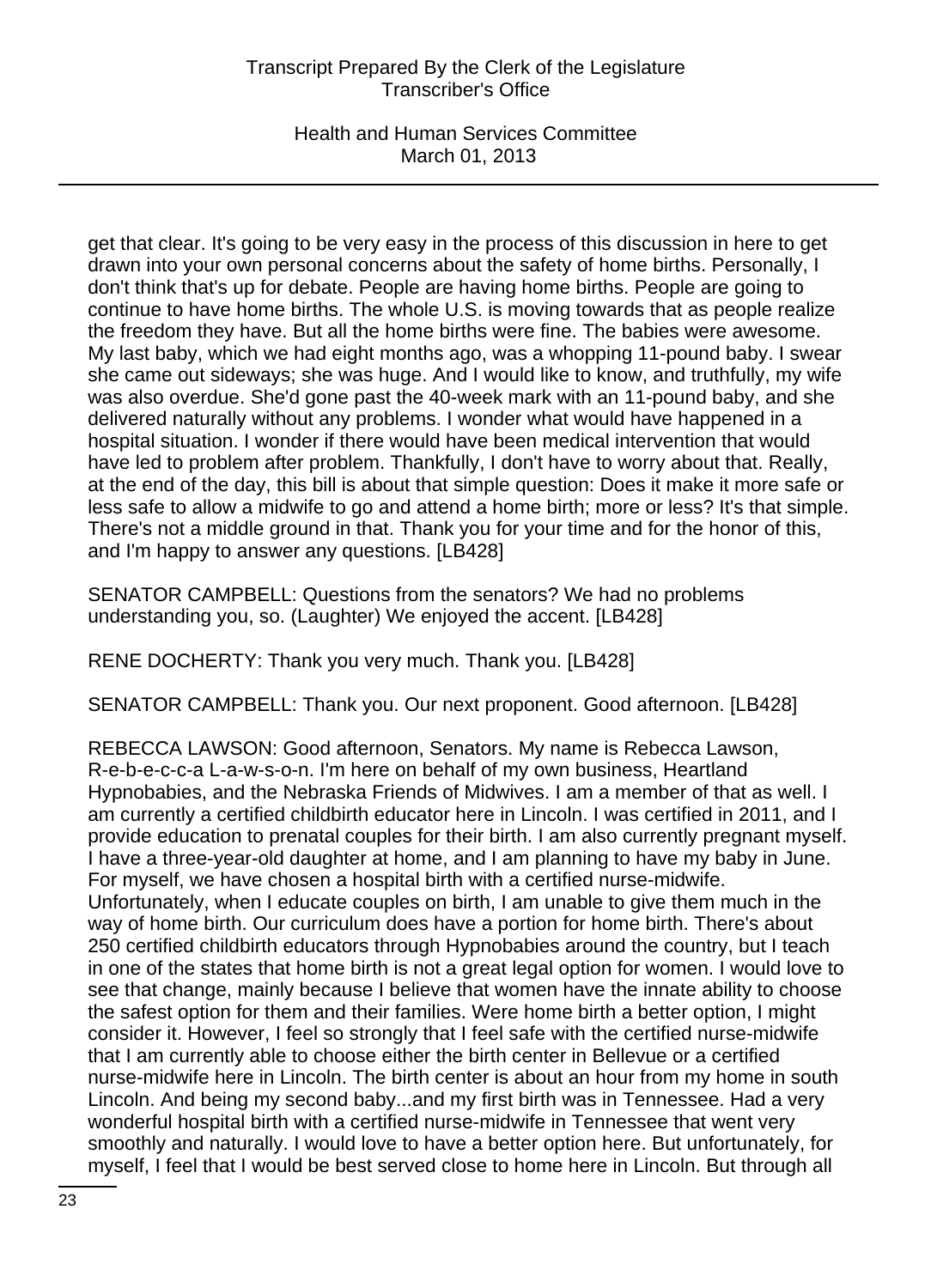my education and training in childbirth education, I just find that women have the innate ability to choose what is safest for them and their babies, and I hope that it will become an option for women to choose to have their child at home should they so desire. Thank you for your time this afternoon. [LB428]

SENATOR CAMPBELL: Thank you, Ms. Lawson. Questions from the senators? Thanks for coming. [LB428]

REBECCA LAWSON: Thank you. [LB428]

SENATOR CAMPBELL: Our next proponent. [LB428]

TIFFANY DALTON: Hello. [LB428]

SENATOR CAMPBELL: Good afternoon. [LB428]

TIFFANY DALTON: (Exhibit 10) My name is Tiffany Dalton, T-i-f-f-a-n-y D-a-l-t-o-n, and I am a Montessori Early Childhood educator and language educator in Nebraska, and have been since 2001. I'm also a certified doula. And I left Nebraska in 2007 when I was pregnant with my daughter, who was born in March of 2008. I moved to California, where home birth attended by certified nurse-midwives is legal and regulated. Lydia was born at home in Santa Barbara, California. I knew that I would have the best opportunity for a safe, peaceful, "uninterventive" birth experience if I were able to give birth to my daughter at home. My husband, who grew up in a Third World country, was skeptical at first of my decision to give birth at home. He was convinced that birth in a hospital, with all of the technological advantages inherent in that experience, would be safer. However, he soon realized that home birth could be a safe choice and was eager to support me in giving birth in a way that I felt to be safe and appropriate. We were attended throughout the pregnancy and during birth by two wonderfully competent certified nurse-midwives. The fact that they attended the birth equipped with the necessary tools for emergency intervention, such as oxygen and medications to stop hemorrhage, was comforting to both myself and my husband. The midwives also had a strong working relationship with the hospital and the obstetrician I saw concurrently throughout my pregnancy. If we were in need of a transfer to the hospital at any time during the birth, we felt confident that the transition would be a smooth and safe one. Also, our certified nurse-midwives made it clear when we contracted with them that they would only attend a birth at home in the case of a low-risk, healthy pregnancy. It is my strong feeling that competent, regulated, professional services provided by my midwives, in concert with the continuity of care that I received with my obstetrician and the local hospital, contributed to a safe, positive, healthy, and peaceful birth experience for our family. When I receive my graduate degree from UNL in, hopefully, two years, I plan to have another child. And I still feel strongly that a home birth experience is the safest and most desirable option for me if I have a low-risk, healthy pregnancy.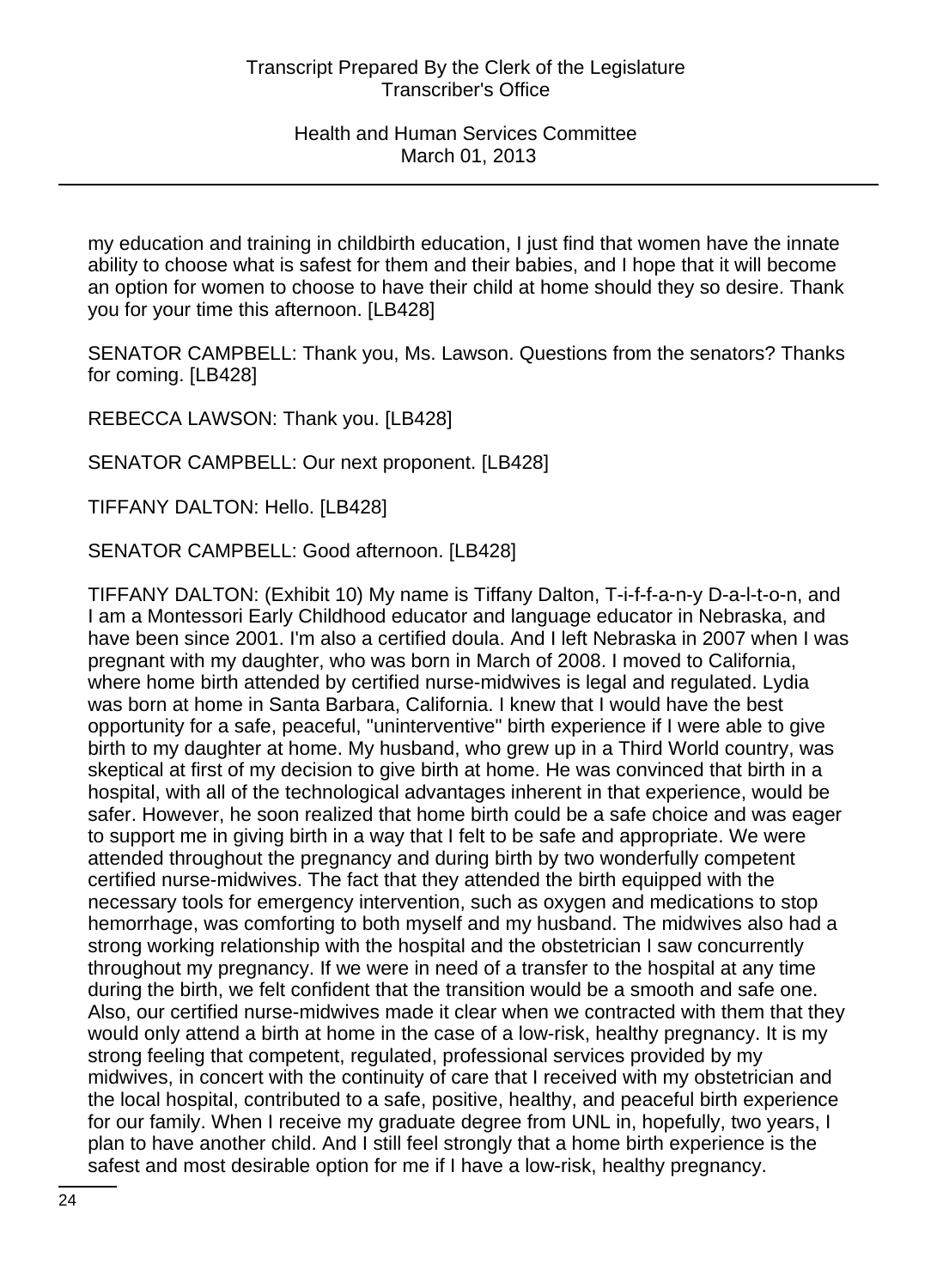However, I would only feel comfortable having a home birth experience attended by a certified nurse-midwife qualified to attend such a birth. Therefore, if by that time home birth attended by a CNM is still not legal in Nebraska, I will be relocating to a state where it is in order to give birth. Thank you for your time and your support of LB428. And it's my hope that safe, healthy home birth will become an option for mothers in Nebraska. [LB428]

SENATOR CAMPBELL: Thank you, Ms. Dalton. [LB428]

TIFFANY DALTON: Uh-huh. [LB428]

SENATOR CAMPBELL: Questions? When you talk in the...in your testimony about that in California it was legal and regulated,... [LB428]

TIFFANY DALTON: Uh-huh. [LB428]

SENATOR CAMPBELL: ...what were the regulations put into place? [LB428]

TIFFANY DALTON: I don't know what the specific regulations are but just, I guess, what I meant to say is they're licensed. You know, there's oversight by the state as to how they're able to practice, so. [LB428]

SENATOR CAMPBELL: But as to... [LB428]

TIFFANY DALTON: And I think part of that, according to them, was the fact that...the low-risk pregnancy. For instance, my daughter was born three weeks early. My labor started on the day that I was at 37 weeks. If she had been born any earlier than that, they would have attended my birth in the hospital. They wouldn't have felt comfortable attending it at home, since she would have been preterm, so, yeah. [LB428]

SENATOR CAMPBELL: Okay. But you weren't, at that point, when you went through all of the instruction by them, there weren't any other regulations that you remember. [LB428]

TIFFANY DALTON: Not specifically. [LB428]

SENATOR CAMPBELL: Okay. That's fine. [LB428]

TIFFANY DALTON: Yeah. [LB428]

SENATOR CAMPBELL: I just thought you might have remembered. [LB428]

TIFFANY DALTON: Yeah. I think that, yeah, you know, just knowing that there was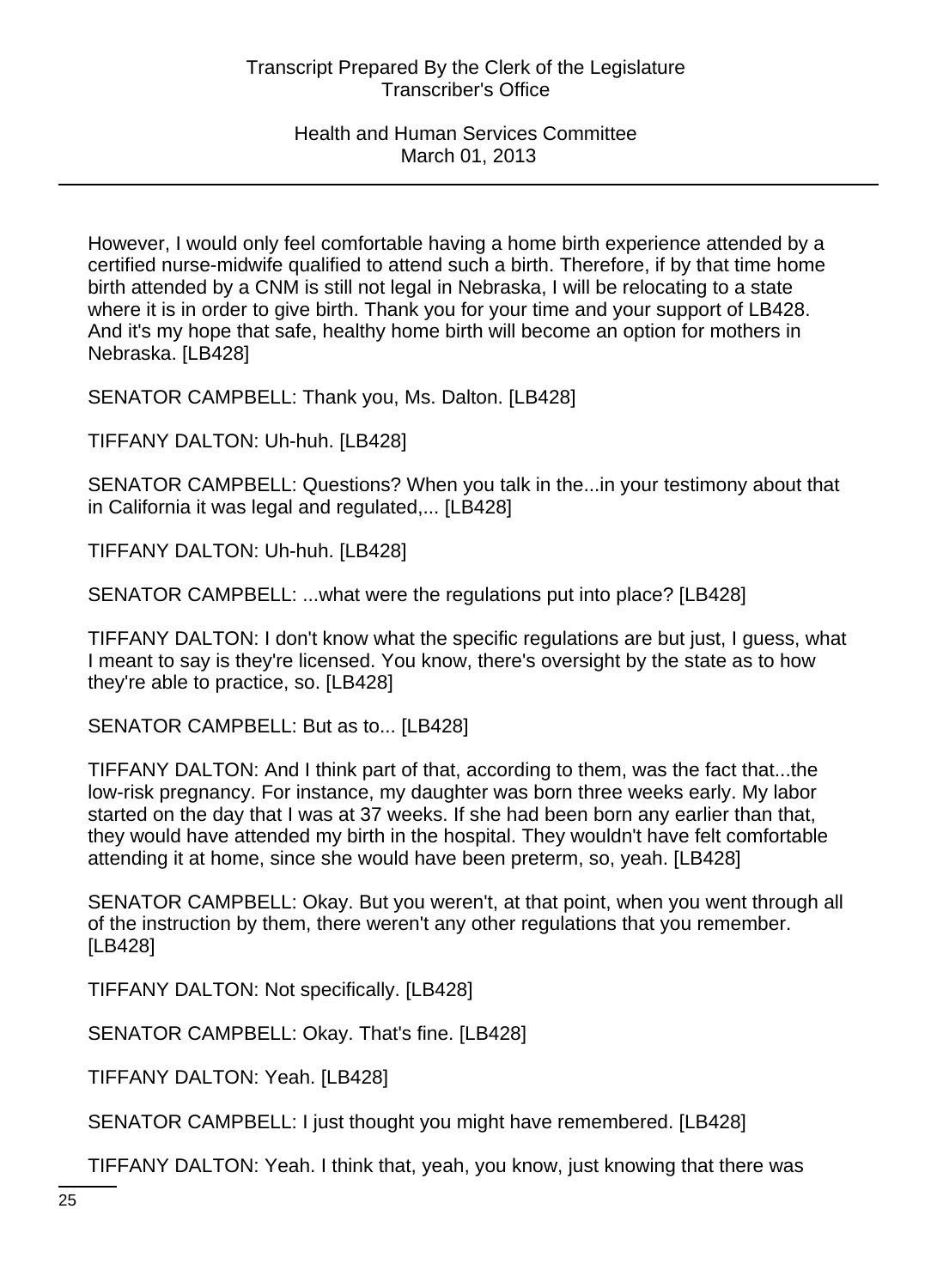oversight, that they were certified, that I knew their credentials were trustworthy. [LB428]

SENATOR CAMPBELL: Right. [LB428]

TIFFANY DALTON: And I think that, you know, the other part of it for me that was just so important was the continuity of care that I, you know, I was...you know, they strongly suggested that I be seen concurrently with the obstetrician with whom they had a partnership so that, you know, as you heard in earlier testimony, if there was a need for a transfer to the hospital, there was a working relationship between my midwives and the hospital. [LB428]

SENATOR CAMPBELL: Okay. [LB428]

TIFFANY DALTON: So that if that came to be necessary, those relationships were already in place and there was that confidence in knowing, if we need this, it can happen quickly, it can happen easily. There's a relationship there and there's no doubt that if there's need for that transition...and the continuity of care. Just the fact that I was seen by a physician and the midwives throughout my pregnancy, that gave me a lot of confidence in the home birth process. [LB428]

SENATOR CAMPBELL: You said they had a partnership with a physician. [LB428]

TIFFANY DALTON: Uh-huh. [LB428]

SENATOR CAMPBELL: Was that the physician that you saw? [LB428]

TIFFANY DALTON: Yes. Uh-huh. Yeah. [LB428]

SENATOR CAMPBELL: Okay. So you were really under a continuity of care between the doctor... [LB428]

TIFFANY DALTON: Uh-huh, exactly, yep. And he would have been the person who would have attended me in the hospital if we had had to have a transfer with them, so. [LB428]

SENATOR CAMPBELL: Okay. That does... [LB428]

TIFFANY DALTON: Yeah. [LB428]

SENATOR CAMPBELL: ...answer that. [LB428]

TIFFANY DALTON: Uh-huh. [LB428]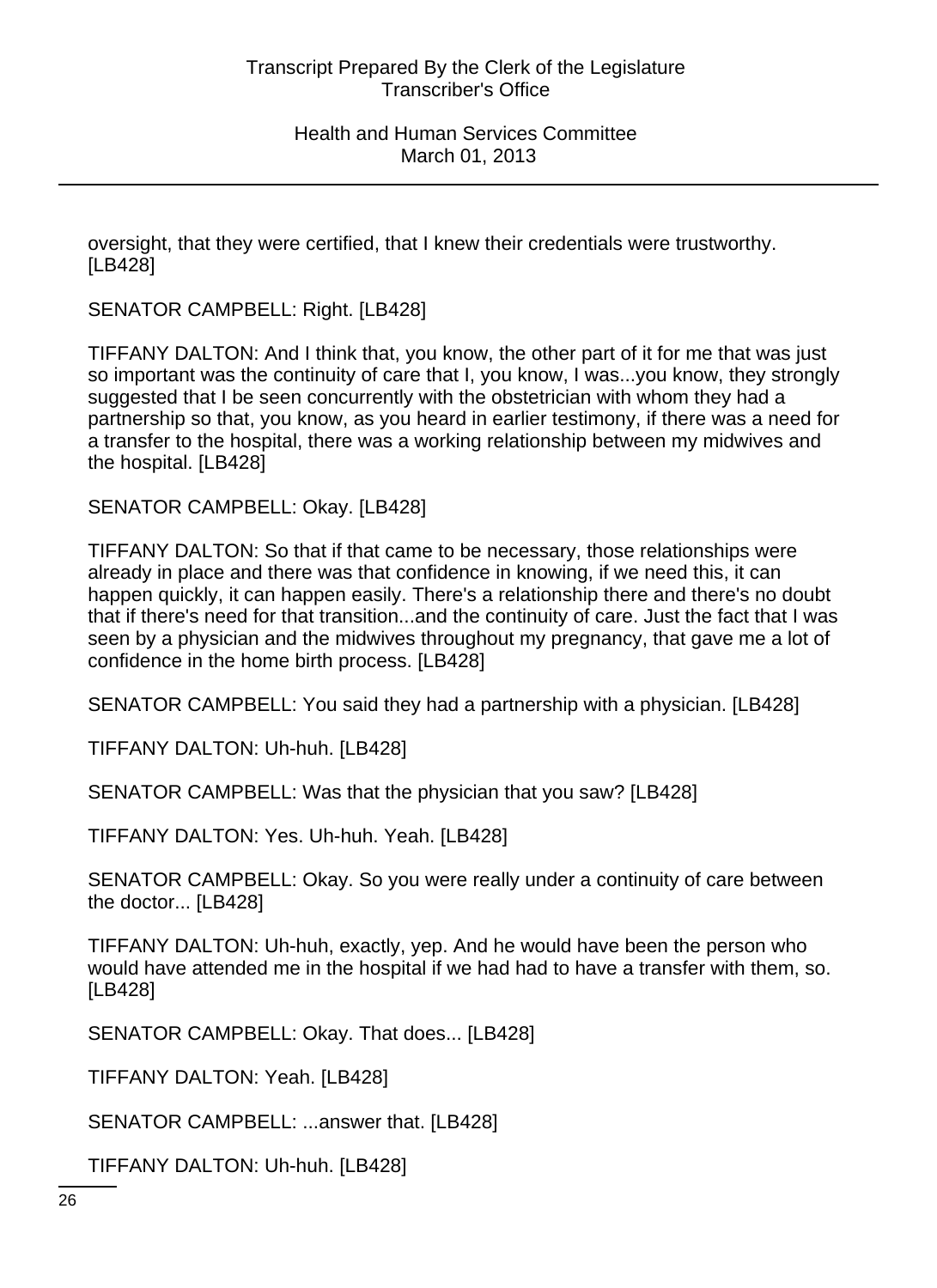SENATOR CAMPBELL: Any other questions? Thank you very much for your testimony. [LB428]

TIFFANY DALTON: Yep. Thank you. [LB428]

SENATOR CAMPBELL: Our next proponent. Good afternoon. [LB428]

SHAHAB ABDESSALAM: Hi. Thank you for your time, Senators. My name is Shahab. You want me to spell that as well? S-h-a-h-a-b, and the last name is Abdessalam, A-b-d-e-s-s-a-l-a-m. I am a pediatric surgeon up at Children's Omaha, and Children's Hospital up here in Omaha. I am board certified in general surgery, surgical oncology, surgical critical care, and pediatric surgery. When my wife first became pregnant, it was during my general surgery residency, towards the end of that, and she came to me with the proposition that she wanted to have a home birth. It was still legal in the state of Nebraska at that time. And naturally, being a surgeon, I am inherently a skeptical person, as well as one that questions everything. So having been immersed in a hospital situation and that being really all I had ever seen, I didn't even know that that was even a possibility. So of course I said, you're crazy, and she said, well, why don't we just go talk with the midwife and see what she has to say. So I went there with guns blazing, ready to just shoot her down and say there's no way we're going to do this, we're going to have this in the hospital. And at our first visit, she said something which has stuck with me all along, and she said that pregnancy is not a disease so it doesn't need to be in the hospital. And that inherently made a lot of sense to me in most circumstances. Obviously, a high-risk mother, a high-risk baby, of course they have to be in the hospital. I deal with that every single day. I deal with babies that are on...you know, the tiniest of babies and of course they have to be in the hospital. But for a healthy mother, healthy baby, uncomplicated pregnancy, it is truly not a disease; it does not belong in a hospital. So that made a lot of sense to me. So since then, I have five children. We've had five wonderful, wonderful separate midwives at each one of those births, and they've all been born at home. They're all healthy. They're all wonderful. And it just...the bond and the relationship and the fact that I was able to participate in the deliveries of all my babies was very, very special. The relationships that the midwives develop with the families is unique outside of medicine. It is truly a very tight-knit relationship. They see their patients, I believe, more frequently. They have lower volumes of patients so they're able to spend more time and really get to know the individual circumstances and make sure that the delivery is as safe as possible. I have a couple of notes, I wanted to make sure I wasn't forgetting anything. So that's basically my story. So I've had all five of my children at home with an attendant midwife. And obviously, I have a lot of training myself. I could have potentially done it myself. But the value of their knowledge and their expertise and their training way, way far exceeded anything that I could have accomplished at this point. So having them as a tool and those resources--invaluable. Obviously, whenever we approach anything in medicine,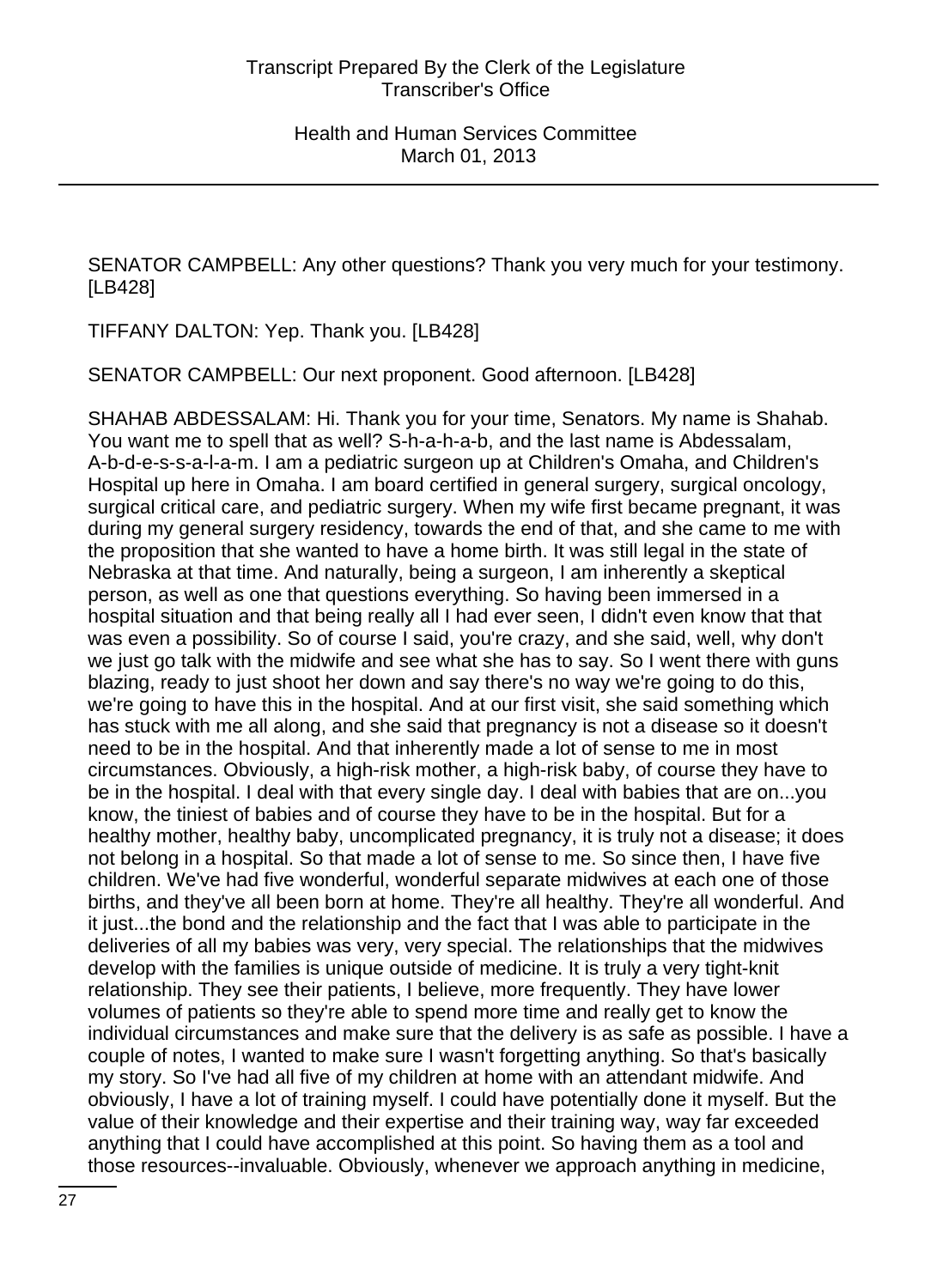Health and Human Services Committee March 01, 2013

we approach it as a risk-benefit ratio; so when you look at healthy mothers, healthy babies, and the home environment, your risks are unbelievably low and there's no reason to introduce excessive risk by bringing them into a hospital situation. I think there's a potential for bad outcomes, and I've seen bad outcomes both in the hospital and heard about things at home. Obviously, mine was not that way. But I don't think we should punish these midwives from keeping them from an environment where it is safe. And again, I just want to highlight that pregnancy in most cases is not a disease. I think it's happening. I've partaken in it. The best way to keep track of it and make sure that it is maintaining its safety profile is to make sure that we can legalize it and regulate it. Thank you. [LB428]

SENATOR CAMPBELL: Senator Krist. [LB428]

SENATOR KRIST: You...all your children were born in Nebraska? [LB428]

SHAHAB ABDESSALAM: No, that's not...three have been born in Nebraska; two were in Ohio. [LB428]

SENATOR KRIST: Okay. And... [LB428]

SHAHAB ABDESSALAM: I was in different areas of training. [LB428]

SENATOR KRIST: And I'm not trying to pin you down or incarcerate you, but (laugh) as I understood, in Nebraska we couldn't have a midwife attending at home. So is it because you were there as a physician that they were, or was it somebody from outside the state or...? [LB428]

SHAHAB ABDESSALAM: No, even as a physician, I am not allowed to attend a home birth, so. [LB428]

SENATOR KRIST: Home births? [LB428]

SHAHAB ABDESSALAM: Back in the '90s, when my first child, it was my understanding it was still legal back then. Obviously, in Ohio it is legal and a great experience there. My last two, which were here in Nebraska; yes, they were attended, but it had to be kind of hush hush. [LB428]

SENATOR KRIST: Got it. Yeah. Got it. So given that experience... [LB428]

SHAHAB ABDESSALAM: And obviously I wouldn't disclose any names. [LB428]

SENATOR KRIST: Oh, absolutely not. No, that's not about this. What I'm trying to do, though, is you're probably one of the most qualified people to have attended a home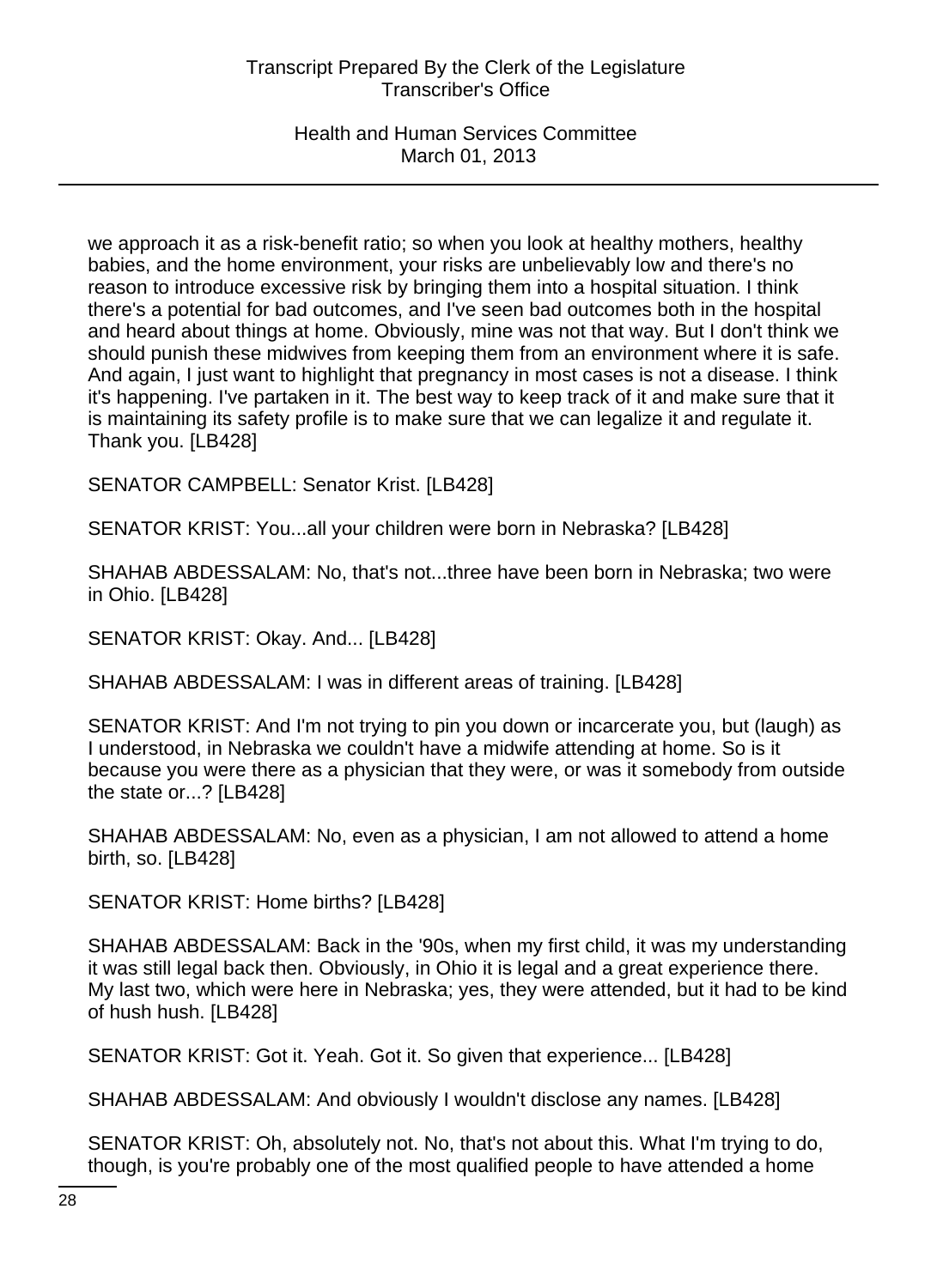birth with a midwife that we maybe will see today so...maybe we'll see today. But point being, if you could design it, would you say that they would always have to be in conjunction with a care plan that would include a pediatrician or an OB or that they would work in concert with that? [LB428]

SHAHAB ABDESSALAM: I, yes, absolutely. I think that's a valuable relationship that the midwives develop with a backup physician of some sort, whether it's a family practitioner who also does deliveries, whether it's just a straight obstetrician or even a pediatrician potentially. [LB428]

SENATOR KRIST: And we did... [LB428]

SHAHAB ABDESSALAM: Yeah, that's a valuable adjunct. [LB428]

SENATOR KRIST: So we did a lot of work last year and a lot of prep with LB599, which I think is monumental, and in that I learned so much about how just a small vitamin or folic acid or whatever it would be during the pregnancy. Does that kind of treatment happen also with midwifery? [LB428]

SHAHAB ABDESSALAM: Absolutely. The thoroughness of which they cover the entire health of the mother; obviously in conjunction with the baby; but mostly looking after the mother, far exceeded anything that I had seen in the hospital during my training. Obviously, I went through ob-gyn and would, you know, deliver babies in the hospital. [LB428]

SENATOR KRIST: Right. [LB428]

SHAHAB ABDESSALAM: I saw those relationships and compared it to my own, and topnotch. I mean just really, really enough. Had five different midwives, just because of the environments that we were in and the spacing out of the children, but every one of them exactly the same. I mean it just was really incredible to see the similarities amongst them. [LB428]

SENATOR KRIST: Last question, and if you don't want to answer it, that's fine. But we have the LB407 process that Senator Gloor talked about earlier. I don't know if you...are you familiar with...? [LB428]

SHAHAB ABDESSALAM: I'm sorry, I arrived late. I was... [LB428]

SENATOR KRIST: Okay. Are you familiar with the LB407 process? [LB428]

SHAHAB ABDESSALAM: I am not. What is that? [LB428]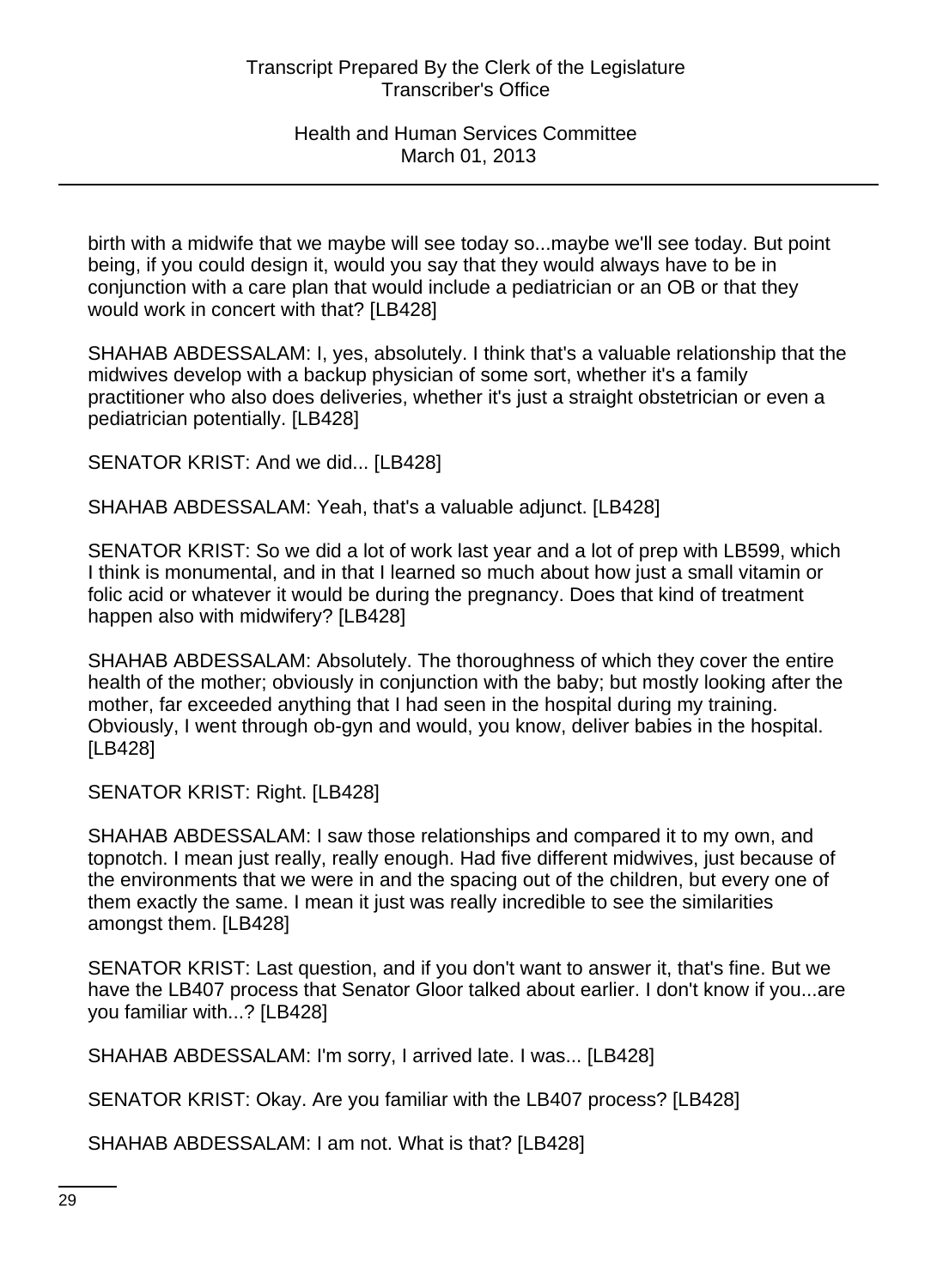SENATOR KRIST: Okay, essentially, just to make it short, it is a process whereby if you wanted to increase the scope of someone's practice in any way, and it wasn't currently part of the scope of practice, you would meet this board and discuss whether...and it's really, I think after Senator Gloor's tweaks last year and this committee sending things forward, it's a much better process. Do we need to do a LB407 scope of practice in order to get there, or do you feel like the certification of the midwives that you've come in contact with or that are out here are capable of moving forward without that LB407 process? [LB428]

SHAHAB ABDESSALAM: The ones I have come into contact with, and even beyond my five; I've obviously met quite a few other ones, I don't know that that extension is necessary. [LB428]

SENATOR KRIST: Okay. Thank you, Doctor. [LB428]

SHAHAB ABDESSALAM: Thank you. [LB428]

SENATOR CAMPBELL: Any other questions? Our next proponent. Thank you, Doctor. [LB428]

HEATHER SWANSON: (Exhibits 11 and 12) Hello, my name is Heather Swanson, H-e-a-t-h-e-r S-w-a-n-s-o-n. The first part of my testimony will be on behalf of the Nebraska affiliate of American College of Nurse-Midwives, and the second half will be on my own behalf. I'm submitting a letter from one of our ACNM members, Heather Ramsey, who is unable to make it today. She's the owner of the birth center in Bellevue. And also her consulting physician, Dr. Finley, submitted a letter. He was unable to come as well. So those letters are from them. The American College of Nurse-Midwives, I believe you guys have received a letter from our national office in support of this bill. Our state affiliate is also in support of it. This is something that is a standard of care across the U.S. for nurse-midwives to be a part of. Now a majority of nurse-midwives elect to practice in the traditional settings of clinics and attend births in the hospital. A small percentage of births in the U.S. are out of hospital, about 5 percent. About 1 percent of midwives attend home births. Internationally, though, a large majority of the care in developed countries that pay less per capita for maternal healthcare and where in those countries there's a lower maternal and infant mortality rate, most of the care is being provided by midwives. And the U.S. model of midwifery care for certified nurse-midwives is modeled after the English model where CNMs are trained in nursing and midwifery. Of course, there's a different type of midwives and this bill is not about the direct entry midwife, so we don't want to confuse the two, although I know that can be very confusing at times for senators and also for consumers. And so it is...the ACNM feels it's quite an injustice to have this restriction in statute. And for those that were a part of license in this bill, in the '90s the expectation was that this would easily be removed...or in the '80s, that this would have been overturned because there's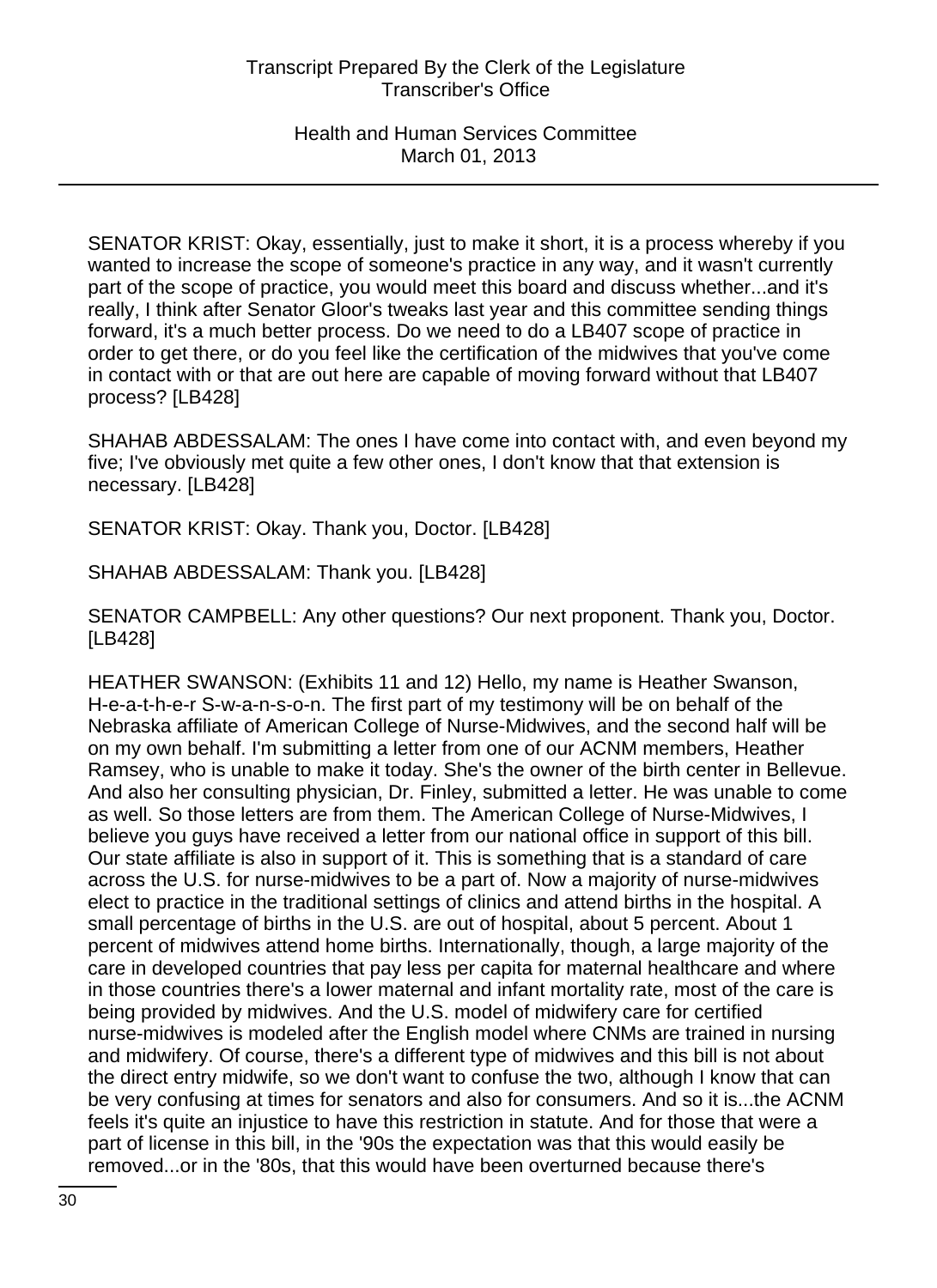Health and Human Services Committee March 01, 2013

not...there's stronger evidence to support having somebody licensed and regulated at a home birth than not. And when you take a group of women with the same demographics and same risk factors and give them to...have them deliver in the hospital and have them deliver at home, and the studies that have controlled for those demographics, the outcomes are consistently as good, if not better, because of the reduction in other interventions that are easy for a woman to say yes to, like epidurals, that we know do have some complications with them. So we're surprised this hasn't changed. We're hopeful it will and that this restriction will be removed. There are still obstacles regarding the written practice agreements. It is wonderful for nurse-midwives to practice collaboratively with physicians. From a national level, the American College of Nurse-Midwives has been working with ACOG, the American Congress of OBs and Gynecologists, to build better practice relationships. I sat on the ACNM board of directors for a term as a regional representative. My term ended last year. We spent a lot of work with them on how do we learn...or how do we work better together so we can ensure safe outcomes. And the ACNM is not supportive of written practice agreements. We know that's been restrictive in states and has prohibited nurse-midwives licensure and practice in locations. From a professional standpoint, if I'm going to provide optimal care, then I need to do the work to build a collegial relationship with the physician to earn their respect, and when there's an out-of-hospital birth that I'm attending, to have a written plan, to be certain that the clients know the risks associated with wherever they deliver, whether it be hospital, birth center, or home. And the standard of care for...or standard of practice for out-of-hospital birth is to have people sign consent forms, to be certain that they know the risks associated, just like when you go into the hospital to have a baby. Even though you show up in labor, we make people sign a consent form about having a baby. And to have an established plan if something goes wrong: what do we do, who do we call, how do we get there. ACNM is the professional organization for CNMs. We have guidelines for practice and for home birth to guide the rules and regs process in states, and to guide the practice for nurse-midwives that are choosing to deliver out of hospital. From a LB407 standpoint...or I'll end my testimony on behalf of Nebraska ACNM at that point. On my own behalf, I was a part of the LB407 review that was done in 2006. Of course, there was a LB407 review done in 2000, excuse me, '93 and '94, at the direction of this committee. The findings from that were that nurse-midwives should be able to attend home births and nothing was changed. Then when bills came up after that, I remember Senator Erdman that would sit over there and say, was there not already a LB407 review on this; why do we need to do one again? But Senator Johnson insisted on it before a bill came forward again, so another LB407 was done. And if Wesely is...if Don Wesely is still in the audience, I do want to...I think it's a great process to review things, but there were limitations with that; and I felt that there was a lot of bias in that process. I'm thankful for the changes. I think it has improved a bit. I don't think this needs to go back to LB407. The technical review committee found that nurse-midwives should be able to attend home births. When it went through the further steps, the final decision by the state medical officer was to not allow CNMs to attend home births. So I feel like this process has already cost the state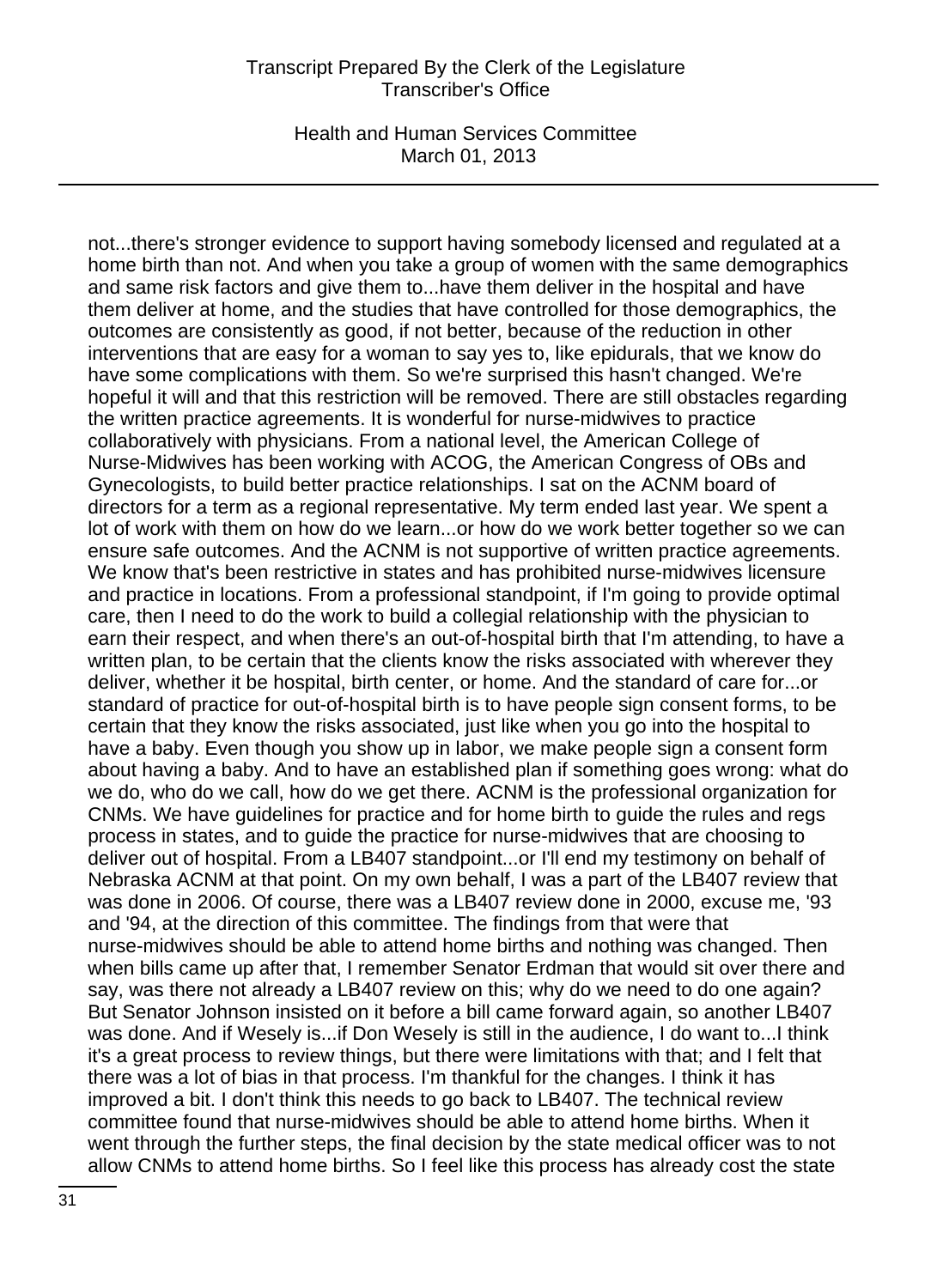twice. At this point it hasn't been the best academic review that it could have been. I think it would be hasty to go through that process again because it was a lot of work, time-consuming, and money invested in it. And we know that in other states home birth is being done appropriately by people that are held to standards of practice. There's a couple things that came up, the questions that you guys had, if I can speak to them as a nurse-midwife who attends out-of-hospital births. [LB428]

SENATOR CAMPBELL: Yeah, but let's stop at that point just to make sure. [LB428]

HEATHER SWANSON: Okay. [LB428]

SENATOR CAMPBELL: Let's take the current questions and then... [LB428]

HEATHER SWANSON: Okay. [LB428]

SENATOR CAMPBELL: ...we can come back to that, if that's okay. [LB428]

HEATHER SWANSON: Okay. [LB428]

SENATOR CAMPBELL: Senator Krist, you had a question. [LB428]

SENATOR KRIST: You were going to answer the...go ahead. Finish what...go... [LB428]

SENATOR CAMPBELL: Were you going to answer his question? [LB428]

HEATHER SWANSON: Well, I do attend birth centers and home births in the state of Texas. [LB428]

SENATOR CAMPBELL: Oh, okay. [LB428]

HEATHER SWANSON: I work for a College of Nursing division in Kearney, but my clinical practice, because I'm not able to practice here how I'd like, so I practice out of state. [LB428]

SENATOR KRIST: Okay, that's my first question. [LB428]

HEATHER SWANSON: Okay. [LB428]

SENATOR KRIST: My second question was in the LB407 process, you felt that the LB407 took you to a point which would have allowed for home births by midwives,... [LB428]

HEATHER SWANSON: Uh-huh. [LB428]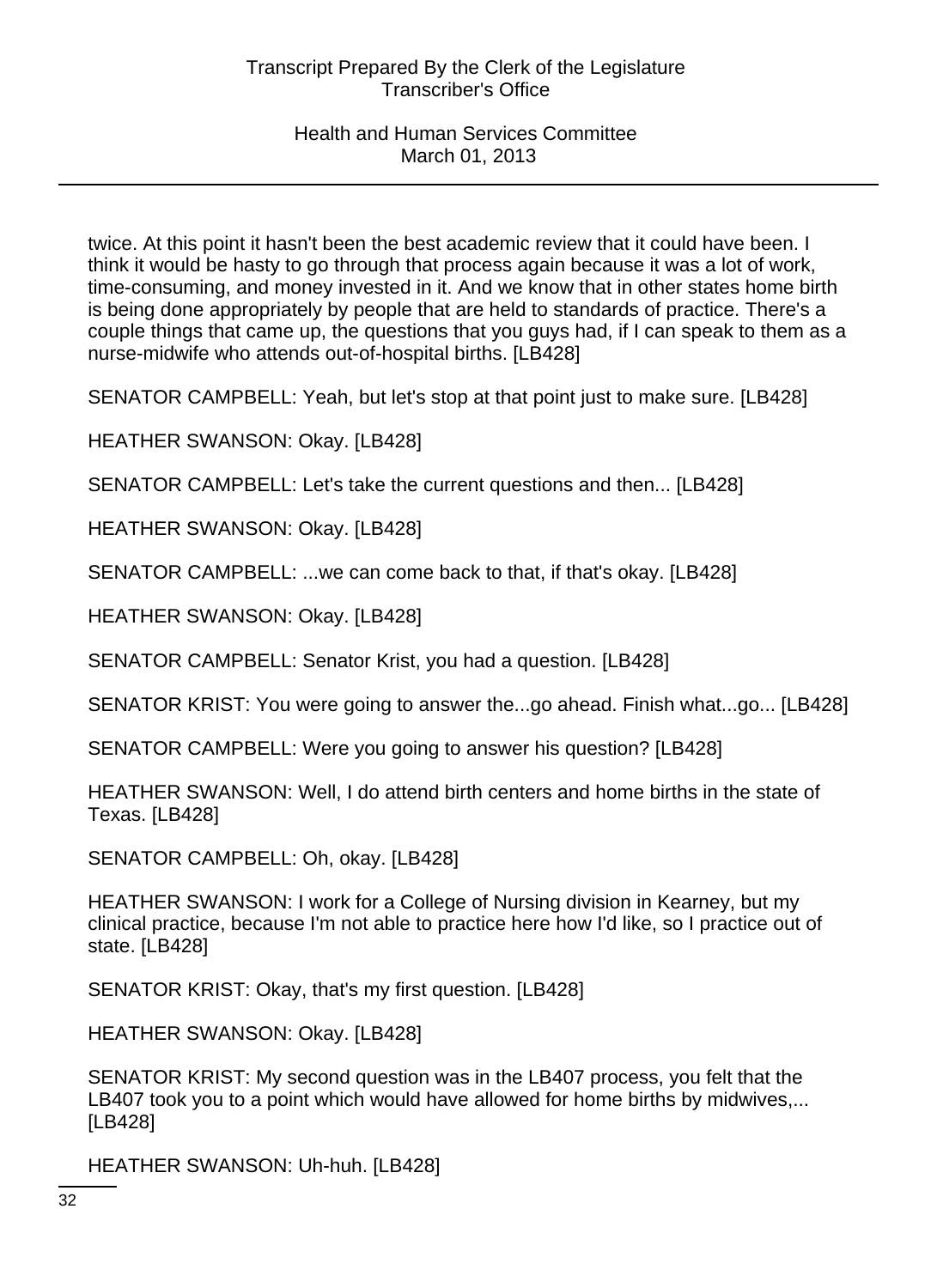SENATOR KRIST: ...but that it was a decision of the current...that current chief medical officer made the final decision that that was not. [LB428]

HEATHER SWANSON: And also the steps are technical review committee, Board of Health, there's a subcommittee, then the full Board of Health, and then the state medical officer. So those that were present there and this (inaudible) that were present there, there were very...people would vote and then get the support for it, and it wasn't based on evidence that was presented to them or the research presented. So there were some biases involved there. Daryl Wills chaired the technical review committee and was on the Board of Health, and I believe he submitted a letter to you guys about his feelings about that. [LB428]

SENATOR KRIST: And that is precisely what's different about this LB407 process that was not in place. Then my last question is this. You talk about...actually, the doctor talked about low risk... [LB428]

HEATHER SWANSON: Uh-huh. [LB428]

SENATOR KRIST: ...and being able to have it at home. Do you establish a patient transfer agreement with a hospital or the local hospital or local clinic, or how...if you...you've been there, done that, worn this T-shirt. So tell me, how would you design it? What will we require to have in place? [LB428]

HEATHER SWANSON: Well, this is an interesting topic. Right now in Texas, the Texas Medical Association is trying to implement a requirement to have a written practice agreement with...transfer agreement with a hospital to be willing to accept transfers in order for a birth center or home-birth midwife to be licensed. This is a huge obstacle in other states that have implemented this and it's put businesses out of...nurse-midwifery practice out of business. In my practice, we have a consulting physician, so if we have a need for a transfer...well, we do risk assessments throughout their care: before we take them on to care, throughout their care. Definitely at 36 weeks, when they're appropriate then to deliver out of hospital, we reassess. We reassess when they're admitted to care and then throughout their labor we're providing assessments. And if at any point there's a need for transfer, we do. Thankfully, most of the transfers are low risk. They're ones that could go in their own vehicle. There's not a high cost associated to that. If there are major ones, then we would take an ambulance. But what we end up doing is we consult with the physician and say here's why I think we need to transfer somebody. They never turn down...when I call, I've never had my consulting physician turn down a transfer, because he knows if I call him, it's now not appropriate to stay out of hospital. And a hospital can't turn somebody away. So even if he didn't accept, I could take her to any closest hospital and they would have to treat her. [LB428]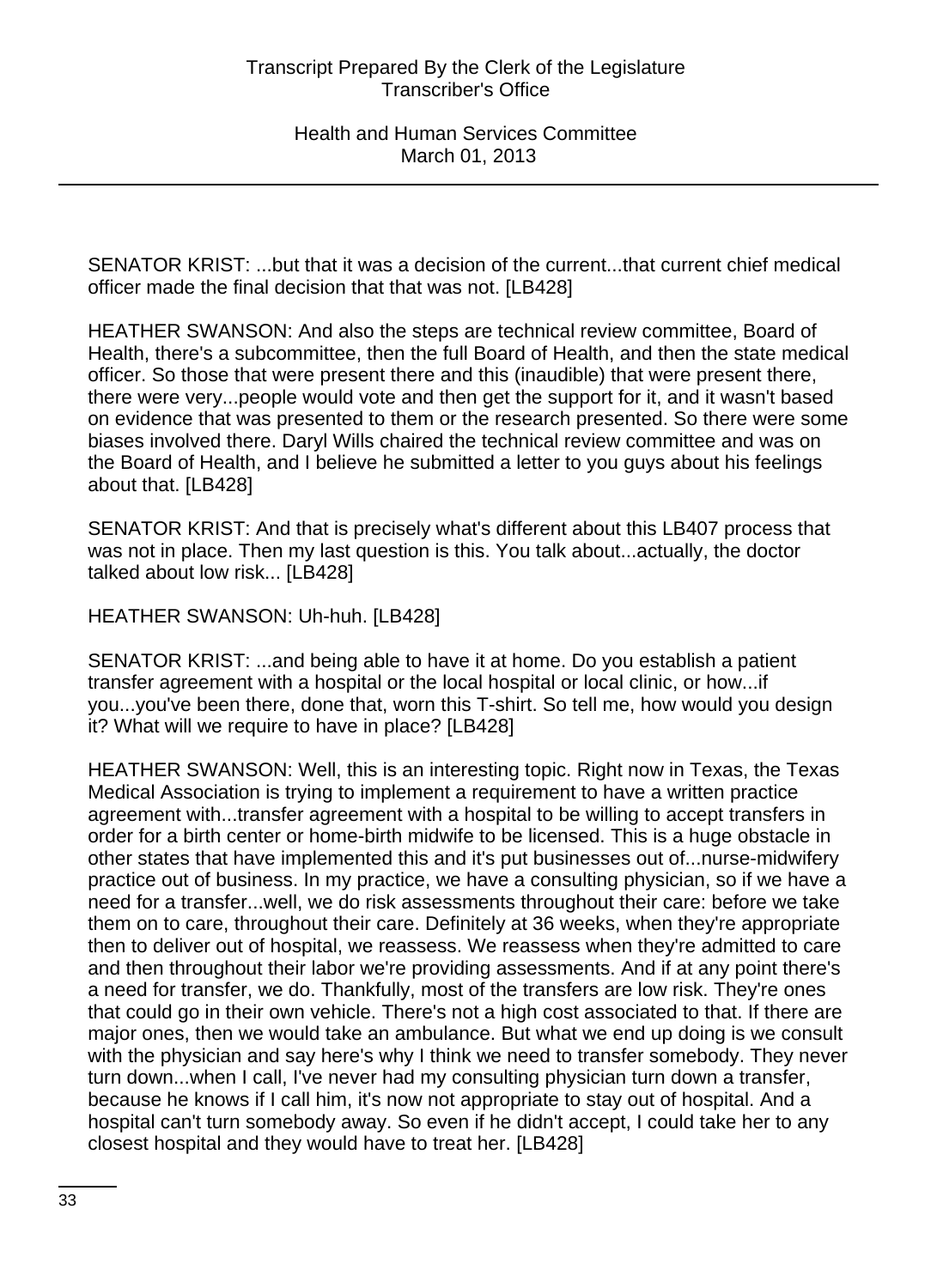SENATOR KRIST: Which is the last question. [LB428]

HEATHER SWANSON: Yeah. [LB428]

SENATOR KRIST: The obstacle in Texas now being provided, is it on the hospital end, making it more difficult for a transfer agreement to be put in place, or...? [LB428]

HEATHER SWANSON: I think it would be the pressures from the Medical Association. But hopefully this bill doesn't pass. It just got introduced last week. [LB428]

SENATOR KRIST: This one? [LB428]

HEATHER SWANSON: No, no, no. [LB428]

SENATOR KRIST: Oh. (Laughter) [LB428]

HEATHER SWANSON: This bill I'm talking about... [LB428]

SENATOR KRIST: Just to be clear. (Laughter) [LB428]

HEATHER SWANSON: ...that would require the transfer agreements with hospitals. [LB428]

SENATOR KRIST: Okay, I'm just kidding. Good. Thank you. [LB428]

HEATHER SWANSON: Yeah, so, no, this bill. So I work at a birth center that has over 6,000, nearly 7,000 births and incredible outcomes. And birth center births, we now allow...we have birth center births here. Outcomes are incredible. There was an article that came out this past month about the outcomes of birth centers, and people don't realize often that we take the same thing to a home that we have in a birth center. There's no difference in what we have for medications or supplies. OBs, ACOG is supportive of birth center births attended by nurse-midwives. They're still not supportive of home birth. There's a lot of kind of work yet to be done there, but it looks no different. Sometimes we're actually closer to a hospital than we were at the birth center, and then people don't have to drive in labor. So from a supply standpoint and standards of practice, it's consistent. They're the same. [LB428]

SENATOR KRIST: Thank you. [LB428]

HEATHER SWANSON: Uh-huh. [LB428]

SENATOR CAMPBELL: Senator Crawford. [LB428]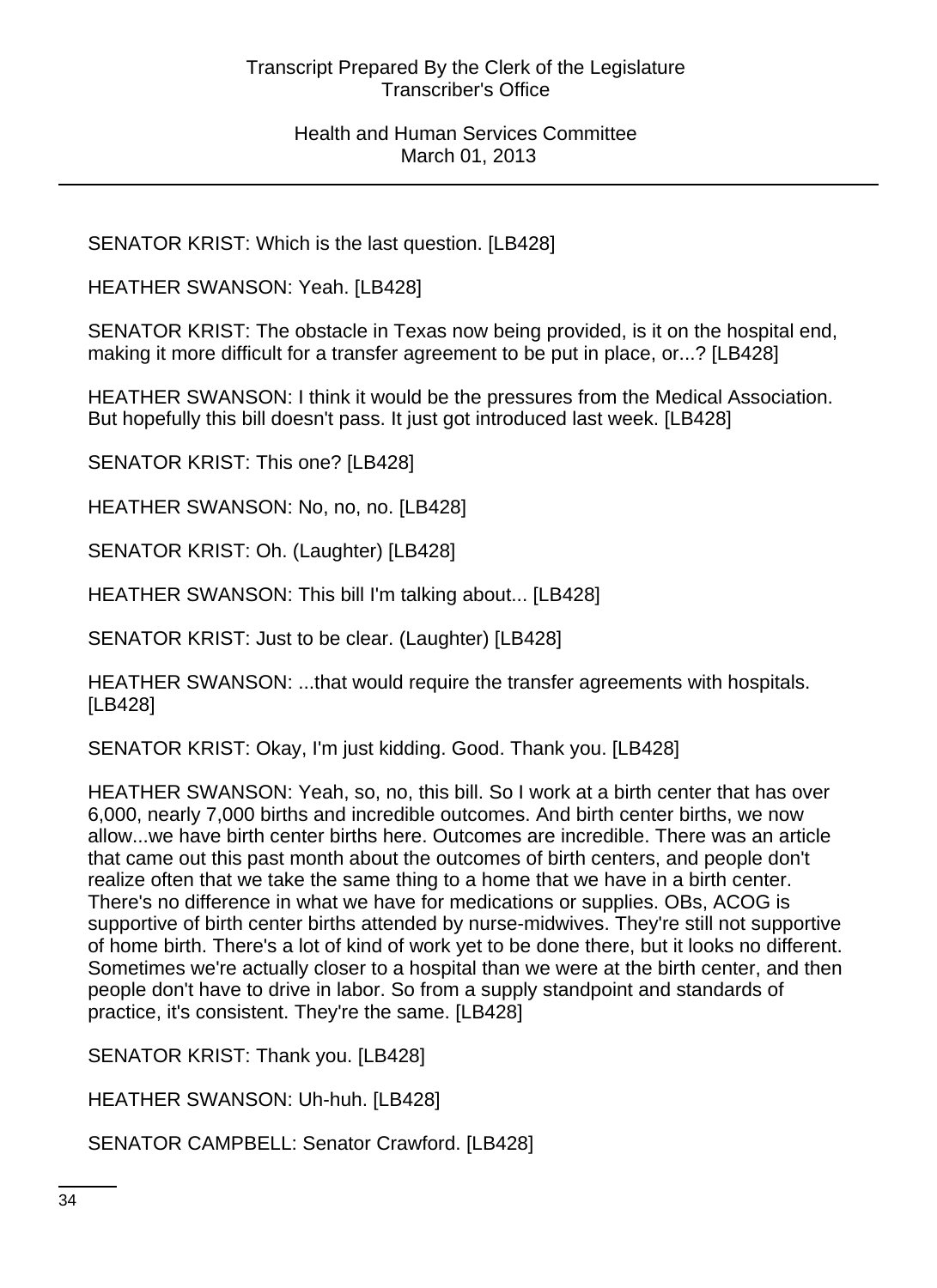SENATOR CRAWFORD: Thank you, Senator Campbell. Now we discussed the packet of outside testimony when we first sat here, so I haven't had... [LB428]

HEATHER SWANSON: Uh-huh. [LB428]

SENATOR CRAWFORD: ...a chance to read it thoroughly. But it looks like to me that the 2006 review, in that review they were also wanting to remove the requirement for a practice agreement with a physician. And it's my understanding that in this bill, what you're asking for is...you're not asking for the independent practice. You're asking to provide birth at home, and there would still be a collaborating licensed physician in the mix. [LB428]

HEATHER SWANSON: Correct. [LB428]

SENATOR CRAWFORD: Is that correct? [LB428]

HEATHER SWANSON: Those...there are two big topics and it really warrants more than one committee hearing. The removal of the written practice agreements is something that the Nebraska Action Coalition is working on. There's a LB407 review right now for NPs to look at that. I don't think, if this line is struck, there's not going to be a huge influx of people providing home births. There's going to be midwives willing to do it, nurse-midwives willing to do it, but we're going to have to find a consulting physician to sign our practice agreement so we can be licensed so we can do it. So there's still a huge obstacle. This is just the early steps in getting to that point where it's no longer prohibited; something is allowed. So if we can build those relationships, there is potential for nurse-midwives to be able to attend them. So it doesn't solve the problem right now of we're having people attend births at home that are not being screened appropriately; that are being cared for by people that, when they're transferred to the hospital, they're not going to submit their documentation and their paperwork. So there's going to be a real huge gap in continuity of care. So there's room for improvement yet, but this isn't removing the written practice agreement. We'll get there. The recommendations from the National Council of State Boards of Nursing and National Institutes of Health is by 2015 to remove written practice agreements for all advanced practice nurses. I think it's going to be a little bit later in Nebraska for that. I'm hopeful, though, it will happen by then. But this is, of course, just striking the home birth restriction. [LB428]

SENATOR CRAWFORD: Could you talk a little bit about the assessment of the home or...that you would do with someone that you're working with as you're developing your plan for the birth. [LB428]

HEATHER SWANSON: Uh-huh. So generally, a nurse-midwife or any midwife that's going to be attending a home birth, usually they'll have at least, if not more, at least one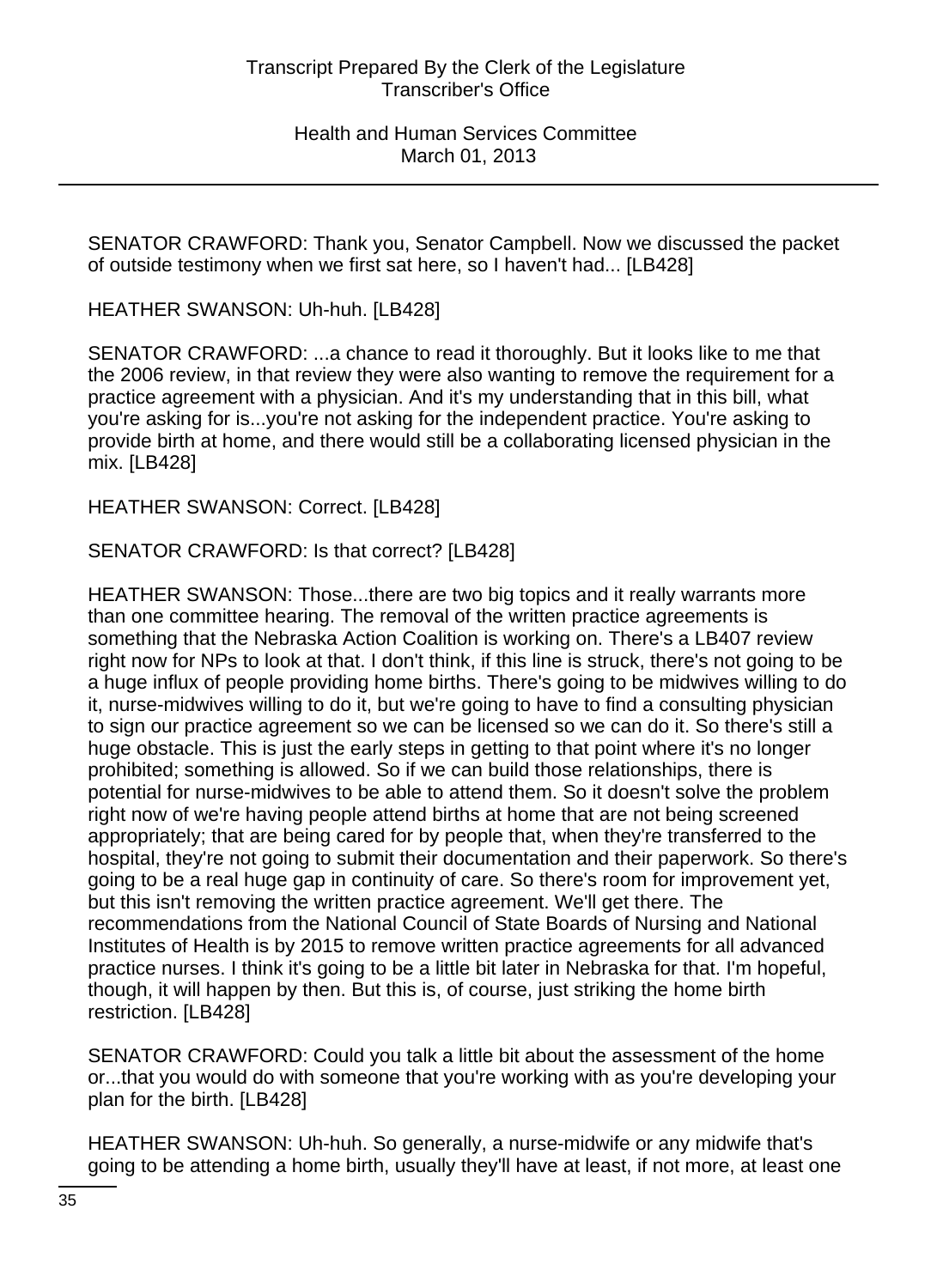Health and Human Services Committee March 01, 2013

visit at the home to assess not only can we get to it easily, can we find it? If we're going to a hospital, where's the route for that? If we have to call EMS, where do they come from; how long does it take for them to get there? So those are some initial things. Then the other issues which most people wouldn't think are a big deal but if you're attending home births on a reservation, or I'm in an area that has colonias, which are lot like reservations: Is the home clean enough? Is there running water? Is there heat? What are...can we do the things that we do at a birth safely and appropriately? And sometimes there are living conditions where it's not appropriate. The birth center I'm at, the nurse-midwife...there were Catholic sisters that founded it. They started to attend home births, then built the birth center because some of the living conditions weren't appropriate for home birth, and then now they've since resumed them, but it's a selective process. So just like risk assessment, some women are not appropriate to stay out of hospital. Likewise, sometimes the living conditions of their home environment is inappropriate for it, so. [LB428]

SENATOR CRAWFORD: Could you talk a little bit about the prenatal and postnatal care that you provide as a certified nurse-midwife? [LB428]

HEATHER SWANSON: So nurse-midwifery care, when it comes down to labs that are done and follow-up, it's going to be...there are standards of care established in the U.S. by the CDC. And a lot of the standards have been established by ACOG actually, the American College...Congress of OBs and Gynecologists. So the labs are done at the same time, the same appointment schedule is usually adhered to, follow-up is adhered to as well postpartumly. The hallmark with midwifery care in the U.S. and across the world tends to be that there's more time allowed for education, to get to know people, to do those early screenings. And unfortunately in the U.S., our model of care doesn't allow physicians the luxury of having a lot of time, so a lot of the work is done by the nurses regarding some of the education and time taken. We are seeing improved outcomes with education when time is taken. So the prenatal schedule--exactly the same in clinic except that visits are longer. New OBs, return OBs are an hour...or, excuse me, postpartum visits are an hour; return visits usually a half hour. They typically run longer so we always have extra nurse-midwives available to see people where I'm at. And then postpartumly for home birth and for a birth center birth, it's traditional to do early home visits, so usually two or three days, sometimes one day, depending on what was going on, at their delivery and immediate postpartum. And then generally a two-week postpartum visit at home or a ten-day. And then generally, a baby is seen by whoever the pediatric provider is at two weeks. Depending on the state, some insurance companies require by a month. So if they're perfectly healthy and fine, then the nurse-midwife will follow them up to the first 28 days. It's in our training and education. So usually we'll follow them up to a month. Medicaid/CHIP requires that most kids in most states are seen before that month is up to keep them on their plan. And the nurse-midwives do provide the traditional follow-up six- to eight-week postpartum visit. [LB428]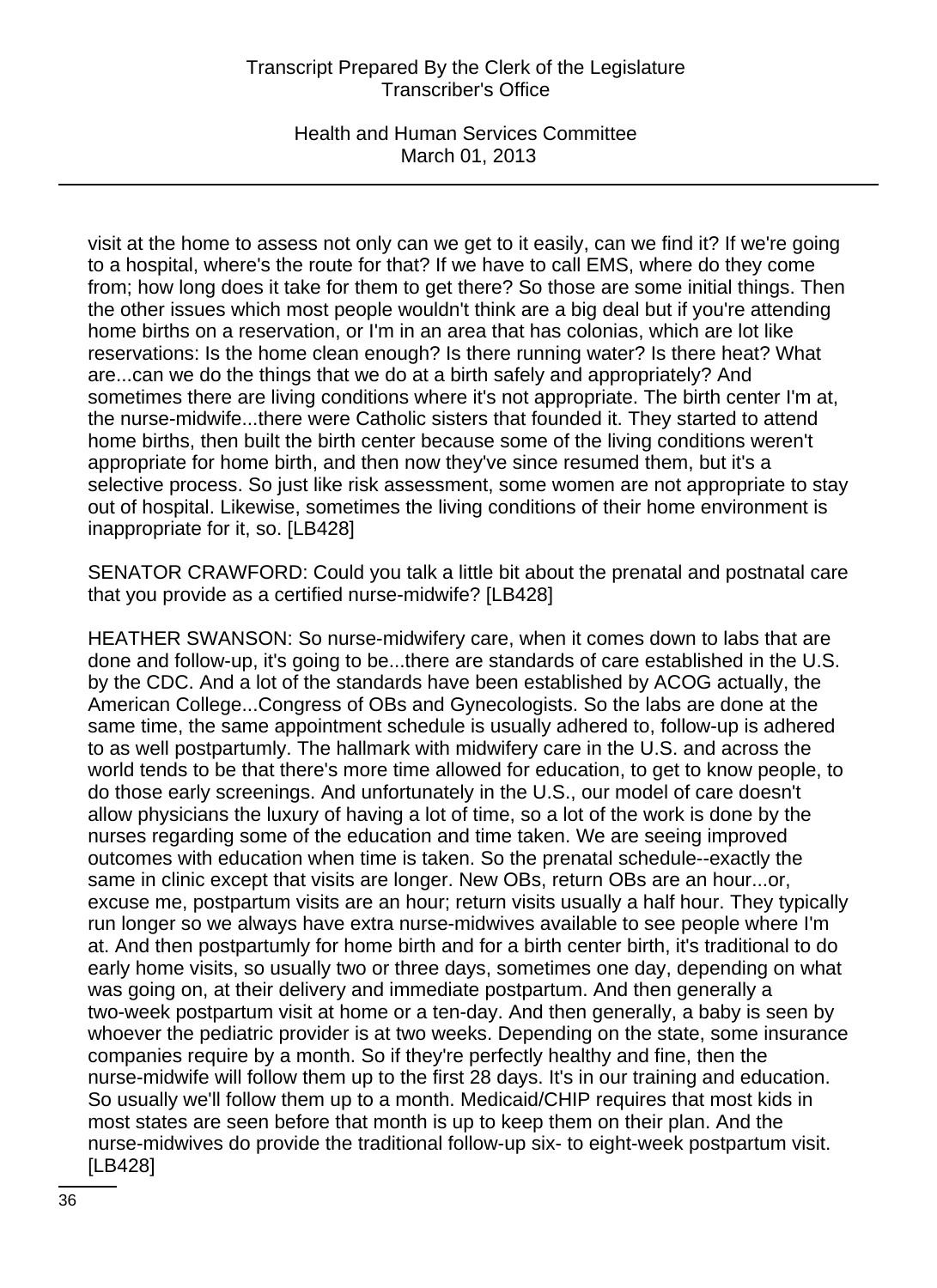SENATOR CRAWFORD: So could you tell me a little bit about some people who have testified talked about their midwife encouraged them to have a relationship with a physician so there was some continuity of care. Could you talk about your experience with patients and with a partner on that front? [LB428]

HEATHER SWANSON: Depends on...how it's working right now, my understanding is, is that because the midwives aren't licensed and they aren't regulated, they aren't able to build that relationship with a provider themselves. [LB428]

# SENATOR CRAWFORD: Sure. [LB428]

HEATHER SWANSON: So it's up to the family to build that relationship. And most providers aren't going to turn them away. If they show up at the door, they aren't going to turn them away. And if they do need lab work done and if their decision is...if the patient is not going to have things done versus that provider being willing to do some of it, then most providers are going to be willing to do some of those, the lab work and if they need to be transferred. Typically what happens though is the midwife in most states--like South Dakota as an example... [LB428]

SENATOR CRAWFORD: Yeah. [LB428]

HEATHER SWANSON: ...for the home birth, it's allowed up there--the midwife has to have a plan for transfer. So depending on where she's at, that sometimes will dictate who she consults for delivery-related things. And then it might be a different provider that she would consult for, like, during birth or during, excuse me, pregnancy. That may be somebody that she works with a lot that's going to do follow-up ultrasounds if needed, a higher level ultrasound, or consulting at that time. So there usually is a relationship that's established. Now it isn't always in writing. When things get in writing, that does increase the risk of vicarious liability, and I can see why a physician would be hesitant to get in that. Vicarious liability to a great degree is considered a myth. It doesn't happen that often that physicians are held liable for what a provider did before them. They're held responsible for the care that they're providing at the time when they took over care, accepted care, not for what led up to it. So written practice agreements, there's a lot of thought that it's going to ensure patient safety. It tends to be more of an obstacle to care and for people getting access to care versus ensuring it. But a wise nurse-midwife is going to build the relationship so that when they're in a bind, when something comes up and before it gets to be a big complication, that they're able to consult and transfer appropriately. Otherwise, I don't want to take care of them, because my profession relies on me providing optimal care, and the safety of that mom and baby rely on me providing optimal care. So when people are licensed and regulated, they can have those conversations, transfer appropriately, consult without fear that they're going to be totally, you know, out of business after that, so. [LB428]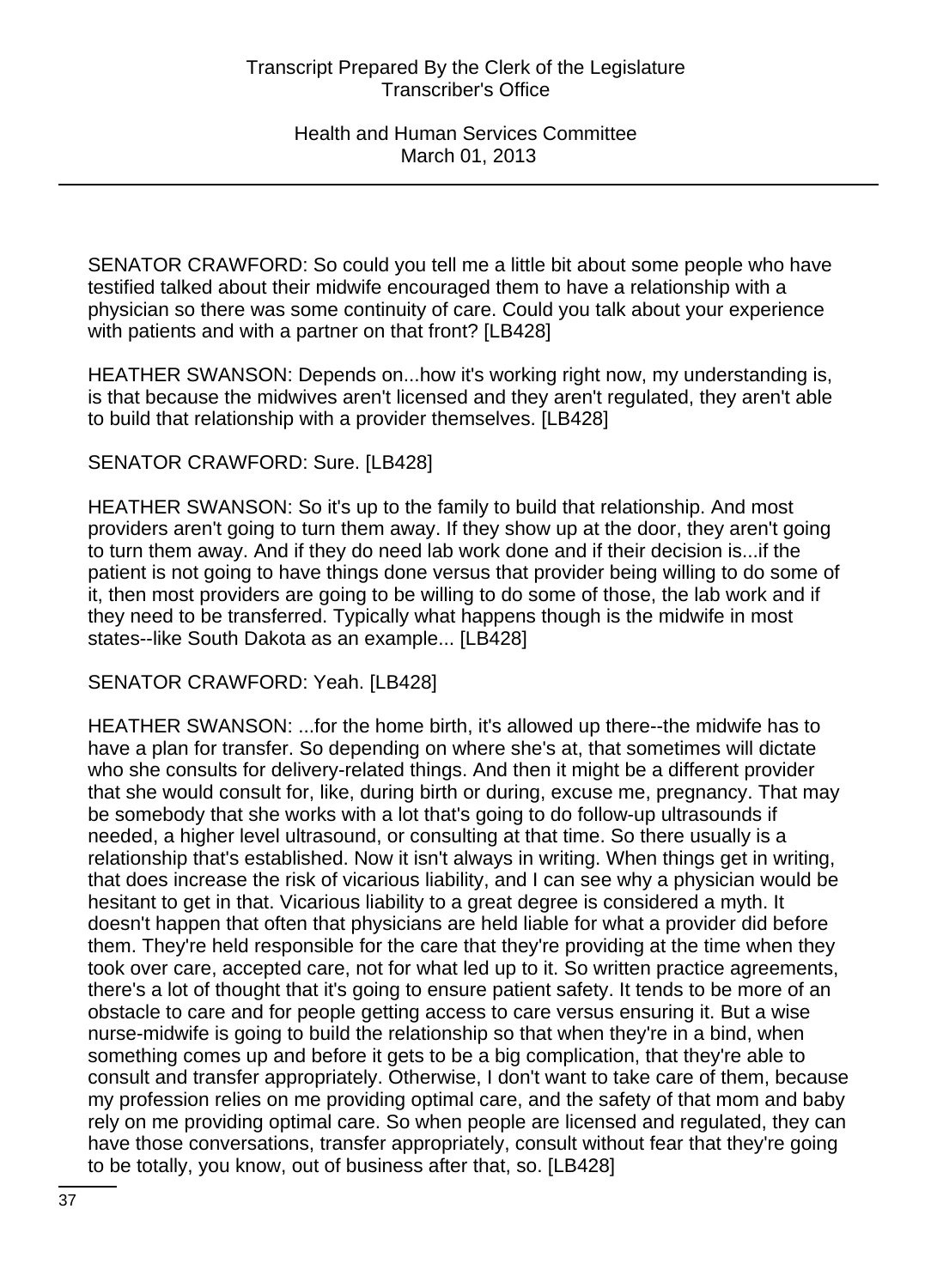# SENATOR CRAWFORD: Thank you. [LB428]

HEATHER SWANSON: Yeah. [LB428]

SENATOR CAMPBELL: Any other questions? When you go for a home birth, and you've had a lot of experience I know in states, and that's...I mean I was looking for somebody who had actually done them. I knew you did. [LB428]

HEATHER SWANSON: Yeah. [LB428]

SENATOR CAMPBELL: What equipment do you take with you at a home birth? What equipment should be there? [LB428]

HEATHER SWANSON: We definitely want something to resuscitate a baby, if need be, so an Ambu bag. We take items to do a UVC line so to place essentially an IV line in the umbilical cord; medications we would need to do full resuscitating. There are standards for neonatal resuscitation established by the American Academy of Pediatrics, so all the nurse-midwives and nurses that...all the nurses that we take along with us are also required to be certified in that so if we need to do an initial resuscitation. Thankfully, it doesn't happen that often in populations that have been risked out, because we're getting the cream of the crop, healthy of the healthy that are staying at home. And those things haven't even...in a lot of states haven't been even designated in rules and regs. They certainly...the feeling is they shouldn't be in statute because those are things that are hard, if general practice standards change and research changes, you don't want those in statutes because it's really tough to change those. Rules and regs is a better place, or for professional accountability to be held accountable for that. We take medications in case there's a postpartum hemorrhage, which is one of the huge reasons why maternal healthcare has improved in the last, you know, many years, is because we can treat postpartum hemorrhages through medications now. We take IV supplies. We take an oxygen tank, that we've learned that we gave babies too much oxygen for years and we don't need to use as much as what we used to, so we're learning things in even newborn care. So we take everything we'd have at the birth center, short of...what we don't have is we don't have an OR, we don't have a physician that can do a C-section right then. So that's what we don't have, but everything else is the same as what we have in a birth center, so. [LB428]

SENATOR CAMPBELL: So you've got the baby on a fetal monitor. [LB428]

HEATHER SWANSON: Well, continuous fetal monitoring actually is not found to be appropriate for...it doesn't improve outcomes for low- to moderate-risk women. The thought was that we would reduce the rate of cerebral palsy if...when we started doing continuous fetal monitoring in the U.S., and it was found in ACOG as a statement to this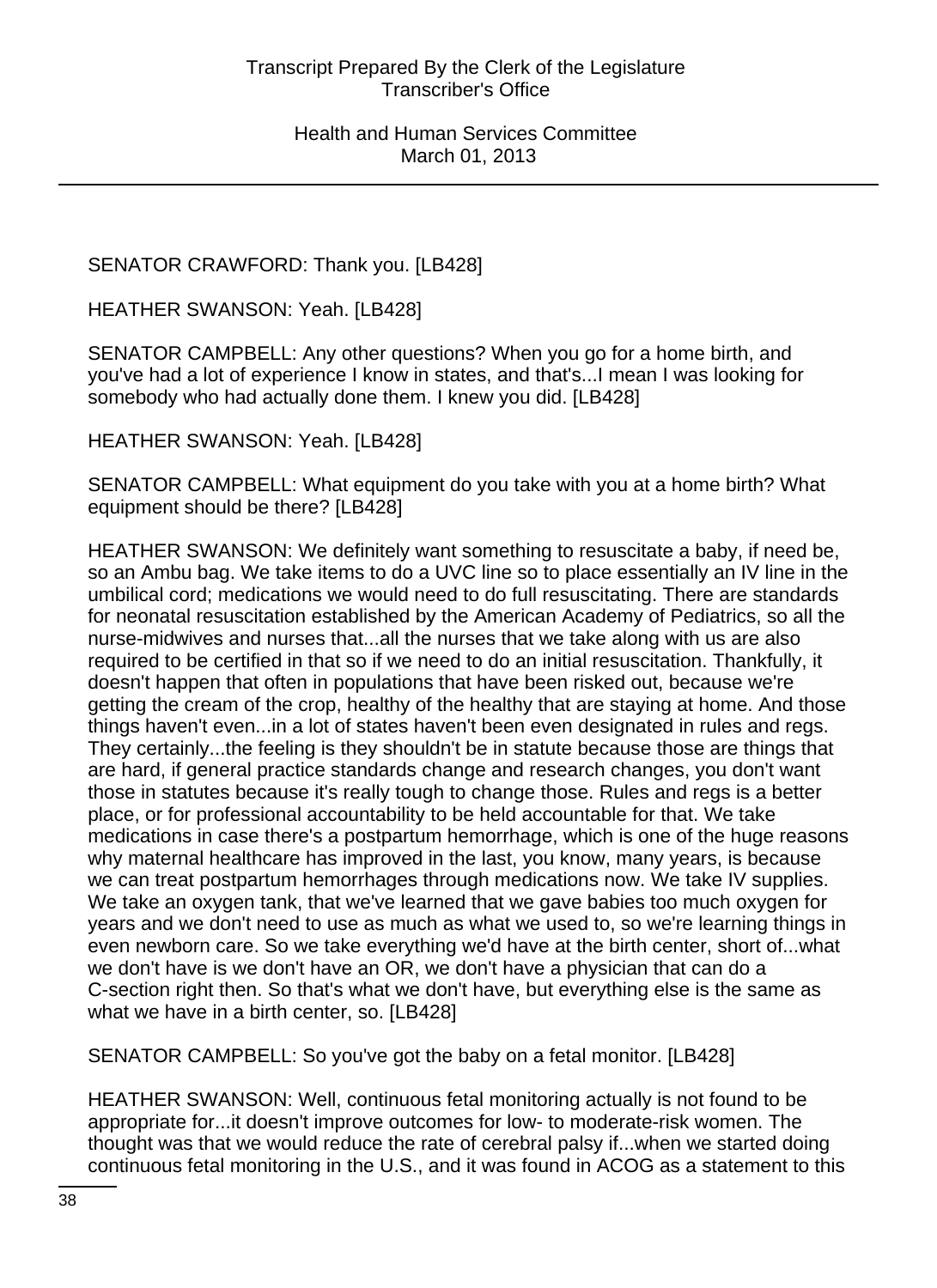effect that it actually did not reduce CP rates, actually increased rates of C-sections, vacuum deliveries, and forceps. So what we do for women that are low to moderate risk, we do intermittent fetal monitoring. So we listen to the heart tones intermittently with a handheld Doppler versus a continuous fetal monitor, so. [LB428]

SENATOR CAMPBELL: That answers. [LB428]

HEATHER SWANSON: Yeah. [LB428]

SENATOR CAMPBELL: Thank you very much. [LB428]

HEATHER SWANSON: You're welcome. [LB428]

SENATOR CAMPBELL: Any other questions? Thank you very much. [LB428]

HEATHER SWANSON: Yes. There...I know there were some other questions that came up. I'll submit some documentation afterwards. And I have a great little video about the history. If you guys haven't seen it, I'll be certain to get that in an e-mail as well. So thank you. [LB428]

SENATOR CAMPBELL: Thank you. Our next proponent. How many others wish to testify in favor? Okay. I wanted to make sure I'd gotten them all. Thank you. [LB428]

NICCI WALLA: My name is Nicci Walla, N-i-c-c-i W-a-l-l-a. I'm here today speaking to you as a consumer and a participant of home birth. I have had three home births: my first birth in 2006, a birth in 2008, and a birth in 2010. My first four children were born in a hospital setting, all natural, with quite a bit of fighting and struggles to get what I would like, you know, out of my birth experience. So I decided to become a childbirth educator to help assist others in taking on that fight to get natural birth in a hospital setting. I was a Bradley Method natural childbirth educator for ten years. I'm also a certified professional doula. I have been attending births since 2004 as a professional doula. I have attended 109 births: 57 home births, 52 hospital births, not all 57 of my births in the state of Nebraska for home. My concern and the reason I am here today is because I only attend home births as a doula alongside a certified professional midwife. Our certified professional midwife that was willing to come to this area has been incarcerated, is no longer practicing in the state of Nebraska. I attended births alongside a professional and only would suggest and choose that for myself as well, and had midwives at all three of my births, although my second birth in 2010, she was about 20 minutes away so my husband had to help out a little bit with that one. We have lost our certified professional midwife, and we have no one to work alongside as doulas. Doulas are nonmedical providers. I provide comfort, support for children and other family members that are at a birth, and we also do...I do birth pool setup and take down and cleanup. And I work with mostly, mostly comfort and reassuring and educating. And I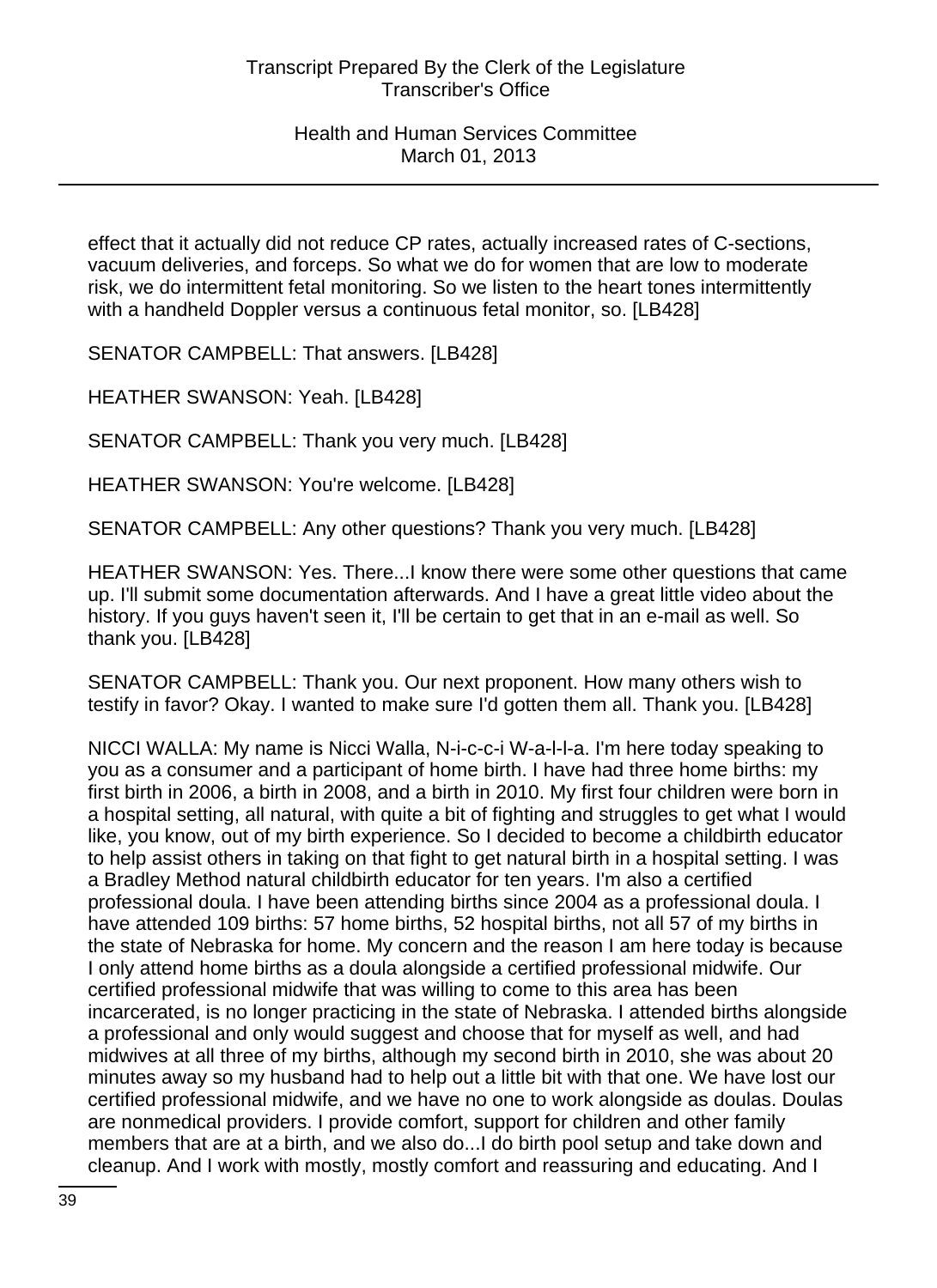Health and Human Services Committee March 01, 2013

am no longer able to do that. My husband and I are not comfortable with me attending births at home any longer without someone there. In November of 2011, I had my first hospital transfer with a client. The certified professional midwife did not go along to the hospital for fear of prosecution for having been at the birth. Within two weeks of transferring my client to the hospital...which, by the way, was still a wonderful and amazing and beautiful outcome once we arrived at the hospital. It was an unforeseen complication. Once the water broke, with the presence of some heavy meconium, we had to transfer in. We transferred in, in less than ten minutes. I received a written complaint to my certifying doula body that, by helping mothers and babies at home, I was harming the health of babies and mothers, signed by several physicians who were at the hospital the day that we transferred my client in. I then moved out to Wahoo, Nebraska, and stopped attending births for quite some time because I just could not believe that I was being accused of harming mothers and babies by simply going to a home where a woman was in labor, providing back support and education for her family and reassurance to her during labor. Just because I was there, I was seen as some sort of threat. My husband and I are moving out of the state of Nebraska because of this issue. When our lease is up in July, we will no longer live in the state of Nebraska because I am trying to get pregnant as we speak. And I have two moms who are having unassisted births right now. The support that I am providing for my client is I will go to their home in early labor and set up a birth pool, I will leave, and I will stay nearby. About two to three hours after the birth, I will come back and I will clean. And that is what is happening with me and my clients currently. I'm only doing that for previous clients who would have unassisted birth with or without my help. Birth is happening here in Nebraska at home. Unassisted birth is happening probably this weekend. I'm lucky to be here today with...I have a mom in early labor right now. But I can no longer do my job here in the state of Nebraska without a certified midwife to come along and make sure that the birth is safe. Any questions? [LB428]

SENATOR CAMPBELL: Thank you for your testimony. Any questions? Thanks for coming today. [LB428]

NICCI WALLA: Thank you. [LB428]

SENATOR CAMPBELL: Any other proponents? Good afternoon. [LB428]

KIM MOSS-ALLEN: (Exhibit 13) Hi, good afternoon. Senators, thank you so much for hearing us today, giving us this chance to speak. My name is Kim Moss-Allen, K-i-m M-o-s-s-dash-A-l-l-e-n. I want to ask you, because studies demonstrate that home births attended by certified nurse-midwives are a safe option, please advance this LB428. I wanted to just tell you a little bit about my personal situation. And if you have further questions, you know, don't let people like the Certified Nurse-Midwife Swanson leave, because she's got a font of knowledge. There aren't many of us who choose home birth, but those who do, we deserve to be able to hire a certified nurse-midwife. I am married.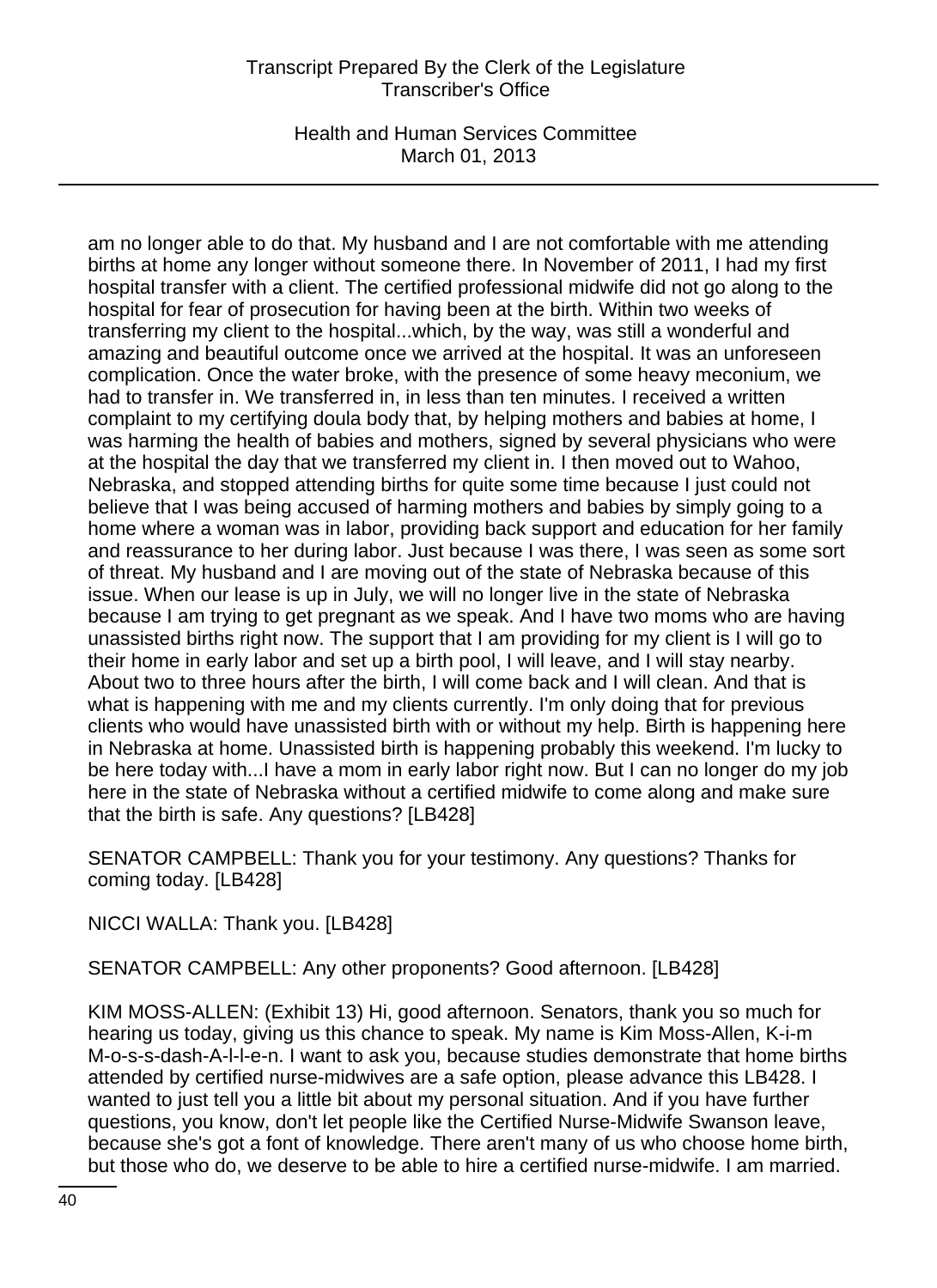Health and Human Services Committee March 01, 2013

I live in Bellevue; I have since 1994. My spouse is named Dudley Allen, and is retired Air Force. My first two kids were born in military hospitals in Bitburg, Germany. I knew that some of my German friends and many mothers in Europe, especially in the Netherlands and England, had their babies at home with a midwife. I didn't consider that. We lived rather far from the hospital in Germany and didn't know as much as I knew now...as I know now. When we moved here, we moved here in '94. When I decided in '98 to seek a midwife and a home birth for my third baby, I was dismayed at Nebraska's bizarre law that kept the one person, the most qualified--a certified nurse-midwife--away from my birth of my son. But there was a happy ending. We sought out a highly qualified midwife, believe she was a certified professional midwife, and had a safe and fabulous birth. My midwife was originally trained in New Mexico, where I'm originally from, and Arkansas, where my husband is originally from. Both states have a strong history of midwifery care and home births, which is why it was such a shock to come to Nebraska and find it kind of being talked about only behind closed doors, and we didn't name names, and we had euphemisms. It's just ridiculous. It was good to hear the doctor speak and hear it from his side of the story, his side, his story as well. This underscored the point to me that women who choose a home birth are kind of bullied by Nebraska law into several options: birthing unassisted--I wouldn't consider that a good option; or using a midwife who is not a certified nurse-midwife or using a physician, and both are impractical here in Nebraska; or, of course, heading to a hospital where her chances for a drug-free or natural birth are near zero and one in three new moms goes home recovering from major abdominal surgery. It's time to listen to the evidence-based practices and allow all women access to certified nurse-midwives. And I hope you will vote LB428, the bill for mothers and midwives, out of committee and on to the floor. Let's see... [LB428]

SENATOR CAMPBELL: Any questions? Thank you for coming today. [LB428]

KIM MOSS-ALLEN: Thank you. [LB428]

SENATOR CAMPBELL: Any other proponents? Is there anyone else besides...? I just want to make sure, because I thought I had them all, but I missed one. Good afternoon. [LB428]

KAYLA BREWER: Hello. My name is Kayla Brewer, K-a-y-l-a B-r-e-w-e-r. I recently graduated from UNL with distinctive honors, and am currently employed at the Nebraska Auditor of Public Accounts Office. I like to consider myself an educated woman and my experiences are very low risk. All three of my pregnancies were very low risk. While attending UNL, I gave birth to two children. And because of the limited options in the state, I gave birth at Bryan here in Lincoln. That in and of itself isn't a problem, except for I wanted to have a noninvasive, very personal experience with the birth of my second and third child as I had with my first in Colorado. Having a noninvasive, natural birth is a minority at Bryan, and my labors didn't follow hospital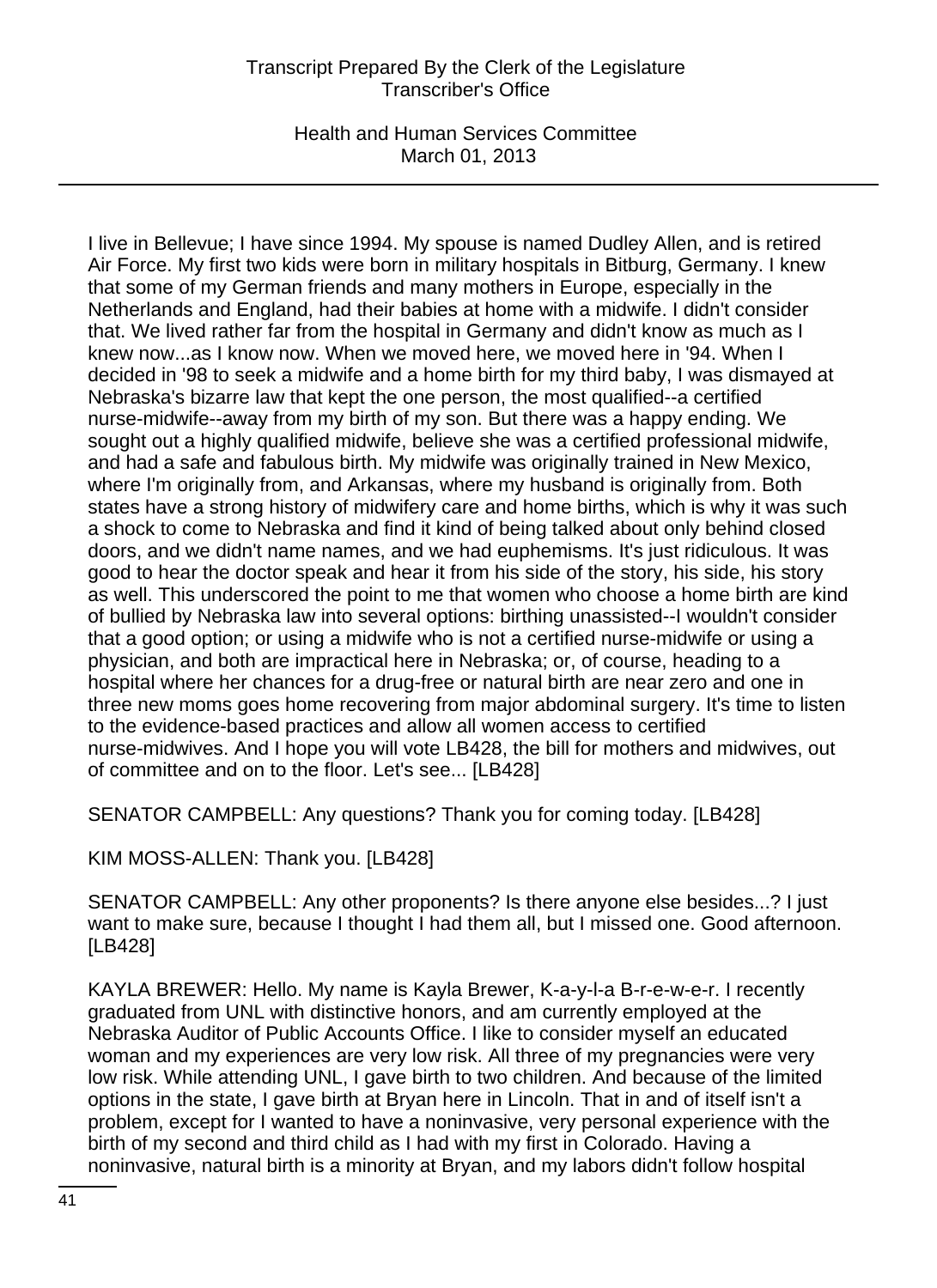Health and Human Services Committee March 01, 2013

policy--(laugh) I don't think they read the manual--and I didn't have contractions consistently the entire time. I didn't dilate a centimeter every hour. And when I confronted the nurse and said I needed to push, she told me it wasn't time. Only after I had to prove myself by having her check during a contraction was she even willing to get the doctor into the room, and he was born five minutes later. The nurses there don't really do anything to support you until you're past the point of no return, seven or eight centimeters, where they consider not doing an epidural. Then a lot of them have become helpful, giving you different tips, providing water, doing...you know, just trying to help you go through the process of birth, which is beautiful. It's great. The bill isn't forcing anybody to have a home birth with a midwife. It's giving educated women the option of having the home birth with somebody who can take care of them. I myself, personally, didn't want to have a home birth without a professional, and I wasn't willing to take a risk. The birth of a child is the most beautiful and memorable experience you'll ever have, and if we work hard enough during labor we shouldn't have to fight nurses or doctors to have a birth that many women have gone into a forest and done on their own without anybody around. I just...I really hope that you wholeheartedly consider passing and moving this bill forward. And God bless. [LB428]

SENATOR CAMPBELL: Any questions? And you're...? [LB428]

KAYLA BREWER: This is Landon (phonetic). [LB428]

SENATOR CAMPBELL: Landon. And how old is Landon? [LB428]

KAYLA BREWER: He just turned four. [LB428]

SENATOR CAMPBELL: Well, he's being very patient. [LB428]

KAYLA BREWER: He slept until about a minute ago, so. [LB428]

SENATOR CAMPBELL: I can understand that. There's probably times when we all get impatient, too, so thanks for bringing Landon and telling us your story. [LB428]

KAYLA BREWER: Thank you. [LB428]

SENATOR CAMPBELL: Anyone else? Okay. [LB428]

KAMELLE EBERS: (Exhibit 17) Hello, Senators. My name is Kamelle K. Ebers, that's K-a-m-e-l-l-e, K. Ebers, E-b-e-r-s. This is kind of a last-minute thing I'm doing. One of the things that I don't think has been addressed here is the cost, the cost to the state of Nebraska possibly for healthcare. Myself, I have had three children, two were planned in the hospital, the third I would have loved to have done at home. My son was born in 2010 and during that time my husband and I, we're home, we work from home, we have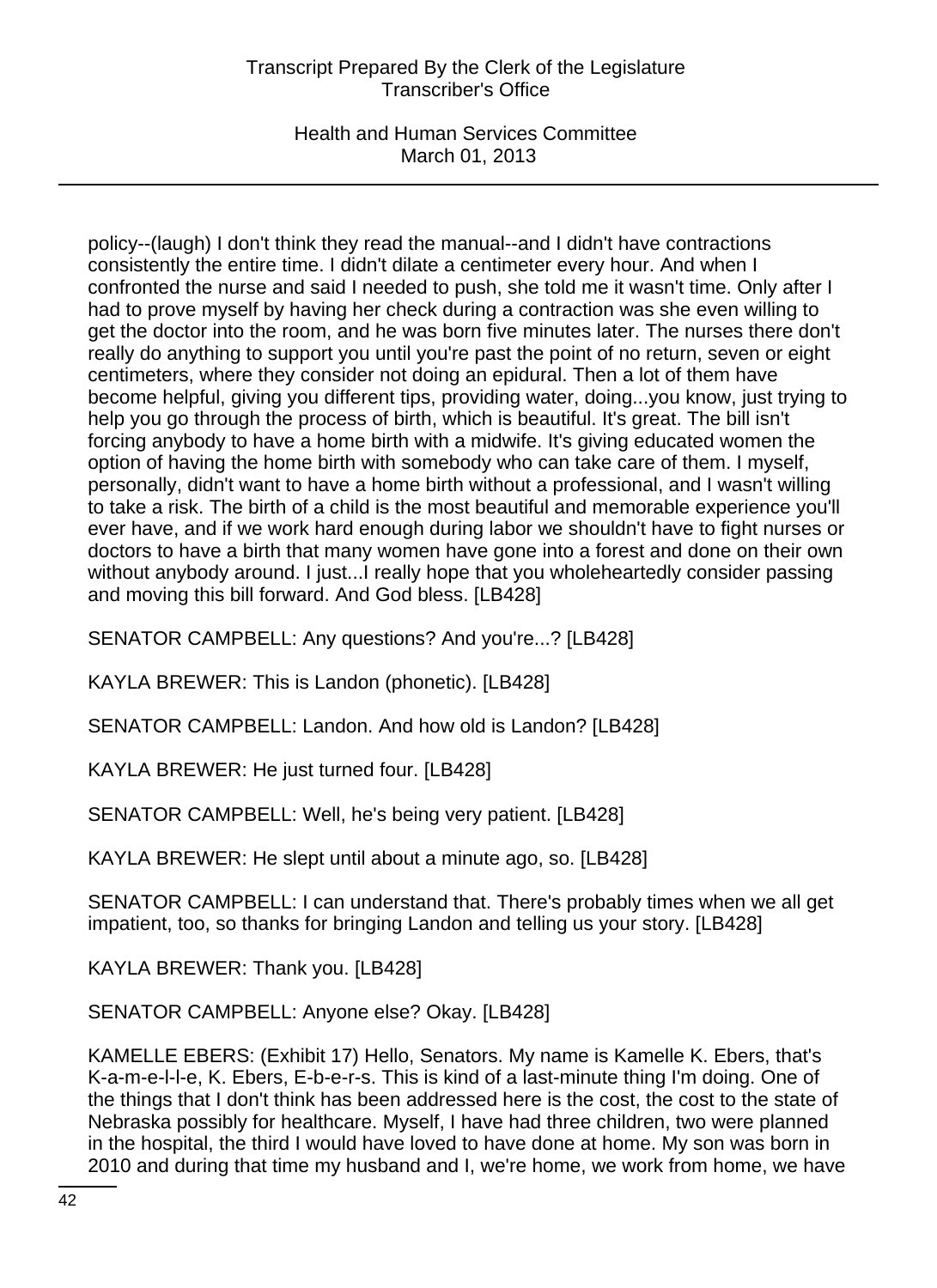Health and Human Services Committee March 01, 2013

our own business. We don't have insurance. We don't have health insurance. We take care of things as they go. We try to keep ourselves healthy. So we are one of those numbers. We would have loved to have had a certified nurse-midwife home birth for the cost of maybe \$2,000 to \$3,000. We could have afforded that. Because that wasn't an option, we had to file for help through Medicaid in order to have a safe birth. I'm not exactly sure what that cost is to you guys. I didn't get the bill; you guys got the bill. I could have afforded the \$2,000 to \$3,000. I wasn't looking to get help from the state. I would have liked to have made more choices on my own. And I just thought that that was something that you guys need to keep into consideration. It's a huge expense for you guys. It's a huge expense for our taxpayers. I'm not too proud. I'm not exactly overjoyed or I usually don't stand up in public and say, hey, I've been on the welfare system, but it was something that pushed me in that direction because that was really my only option for a safe and healthy birth, so. [LB428]

SENATOR CAMPBELL: Any questions for Ms. Ebers? Thank you very much. [LB428]

KAMELLE EBERS: Yes. [LB428]

SENATOR CAMPBELL: Any other proponents? Okay. Those who wish to testify in opposition to the bill? Those who wish...oh. Good afternoon. [LB428]

SARAH CADA: Hello. My name is... [LB428]

SENATOR CAMPBELL: You go right ahead. [LB428]

SARAH CADA: (Exhibit 14) My name is Sarah Cada, S-a-r-a-h C-a-d-a. I am an obstetrician that practices in Lincoln, and I went to medical school and then I did four years of training in ob-gyn. What led me to the field is my first delivery that I did when I was a med student, and it was a beautiful experience; and I was hooked. I have an article that I've distributed from the American Journal of ob-gyn going over some of the actual numbers related to the safety of planned home birth versus hospital birth. It compares numbers in the U.S. to numbers in European countries, such as England and the Netherlands that people have talked about today. The rate of planned home birth in the U.S. is around .75 percent. And in England, for example, it's twice that; it's 1.5 percent. In the Netherlands, it's closer to 20 percent. When we look at similar populations of women that have a planned home birth versus a hospital birth, so that would be low-risk women, first-time moms, the rate of transport during labor for unexpected complications in labor in England ranges from 56 to 75 percent transport rate to a hospital during labor. And so those are women that are felt to be low risk that have some kind of complication come up during the labor that the person attending their labor decides they need to be transported to the hospital. Of that group of women, so 59 to 75 percent of first-time moms that are low risk that are transported, there is a risk of up to 54 percent of having some kind of severe neonatal injury, such as neonatal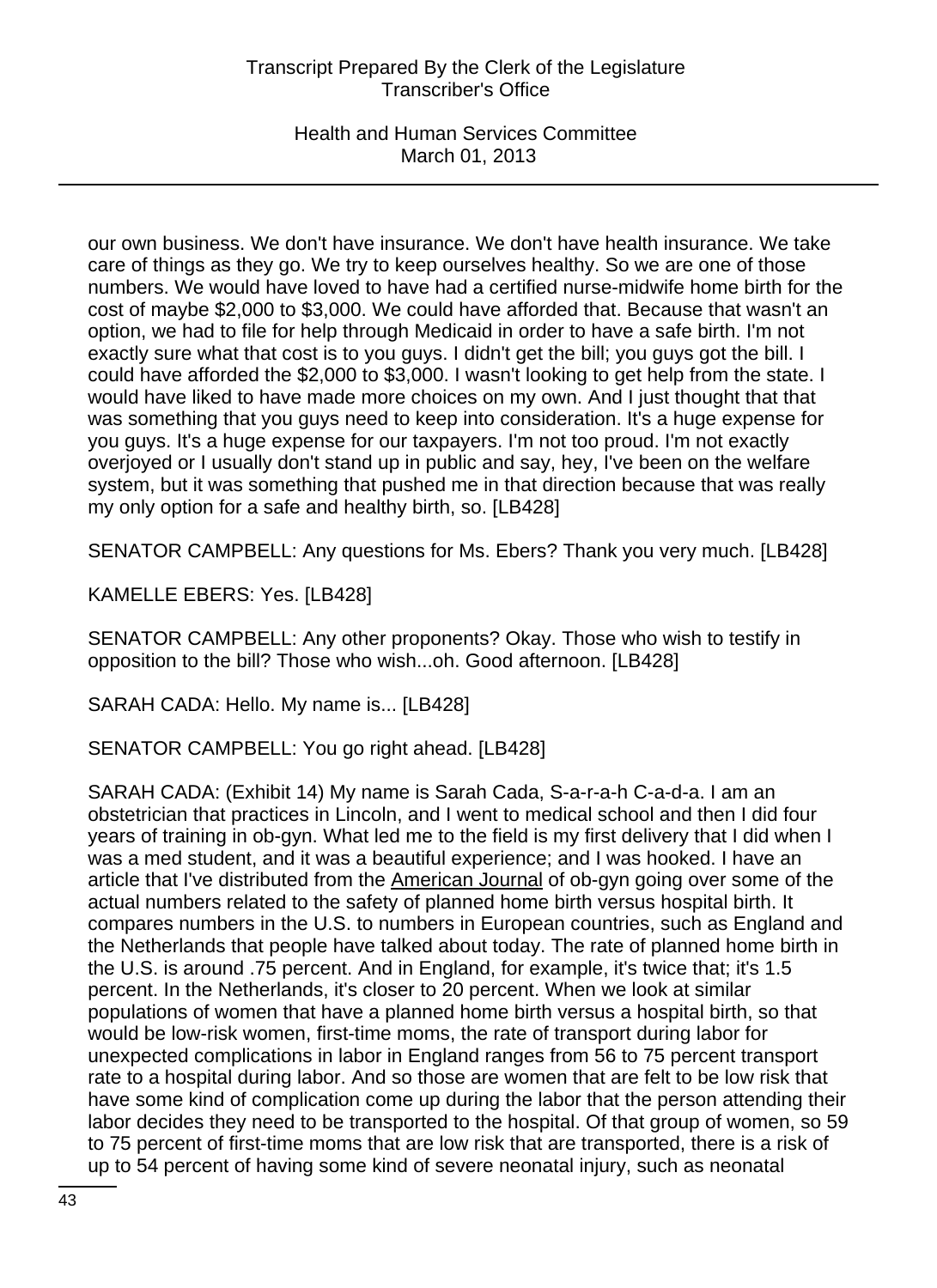Health and Human Services Committee March 01, 2013

encephalopathy, which is one of the things associated with cerebral palsy. Eight percent of those women have babies that end up having brachial plexus injury, which is damage to the nerves in the arm; and there's a 13 percent neonatal death rate in that population. So this, again, is women that are felt to be low risk, that could deliver at home, that have up to a 75 percent chance of getting transported to a hospital because of complications that were not foreseen before they went into labor, that end up having up to 54 percent neurologic damage in their infants. In the U.S., the American College of ob-gyn says that the neonatal death rate for planned home birth versus hospital birth is two to three times what you experience with hospital birth. In the Netherlands, where the planned home birth rate is about 20 percent, of that group, 49 percent of first-time moms who are felt to be low risk and that could deliver at home, 49 percent of those women end up getting transferred to the hospital during labor. And one of our proponents of the bill talked about the long-term mental anguish that women experience after hospital birth. In that group of women, so 49 percent, first-time moms that get transported to the hospital during labor, three years later, in one of the studies in the Netherlands, 17 percent of those women cited severe psychologic damage from the transport process and the unforeseen complications they had with their pregnancy and with the delivery of their baby. So those are women who had wanted to deliver at home, had complications, got transported to the hospital and then had psychologic trauma after that. So I think it is possible to, you know, have a midwife deliver in a hospital, where you're in a safe environment, where you don't need to transport in the state of Nebraska. And you know, in England they looked at what are the risks of...or what is the cost of raising a neurologically impaired or handicapped child, and they said \$5 million pounds, which, you know, in our country would be, what, \$10 million to raise a handicapped child. So that is some cost that the state would experience if we increase the number of home births. I'm open to any questions that you might have. [LB428]

SENATOR CAMPBELL: Questions? Dr. Cada, I have a couple of questions. Have you, in your practice, ever worked with a certified midwife? [LB428]

SARAH CADA: Yes, I have worked with two. [LB428]

SENATOR CAMPBELL: And they are...I'm assuming that you're working with them as they help deliver in the hospital. [LB428]

SARAH CADA: Yes. [LB428]

SENATOR CAMPBELL: Is that correct? [LB428]

SARAH CADA: Yes. [LB428]

SENATOR CAMPBELL: But you have worked with two of them. [LB428]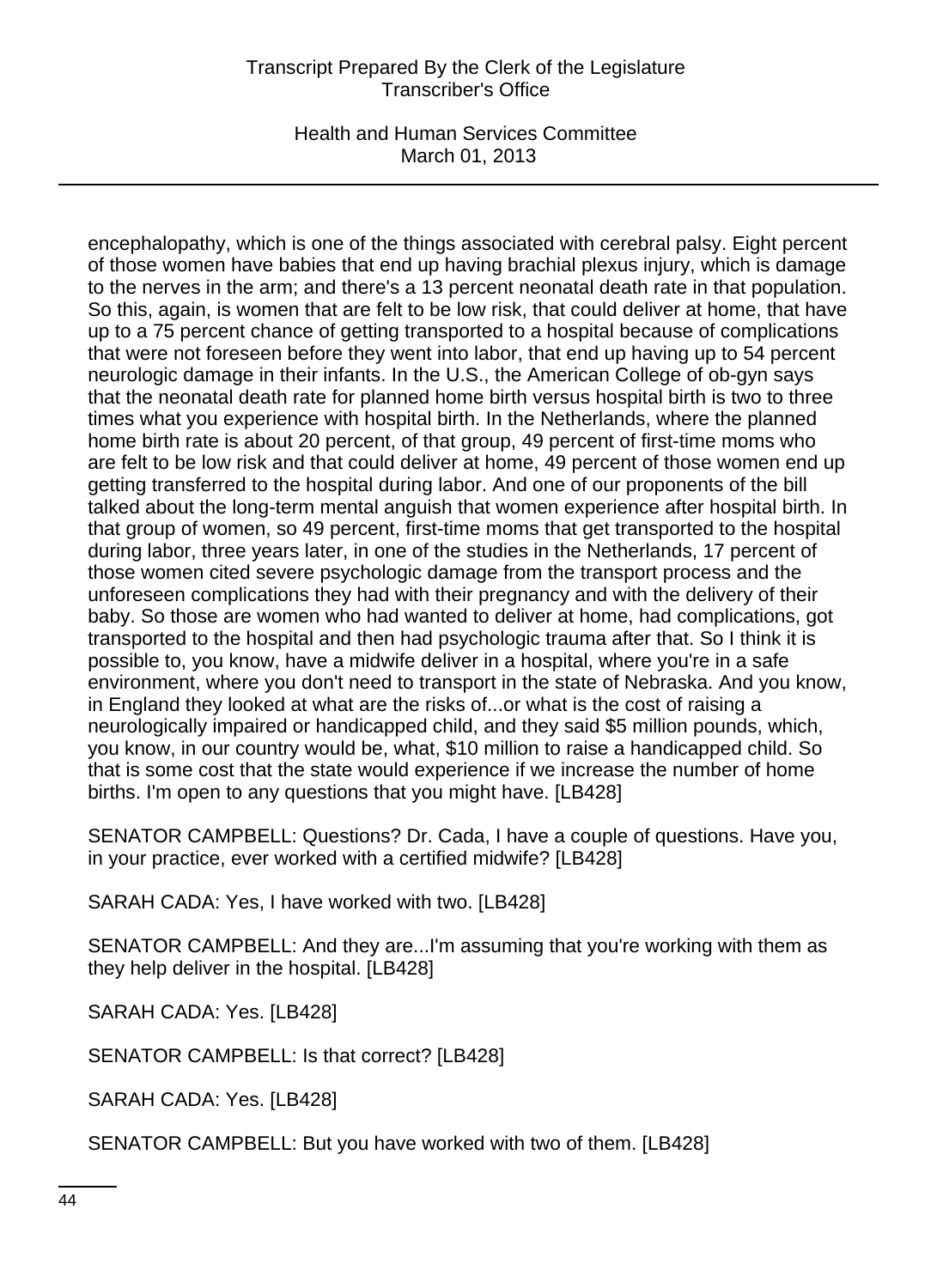#### SARAH CADA: Uh-huh. [LB428]

SENATOR CAMPBELL: Okay. Do you know, I mean you've given us a study in Europe. Are there any studies that have been done in the United States? [LB428]

SARAH CADA: So the article that I gave you is from a group of obstetricians in the United States... [LB428]

SENATOR CAMPBELL: Oh, okay. [LB428]

SARAH CADA: ...and it looks at numbers for the U.S. and then, because of the larger number of deliveries...percentage of deliveries done at home in England, it compares numbers in Europe, so. [LB428]

SENATOR CAMPBELL: Okay. Okay. Do you have an idea why the other 48 states allow this? [LB428]

SARAH CADA: You know, I don't know. We have a Unicameral Legislature, too, so we are... [LB428]

SENATOR CAMPBELL: That's true. [LB428]

SARAH CADA: ...we do have some unique points from other states. [LB428]

SENATOR CAMPBELL: Okay. Are you familiar with any of the other states in terms of what they put in regulations or how they structure that? [LB428]

SARAH CADA: You know, I did some of my training in Iowa, and while I was in training there, they passed a law allowing home births by a certified nurse-midwife. And one of the stipulations of that law was that the women that were candidates had to have a visit with an obstetrician ahead of time to go over the risks and see if they were low risk. [LB428]

SENATOR CAMPBELL: To your knowledge, when you worked with the Iowa law, did they require a certain amount of ultrasounds and doctor visits or any of that... [LB428]

SARAH CADA: No,... [LB428]

SENATOR CAMPBELL: ...in the prenatal period? [LB428]

SARAH CADA: ...not when I was there, uh-uh. [LB428]

SENATOR CAMPBELL: Okay. Any other...? Senator Krist. [LB428]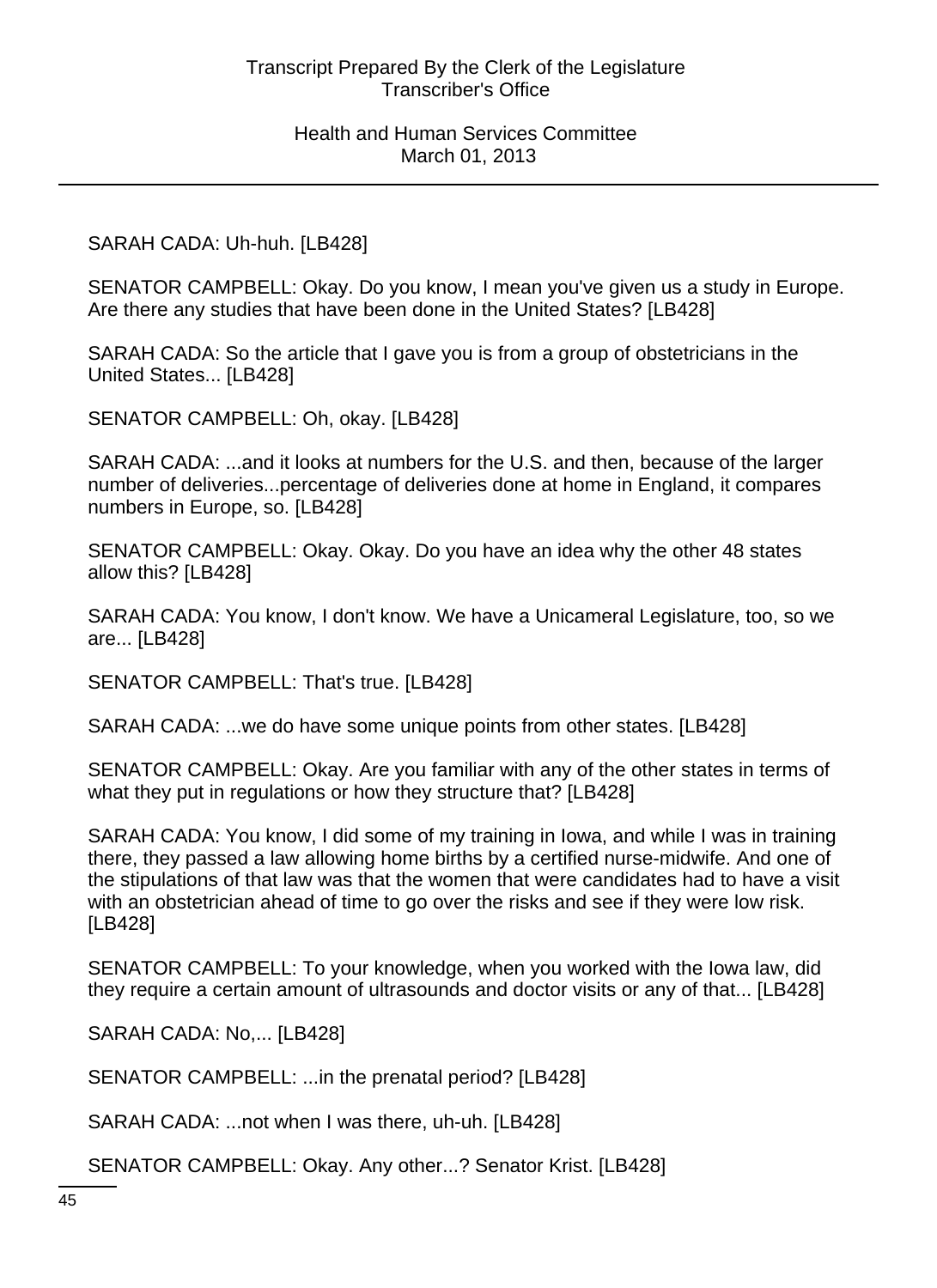SENATOR KRIST: In the Iowa program, was it an informed consent kind of visit where you'd go over risk and assessments? [LB428]

SARAH CADA: Yes, uh-huh. [LB428]

SENATOR KRIST: Okay. And then this is way off track and I apologize. If you don't know, that's fine, but first time I've seen this word "nulliparous," n-u-l-l... [LB428]

SARAH CADA: Nulliparous means that you haven't given birth before, so first-time mom. [LB428]

SENATOR KRIST: Oh, there you go. And multiparous obviously you've given... [LB428]

SARAH CADA: Yeah. [LB428]

SENATOR KRIST: Okay. Thank you. [LB428]

SARAH CADA: Yeah. [LB428]

SENATOR CAMPBELL: We learn something every day. [LB428]

SENATOR KRIST: Saved me looking it up. Thank you. [LB428]

SARAH CADA: Yeah, no problem. [LB428]

SENATOR CAMPBELL: Senator Crawford. [LB428]

SENATOR CRAWFORD: Thank you, Senator Campbell. I was curious. I haven't read the article yet, obviously, but it seemed that the comparison in Europe where if home birth is much more common, that I wonder if we would assess that it's also likely that the risk factors are different in a situation where you have a much more common home birth situation versus in the U.S. if it's much more rare. [LB428]

SARAH CADA: Uh-huh. [LB428]

SENATOR CRAWFORD: And that might impact the percent who have to deliver...have to have or transported during delivery. [LB428]

SARAH CADA: In what way? [LB428]

SENATOR CRAWFORD: In that if in Europe it's much more common... [LB428]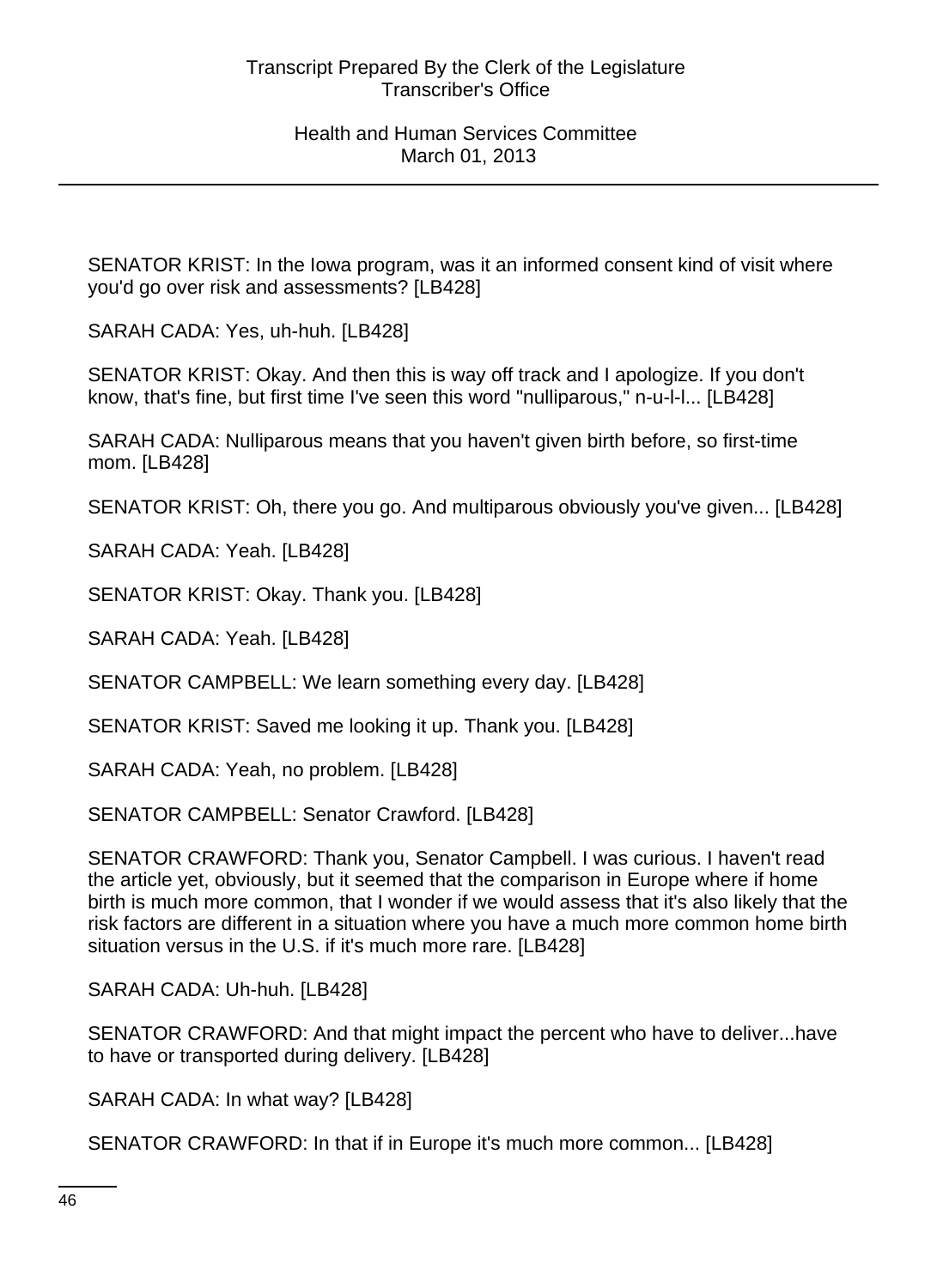SARAH CADA: Uh-huh. [LB428]

SENATOR CRAWFORD: ...that you might have women... [LB428]

SARAH CADA: So the percentage would be... [LB428]

SENATOR CRAWFORD: ...with a higher risk choosing the home birth, as opposed to the United States, if it's much more rare, you would be more likely to have lower risk. [LB428]

SARAH CADA: Oh. They looked at, in the study, in England they looked at women that had...so they took a group of first-time moms that were, you know, healthy, young, no risk factors, no history of high blood pressure, diabetes, that kind of thing. They compared a similar population of women, and out of that group it was a transport rate up to 75 percent. [LB428]

SENATOR CRAWFORD: Okay. [LB428]

SARAH CADA: So, you know, if we...I don't know if we can compare our population to England's population... [LB428]

SENATOR CRAWFORD: Uh-huh, right. [LB428]

SARAH CADA: I don't know what their obesity rates are, for example. [LB428]

SENATOR CRAWFORD: Right. Right. [LB428]

SARAH CADA: You know, one of the concerns about why the C-section rate has risen in our country is because of the obesity rate, because women that are physically out of shape have higher risk pregnancies. The other concern I would have just about the state of Nebraska is our large rural population, and I can tell you that if, for example, one of the risks during labor is that a baby can get stuck when they're coming out. Their head comes out; their shoulders won't come. It's a very scary thing. And if that happens, you have to think how long can that baby go without oxygen? How long can they hold their breath? How long for the emergency transport team to arrive at that house and transport that baby? So, you know, when we think about our rural population, home birth, how long would it take to get somebody who...you know, if the transport rates in England, which is...I would think not have the rural population like we have, the distances to a hospital, if the transport rate is up to, you know, 50 percent that get transported, how would that go in our rural population? I mean how would that happen? I mean it's... [LB428]

SENATOR CRAWFORD: Thank you. [LB428]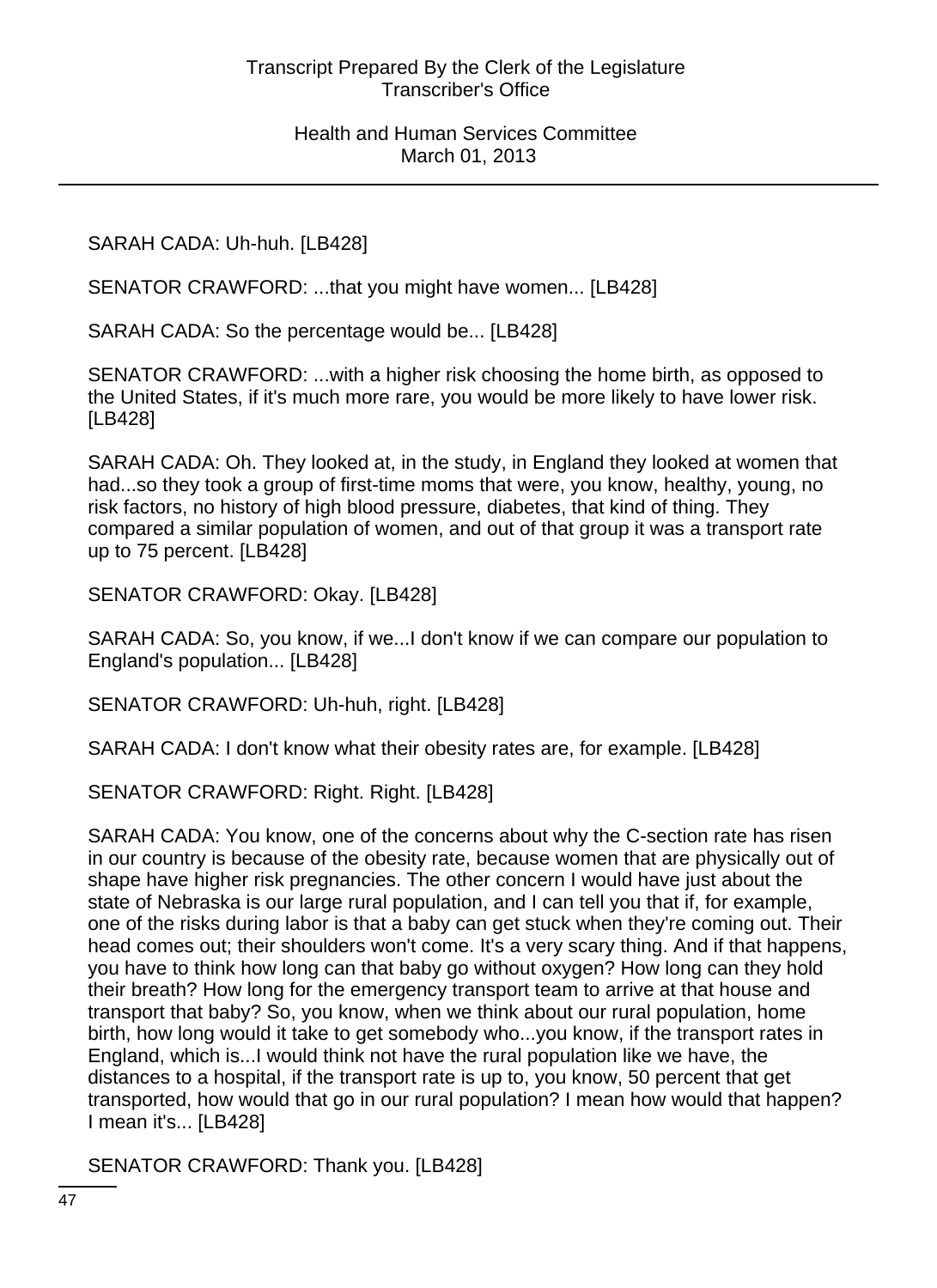SENATOR CAMPBELL: Any other questions? Dr. Cada, I have one, I think, last question. As you are working with moms and moms to be, is there just a routine list of things that you do to determine risk? Or do you...you know, it's almost as if a risk has to be presented before you do something. And I'm going to give you an example: gestational diabetes, for instance. [LB428]

SARAH CADA: Uh-huh. [LB428]

SENATOR CAMPBELL: We heard a lot last year in terms of moms not getting any prenatal care, not even knowing. [LB428]

SARAH CADA: Right. [LB428]

SENATOR CAMPBELL: So could you kind of explain how you...because you're saying, well, very healthy, young, no risk. [LB428]

SARAH CADA: Uh-huh. [LB428]

SENATOR CAMPBELL: But you must be testing or determining those risks at some point. [LB428]

SARAH CADA: Yeah. So we have a list of things we test for throughout the pregnancy, to not only screening by asking questions--what's your history, what's your family history--but blood tests and urine tests and other kinds of testing that we do throughout the pregnancy--that's what prenatal care is--to pick up complications like diabetes and that. [LB428]

SENATOR CAMPBELL: And I'm making the assumption that in a lot of states in which they form a partnership with a physician, those tests are going on. I was just curious how, you know, you make that determination... [LB428]

SARAH CADA: Uh-huh. [LB428]

SENATOR CAMPBELL: ...about who's at risk; at what point do you make that determination. [LB428]

SARAH CADA: Right. Well, I think in this article, what the point is raised is that you can have a group of women that are considered low risk that are felt to be safe to deliver at home, and the transport rate, for example, in England, in that population, you know, was close to 50 percent. So low risk going into the actual labor process, so that means their pregnancy was low risk, they didn't have diabetes, they didn't have high blood pressure, they didn't have any foreseeable reason why they felt that they had to deliver in a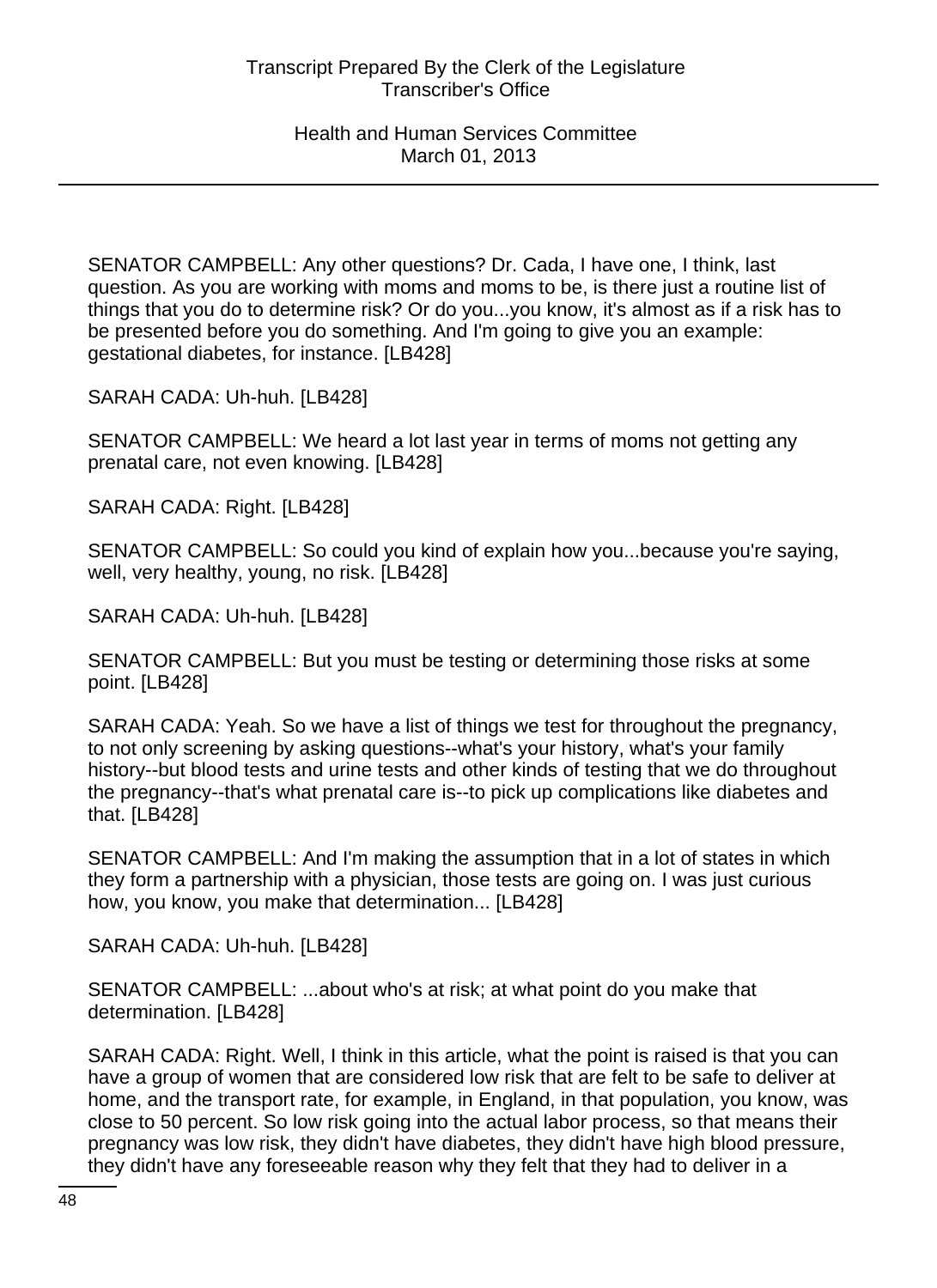hospital, and yet 50 percent of those women were transported to the hospital because of complications that arose that were not foreseen during the actual labor process. [LB428]

SENATOR CAMPBELL: Got it. Okay, any other questions? Thank you, Dr. Cada. [LB428]

SARAH CADA: Yeah. [LB428]

SENATOR CAMPBELL: Our next opponent. Anyone else? Anyone who wants to provide neutral testimony? All right. And the senator has waived closing. And so with that, concludes the hearing this afternoon on LB428. (See also Exhibits 15-16; 18-33) If you are leaving, please leave as quietly as you can and take all conversations. We know our next senator is here. So, Senator Howard, go ahead and set up and we'll let everybody leave who needs to leave. All right, you take your time because I'm not all...got all my papers sorted here yet either. Okay, I think we're just about set to go. We will open the public hearing on LB361, Senator Howard's bill to name the Child and Maternal Death Review Act and change review procedures. Senator Howard, go right ahead. [LB428]

SENATOR HOWARD: Thank you. Good afternoon, Senator Campbell and members of the committee. For the record, I am Senator Sara Howard, H-o-w-a-r-d, S-a-r-a, and I represent District 9. Today I'm introducing LB361 on behalf of the Nebraska Medical Association. LB361 seeks to ensure that maternal deaths are counted and the causes for such deaths are examined. The bill amends the current sections of Chapter 71 governing child death reviews by expanding reviews to include maternal deaths during pregnancy and postpartum, and adds additional members to the death review team. And just for a little bit of history, the Child Death Review Team was actually created in 1993, which was a year when there were 300 child deaths in the state of Nebraska. And so this Legislature decided that they wanted to learn more about the causes of those deaths and created the Child Death Review Team. In instances where a mother has also died along with the child or even independent of giving birth, it's critical that professionals are able to look at the mother's records and understand what's happened. To that end, LB361 pursues a need for a comprehensive, integrated review system to include a statewide retrospective review of existing records relating to maternal deaths, where HHS can review trends and recommend changes. The bill defines these records to include...and they mirror those in the child death review. These records include, but may not be limited to: medical records, coroner and autopsy records, social services, educational, emergency and paramedic records, and law enforcement reports. Postpartum is defined as the period of time beginning when a woman ceases to be pregnant and ending one year after a woman ceases to be pregnant, which seems like a long time, but this is actually the CDC-recommended time period for maternal mortality review. I think it gives you a broader view of some of the issues that surround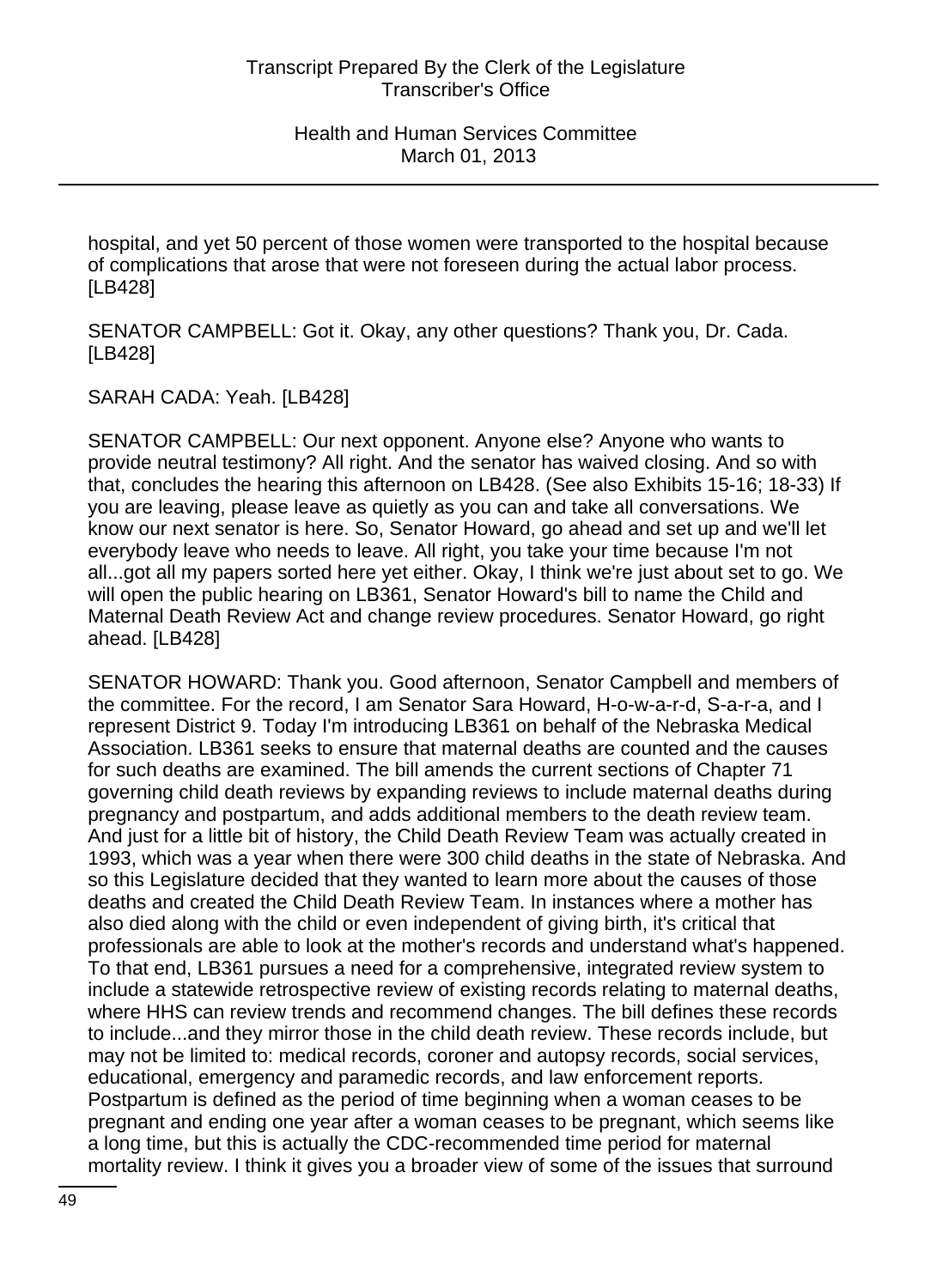Health and Human Services Committee March 01, 2013

maternal mortality and include postpartum issues that may arise, specifically postpartum depression. LB361 also expands the death review team from 8 to 12 members, and assigns the Department of Health and Human Services general administration over the team, with administrative support provided by a team coordinator. This coordinator would be employed or contracted by HHS and may be a local public health department. LB361 simply allows the state to stop important data from slipping through the cracks. This bill is critical to comprehensive mortality review. I did bring a copy of...they, in October of 2011, that's the most recent "Nebraska Child Death Review Report," and in that there were 176 deaths that were pregnancy related, where they could only view the records of the child and not get a fuller understanding of what happened if there was a maternal death as well. And those go back...they look at 2007, 2008, so there's a data lag for the team, but that's not anything that this bill would be able to fix. I'm hoping that this would be perfect for consent calendar, but thank you for your time and attention to LB361. I would be happy to answer any questions. [LB361]

SENATOR CAMPBELL: Questions for Senator Howard? Senator Gloor. [LB361]

SENATOR GLOOR: Thank you, Senator Campbell. Senator Howard, I'm reading as fast as I can,... [LB361]

SENATOR HOWARD: Yes. [LB361]

SENATOR GLOOR: ...but I'm getting confused. Are we talking about death of both the child and the mother? [LB361]

SENATOR HOWARD: There it could be a death that's incident to pregnancy, so if there was an incident where both the mother and the child died during pregnancy, then it would cover that. Right now they would only be able to look at the child. But it would cover from the moment that she ceases to be pregnant to a year after that date. [LB361]

SENATOR GLOOR: So when this was identified...when the committee was set up, we were dealing with child deaths, either prenatally or, yeah, before birth. [LB361]

SENATOR HOWARD: Uh-huh. Yeah. They actually looked at ages 0 to 17 for the Child Death Review Team. [LB361]

SENATOR GLOOR: Okay, the Child Death Review Team. And so have there been reports or...? [LB361]

SENATOR HOWARD: They do. They put out a...the most recent report was from October 2011, and they look at sort of grouping, so one is pregnancy related, one is unintended, accidental deaths. There's a variety of sort of circumstances that they look at and sort of compile them into groups to make recommendations for the state overall.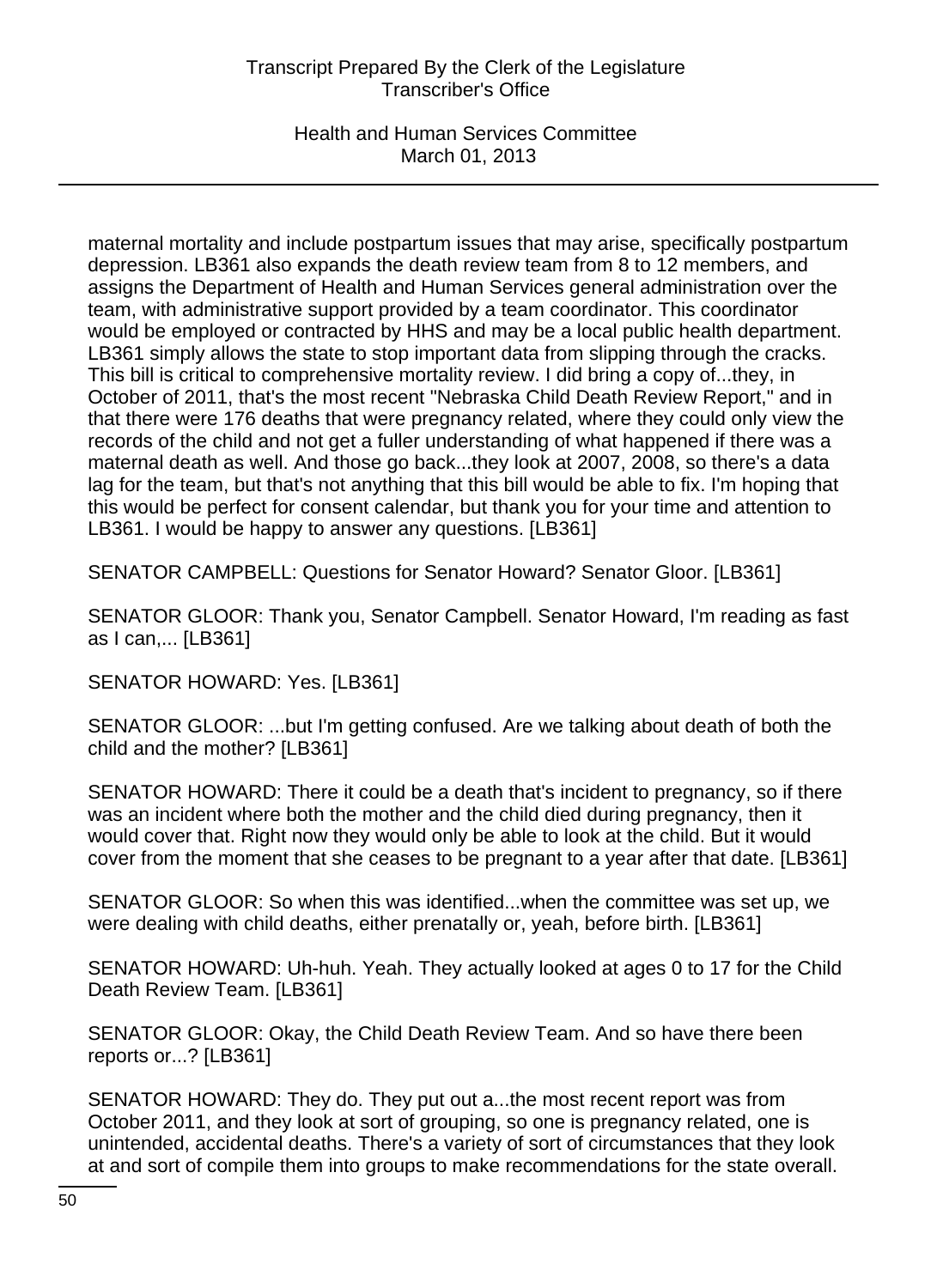[LB361]

SENATOR GLOOR: So are we amending... [LB361]

SENATOR HOWARD: Yes. [LB361]

SENATOR GLOOR: ...the process that we currently go through? [LB361]

SENATOR HOWARD: We're not changing the process. We're just adding moms. [LB361]

SENATOR GLOOR: Okay. That's what I'm having a hard time with, that we're adding moms. And are we adding moms, looking for something specific? I mean is this a...are we concerned that this is a medical issue, a domestic violence, a postpartum depression, all of the above? I mean are we trying to get a handle on... [LB361]

SENATOR HOWARD: I think it's all of the above. It's really...and I think, really, as they were...when this bill was brought to me, it was brought to me with a discussion that they're looking at child deaths during pregnancy, but they're not able to get a full picture of what's happening. But the CDC recommends an entire year, which means that you could pick up domestic violence, postpartum depression suicide, other issues that may have arisen from pregnancy that occur after the birth. So I think it would...they would get a much broader picture of maternal mortality in the state with this review team. [LB361]

SENATOR GLOOR: Okay. [LB361]

SENATOR CAMPBELL: Senator Crawford. [LB361]

SENATOR CRAWFORD: Thank you, Senator Campbell. So this would include maternal death where there's not a child death or...? [LB361]

SENATOR HOWARD: Yes. [LB361]

SENATOR CRAWFORD: Yes. [LB361]

SENATOR HOWARD: Yes, absolutely. [LB361]

SENATOR CRAWFORD: So with any death of a female, someone has got to first...I mean we've got pregnant, the pregnant part is probably pretty easy. (Laugh) [LB361]

SENATOR HOWARD: When she ceases...when she ceases to be pregnant. [LB361]

SENATOR CRAWFORD: But find out if that person is postpartum and, if so, then there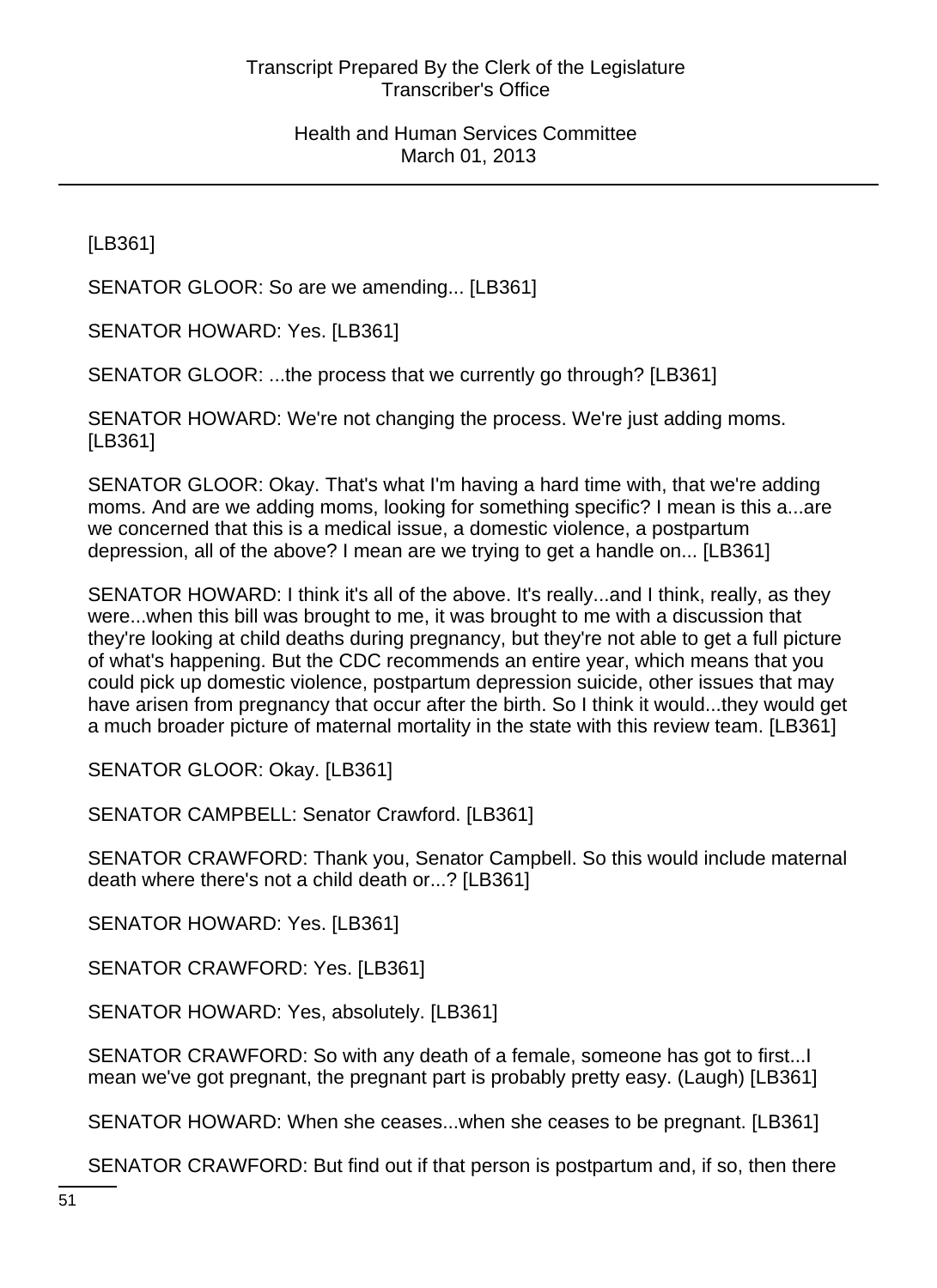would be some mechanism that kicks it into this category. [LB361]

SENATOR HOWARD: Absolutely. [LB361]

SENATOR CRAWFORD: That's...oh, sorry, that's it. [LB361]

SENATOR CAMPBELL: Okay. Senator Krist. [LB361]

SENATOR KRIST: Just deaths? [LB361]

SENATOR HOWARD: Just deaths. [LB361]

SENATOR KRIST: Not postpartum depression. [LB361]

SENATOR HOWARD: No, it would only count suicides that go along with postpartum depression, if only... [LB361]

SENATOR KRIST: Thank you, Senator. Thanks. [LB361]

SENATOR CAMPBELL: Someone is probably going to correct me when they come up and testify, but I thought that the death review teams had come into play quite a bit because of child abuse deaths, that had a number in, like, one year. And the death review team was put together to try to ensure that there was a spotlight put on this and reviewed. So if I...at least as I remember it, we reviewed...Michelle and I reviewed the report when we looked at LR37. And in fact, the chair of the Children's Commission is a member, not by virtue of that, she had already been, is a member of the death review team. So there's...it's made up of fairly professional... [LB361]

SENATOR HOWARD: Oh, yeah, we've got great folks. [LB361]

SENATOR CAMPBELL: ...people from disciplines that are looking at this. [LB361]

SENATOR HOWARD: Uh-huh. Uh-huh. And this would add three members as well that can be from those disciplines that focus on maternal health. [LB361]

SENATOR CAMPBELL: Okay. As you did the research on this, Senator Howard, does the department track any maternal info? I mean they must track some maternal information. [LB361]

SENATOR HOWARD: You know, not to my knowledge, but there may be somebody who could answer that question better. [LB361]

SENATOR CAMPBELL: Okay. I suppose it was just an assumption on my part. Senator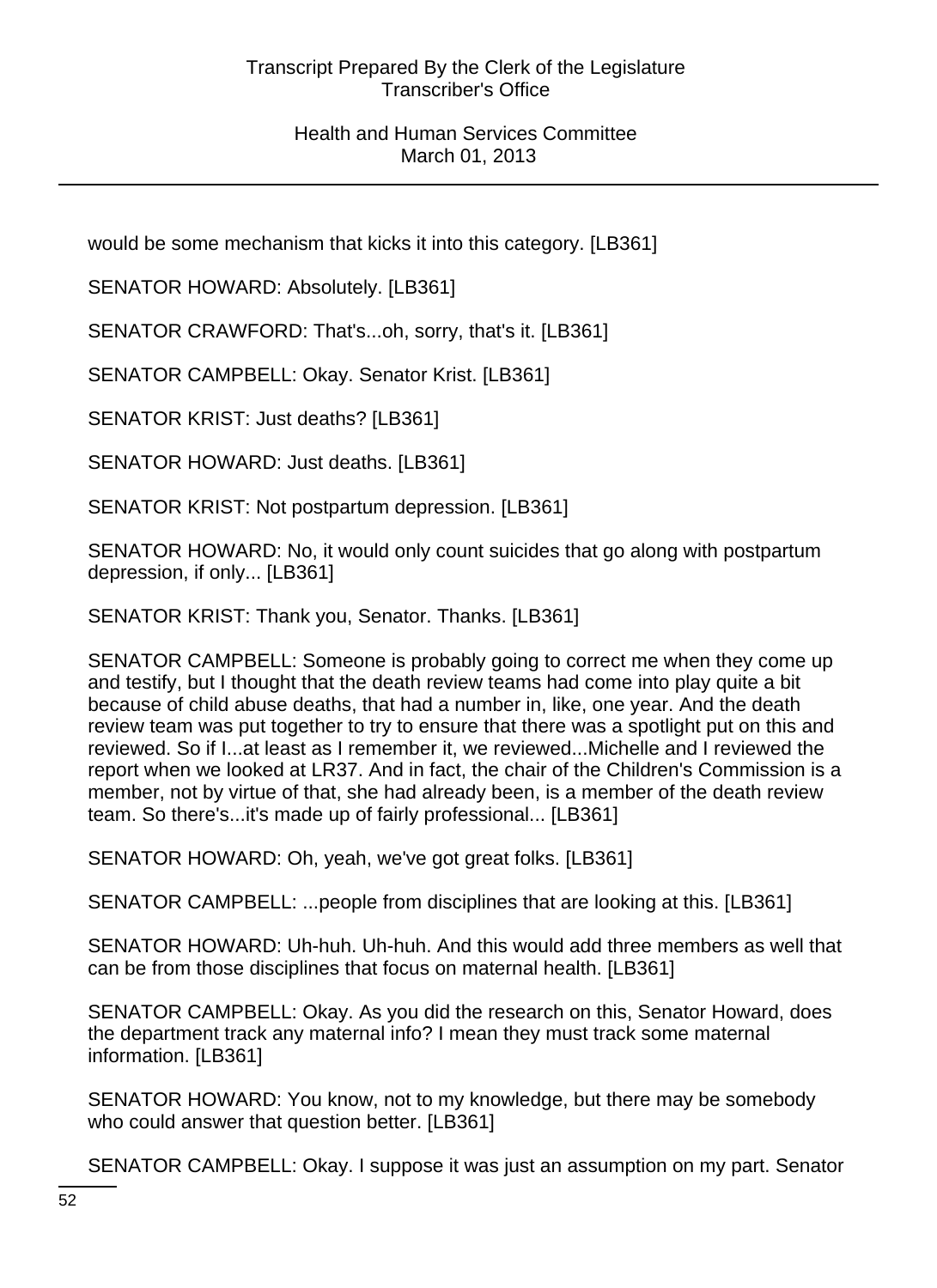Crawford. [LB361]

SENATOR CRAWFORD: Thank you, Senator Campbell. So how does this work or who does this work that there would be no fiscal note? [LB361]

SENATOR HOWARD: Oh, awesome! Thank you. That is a wonderful question. I apologize for not including that in my opening. They are volunteers, and so the folks who are on this review team do it on a voluntary basis so there is no fiscal note attached to this. [LB361]

SENATOR CRAWFORD: And their...what's their authority for getting the information that they need? [LB361]

SENATOR HOWARD: I believe that's through DHHS, and the coordinator has already been allocated so there's no fiscal note to add the additional three volunteers. [LB361]

SENATOR CRAWFORD: So the coordinator that exists for the child death would now add this to that responsibility. [LB361]

SENATOR HOWARD: Uh-huh. [LB361]

SENATOR CRAWFORD: Is that correct? [LB361]

SENATOR HOWARD: Yes. [LB361]

SENATOR CRAWFORD: Thank you. [LB361]

SENATOR HOWARD: I know it's rare to get no fiscal note. [LB361]

SENATOR CAMPBELL: I'm going to clarify one thing. And so this is a bill that the Department of Health and Human Services wants. [LB361]

SENATOR HOWARD: Yes. [LB361]

SENATOR CAMPBELL: Okay. Senator Krist. [LB361]

SENATOR KRIST: I'm going to...I'm going to bring the big elephant in the room. Does this include women who have elected to terminate a pregnancy? [LB361]

SENATOR HOWARD: And they die incident to an abortion? [LB361]

SENATOR KRIST: Exactly. [LB361]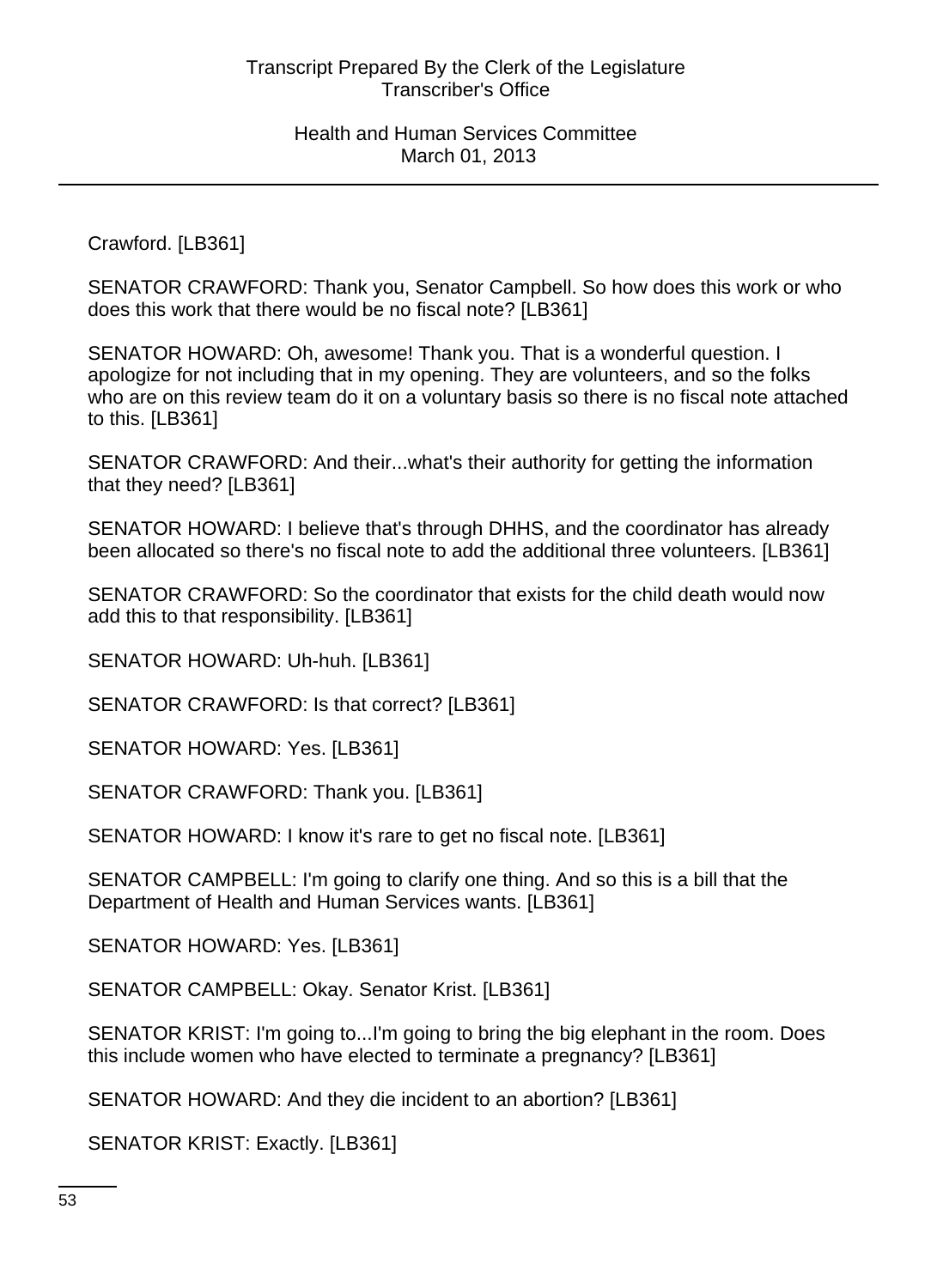SENATOR HOWARD: That's a good question. I... [LB361]

SENATOR KRIST: By definition... [LB361]

SENATOR HOWARD: They cease to be pregnant at that moment. I could see it capturing women like that. But, you know, I think it would also be good for us to know that as a state, if something like that was going on. [LB361]

SENATOR KRIST: It absolutely would. And so for the record, we're asking the facilities that terminate pregnancies, whether it's by medical necessity, D&C, or whether it's by termination of pregnancy for other reasons, or whether it's an abortion facility, to report anything that happens to the mother one year after the termination or conclusion of the pregnancy. [LB361]

SENATOR HOWARD: Uh-huh, when she ceases to be pregnant. Absolutely. [LB361]

SENATOR KRIST: Thank you, Senator. [LB361]

SENATOR HOWARD: Thank you, Senator. [LB361]

SENATOR CAMPBELL: Other questions? Thank you, Senator Howard. We know you're going to stay around, so don't have to worry about that one. All right, our first proponent for the bill. Good afternoon. [LB361]

ANN FROHMAN: Good afternoon, Madam Chair, members of the Health and Human Services Committee. My name is Ann Frohman. For the record, that's spelled A-n-n F-r-o-h-m-a-n. I'm an attorney and registered lobbyist here on behalf of the Nebraska Medical Association, and I want to thank Senator Howard for introducing this bill. Your questions are right on point in terms of the need for this expansion of the act. The CDC had originally taken on the idea that they were going to do this collection. And at some point in the process, perhaps because states were already doing, at each state level, the child death reviews, pushed it back to the states. One piece of this that's pretty important to it is the reciprocity of it. You can have an individual who dies in the state of Nebraska. They may need access to do their investigation because records may be housed in another state. And as I understand it, if you have this expansion in there to allow for, essentially, the postpartum mother's death, then what you have is the ability among the states to be very fluid in their ability to get the information they need to do the study. And much of this is about statistics and being able to develop reports in terms of what they find. They may find a termination. They may find, you know, all sorts of different things within that 12 months. I did ask HHS, I said what are you seeing in terms of volume, how large is this? Maybe zero in a year, maybe two, maybe three, not many. They didn't feel it was a burden that they couldn't absorb in that respect. I think that's...I'm trying to remember if I got all the questions. But if there are any other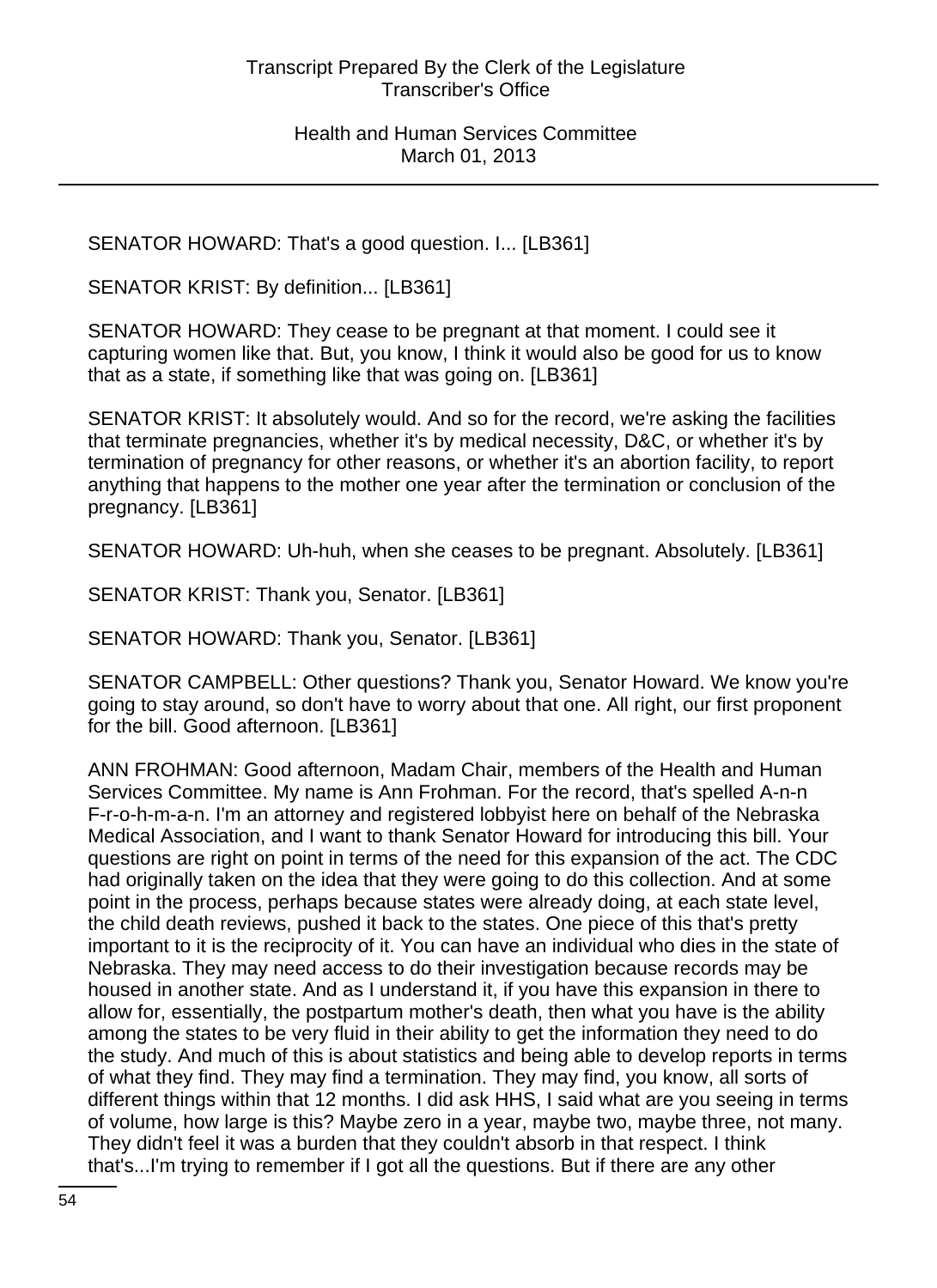questions, I'd be happy to attempt to answer them. [LB361]

SENATOR CAMPBELL: Senator Gloor. [LB361]

SENATOR GLOOR: Thank you, Senator Campbell. Ann, as the committee will tell you, I always raise questions about gathering data for data's sake, with good intention maybe, but that ultimately we don't do anything with the information we gather. In this case, there's not a lot of expense to it, since volunteers seem to be involved. But your comment was they want to look at their gathering the data. Is the "they" at the state level with the commission,... [LB361]

ANN FROHMAN: Yes, it is. [LB361]

SENATOR GLOOR: ...or is it the...is it... [LB361]

ANN FROHMAN: And it's not gathering data for just the sake of gathering data. They do...they, in the law now, they want to learn something; and they want to take that information. And in the law there's an education component so that the physician community can be educated and say, hey, if we can learn something here and save lives, let's do it. So that's a piece of this as well. [LB361]

SENATOR GLOOR: Well, and I don't doubt that there's good intention behind it, but are we putting out reports, are we finding anything with what we're doing so far? I mean we're expanding something that's already out there and adding women to it and looking at women. Have we done anything with the information related to infant deaths so far? [LB361]

ANN FROHMAN: I know the annual reports go to the Legislature. I do not know if there have been opportunities learned from that, that required legislative work. But I am sure, certain that there has been information learned that the physician community has probably incorporated into their knowledge base. [LB361]

SENATOR GLOOR: Is the CDC involved at all or do they just put it all back on the individual states? [LB361]

ANN FROHMAN: I think they put it all back on the states. I think they really wanted to do it nationally, and I think it was a funding issue or something and didn't happen. [LB361]

SENATOR GLOOR: Okay. Thank you. [LB361]

SENATOR CAMPBELL: Other questions? I would just have to say, Senator Gloor, that I think in the early years after this came about there was probably some very close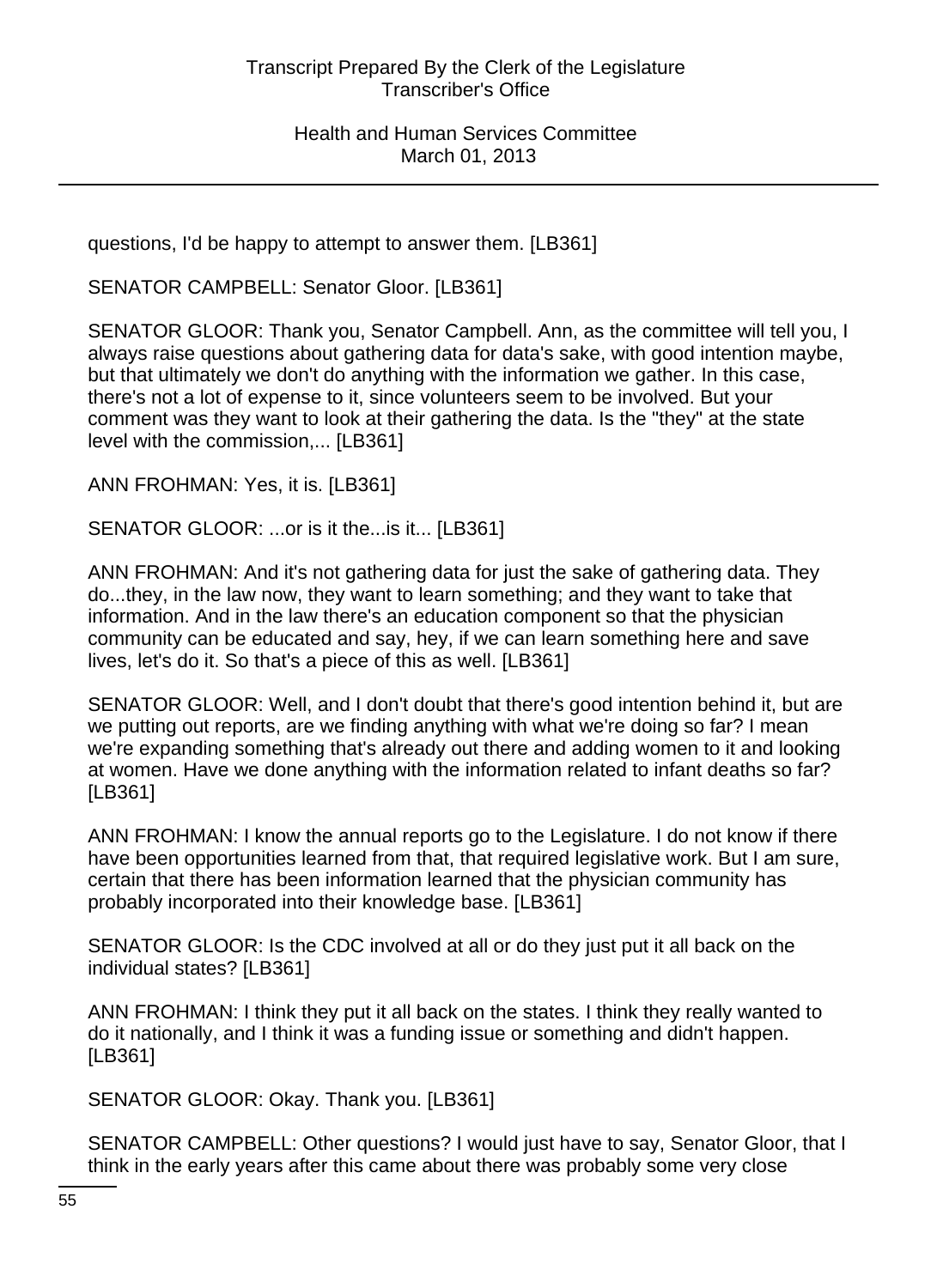attention by some of the senators that might have framed some child welfare legislation. But that's just...I mean just from our anecdotal discussion with Karen Authier, who is the woman that I indicated serves on both of these, in our discussion with her, I think that's probably what they've watched. [LB361]

SENATOR GLOOR: Wonder if they looked at anything related to prenatal care for mothers. [LB361]

SENATOR CAMPBELL: I don't...I mean I'm looking at Senator Howard. I don't think so. I think they focused in when the actual death occurred and, again, a lot of that probably came from reports of child deaths that were to be revealed because of abuse/neglect. [LB361]

SENATOR GLOOR: Okay. Helpful. [LB361]

SENATOR CAMPBELL: Okay. Thanks, Ms. Frohman,... [LB361]

ANN FROHMAN: Thank you. [LB361]

SENATOR CAMPBELL: ...as always. Our next proponent. [LB361]

HEATHER SWANSON: My name is Heather Swanson, H-e-a-t-h-e-r S-w-a-n-s-o-n. I'm speaking on behalf of the Nebraska Affiliate of the American College of Nurse-Midwives and we are in support of this bill. We are pleased that nationally there's a closer look at maternal deaths within a year, and we think this is a very helpful measure for the state to keep track of things and to review practice. Thank you. [LB361]

SENATOR CAMPBELL: Any other comments or questions? Thanks, Ms. Swanson. Our next proponent. Anyone else? Those who wish to testify in opposition to the bill? Okay. Those who wish to testify in a neutral position. Good afternoon. [LB361]

JIM CUNNINGHAM: Good afternoon. Senator Campbell and members of the committee, my name is Jim Cunningham. I'm the executive director and registered lobbyist for the Nebraska Catholic Conference. I don't have any concern about the premise of this bill or the purpose or what's intended. But I've been reading the bill and listened to the testimony, and I just...basically, I want to testify in a neutral capacity to preserve an opportunity on the record to probe this bill just a little bit more with regard to Section 7. That section expands, in a fairly broad way, the access that will be to records. It now apparently includes school districts and schools. It now includes educational records. And I'm curious as to what that might mean in terms of what the expectations or duties are going to be of schools with respect to educational records; might not be a problem at all, but it's not beyond reason that there could be some potential conflict. It also applies to any social services agency. When I first read that, I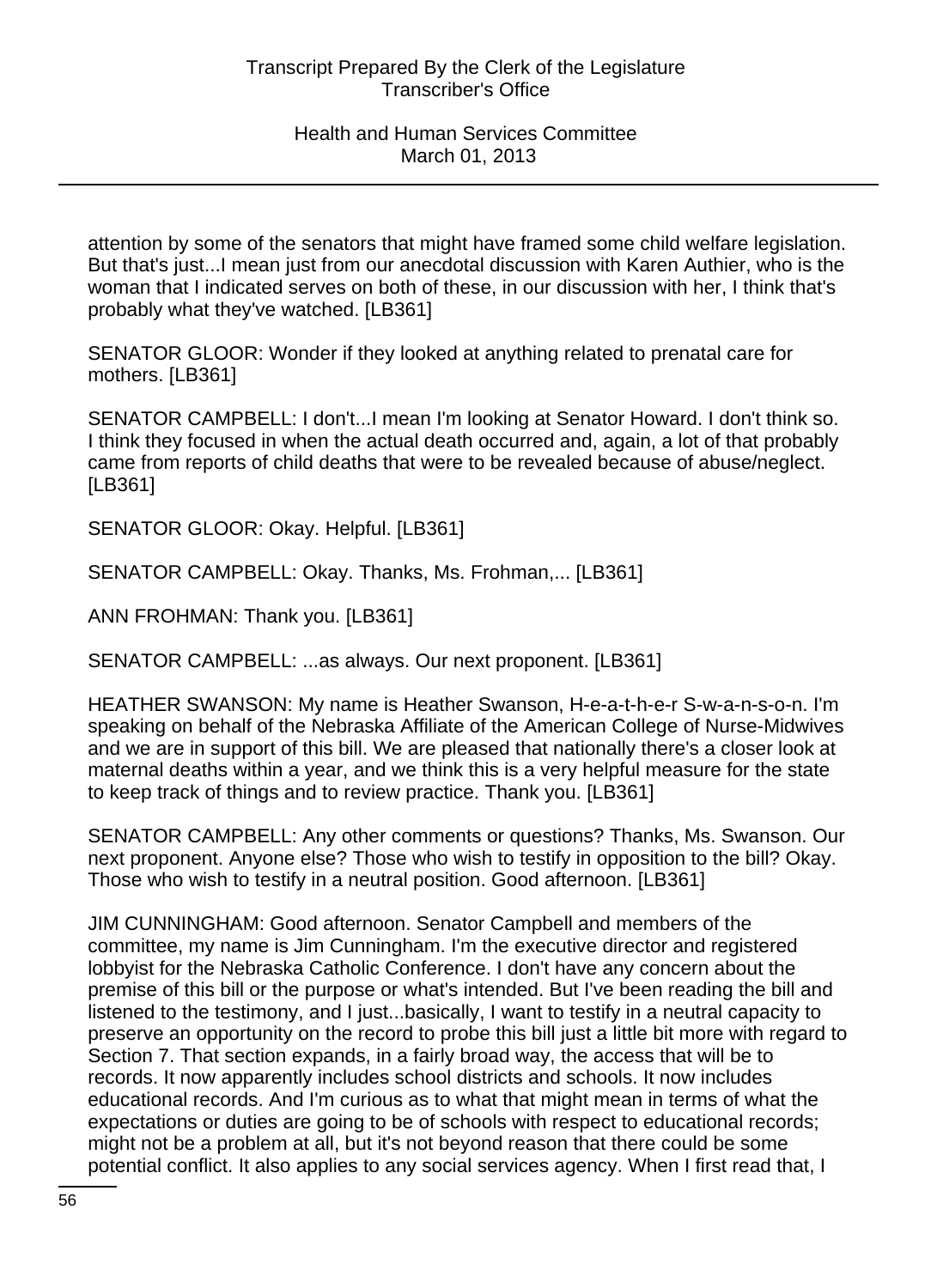Health and Human Services Committee March 01, 2013

just assumed that meant social services agency operated by a governmental subdivision or by the state, because that's the context of that section as you read it in current law. But now that I see that it's being broadened, I'm not so sure that it is limited to a social service agency of the government, state or local. And it adds, of course, pregnant or postpartum women; and not only records with regard to the woman, but with regard to the family of the child or the woman. And I'm just wondering, and I don't know the answers, it just occurred to me that there could be some possible conflicts with confidentiality requirements, maybe even some federal regulations that might apply to a social services agency. I'm speaking here in the context of, for example, Catholic Charities, Catholic Social Services of the Diocese of Lincoln, who do an awful lot of rendering of social services and counseling. So my only...my only point is just hopefully to have an opportunity to research this a little bit more and find out more about it so that we have a fuller understanding of what is expected of us by virtue of this bill. Thank you. [LB361]

SENATOR CAMPBELL: Mr. Cunningham, you are well known as a very thorough, thorough, thorough, I underline that word, reader of bills, so I appreciate that. Whatever questions or what you might come upon, I'm sure Senator Howard would be glad to... [LB361]

JIM CUNNINGHAM: Sure. [LB361]

SENATOR CAMPBELL: ...sit down with you and would welcome any comments, because we want to make sure that it's...when the bill goes to the floor, we're very clear about what we're doing. [LB361]

JIM CUNNINGHAM: Well, with many other things going on, I probably didn't do this as much in advance as I should have; but I wanted to make that comment for the record anyway. Thank you. [LB361]

SENATOR CAMPBELL: You need not apologize to a group of people who always feel they're behind. (Laugh) [LB361]

JIM CUNNINGHAM: Okay. [LB361]

SENATOR CAMPBELL: So thank you very much for your testimony today. [LB361]

JIM CUNNINGHAM: Thank you. [LB361]

SENATOR CAMPBELL: Anyone else in a neutral position? Okay, Senator Howard, I think we're back to you. [LB361]

SENATOR HOWARD: Since I have to be here for the next one as well. Just to answer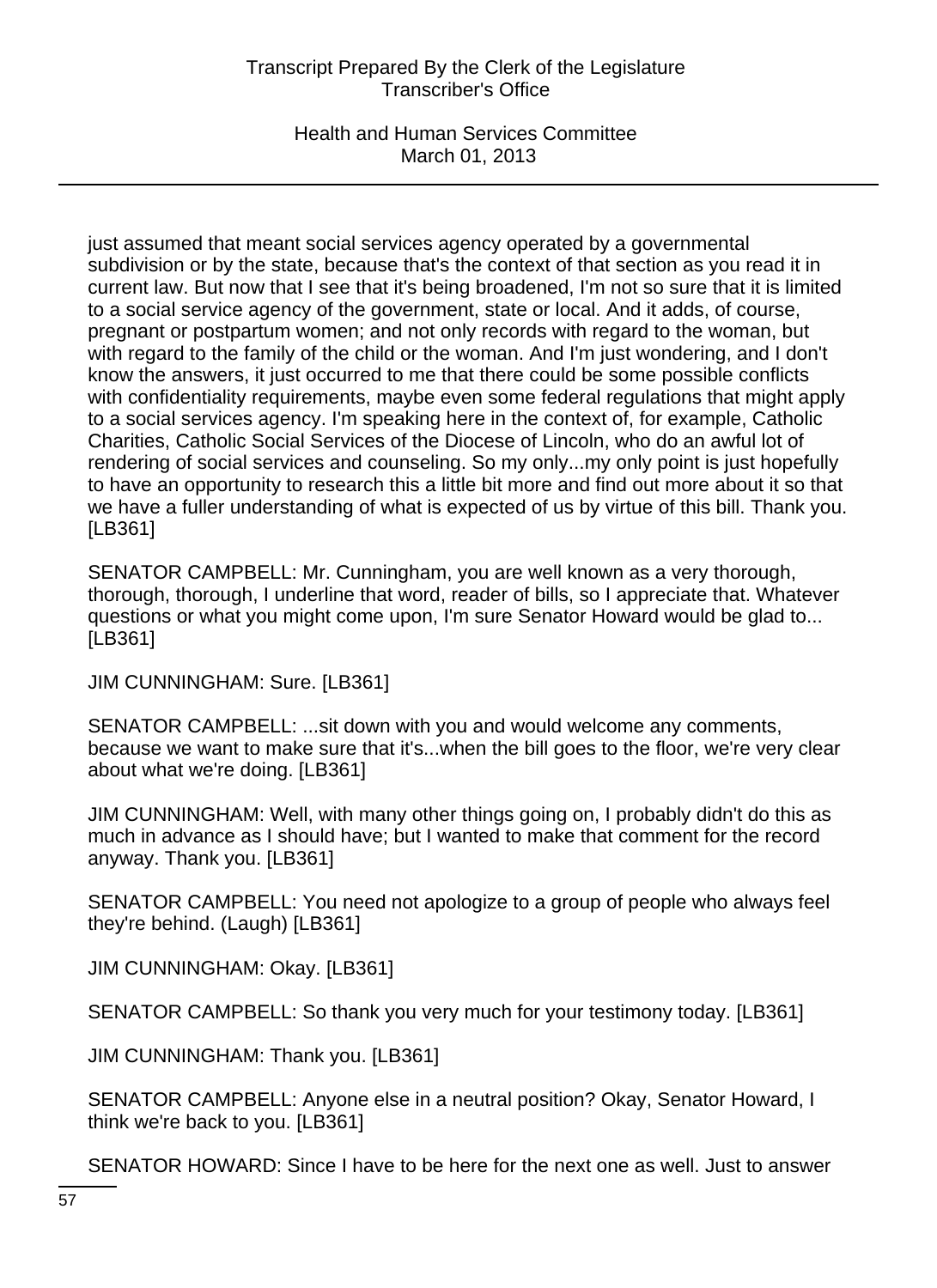your question, it doesn't deal with prenatal care, mostly because they were not able to look at maternal records prior to this time, so they wouldn't be able to assess prenatal care at that point. And then in regards to Mr. Cunningham's comments, the changes to the bill, social service agencies and the family relationship was already in the bill before we made these changes and added the mother. But I would be happy to speak with anybody who's worried about how it's been going with the Child Death Review Team and if they've been a burden to social service agencies at this point. But I thank you for your consideration of the bill, and if you have any other questions... [LB361]

SENATOR CAMPBELL: Any other questions? [LB361]

SENATOR CRAWFORD: I... [LB361]

SENATOR CAMPBELL: Oh, Senator Crawford. [LB361]

SENATOR CRAWFORD: Thank you, Senator. I was...I guess I am curious about the inclusion of educational records. [LB361]

SENATOR HOWARD: You know, that is a good question and I'm wondering, too, if it's something where, as the Child Death Review Team was going along, if educational records were an indicator of some type of abuse for the children... [LB361]

SENATOR CRAWFORD: Hmm. [LB361]

SENATOR HOWARD: ...and they weren't able to reach them during their survey. [LB361]

SENATOR CRAWFORD: Interesting. [LB361]

SENATOR CAMPBELL: Senator Gloor. [LB361]

SENATOR GLOOR: Yeah, thank you, Senator Campbell. And I'm thinking about teen pregnancies and the number of pregnant teenagers who are in school and specific programs put together by schools that provide educational opportunities, and thought maybe that's where the educational piece comes into play. But it's just a...I would be interested in knowing also how that piece now comes forward as being important. [LB361]

SENATOR HOWARD: Absolutely. I will find that out. [LB361]

SENATOR CAMPBELL: Senator Howard, counsel gave me a note: Does...is there a requirement to do this in connection to receiving any federal funds? [LB361]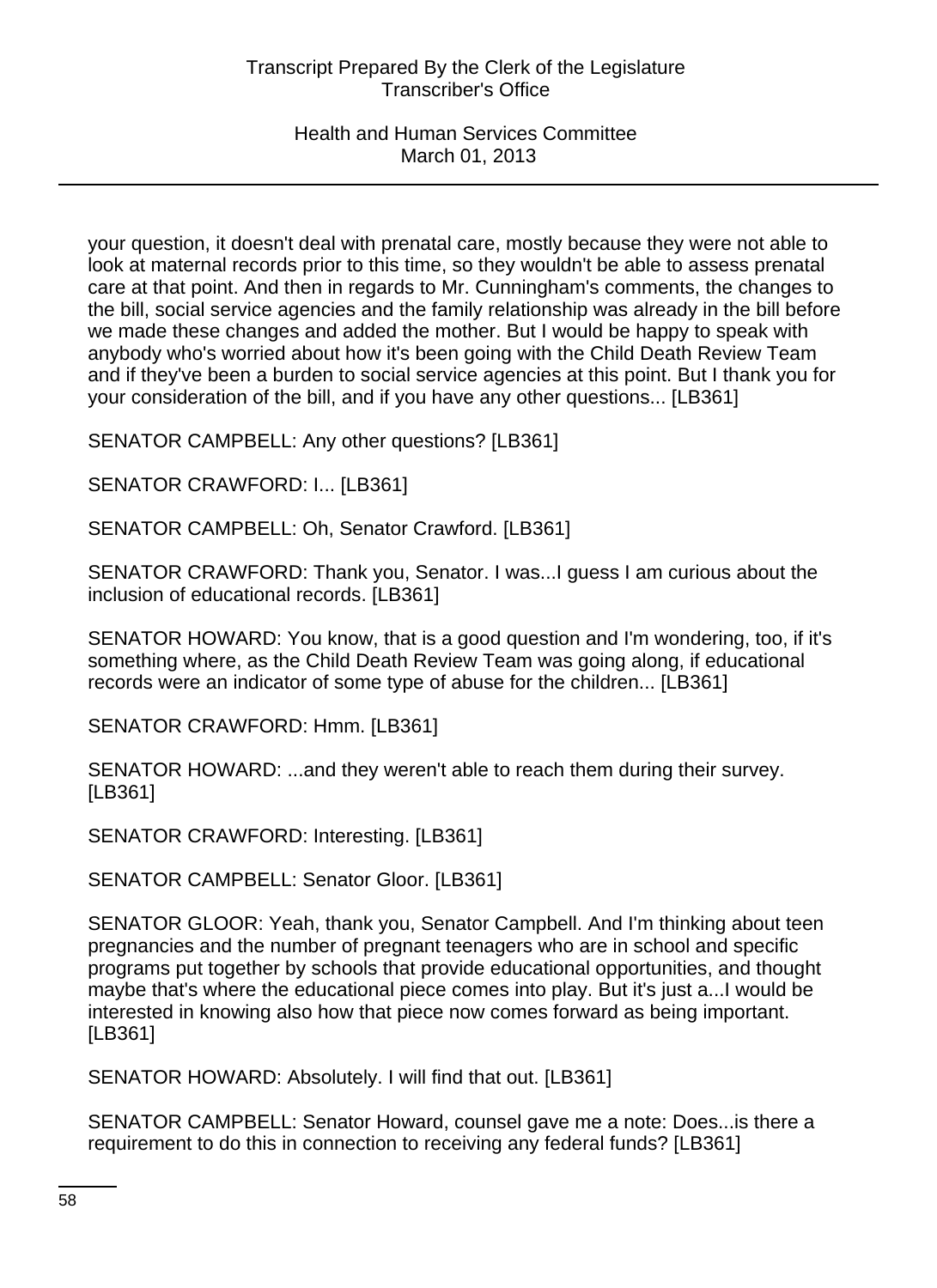SENATOR HOWARD: Not to my knowledge, but I would happily defer to counsel on that. [LB361]

SENATOR CAMPBELL: We don't know, do we? [LB361]

MICHELLE CHAFFEE: It's just the death review team has an obligation to do that. [LB361]

SENATOR HOWARD: Oh. [LB361]

SENATOR CAMPBELL: Oh, the death team...or the death review team... [LB361]

MICHELLE CHAFFEE: For the children. [LB361]

SENATOR CAMPBELL: ...has an obligation... [LB361]

MICHELLE CHAFFEE: For children. [LB361]

SENATOR CAMPBELL: ...for children. So you might... [LB361]

SENATOR HOWARD: Yeah. [LB361]

SENATOR CAMPBELL: We can check back and forth. The other...and I'm not quite sure. Do you know, Senator Howard, where the report is? Is it on the legislative site? Can they... [LB361]

SENATOR HOWARD: It's on the DHHS Web site. [LB361]

SENATOR CAMPBELL: Okay. [LB361]

SENATOR HOWARD: And I can send the link out as well... [LB361]

SENATOR CAMPBELL: That would be great. [LB361]

SENATOR HOWARD: ...if that would be helpful. They call it the CDR team, if that helps so it's easy to find on the DHHS Web site. And their reports are there, their methodology and processes are there, and then they have a top five causes of death, and key recommendations for prevention that they update. [LB361]

SENATOR CAMPBELL: Okay. So for senators, you may want to take a look at that. Then you'll have an idea what is entailed here. Okay? Anything else? Thank you, Senator Howard. [LB361]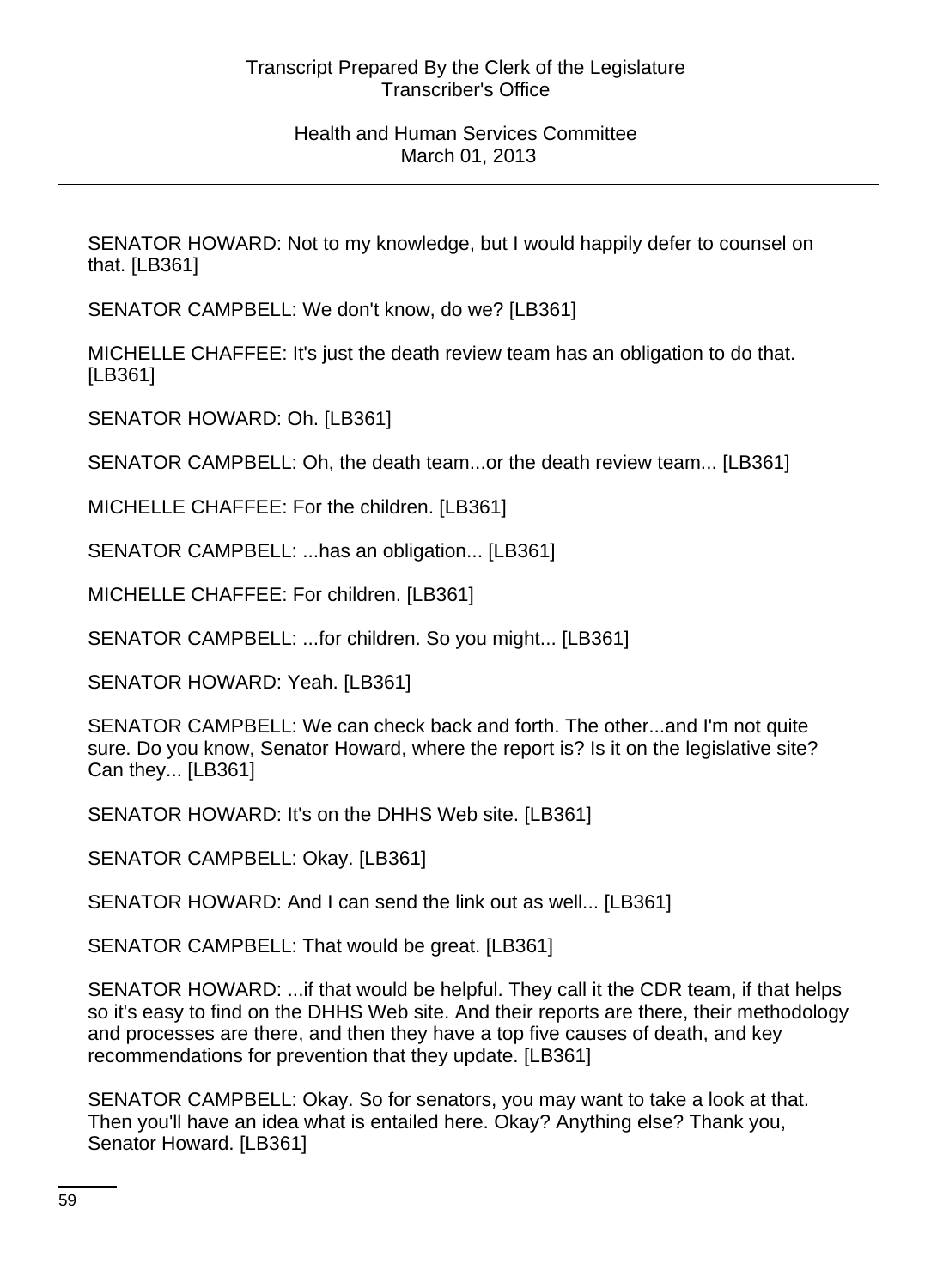SENATOR HOWARD: Thank you. (See also Exhibits 34 and 35) [LB361]

SENATOR CAMPBELL: With that, we'll close the public hearing on LB361 and open the public hearing on LB528, Senator Howard's bill to provide for partner treatment relating to sexually transmitted diseases. So, Senator Howard, whenever you're ready. [LB361 LB528]

SENATOR HOWARD: (Exhibits 36 and 37) Thank you. I do have some handouts that are going around. There's an amendment that we've been working on, and we are going to continue working on after this. There are also some fact sheets about the two illnesses that are included in the legislation. It's been limited now to chlamydia and gonorrhea, so fun facts about STDs on a Friday afternoon--I apologize. And some maps of the state of where these STDs are at their highest incidence and their highest incidence rates, just for your perusal. So good afternoon, Senator Campbell and members of the committee. For the record I am Senator Sara Howard, H-o-w-a-r-d, and I represent District 9. Today I bring you LB528, a bill to allow medical practitioners to use expedited partner therapy as a tool to combat chlamydia and gonorrhea. For over a decade, Douglas County has been in the midst of a sexually transmitted disease epidemic. I'm frequently...I actually get asked all the time why I brought this bill, which is great. I think everybody on the committee knows I work at a federally qualified health center in south Omaha, OneWorld Community Health Centers. And all of the administrative staff work in an open room setting, and so I have the pleasure of sitting next to our STD outreach nurse, Pat O., and at least twice a week he spends an afternoon making phone calls; and he says the same thing every time, sometimes in Spanish, sometimes in English, and he says, I'm calling you to let you know some bad news. The bad news is that you have chlamydia. The good news is that it's treatable. And if you've had to hear that 15 times over and over, a day, you too would also want to find a way to stop chlamydia from its expansion in the state of Nebraska. So, unfortunately, the one thing that...one of the things that makes chlamydia and gonorrhea so pervasive is that despite the tractability of these diseases is the high likelihood of reinfection. So if one partner is left untreated, there's a really high likelihood that they will subsequently reinfect each other. Because the likelihood of reinfection is so high, medical practitioners must have innovative tools outside of the traditional treatment model to stem the tide of these illnesses. One method that the CDC has recommended--it's CDC day at HHS today--is to address the problems of STD infection and reinfection, is expedited partner therapy, or EPT. This is the practice of allowing a provider who has a patient with a diagnosis of chlamydia or gonorrhea to provide an additional prescription to his or her partner or partners in order to treat the STD. This practice is expressly permitted in statutes in 32 states, and currently in use in 43 states, including Nebraska. Our statutes are silent. EPT is not expressly permissible in Nebraska statute and this omission deters some providers from using this critically important treatment method. LB528 rectifies this ambiguity, explicitly allowing physicians, physician assistants, nurse practitioners, and certified nurse-midwives to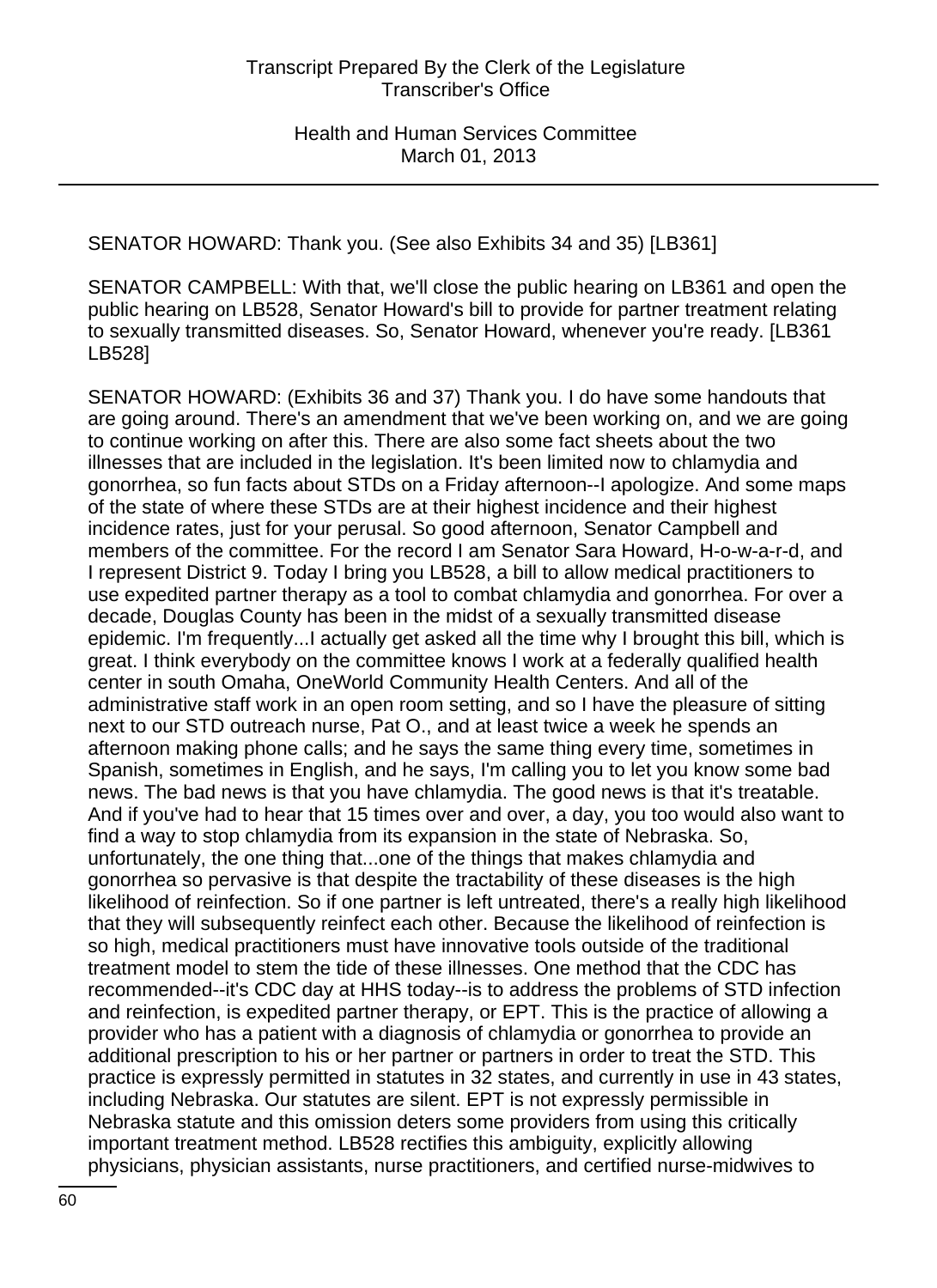Health and Human Services Committee March 01, 2013

prescribe, provide, or dispense oral antibiotic samples or prescriptions to a patient for the treatment of that patient's partner or partners. I want to be clear, EPT is not for partners who are able to visit the doctor. The CDC recommends that this is for people who are unable or unwilling to visit the doctor and who are likely to reinfect their partners. These partners are unable to seek treatment for a variety of barriers. These barriers are the same types of things that we discussed in this committee last night and just about every time we discuss healthcare access for low-income individuals and the working poor. Some partners are unable to pay for the additional visit because they're uninsured. Some may not seek treatment because of cultural taboos. Others are unable to find a provider expeditiously because, you know, during the treatment, if you're not able to get in and sort of get on the same treatment cycle as your partner, there's a very high likelihood that you'll reinfect. Quick treatment of these STDs is absolutely critical, and the statistics regarding expedited partner therapy as a method to prevent reinfection are compelling. In three clinical trials where expedited partner therapy was compared with patient referral, chlamydia reinfection at follow-up was reduced by 20 percent, and gonorrhea reinfection at follow-up was reduced by 50 percent. Use of EPT also increased the rate of partner notification, which is really critical in making sure that partners get treatment as well. Because EPT is recommended by the CDC, they've also issued a protocol guidance which is followed in this bill. In that guidance, the CDC points out that EPT is especially useful in preventing reinfection in pregnant women. It's really critical that pregnant women are treated and not reinfected with sexually transmitted diseases, especially these two sexually transmitted diseases, predominantly because gonorrhea can provide...if a woman has gonorrhea when she is pregnant, the baby can be born blind. Chlamydia can also cause eye infections upon birth as well as pneumonia for the child. And gonorrhea can also have a woman have an early birth, which is all in your fun fact sheet, so I apologize. What happens quite a bit with pregnant women, though, specifically, is that they'll come in, in their first trimester; they'll have a diagnosis of chlamydia or gonorrhea; they get treated. By their second or third trimester, they've been reinfected by their partner; and so that will impact the birth of the child. Oh, I skipped some. Senator McGill laid the groundwork for this bill during the last two sessions, but I want to make the committee aware of changes we have made to the bill to address the issues arising from the debate on LB304 last session. The first, as I have indicated, this bill is narrowly tailored to permit EPT only for gonorrhea and chlamydia, as Senator McGill negotiated in the last floor session. In addition, you should have received an amendment to this bill addressing some of these issues, and I anticipate bringing another amendment between now and Exec. We're going to bring the stakeholders together one more time for some new issues that arose in the last two days. The first modification in the amendment is with regard to the dispensing language. The amendment modifies the bill to conform to Nebraska's pharmacy law in several ways. The bill as drafted makes a distinction between physicians, physician assistants, and advanced practice nurses in terms of who can dispense and who can prescribe. The amendment aligns the language with current law where physicians, physician assistants, nurse practitioners, and certified nurse-midwives are all allowed to dispense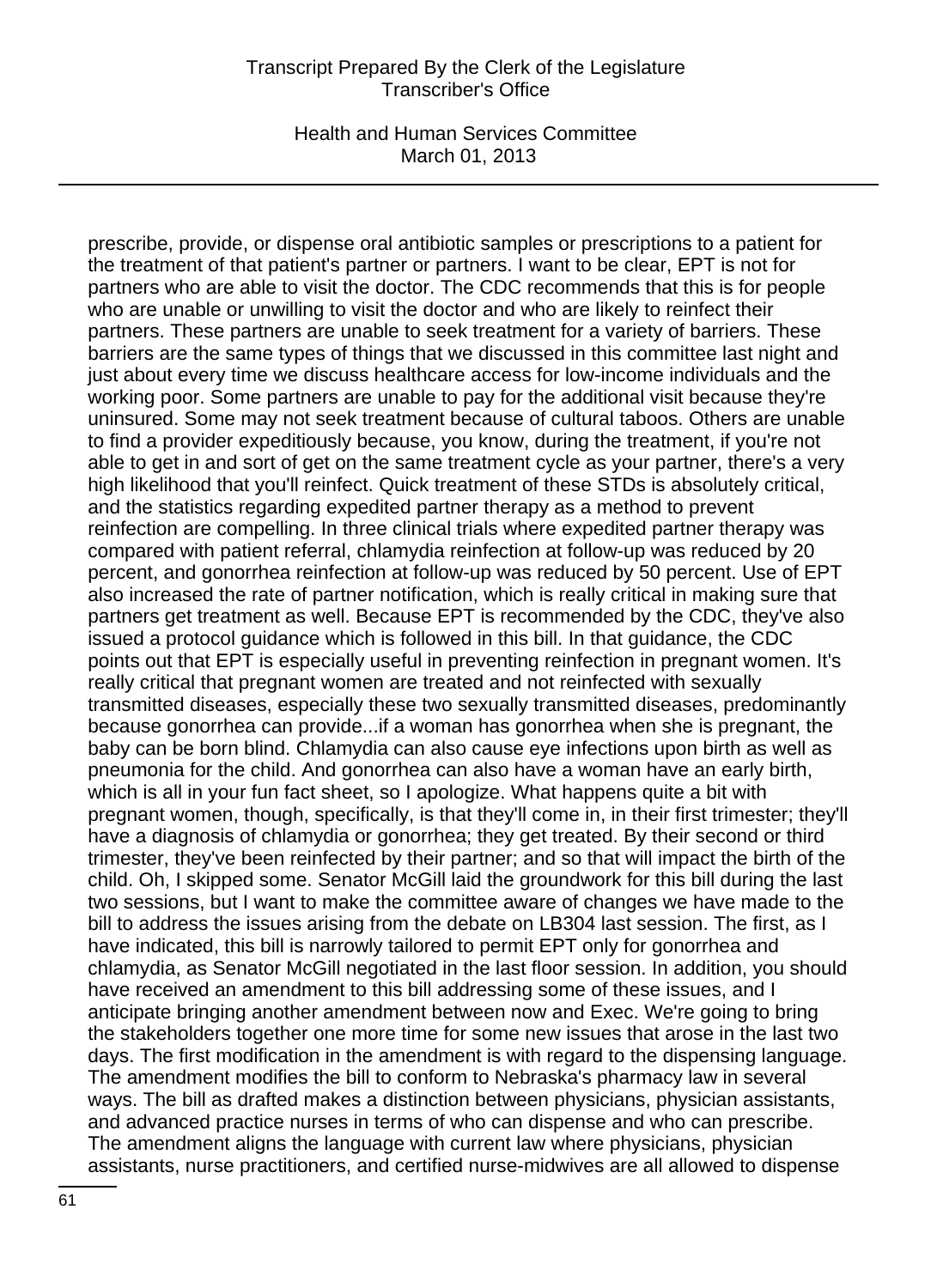Health and Human Services Committee March 01, 2013

samples incident to practice. Additionally, the amendment specifies nurse practitioner and certified nurse-midwife instead of advanced practice registered nurse, because these specific APRNs are the practitioners allowed to prescribe or dispense samples. I want to make it clear that I do not anticipate this bill changing the scope of practice for any of these practitioners. The amendment also requires the prescription to conform to Nebraska law and in terms of storage and labeling. Some states do not require the partner's name be on the prescription, instead using initials or "unknown partner." But I felt it was important that the expedited partner therapy prescription conformed to labeling requirements and include the name of the person who is receiving the oral antibiotics. In addition, the amendment contains language expressly stating that EPT does not violate the standard of care for the treatment of chlamydia and gonorrhea. Expedited partner therapy is not the panacea for an STD epidemic. It will not replace traditional treatment methods, but it's a critical tool in the toolbox for addressing rates of chlamydia and gonorrhea in our communities. I thank you for your time and attention to LB528. I'm happy to answer questions. [LB528]

SENATOR CAMPBELL: Questions for Senator Howard? Okay. I think what we'll do is just go through the testimony and then if there's questions we can come back to it. [LB528]

SENATOR HOWARD: Perfect. Thank you. [LB528]

SENATOR CAMPBELL: Thank you, Senator Howard. [LB528]

SENATOR HOWARD: I'm here all afternoon. [LB528]

SENATOR CAMPBELL: Okay, our first proponent for the bill. [LB528]

JONNA REBENSDORF: And I apologize as well for not having a copy of my testimony. [LB528]

SENATOR CAMPBELL: That's fine. [LB528]

JONNA REBENSDORF: I had some car difficulties this morning. [LB528]

SENATOR CAMPBELL: Oh, no. [LB528]

JONNA REBENSDORF: But my name is Jonna, J-o-n-n-a, last name Rebensdorf, R-e-b-e-n-s-d-o-r-f, and I'm a graduate student at UNO in the sociology/anthropology department. My focus is reproductive health and sexual health education in sociology, so. I did my undergraduate senior thesis in sexually transmitted diseases and sexual health education in Douglas County, so that was the focus of my senior thesis. I did a very extensive survey and a lot of background research on Douglas County, in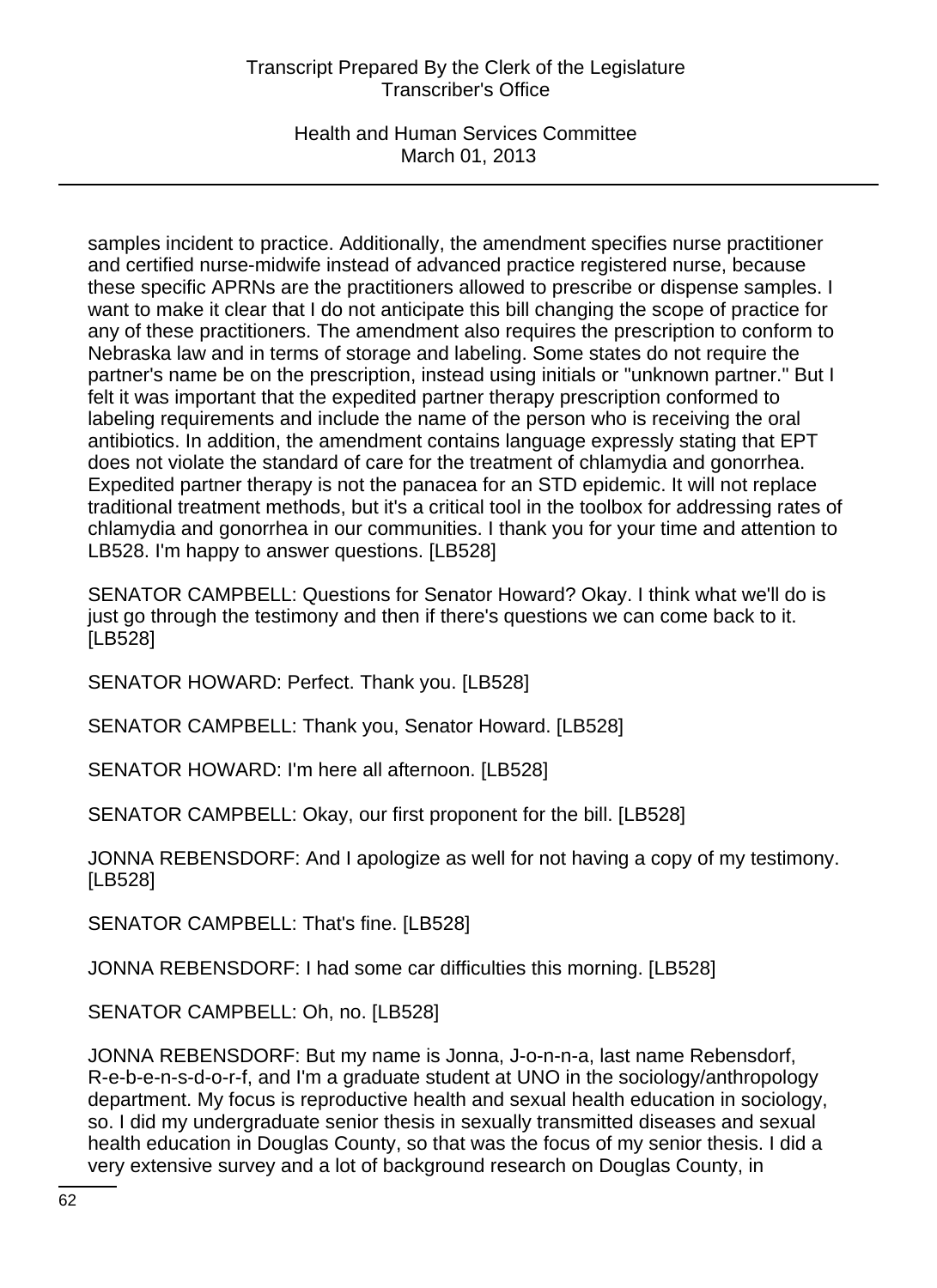Health and Human Services Committee March 01, 2013

particular. According to the Douglas County Health Department's 2012 STD report that they put out, there were 965 new cases of chlamydia in 15- to 19-year-olds; 1,133 in 20 to 24-year-olds; and 512 cases in 25- to 29-year-olds. And the graph kind of has a bell-shaped curve to it, and that means 20- to 24-year-olds are really the main population that are affected by this. So in terms of reinfection rate, when looking at, at least through my surveys, the individuals who were 20-24 years old, they said that for sexual partners they usually had one-three. So that does show that these are individuals who are not necessarily exclusive with their partners. They may not be in long-term relationships and they may not necessarily have the greatest connections with their sexual partners in terms of knowing them very intimately. So because of that survey it really led me to believe as part of my research that EPT was a fantastic way to cut reinfection rate because rather than facing the social stigma of calling somebody out and saying that they have, you know, like well, I have chlamydia, I was diagnosed, and you probably have it too, and making it an awkward conversation, which then implies the other person has to go and take care of their things on their own, it now allows for people to reconnect with their sexual partners and get them the treatment as well. And for cases of domestic abuse, which also have a really high correlation with sexually transmitted infections, it might be hard for a woman or a man who is diagnosed with a sexually transmitted infection to require monogamy of their sexual partner; so getting their partner the medications that they need so that they cannot be reinfected is important as well. And sometimes it's harder to get an abusive or controlling partner to go to the doctor if you would go to them and say that you would have chlamydia or something like that, so. Twenty-one point...or 61.5 percent of the 20- to 24-year-olds that I did survey for my thesis said they thought it was very unlikely on a 6-point scale that they would contract an STD, even though Nebraska is 34th in chlamydia rates nationally, and 37th, I believe, in gonorrhea. So even though a lot of people think that it is very unlikely, a lot of chlamydia and gonorrhea cases are asymptomatic so you won't have any, necessarily any outward symptoms that would tell you to go to the doctor to get an STD test done. So if you are an individual who is asymptomatic and your sexual partner is the first person to tell you that you have an STD, that also then helps you make sure you get the appropriate treatment, because untreated STDs can cause severe scar tissue buildup on the fallopian tubes and the urethra, so it can cause a lot of long-term problems and also lead to infertility problems and infant mortality when pregnant, so. The American Journal of Public Health has recommended this program as well as the CDC and the American Medical Association as well. Fiscally, there is no fiscal note for implementation as far as I have understood, but it does give the legal backing so that professionals who are currently concerned about litigation would be free to practice this method appropriately. And then in terms of reinfection from current sexual partners, it's really important because these are bacterial infections that in terms of antibiotic resistance we get people treated fast and we cut down reinfection rate; because if you're not taking your antibiotic appropriately and you are continually getting reinfected, it can increase bacterial resistance so that our treatments will no longer work the same. So it's important that we make sure we get these infections cut down as we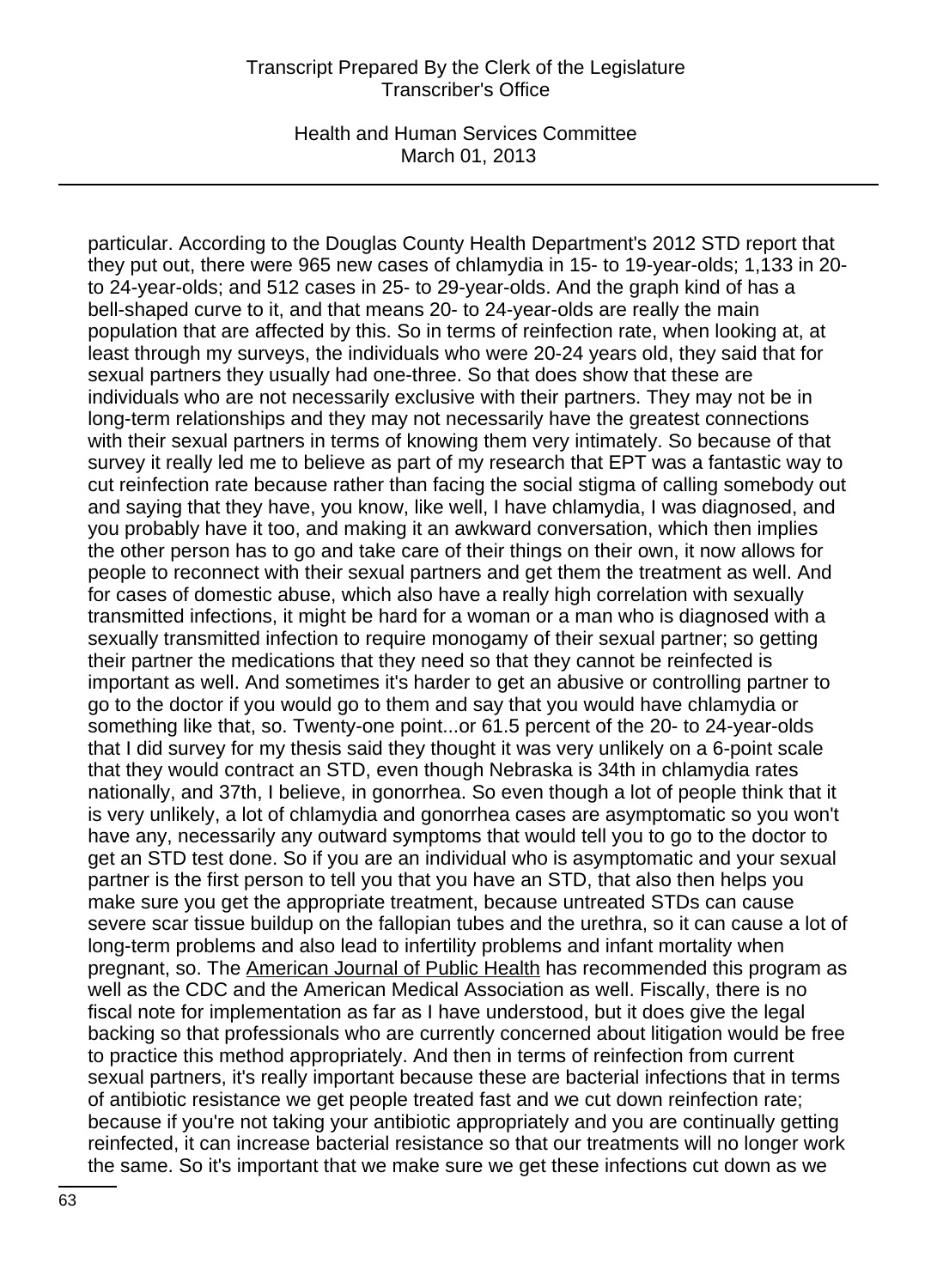can. But I would be open to any questions. [LB528]

SENATOR CAMPBELL: Thank you, Ms. Rebensdorf. Questions? Senator Crawford. [LB528]

SENATOR CRAWFORD: Thank you, Senator Campbell. What does your...you were saying that in your research there...they may not have a longstanding relationship with some of the other partners. As you see the way this process is established and perhaps especially with the requirement of having a name for pharmacy labeling, do you think that this process makes sense with what you know from your research about the nature and level of those relationships with partners? [LB528]

JONNA REBENSDORF: I think in terms of...they were few and far between, the individuals who said that they didn't know their partners before their sexual encounter, so most people have at least a familial understanding of who their partner is when they engage. A lot of people said that alcohol was an influence in their sexual activity, so in terms of it might not have just been the best decision at the time, but they would be able to at least give the name of their partner, I assume from the survey responses that I got. [LB528]

SENATOR CRAWFORD: Okay. Thank you. [LB528]

SENATOR CAMPBELL: Any other questions? Thank you very much for coming. [LB528]

JONNA REBENSDORF: Thank you. [LB528]

SENATOR CAMPBELL: And good luck with your studies. Our next proponent. Good afternoon. [LB528]

MELISSA GRANT: (Exhibit 38) Good afternoon. Senator Campbell and members of the Health and Human Services Committee, I'm Melissa Grant. I'm director of business development at Planned Parenthood of the Heartland. I want to thank you for the opportunity to talk about the benefits of expedited partner therapy and the importance of Nebraska considering adopting it as a legally accepted standard of practice. I want to thank Senator Howard for sponsoring this bill; and Senator Campbell, thank you, for cosponsoring the policy. Planned Parenthood of the Heartland provides healthcare services to patients in Nebraska, Iowa, Arkansas, and eastern Oklahoma. And, per state law in 2008, we offer expedited partner therapy in the state of Iowa in our health centers, in addition, just across the river from my Omaha office, in Council Bluffs; so I wanted to let you know about that experience. Women and men who are diagnosed with sexually transmitted infections in our offices are actually oftentimes very surprised, oftentimes they're embarrassed, and many times are very anxious to receive their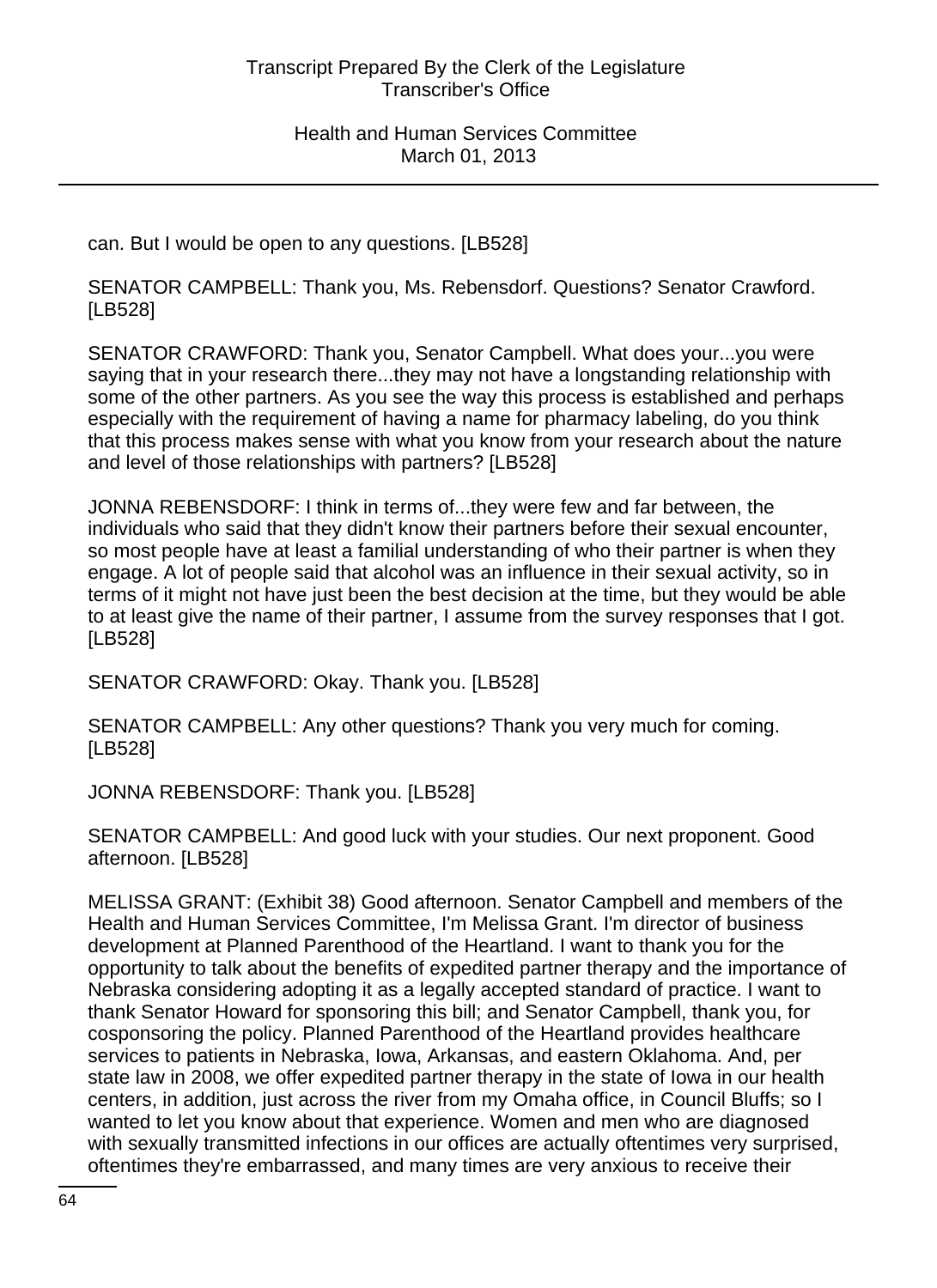Health and Human Services Committee March 01, 2013

treatment. As has been discussed so far this afternoon, chlamydia, for example, is a very, very common sexually transmitted infection--the most commonly transmitted bacterial infection in the United States; and three out of four women and half of men have no idea and no symptoms of the infection. So the education that we provide at Planned Parenthood and the treatment and testing that we provide changes a lot of people's ideas about who can be affected. They also learn from our clinicians when facing a positive test result that if this infection is left untreated it can lead to much more serious complications, like the pelvic infections we've discussed; and ultimately, can cause infertility. So these patients are often very anxious to be treated. Our patients have actually responded very, very positively to the idea of expedited partner therapy. Patients find it's really much easier to share the information about a positive test with a loved one when they can also share the treatment plan together, right away. Taking the treatment together decreases the risk that one partner is cleared of the infection, as you've heard, and then inadvertently exposed again; but also, because there may be no signs or symptoms, coming forth with information, education, and treatment together oftentimes has that partner feel a lot more willing to step in to treatment right away. It's harder to be in denial or surprised when you've got that information in front of you. So it's been very, very successful for us. Nebraska is among those states for which the CDC and Prevention say that EPT is potentially allowable. So the law is vague. And we hear that many in Nebraska offices may already provide EPT, but we think it's important that the Legislature really clarify that this is a legally acceptable standard of practice and that will make even more practitioners comfortable with utilizing this therapy. When the Legislature debated this issue last year, some lawmakers raised questions about the safety. And as the CDC has confirmed, EPT is safe. In our Iowa health centers, we've had absolutely no reported problems from our patients, and I will also note we recently conducted a nationwide search of information on lawsuits related to EPT, and found none. So people cannot be reminded enough of the serious consequences of STIs, and you've heard a lot of them already today. The idea that untreated infections can lead to not only chronic pelvic pain, ectopic pregnancy, infertility, but they can make the person who's been exposed more susceptible to HIV. They can allow babies born of infected mothers, prematurity, low birthweight, blindness, and deafness. This is a serious, serious problem. So EPT is again not the cure-all to eradicate all sexually transmitted infections, but it does work. It helps to increase treatment. As we're working diligently to find ways to educate, test, and treat the greatest number of people about these preventable infections (laugh), it's a proven strategy that helps stop the spread of the disease and helps protect public health. So because of that, healthcare providers in the state of Nebraska deserve equal access to this strategy (laugh) that's successfully used in Iowa and across our country. So I want to thank you in advance for further consideration of LB528, and I thank you for your time. [LB528]

SENATOR CAMPBELL: Questions? Thank you very much for coming today. [LB528]

MELISSA GRANT: Thank you. [LB528]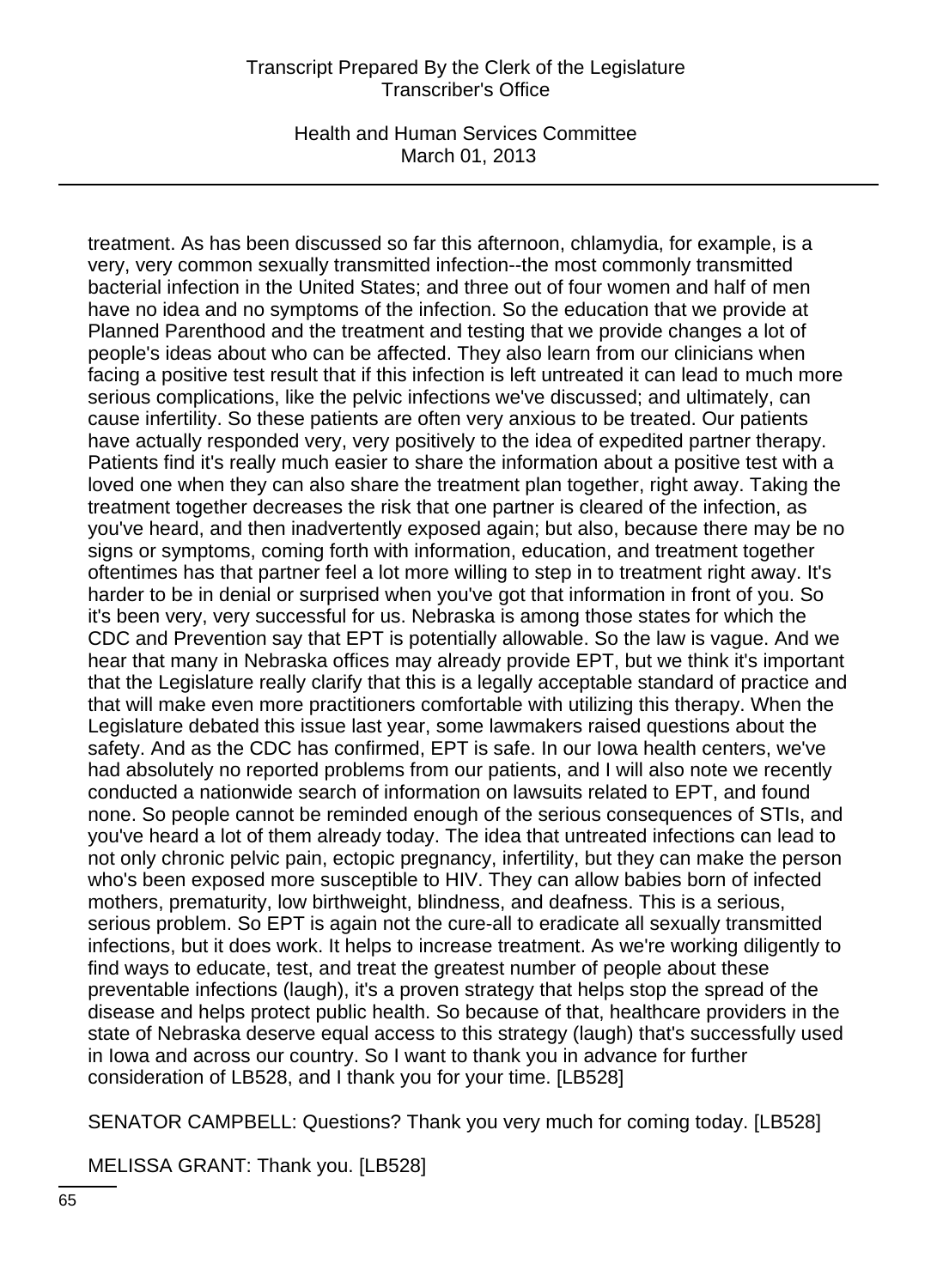# SENATOR CAMPBELL: Our next testifier. [LB528]

ADI POUR: (Exhibit 39) Good afternoon, Senator Campbell and members of the Health and Human Services Committee. My name is Adi Pour and I am...A-d-i P-o-u-r, and I'm the director of the Douglas County Health Department and I'm testifying in support of LB528. As you have heard a little bit before, STD rates in Douglas County have been high for several years, and they have spurred government and community-based organizations to implement numerous innovative educational and prevention programs. Just as an example, two DVDs have been developed, one for young people, the title is "STD, not me," and the other one is for parents, "How to talk to your teens." More than 200 of these DVDs have been distributed in the community just last year. At the same time, healthcare providers have done a great job in testing more at-risk individuals and treating those that are infected. While standard care for treating STDs includes testing, clinical evaluation, and counseling by a healthcare provider, EPT, or expedited partner therapy, is an alternative when a partner is unable or unlikely to seek care. And I hear this often in our clinic when I ask our nurse practitioner, and she says, you know, often it is a female who is in the clinic who says, my partner is going to say don't bother me with this. And so it is often that we see that the benefit will be to male partners. The main cause of recurrent sexually transmitted infections, you have heard before, results from continued sexual contact with an infected partner. Patients with STDs have reduced risk for recurrent infections when their sexual partners are properly treated. And public health efforts to notify and convince partners to see their healthcare providers for testing and treatment is the fundamental effort of STD control, but it is not always successful. Sometimes, again, a partner's choice is not to seek treatment. They are asymptomatic and they falsely assume that they are not infected, and therefore, it is difficult to bring them to the clinic or to a healthcare provider. And you heard of some of the other barriers. You have heard the question, is EPT effective? I think we have a lot of studies now that talk about the effectiveness, especially as it is related to the occurrence of recurrent chlamydia and gonorrhea. You heard that there are 32 states that have a framework in place where their law indicates that EPT is permissible. There are seven states that were identified in this review by the CDC where EPT is likely prohibited. And Nebraska is one of those 11 states where EPT is potentially allowable, but there is no clear language for or against this treatment modality. This bill will make this explicit. A study published in the Journal of Current Infectious Diseases, in January 2011, with the title, "Expedited Partner Treatment for Sexually Transmitted Infections: An Update," reported that seven different studies evaluated the efficacy of expedited partner treatment. Not only did these studies demonstrate their superiority for percentage of partners being treated, or a reduction in repeat infections, or a cost benefit for EPT compared to the standard partner referral method; most importantly, the study reported there were no adverse events after EPT. So in summary, support of LB528 indicates to healthcare providers in Nebraska that we trust their professional expertise, and this tool is available to them if they so choose, especially in a state where we have areas with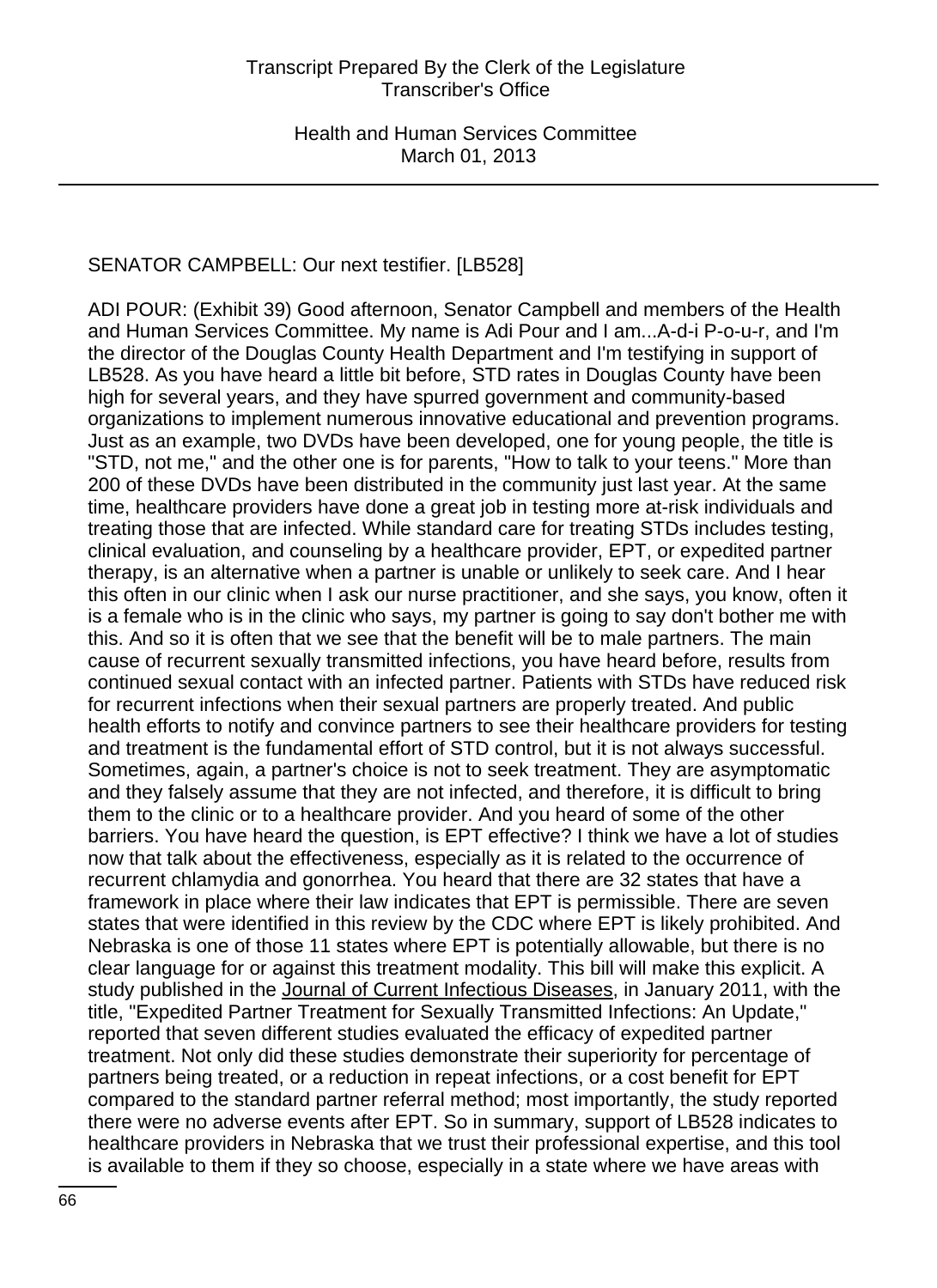high incidence rates of STDs. The Douglas County Health Department and the Board of Health appreciate your consideration of this testimony in support of LB528. I've given you some attachments there. One compares us to other metropolitan statistical areas. I think when you look at that, you will say, why is Omaha, Douglas County, higher than Kansas City, higher than any of those areas or most of those areas that you see on that list? The last page just shows you the newest data from 2012 about chlamydia and gonorrhea in Douglas County. And as you can see from there, we still see an increase. We had an increase of 8 percent in Douglas County in 2012. I'm happy to answer any questions. [LB528]

SENATOR CAMPBELL: Questions? Senator Cook. [LB528]

SENATOR COOK: Thank you, Madam Chair. And it's good to see you, Dr. Pour. [LB528]

ADI POUR: Thank you. [LB528]

SENATOR COOK: We've been working on this for a little while, and I see the reports of some successes in terms of public education, and I guess I would look to identify some longitudinal trends that we are not just getting (laugh) having the same rates after, at this point, about six or seven years of having various and sundry...I don't know. [LB528]

ADI POUR: You know, Senator Cook, I am as distressed about this and frustrated as you are. So I'm always looking, I'm always a person who sees the cup half full. What I have seen in the 2012 data, and you have a slide of that, is that actually in the 15- to 19-year-olds we see a leveling off of the rate. And that's really where we are doing our outreach mostly is in our young population. Twenty- to twenty-four-year-olds, that's where we see the increase happening. Those are college students. Those are adolescents who want to start a family. We probably are not reaching out to those as we do to the younger ones. So my hope is that this young generation that we have right now is going to be educated, and therefore, those trends are going to follow. I'm also very happy to say that we have made great efforts in your district specifically, Senator Cook, where we have now churches involved who say, you know, it's one thing to preach about your spiritual wellness but we also need to teach them about the physical wellness. And so we have many more partners on board than we have ever had before. And again, this bill is not going to make a change in the rate of chlamydia that we see in Douglas County, but it is one tool. And why should we not provide this tool, if it is safe, to our healthcare providers? [LB528]

SENATOR COOK: Thank you. [LB528]

SENATOR CAMPBELL: Any other questions? Senator Gloor. [LB528]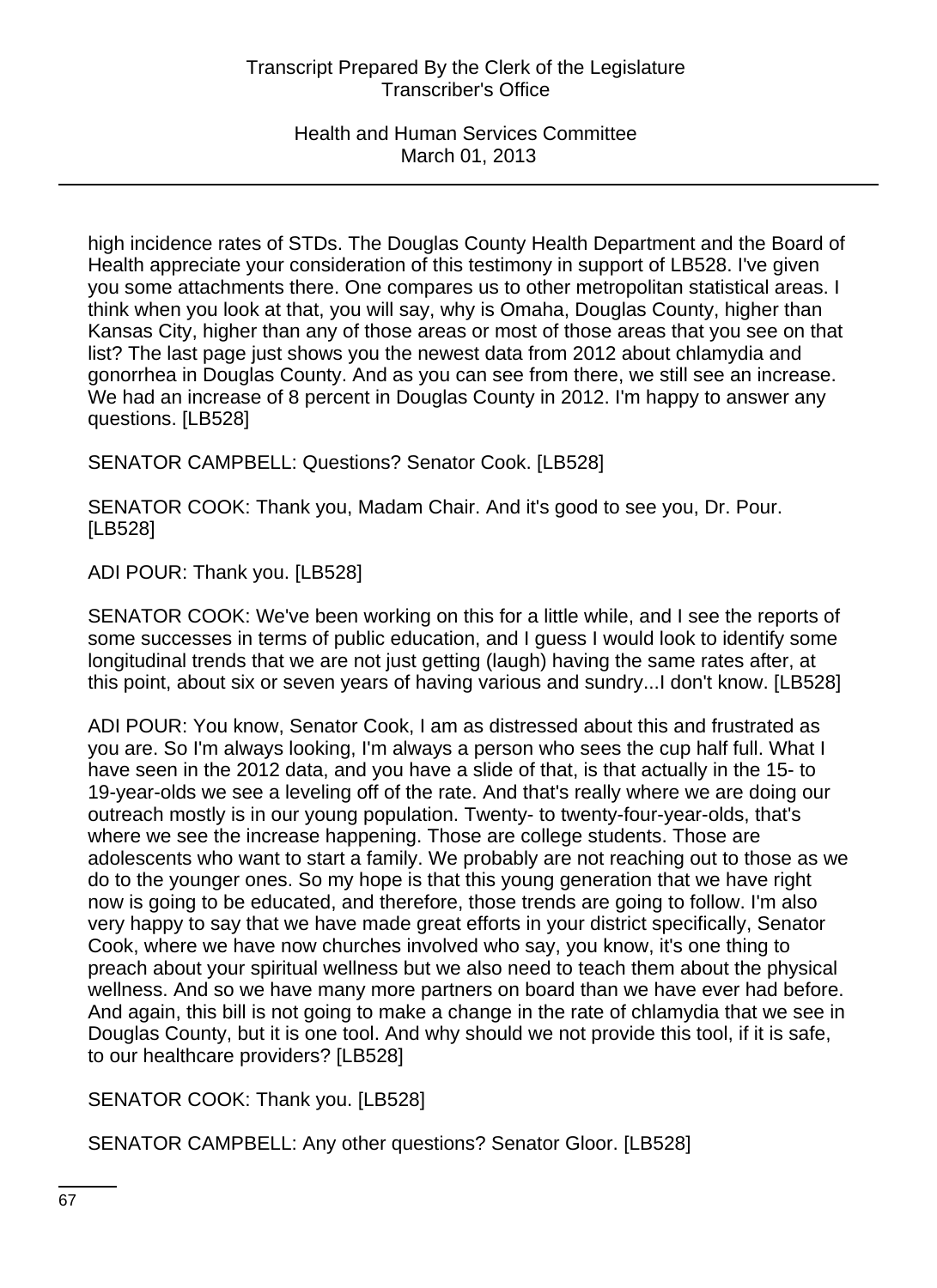Health and Human Services Committee March 01, 2013

SENATOR GLOOR: Thank you, Senator Campbell. And thank you for taking the time to come down, Dr. Pour. I've heard a lot of percentages. I haven't heard any exact numbers. I mean, how many...in Douglas County...does...how does this translate into partners who are going untreated? Are we talking...and it would sure help me if I knew if we were talking about 15, 50, 500, as opposed to the percentages, because I'm having a hard time deciding on the scope of the problem. [LB528]

ADI POUR: I tell you, Senator Gloor, when I talk to staff in our public health clinic, I ask them if this law would go into place, how often do you really think we would write a prescription? We are not giving out pills, so I mean, I kind of want to bring that to a stop. But how often would we give a prescription to an individual that now has been treated in our clinic at this time, to take home with a partner? And what my staff is saying, that our goal would still be to bring the partners in. There is some incentive to bring a partner in; the treatment will be free of charge. And that's not going to happen if you have a prescription. But what they are telling me, that you probably talk about one-two prescriptions a week. So from the public health...in a public health clinic, that number would be small. However, I am questioning what the number would be in a west Omaha clinic's office. For example, in an ob-gyn clinic where you have an individual, now a female in front of you, and she's positive with chlamydia and you will tell her that she needs to get her partner in, she wouldn't come in to the ob-gyn. That partner actually would have to go to his or her healthcare provider. So I think it may be more used in private clinics than it actually will be used in public health clinics. Now CDC always says for everyone infected and knows that they are positive, there are two out there who do not know that they are positive. So we have 3,300 cases in Douglas County just of chlamydia, so multiply that by 2, so potentially there are 10,000 cases out there. [LB528]

SENATOR GLOOR: Well, and the other thing I'm wondering, when I look...and I believe...I may not have brought it up last year but I remember thinking about it last year, and candidly was surprised by the amount of objection we got last year, if what we're passing would be a law that affects the entire state. What we have here doesn't appear to be, across the entire state, a systemic issue. We have a Douglas County problem. That's where the statistical abnormality is. That's where, you know, our chlamydia rates seem to drive up all of the Nebraska rates, and the Nebraska rate is below the U.S. rate. The Douglas County rate, as you pointed out, is incredibly high. Would we reduce the amount of objection we had for this bill if we were just trying to address the problem county? Should we be more exacting in this and would that help us gather a degree of enthusiasm rather than something that appears to be forced upon everybody else across the state? I'm not saying that's a bad idea. I'm talking about the ability to get legislation passed that...I'm talking about the ability as a strategy to get the legislation passed. [LB528]

ADI POUR: You're going to have one colleague of mine from the rural area who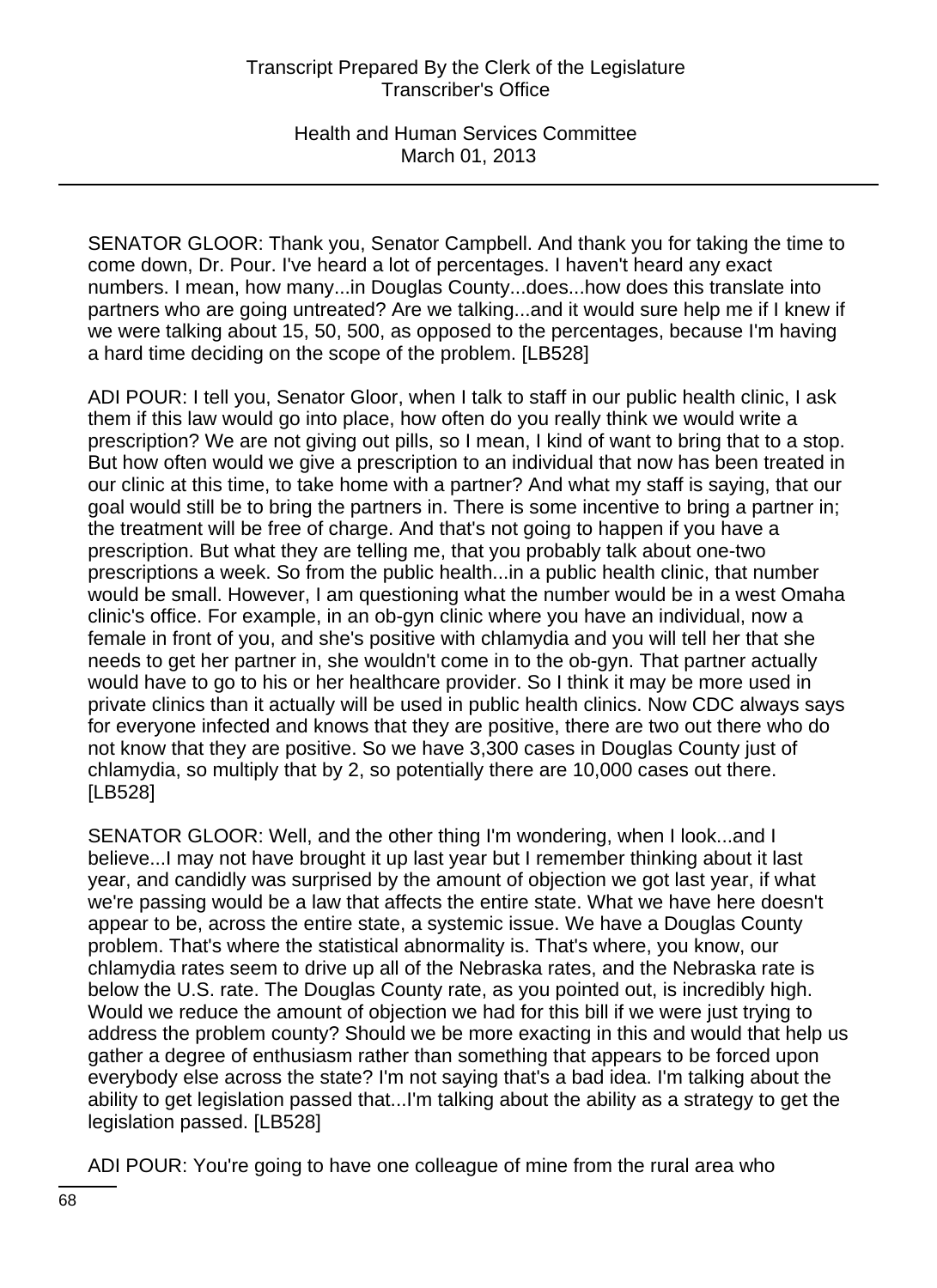practices public health in a rural area, and hopefully she can talk about what even in rural areas are the missed opportunities. And this bill would address some of that. So... [LB528]

SENATOR GLOOR: I don't doubt that. I have no doubt that we're not pure as the driven snow in outstate Nebraska either. I'm just...you have to admit, if you look at where the problem in the state is, it is one specific area of the state. [LB528]

ADI POUR: And you know, this is an urban area, too, and I think in urban areas we do have a little bit of difference. That's why I thought the data from the MSA was so interesting, because that's really what I would like us to compare ourselves to. So it is an interesting issue. We also do not know how much testing is really going on in rural Nebraska. I always ask that question. [LB528]

SENATOR GLOOR: Sure. [LB528]

ADI POUR: So it's an open question. [LB528]

SENATOR GLOOR: Sure. Lack of health departments means they may not do as good of job capturing the data of people who are actually infected. [LB528]

ADI POUR: Well, they would capture the data. I'm not concerned about that. I mean, the more the question is are healthcare providers testing in rural areas? Because these are asymptomatic individuals. So if you are not aware of this and say, you know, we know we are practicing in Douglas County; we know we have an issue and I need to keep that in front of my mind, and therefore, you may not have the same awareness in rural Nebraska. [LB528]

SENATOR GLOOR: Good point. [LB528]

SENATOR CAMPBELL: Senator Crawford. [LB528]

SENATOR CRAWFORD: Thank you, Senator Campbell. You mentioned something about the incentive for the partner to come in. And I was just curious as this occurs in a clinic what it looks like in terms of what that incentive is for the partner to come in, so that in terms of trying to get ahold of the partner and get the partner to come in and still capture the fact that you can give this partner therapy to somebody while they're present there in the office. [LB528]

ADI POUR: So let me explain to you. So an infected partner who now is...an infected individual who comes to our Douglas County Health Department clinic, after they have been identified as being positive, they get their antibiotics right there in the clinic, and people watch them take those two pills. Have them actually sit down a little bit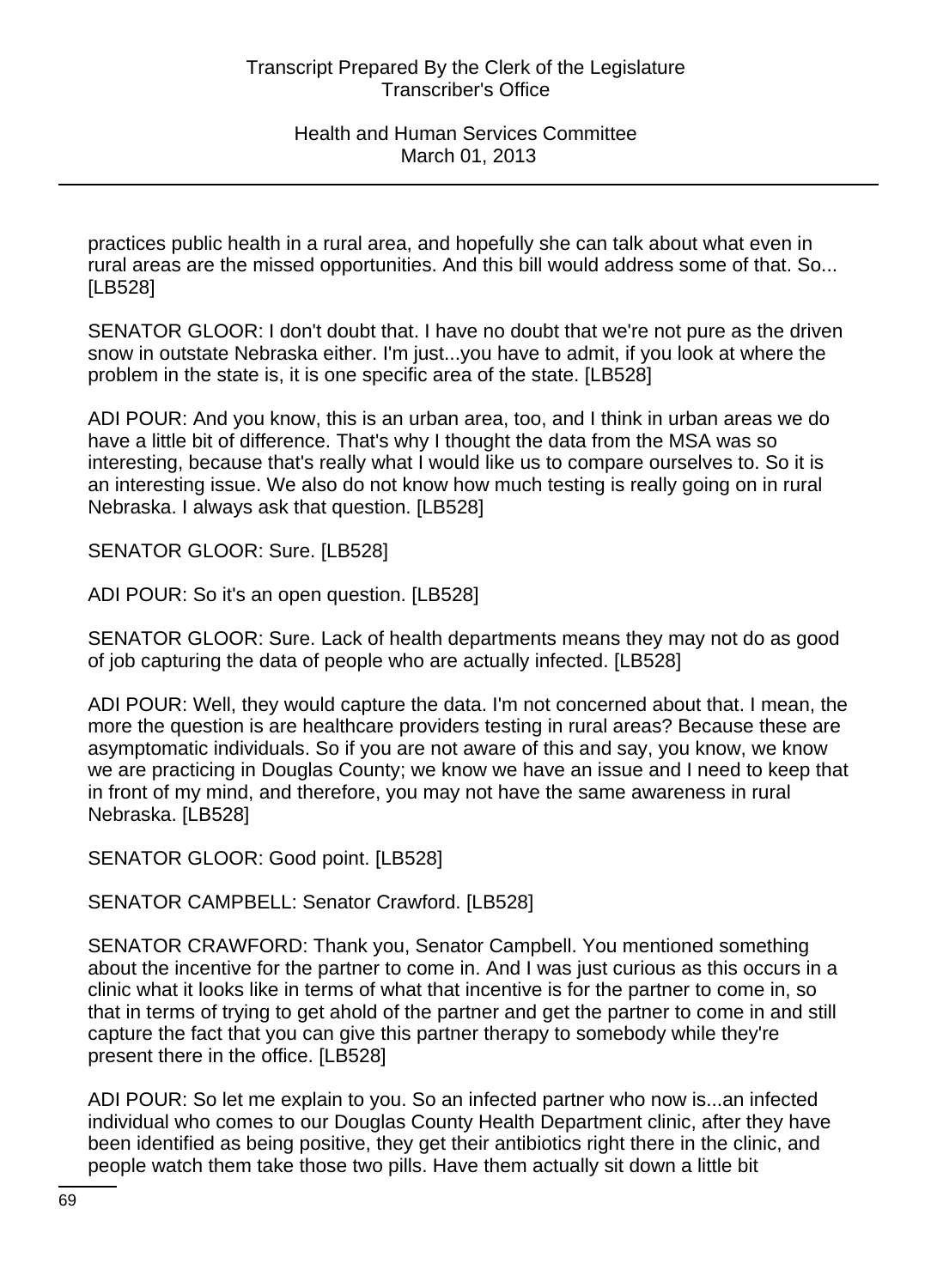Health and Human Services Committee March 01, 2013

afterwards to make sure that there is no reaction. If the partner comes in, we ask for \$15, but we do not refuse treatment. So that is the incentive. Because if I give you a prescription to take home to your partner, you're going to go to a pharmacy with that prescription where it potentially costs you--we looked, we kind of asked around--potentially \$25 to fill that prescription. So the incentive is still really to come to the clinic where you get screened and then where you get treatment free of charge. But it is in those circumstances where you see that the partner isn't going to come in because he doesn't think he or she is infected, or they don't have the time of the day, they don't want to come to a healthcare provider, they like to be anonymous. And, you know, those are the opportunities that this bill would address. [LB528]

SENATOR CRAWFORD: Thank you. [LB528]

SENATOR CAMPBELL: Other questions? Thank you, Dr. Pour. Our next proponent. [LB528]

LAZARO SPINDOLA: (Exhibit 40) Good afternoon, Senator Campbell and all the members of the committee. Thank you for receiving me today. My name is Lazaro Spindola. That would be L-a-z-a-r-o S-p-i-n-d-o-l-a. I am the director of the Latino American Commission, and I'm testifying also on behalf of my wife who is also a physician and she works with infection control and she told me, you better testify there, so. (Laughter) I'm here to testify in support of LB528, which would make legal expedited partner treatment for individuals with some sexually transmitted infections. The question, of course, is why is this good and why hasn't it been done before here in Nebraska? The CDC funded four randomized controlled trials, as some of the previous proponents espoused, and the evaluation criteria was recurring infection, and all the studies showed a significant difference between the patients who underwent expedited partner treatment versus those who underwent the standard patient referral approach. Figure 3, which is the last page of your handout, shows the results for I believe the Seattle study. Yes. Preliminary economic analyses suggest that EPT is a cost-saving and cost-effective partner management strategy. Chlamydia rates in Douglas and Lancaster Counties, Senator Gloor, is not a limited thing, are 2,731 and 955 per 100,000 individuals respectively. And if we look at the rates in South Sioux City, at the rates in the Kearney area, we will see that they are quite high also. Considering that the national rate for chlamydia is 370, something different must be done, because what we're doing right now is not working fast enough. And when I say this it is because during the last three years, 2008, 2009, and 2010, for which we have the statistics, the rates dropped by 80 per 100,000 individuals; now we're talking here about 2,700 per 100,000. So at this rate I probably will be dead by the time we control this. So why is it not being done? One issue is the possibility of undetected sexually transmitted diseases in partners. Other issues are the legality of expedited partner treatment in Nebraska. See the map that is the second page of your handout. You will notice that in all the green states this is either legal or probably legal; on the red states it is illegal; and on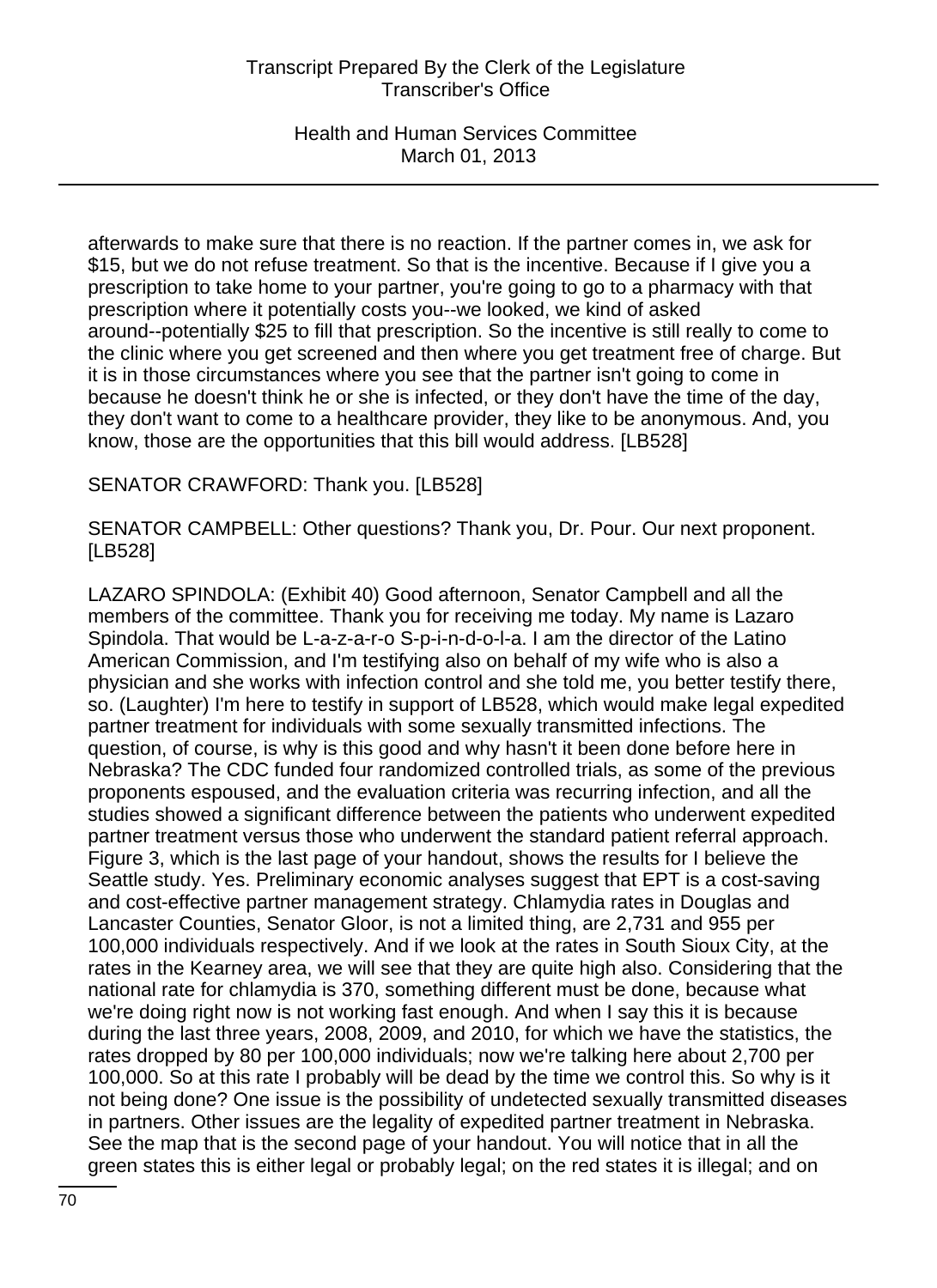Health and Human Services Committee March 01, 2013

the pink states, Nebraska is one, we really don't know. The door is open for liability. Now the question, of course, is why would a sound-of-mind person not go to get their treatment when their partner has a sexually transmitted infection? According to the CDC, only about 50 percent of them do. In medicine, for every argument there is a refutation. We can keep arguing back and forth for a long time, and in the meanwhile, the rates for sexually transmitted infections in the most populous counties of our state will continue to be in between three and eight times higher than the national rates. And this worries me, because tens of thousands of Latinos live in those two counties and they are at risk of acquiring these infections. So I, therefore, urge the committee members to move this bill to General File for consideration by the Legislature as a whole. And I would be happy to try to answer your questions. [LB528]

SENATOR CAMPBELL: Thank you, Dr. Spindola. Questions from the senators? Senator Crawford. [LB528]

SENATOR CRAWFORD: I just wanted to ask about figure 3. [LB528]

LAZARO SPINDOLA: Figure 3. Yes. [LB528]

SENATOR CRAWFORD: It says GC, CT, CG or CT. [LB528]

LAZARO SPINDOLA: Yes. Some of these individuals have both infections. Some of them have only chlamydia and some have either gonorrhea or chlamydia. [LB528]

SENATOR CRAWFORD: Okay. So GC is gonorrhea? [LB528]

LAZARO SPINDOLA: Gonorrhea. [LB528]

SENATOR CRAWFORD: Okay. Thank you. [LB528]

LAZARO SPINDOLA: You said GT? [LB528]

SENATOR CRAWFORD: There is GC and CT. [LB528]

LAZARO SPINDOLA: No, it's CT, chlamydia trachomatis. [LB528]

SENATOR CRAWFORD: Okay. Thank you. [LB528]

LAZARO SPINDOLA: The copy is our office copier machine that is not very good. (Laugh) [LB528]

SENATOR CRAWFORD: Thank you. [LB528]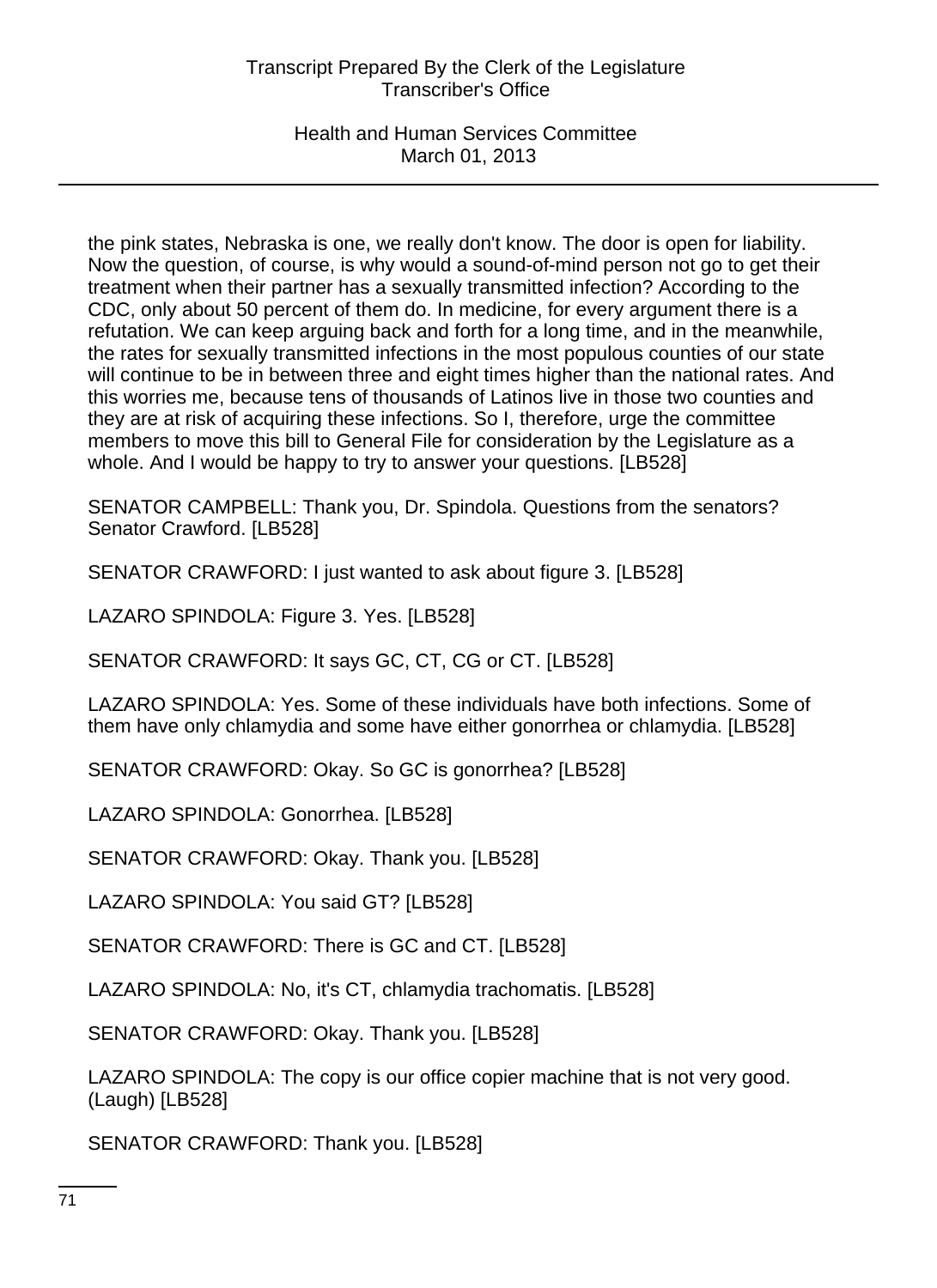SENATOR CAMPBELL: Thank you, Doctor. [LB528]

LAZARO SPINDOLA: Is that it? [LB528]

SENATOR CAMPBELL: Thank you so much. [LB528]

LAZARO SPINDOLA: Thank you. [LB528]

SENATOR CAMPBELL: Our next proponent. Good afternoon. [LB528]

RICHARD BROWN: (Exhibit 41) Good afternoon, Senators. My name is Richard Brown and I want to first say I want to thank Senator Howard for taking up the fight and introducing this bill. I am very impressed with the young researcher from the university and her knowledge and what she's done here. Richard Brown, R-i-c-h-a-r-d B-r-o-w-n. I am the CEO of Charles Drew Health Center, and I'm testifying in support of LB528 on behalf of the Health Center Association of Nebraska, which represents Nebraska's six federally qualified health centers. Federally qualified health centers are community-based organizations that provide comprehensive primary care and preventive care, including medical, dental, behavioral health, pharmacy, and support services to persons of all ages and backgrounds, and based upon their ability to pay. Our 25 centers are located in Lincoln, Norfolk, Madison, Plattsmouth, Gering, Columbus, and Omaha. Now, over 30 years ago, I started my career as an STD investigator. They used to call us VD investigators, okay? So I know a little something about the in-depth experience associated with trying to rid a community of a sexually transmitted disease. So I won't repeat the data and the statistics that are in those maps, but the maps are attached to my testimony. It is truly a problem of epidemic proportion and it disproportionately impacts minority populations and low-income persons such as those served by community health centers across our state. And it is an expensive proposition, too, to treat individuals for these diseases when, you know, we have a cure for them. Over 57 percent of the chlamydia cases in Douglas County affect racial and ethnic minorities. Gonorrhea is a similar problem; 73.5 percent of gonorrhea cases affect racial and ethnic minorities in the county. And it is also important to note that about 89 percent of the patients in my health center have incomes at or below 100 percent of the poverty level, and this further illustrates the disparity of this epidemic. And in private offices, we know, or I know, that it is possible for patients to get a large enough prescription to share with their partner. This happens a lot. But in low-income communities, enough medication is not prescribed. What often happens is that patients split the medication with their partner, reducing the strength required to kill the bacteria and neither are properly treated, so the infection continues to spread. I am often asked, at the local, state, and national level, why Nebraska, why Douglas County, why Omaha? The reason is clear. We have refused to do what other counterparts in other parts of the country have already done. We have refused or we have neglected to do what other counterparts in other parts of the country have already done. They have taken the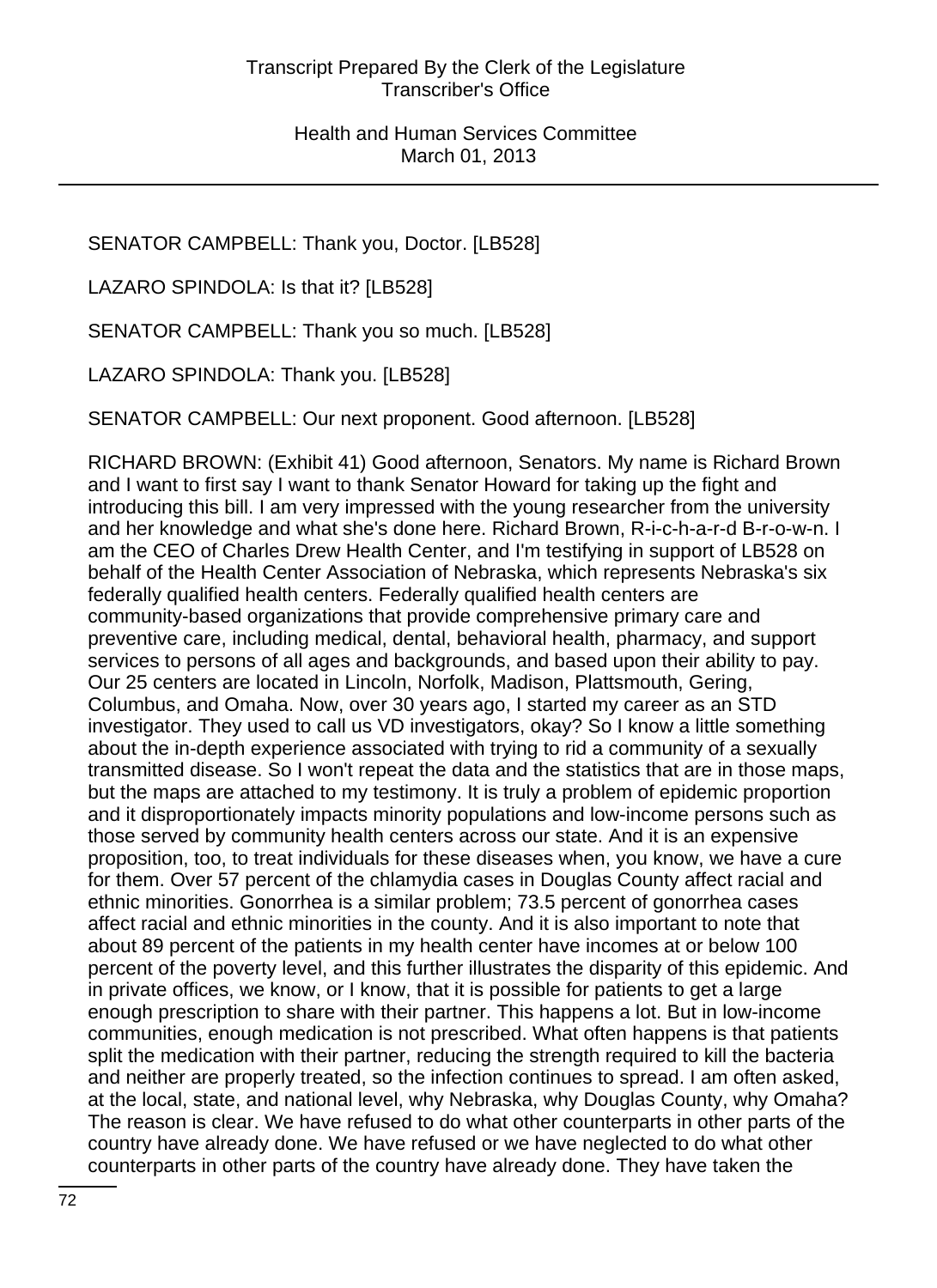## Transcript Prepared By the Clerk of the Legislature Transcriber's Office

Health and Human Services Committee March 01, 2013

important steps, like those contained in this bill. The states that have expedited partner therapy are very diverse and you've heard some of that: Texas, Minnesota, Washington, New York, I mean 32 other states. In conclusion, it is clear that our inability to treat people, to cure people, to eradicate this diseases from our population when have a tried and true and proven solution is just embarrassing. From a policy perspective it is important to view this not merely as a problem for individuals, but as a public health problem. And failure to ensure that partners are treated only exacerbates an already critical problem. And I urge you to advance this bill, and I'm happy to answer any questions that you may have. Since the light is still on, I just want to address one of the questions about...okay. (Laughter) [LB528]

## SENATOR CAMPBELL: Not fair, is it? [LB528]

RICHARD BROWN: No, it's not fair. You know, you asked the question about, well, it seems to be in Omaha and in Douglas County and the rest of the state maybe is not there. You've been given reasons as to why, well, it just might be there. But aren't the legislators supposed to be about making sure that the population of all of its citizens are healthy? And so the people that are suffering in Douglas County need a cure too. I can look out my window, and if I see seven kids on the corner...if I see ten kids on the corner, statistically seven of them may be infected with chlamydia and gonorrhea. And it costs me a lot to keep serving these kids, these teenagers. They don't have any money, \$15 at the most; so I have to have a doctor to see them when they could be seeing someone who will pay for services of a disease that we don't have a cure for. And I'll answer any questions. [LB528]

SENATOR CAMPBELL: That was very well done to get that in, in that last minute. Very impressive. Questions? Senator Gloor. [LB528]

SENATOR GLOOR: Thank you, Senator Campbell. And just to make sure that we understand each other, you're preaching to the choir here. [LB528]

RICHARD BROWN: I understand. Okay. [LB528]

SENATOR GLOOR: The...we've come close, but we've not been able to get over the hump. And so some of my questioning anyway, is if we can win...we may not be able to win the war. But can we at least win a battle, a significant battle here? And that is, get a handle on Douglas County. I know I'm going to have a problem in my district, which is Grand Island. It's large enough, it's metropolitan enough, and it's a population that I would expect would have a higher rate of disease. Yet it seems to me, Douglas County in and of itself is exorbitantly high. And so, you know, if we can at least...is it possible for us to get legislation passed in piecemeal here where we deal with Douglas County and then we continue a strategy to try and get it treated elsewhere? It's simply a comment that I made and I don't know if it's possible, but I've certainly also been frustrated by not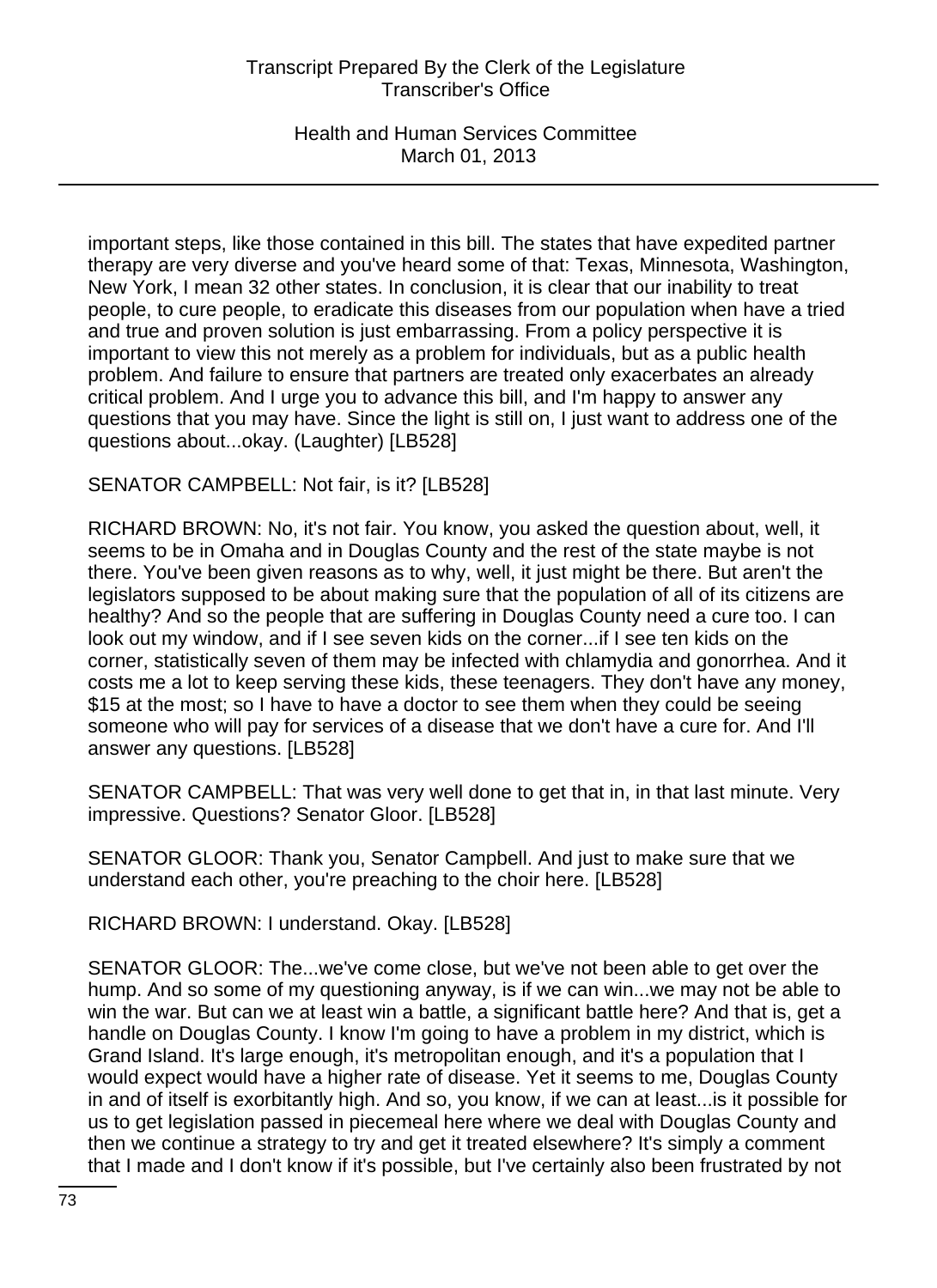being able to get this legislation passed. But the reality is we haven't been able to. [LB528]

SENATOR CAMPBELL: We've also...oh, sorry, Senator Gloor. [LB528]

SENATOR GLOOR: No, that's fine. [LB528]

SENATOR CAMPBELL: We've also run into problems, and I know that Senator Howard is working on this. We've...it's not just that, but it's also the problem of liability; and that issue has been raised and raised and raised. And Senator Howard, I know she and I had a conversation this morning, and she's putting in every effort to try to get to language that several groups can live with. And I think if we could, you know, somehow get to that, that was also major, which is certainly not just a Douglas County problem, but we'd have to make sure of that for the entire state, so. Always good to see you. Thank you for coming. [LB528]

RICHARD BROWN: Thank you. [LB528]

SENATOR CAMPBELL: Our next proponent. [LB528]

KAY OESTMANN: (Exhibits 42 and 43) Good afternoon, Senator Campbell and members of the committee. [LB528]

SENATOR CAMPBELL: Good afternoon. [LB528]

KAY OESTMANN: My name is Kay Oestmann, K-a-y O-e-s-t-m-a-n-n, and I represent Friends of Public Health, which is an advocacy group of local health departments across the state. I also want to put into record a letter of support from the Public Health Association of Nebraska. I have some good news for you today. I'm not going to go through all of my statistics and things that are in my...I know that you guys haven't put in much of a week or anything (laugh), so I'll just talk a little bit about some of the things that haven't been highlighted yet. This isn't a strategy that's going to replace what's already being done in the STD clinics. It's a new innovation that hopefully we can get some more people treated, people that would otherwise not be treated, and that's an important part of public health. If you can prevent more people from spreading the disease, why, do it. In immunization clinics, we talk about the ability to not miss an opportunity. If a child comes in that's a year old and hasn't had any immunizations, you give them everything that they can possibly get that day. This is another example of not missing an opportunity. If we aren't going to be able to access the partners, we need to look at not missing opportunities. This is especially true across the rural areas where people fear the recognition. They may not have access to the services. They have limited capacity to get the services, and the smaller health departments don't have the ability to do the follow-ups that go on. You know, you sometimes just can't reach the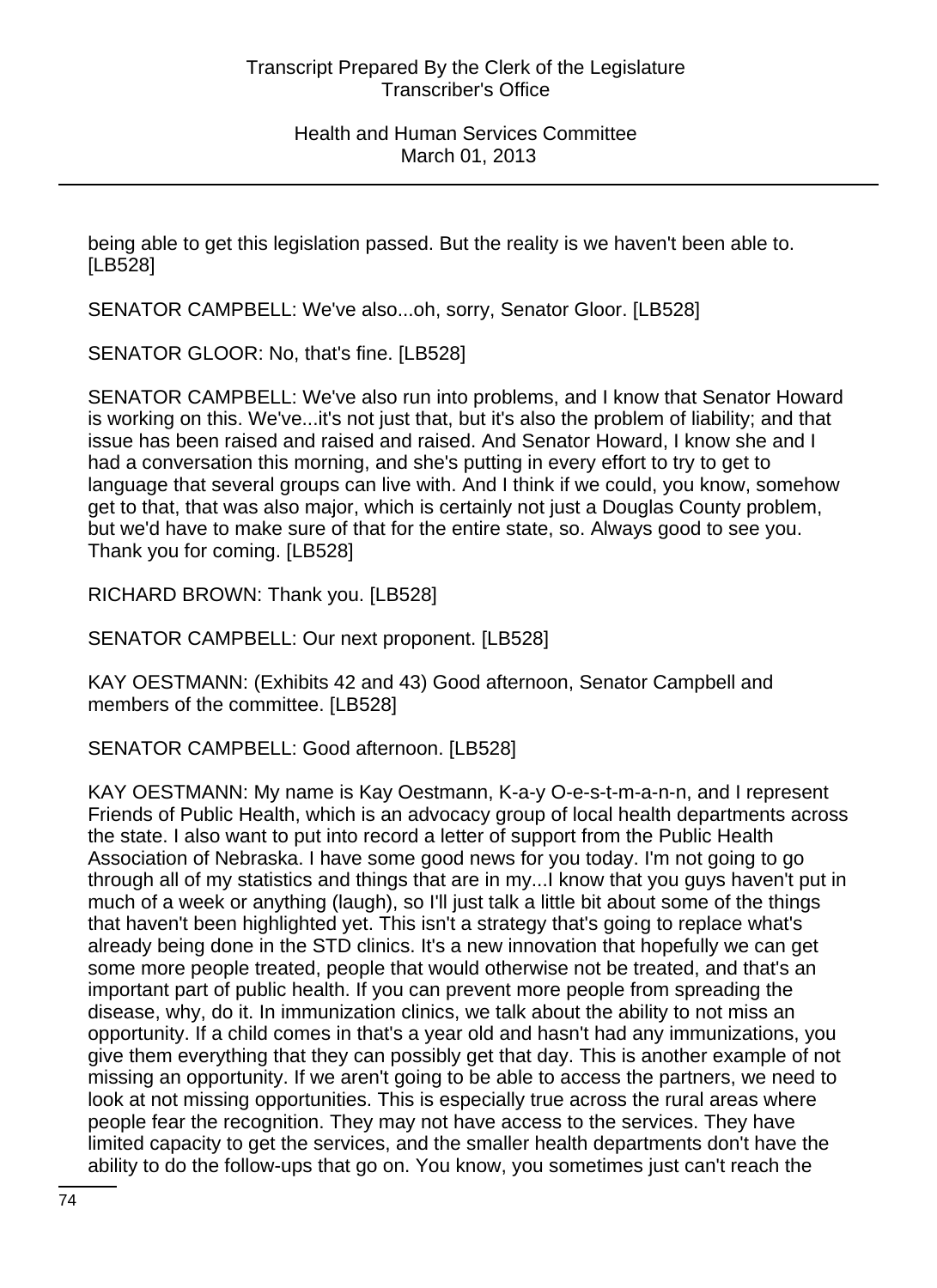people, and we don't have the capacity to get to them. This would establish more flexibility for the healthcare providers and the patients and the public health people to provide the needed treatment. It's good public health, and it's the right thing to do. Questions? [LB528]

SENATOR CAMPBELL: Thank you, Ms. Oestmann. Questions? I'm going to follow up a little bit about what Senator Gloor asked earlier, Ms. Oestmann. Is there any...I mean, we've got all kinds of statistics here on Douglas County. Have any statistics been done statewide, county by county? [LB528]

KAY OESTMANN: I was hoping you'd ask me that. (Laugh) Yes, there are. [LB528]

SENATOR CAMPBELL: Oh, good. [LB528]

KAY OESTMANN: And we...these are reportable diseases so we all know what the rates are in our counties, and we have those, most of us, on our Web sites. The...I used to do HIV counseling and testing in another life, and I was in rural southeast Nebraska, and I was testing people from Papillion and Lincoln and Omaha and Hastings, and the people from my area were going to Omaha and Lincoln and Hastings (laugh), because everybody knows everybody and everybody knows who their sexual partners are, and it's a geometric progression. We do have sexually transmitted diseases in rural Nebraska, and it is proportional to what goes on in the larger cities. But you tend to have a little bit more monogamy (laugh). There's still sexually transmitted diseases, but we don't have quite the numbers because people tend to stay with their partners a little longer. So yeah, it's out there. We don't have the capacity to follow up like a lot of places do, but this would help. This would help immensely in the rural areas. [LB528]

SENATOR CAMPBELL: Is the data available on-line someplace for all 93? [LB528]

KAY OESTMANN: The data is available on the DHHS Web site, and most of the public health departments have it on their Web sites. [LB528]

SENATOR CAMPBELL: Okay. [LB528]

KAY OESTMANN: If you need it, let me know and I can get it to you. [LB528]

SENATOR CAMPBELL: That would be great. I'm sure Senator Howard will be... [LB528]

KAY OESTMANN: Sure. [LB528]

\_\_\_\_\_\_\_\_\_\_: (Inaudible). [LB528]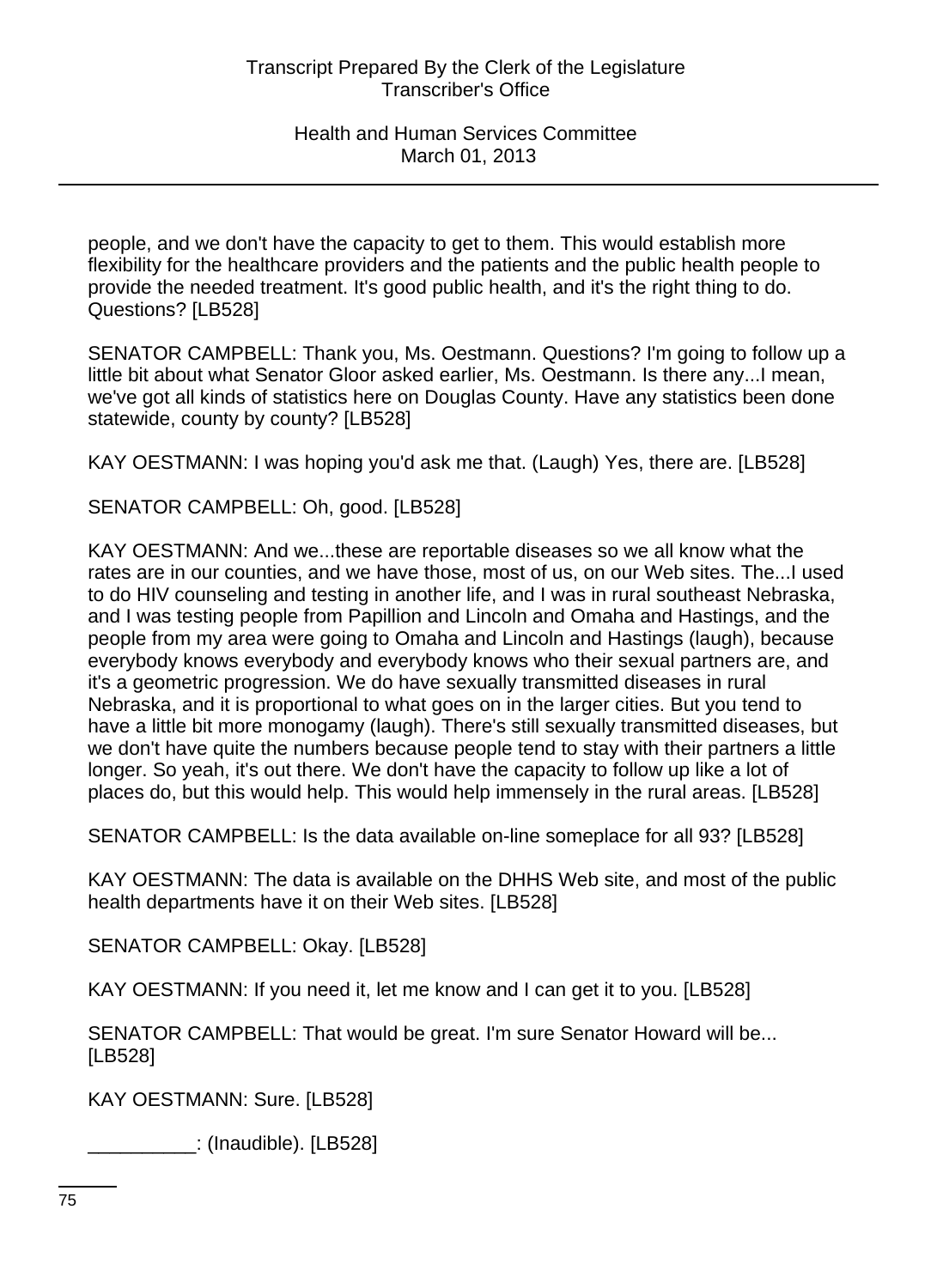SENATOR CAMPBELL: We'll take care of it. But yeah...thank you, Ms. Oestmann. Oh, sorry. Senator Gloor. [LB528]

SENATOR GLOOR: Sure. Thank you, Senator Campbell. Kay, I was pretty confident that we could come up with the numbers of...the actual numbers of sexually...STDs. But going through some sort of formula, coming up with some solid numbers that might tell us, and of these numbers how many do we think have untreated partners. That, to me, is important. I should also say I'm just shocked that the confidentiality would be a problem coming out of a clinics and other places. I'm kidding. [LB528]

KAY OESTMANN: Well, you know, the problem also is that I don't know that they're always treated, you know. I don't know that they seek the treatment. They...if they go to a doctor's office, sometimes they're treated for something different. You know, they don't do the slides. They treat them for a UTI or they...a urinary tract infection, excuse me...or for something else, you know, and give them the antibiotic for that rather than identifying it as a sexually transmitted disease. Our sexually transmitted...our family planning clinics and those kinds of things that identify them in our areas are in their towns maybe once a month. You don't walk in. It's...you know, they don't have the ability to be treated like they do in Omaha and Lincoln and Grand Island, and you know, the larger cities. So, you know, they...I'm sure that there's a lot of people that are out there that are just totally infertile because...or have cancer, or a lot of things that are due to untreated sexually transmitted diseases that just weren't identified. [LB528]

SENATOR CAMPBELL: Senator Crawford. [LB528]

SENATOR CRAWFORD: Thank you, Senator Campbell. And thank you for your testimony and your work. So just to clarify when we're looking at these maps and we're looking at rates in a county, what we're really seeing is the incidence of tests done in that county and not necessarily people who live in that county in terms of rates. Is that true or am I...? [LB528]

KAY OESTMANN: They're coded according to address. [LB528]

SENATOR CRAWFORD: So you are saying... [LB528]

KAY OESTMANN: They're coded according to address. [LB528]

SENATOR CRAWFORD: Oh, it is according to address. [LB528]

KAY OESTMANN: Yeah. [LB528]

SENATOR CRAWFORD: Not according to where the test was... [LB528]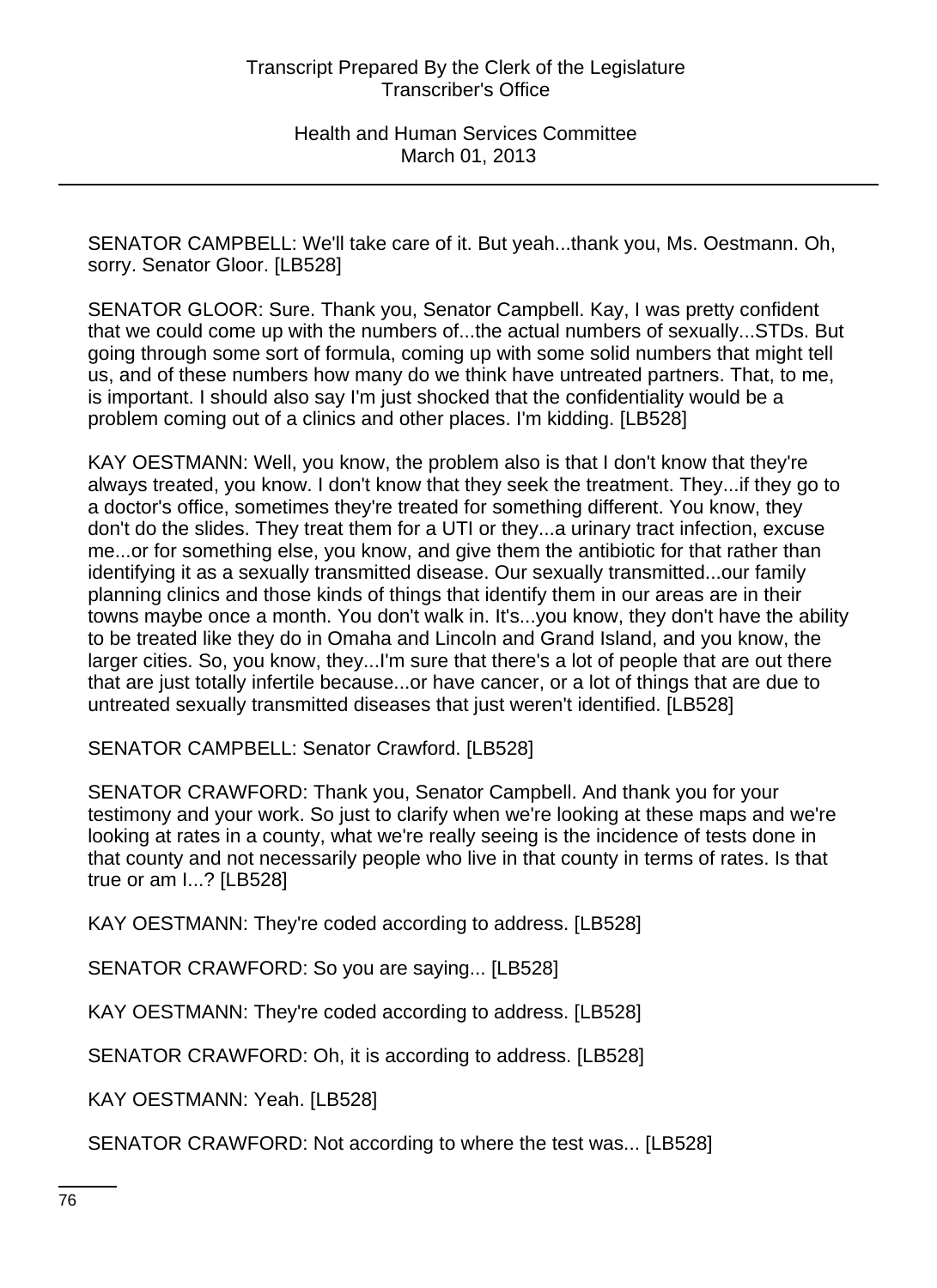KAY OESTMANN: If the address is given correctly, yeah. [LB528]

SENATOR CRAWFORD: Okay, okay. Okay, so it is more...so if somebody drove from Hastings to Omaha because they were worried about people knowing they were being tested, and were tested and the data gets entered, it does really show up back in Hastings. [LB528]

KAY OESTMANN: It should show up in the regular county. [LB528]

SENATOR CRAWFORD: In the correct county. [LB528]

KAY OESTMANN: Yeah. [LB528]

SENATOR CRAWFORD: Okay, thank you. Thank you. Appreciate that. [LB528]

SENATOR CAMPBELL: Any other questions? Thanks, Ms. Oestmann. [LB528]

KAY OESTMANN: Thank you. [LB528]

SENATOR CAMPBELL: Our next proponent. [LB528]

HEATHER SWANSON: My name is Heather Swanson, H-e-a-t-h-e-r S-w-a-n-s-o-n. I'm testifying on behalf of the Nebraska Affiliate of the American College of Nurse Midwives. We are in support of this largely because we are seeing partners who are pregnant or for GYN care, and it would make it so much easier if there was clarity about how to treat their partners if they're unable to come in, or even if they can come in, be able to treat them then versus waiting for a test to come back on them. And it's more trips for them to come in, so this really does expedite it. Now on my own behalf I do...I think we...there's going to be amendments to this about nurse practitioners and nurse midwives? I'm also...along with being a nurse midwife, and I'm also a family nurse practitioner, there's a...I think I am still personally supportive of this as long as doesn't limit nurse practitioners and nurse midwives being able to prescribe. Not all nurse practitioners are family nurse practitioners. Some are women's health nurse practitioners. So just because they're an NP doesn't mean that men are within their scope. And this expedited treatment in most states allows somebody that doesn't take care of a certain population to be able to write for that population. I've worked in two settings, Indian Health Service on Pine Ridge, which holds the...I don't know if it's something to be proud of or not, but the highest per capita STI rate in the nation; and then also in Texas we have expedited STI treatment. It's very easy to do. They come in. If the woman is positive, we ask them usually to bring their partner in with them so we can treat them then. But the woman, whoever tests positive, then fills out a form of their recent partners within a certain time period. We can treat them then if they're there. If not, then in most of those settings they get somebody from the health department or from the IHS that